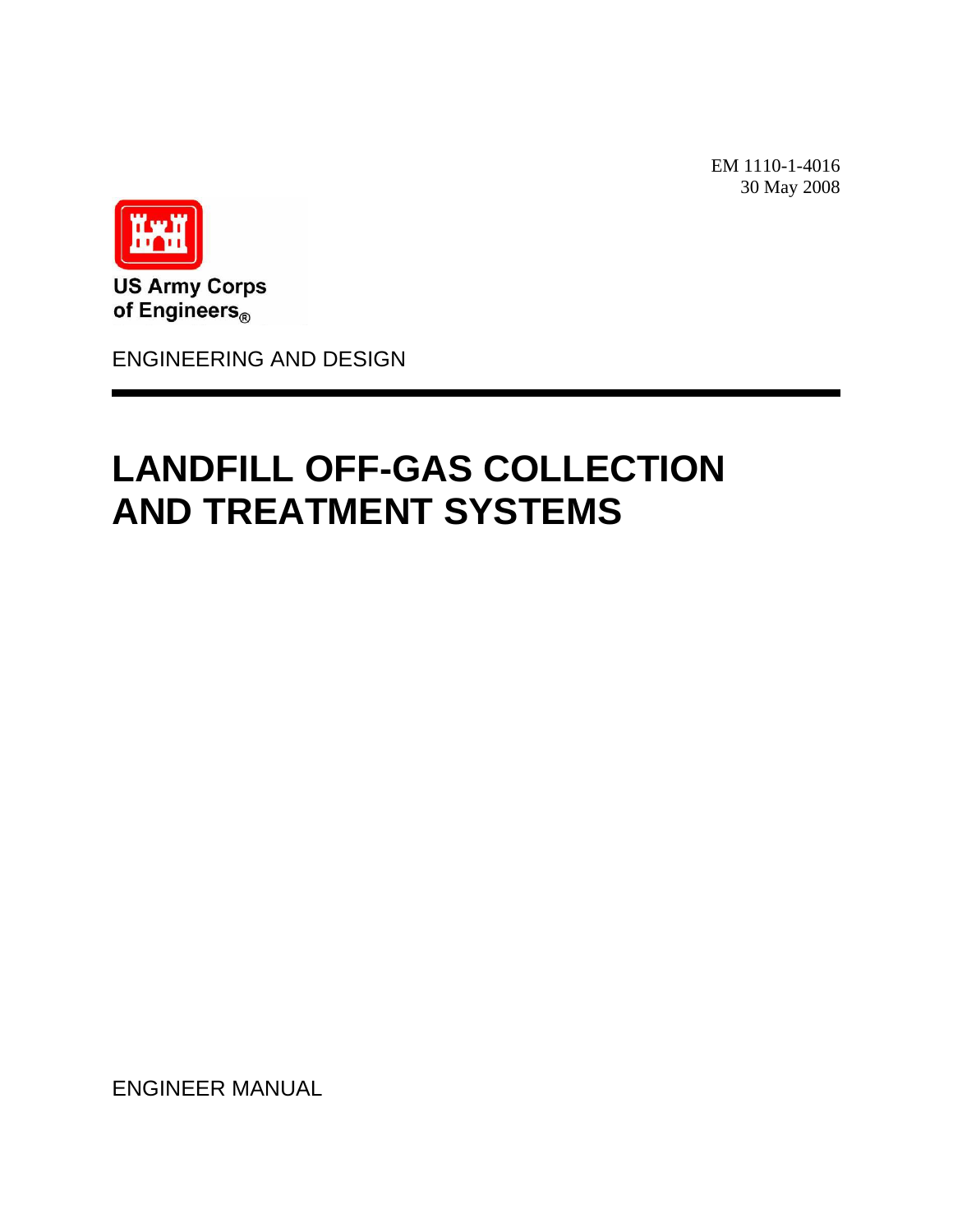#### **AVAILABILITY**

 Electronic copies of this and other U.S. Army Corps of Engineers (USACE) publications are available on the Internet at http://www.usace.army.mil/inet/usace-docs/. This site is the only repository for all official USACE engineer regulations, circulars, manuals, and other documents originating from HQUSACE. Publications are provided in portable document format (PDF).

ϖPrinted on Recycled Paper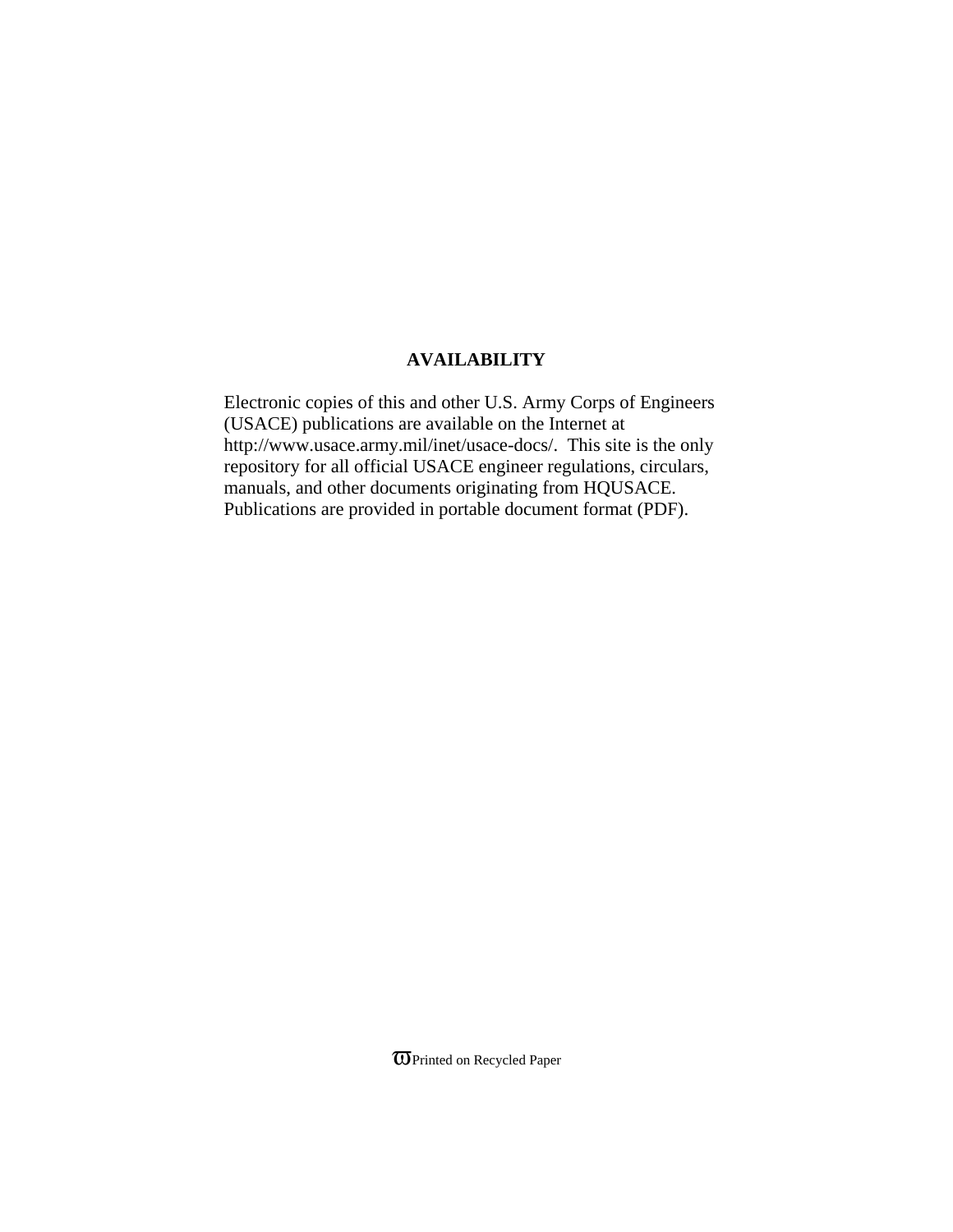#### **DEPARTMENT OF THE ARMY**  U.S. **Army Corps of Engineers Washington, DC 20314-1000**

CEMP-CE

Manual No. 1110-1-4016

30 May 2008

#### **Engineering and Design LANDFILL OFF-GAS COLLECTION AND TREATMENT SYSTEMS**

1. **Purpose and Scope.** This EM establishes criteria and guidance for landfill off-gas collection and treatment systems.

**2. Applicability.** This EM applies to HQUSACE elements, major subordinate commands (MSC), districts, and field operating activities (FOA) with responsibilities for landfill off-gas collection and treatment systems.

**3. Distribution Statement.** Approved for public release and unlimited distribution.

**4. Background.** This EM provides information about the design of systems to monitor, collect, transport, and treat off-gas from municipal, industrial and hazardous waste landfills. The EM describes various landfill gas (LFG) emission control techniques and presents design procedures relative to each. The following topics are discussed in this EM:

- Reasons for LFG control.
- Theory of LFG emissions.
- LFG and condensate characteristics.
- Estimation of LFG production.
- LFG collection and treatment design considerations.
- Operation and maintenance requirements.
- Regulatory requirements.

FOR THE COMMANDER:

2 Appendices

VONNE/Y. PRÉTTYMAN-BECK

(See Table of Contents)  $\angle$  Colonel,  $\angle$  Corps of Engineers Chief of Staff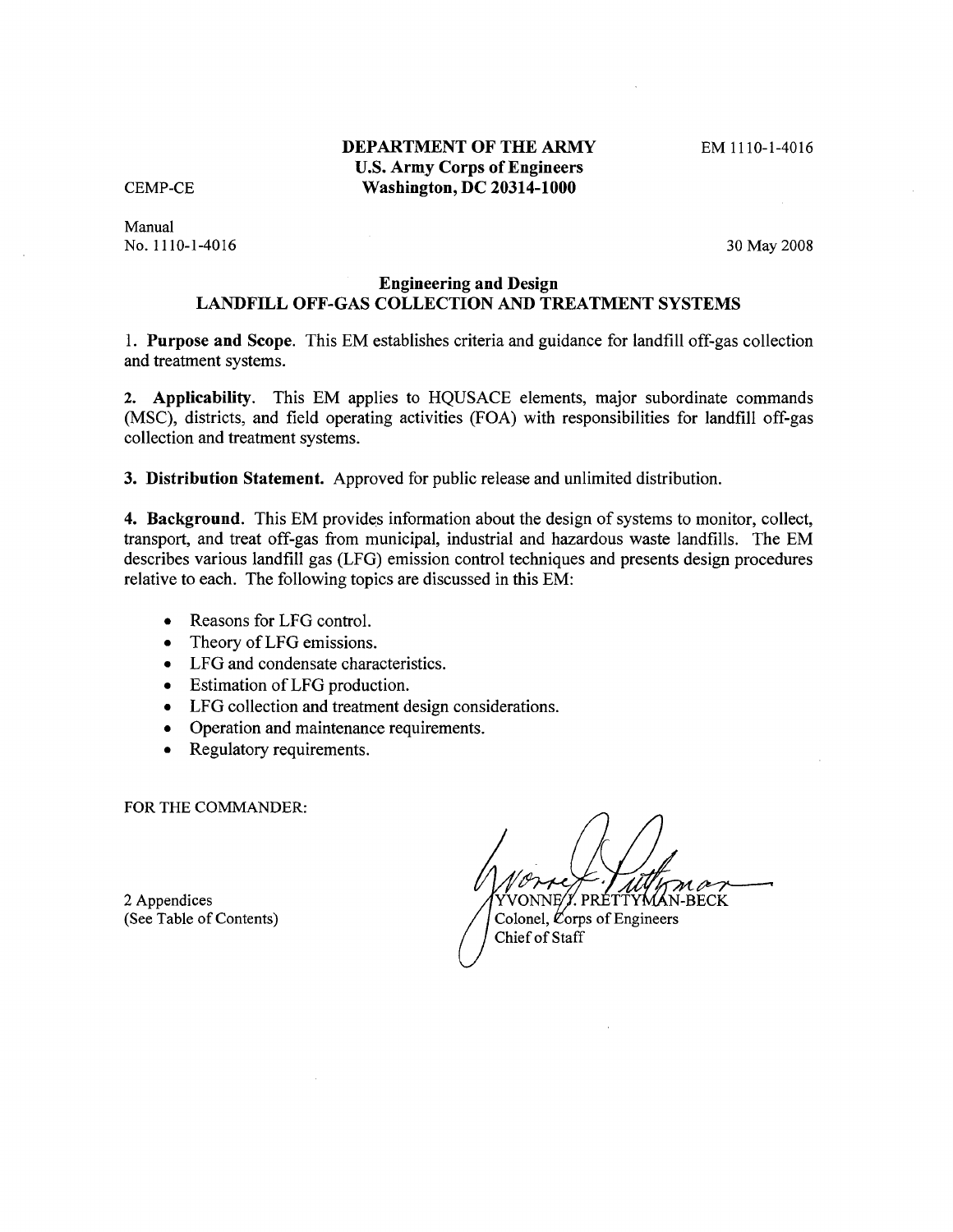## **DEPARTMENT OF THE ARMY U.S. Army Corps of Engineers Washington, DC 20314-1000**

**CEMP-CE** 

Manual No. 1110-1-4016

30 May 2008

### **Engineering and Design** LANDFILL OFF-GAS COLLECTION AND TREATMENT SYSTEMS

#### **Table of Contents**

|                                | Paragraph | Page     |
|--------------------------------|-----------|----------|
| <b>Chapter 1. Introduction</b> |           |          |
|                                |           | $1 - 1$  |
|                                |           | $1-1$    |
|                                |           | $1 - 1$  |
|                                |           | $1 - 1$  |
|                                |           | $1 - 1$  |
|                                |           | $1 - 1$  |
|                                |           | $1 - 3$  |
|                                |           | $1 - 4$  |
|                                |           | $1 - 4$  |
|                                |           | $1 - 4$  |
|                                |           | $1 - 5$  |
|                                |           | $1 - 5$  |
|                                |           | $1 - 5$  |
|                                |           | $1 - 5$  |
|                                |           | $1-6$    |
|                                |           | $1-6$    |
|                                |           | $1-6$    |
|                                |           | $1-6$    |
|                                |           | $1 - 7$  |
|                                |           | $1 - 7$  |
|                                |           | $1 - 7$  |
|                                |           | $1 - 8$  |
|                                |           | $1 - 8$  |
|                                |           | $1 - 8$  |
|                                |           | $1 - 8$  |
|                                |           | $1 - 8$  |
|                                |           | $1-9$    |
|                                |           | $1-9$    |
|                                |           | $1 - 10$ |
|                                |           | $1 - 10$ |
|                                |           | $1 - 10$ |
|                                |           | $1 - 10$ |
|                                |           | $1 - 10$ |
|                                |           | $1 - 10$ |
| Condensate Ouality 19.2        |           | $1 - 11$ |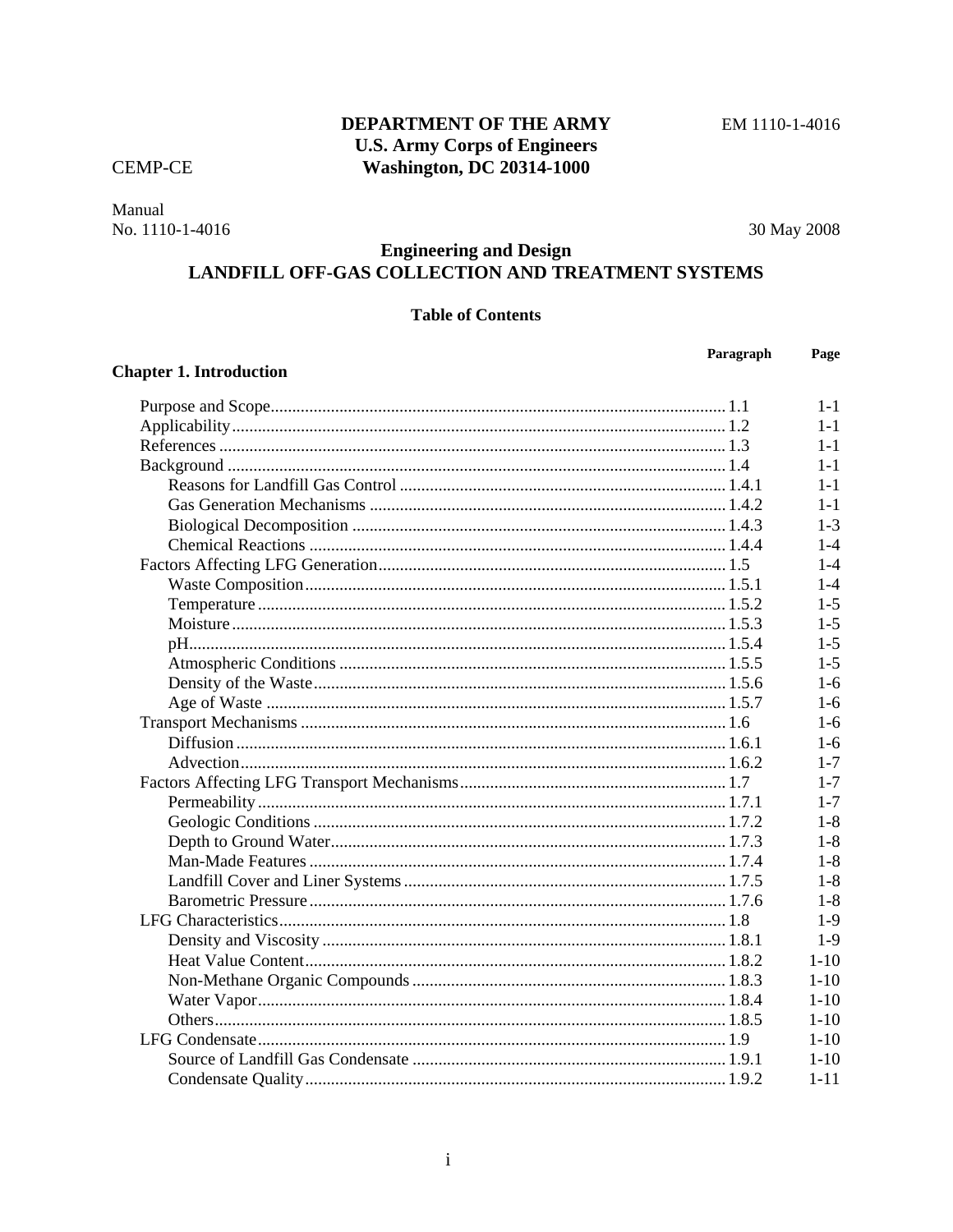#### Paragraph

## Page

## **Chapter 2. Requirements**

|  | $2 - 1$ |
|--|---------|
|  | $2 - 1$ |
|  | $2 - 1$ |
|  | $2 - 1$ |
|  | $2 - 2$ |
|  | $2 - 2$ |
|  | $2 - 2$ |
|  | $2 - 3$ |
|  | $2 - 5$ |
|  | $2 - 5$ |
|  | $2 - 6$ |
|  | $2 - 6$ |
|  | $2 - 7$ |
|  | $2 - 8$ |
|  | $2 - 9$ |

## **Chapter 3. Design of Landfill Off-Gas Collection Systems**

| $3 - 1$  |
|----------|
| $3 - 1$  |
| $3-1$    |
| $3 - 3$  |
| $3-6$    |
| $3 - 8$  |
| $3 - 8$  |
| $3 - 8$  |
| $3-9$    |
| $3-9$    |
| $3-9$    |
| $3-9$    |
| $3-10$   |
| $3-10$   |
| $3 - 10$ |
| $3 - 11$ |
| $3 - 11$ |
| $3 - 12$ |
| $3 - 13$ |
| $3 - 13$ |
| $3 - 13$ |
| $3 - 14$ |
| $3 - 15$ |
| $3 - 15$ |
| $3 - 16$ |
| $3-17$   |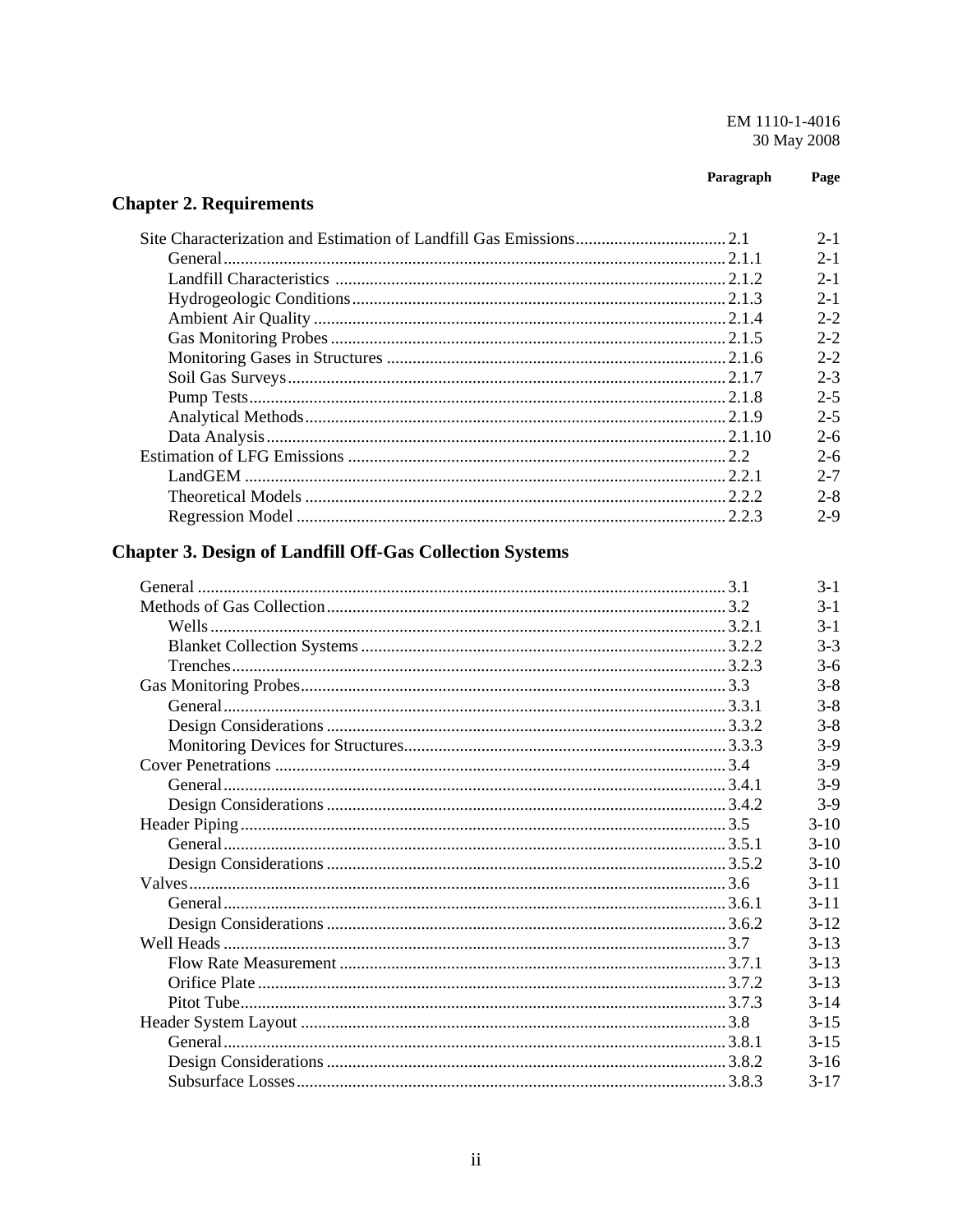| Paragraph | Page     |
|-----------|----------|
|           | $3 - 17$ |
|           | $3 - 17$ |
|           | $3-18$   |
|           | $3-18$   |
|           | $3-19$   |
|           | $3 - 25$ |
|           | $3 - 25$ |
|           | $3-25$   |
|           | $3-29$   |
|           | $3-29$   |
|           | $3-29$   |
|           | $3 - 31$ |
|           | $3 - 31$ |
|           | $3 - 31$ |
|           | $3 - 34$ |

## **Chapter 4. Design of Landfill Off-Gas Treatment Systems**

| $4 - 1$  |
|----------|
| $4 - 1$  |
| $4 - 1$  |
| $4 - 1$  |
| $4 - 1$  |
| $4 - 2$  |
| $4 - 3$  |
| $4 - 3$  |
| $4 - 3$  |
| $4 - 4$  |
| $4 - 5$  |
| $4 - 7$  |
| $4 - 7$  |
| $4 - 7$  |
| $4 - 7$  |
| $4 - 8$  |
| $4 - 8$  |
| $4 - 8$  |
| $4 - 8$  |
| $4 - 8$  |
| $4 - 9$  |
| $4 - 9$  |
| $4 - 10$ |
| $4 - 11$ |
| $4 - 11$ |
| $4 - 11$ |
| $4 - 11$ |
| $4 - 11$ |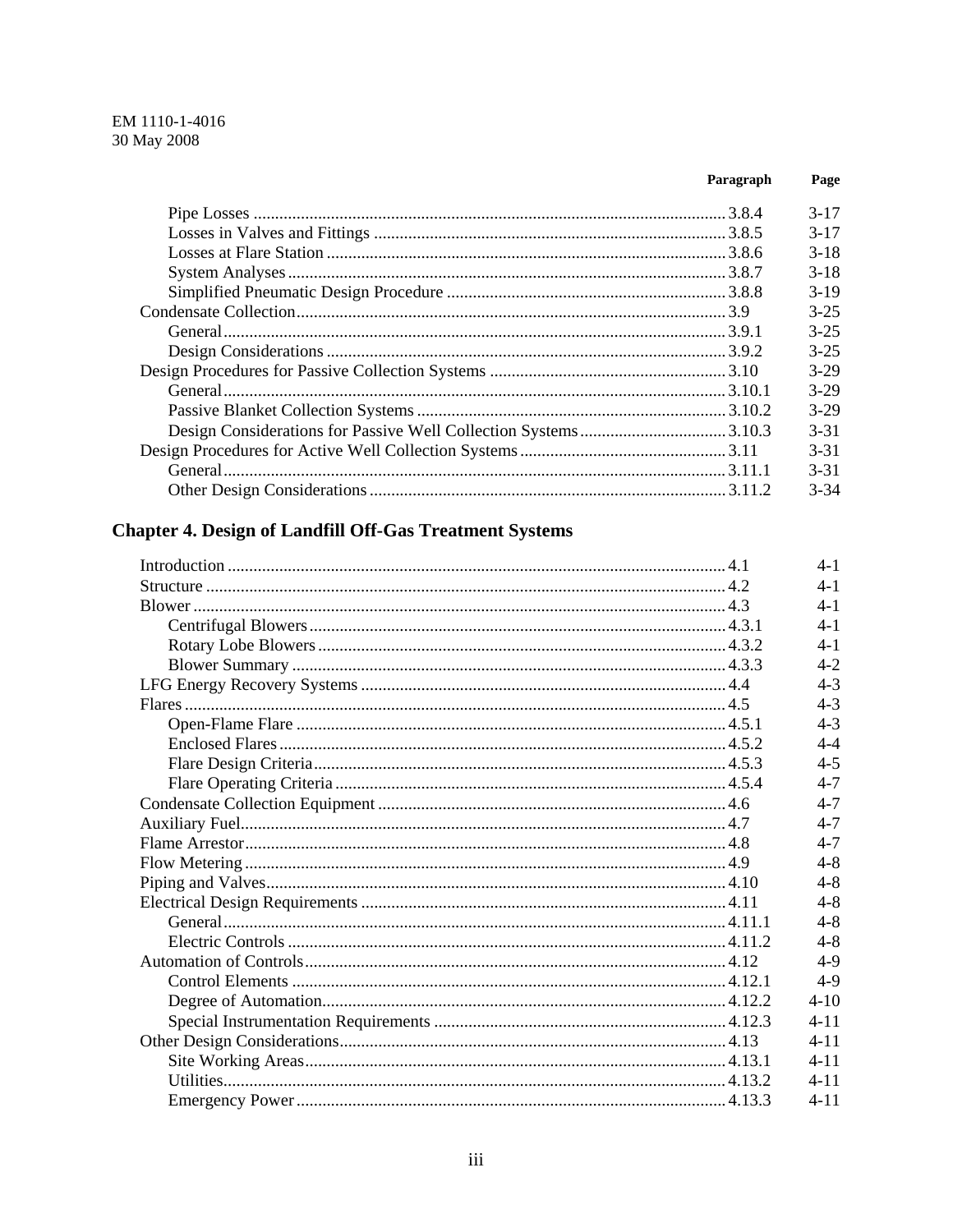#### Paragraph Page  $4 - 12$  $4 - 12$  $4 - 12$  $4 - 12$  $4 - 12$

### **Chapter 5. Operation and Maintenance**

|                                                                    | $5 - 1$  |
|--------------------------------------------------------------------|----------|
|                                                                    | $5-1$    |
|                                                                    | $5-1$    |
|                                                                    | $5 - 2$  |
|                                                                    | $5 - 2$  |
|                                                                    | $5 - 3$  |
|                                                                    | $5-3$    |
|                                                                    | $5 - 3$  |
|                                                                    | $5-3$    |
|                                                                    | $5 - 4$  |
|                                                                    | $5 - 5$  |
|                                                                    | $5 - 5$  |
|                                                                    | $5 - 5$  |
|                                                                    | $5 - 5$  |
|                                                                    | $5 - 6$  |
|                                                                    | $5-6$    |
|                                                                    | $5-6$    |
|                                                                    | $5-6$    |
|                                                                    | $5 - 7$  |
|                                                                    | $5 - 8$  |
| Flame Ionization Detector (FID)/Organic Vapor Analyzer (OVA) 5.4.2 | $5 - 8$  |
|                                                                    | $5-9$    |
|                                                                    | $5-9$    |
|                                                                    | $5-9$    |
|                                                                    | $5-9$    |
|                                                                    | $5-10$   |
|                                                                    | $5-10$   |
|                                                                    | $5-10$   |
|                                                                    | $5-10$   |
|                                                                    | $5-11$   |
|                                                                    | $5 - 11$ |
|                                                                    | $5 - 12$ |
|                                                                    | $5 - 12$ |
|                                                                    | $5 - 13$ |
|                                                                    | $5-13$   |
|                                                                    | $5 - 13$ |
|                                                                    | $5-13$   |
|                                                                    | $5 - 13$ |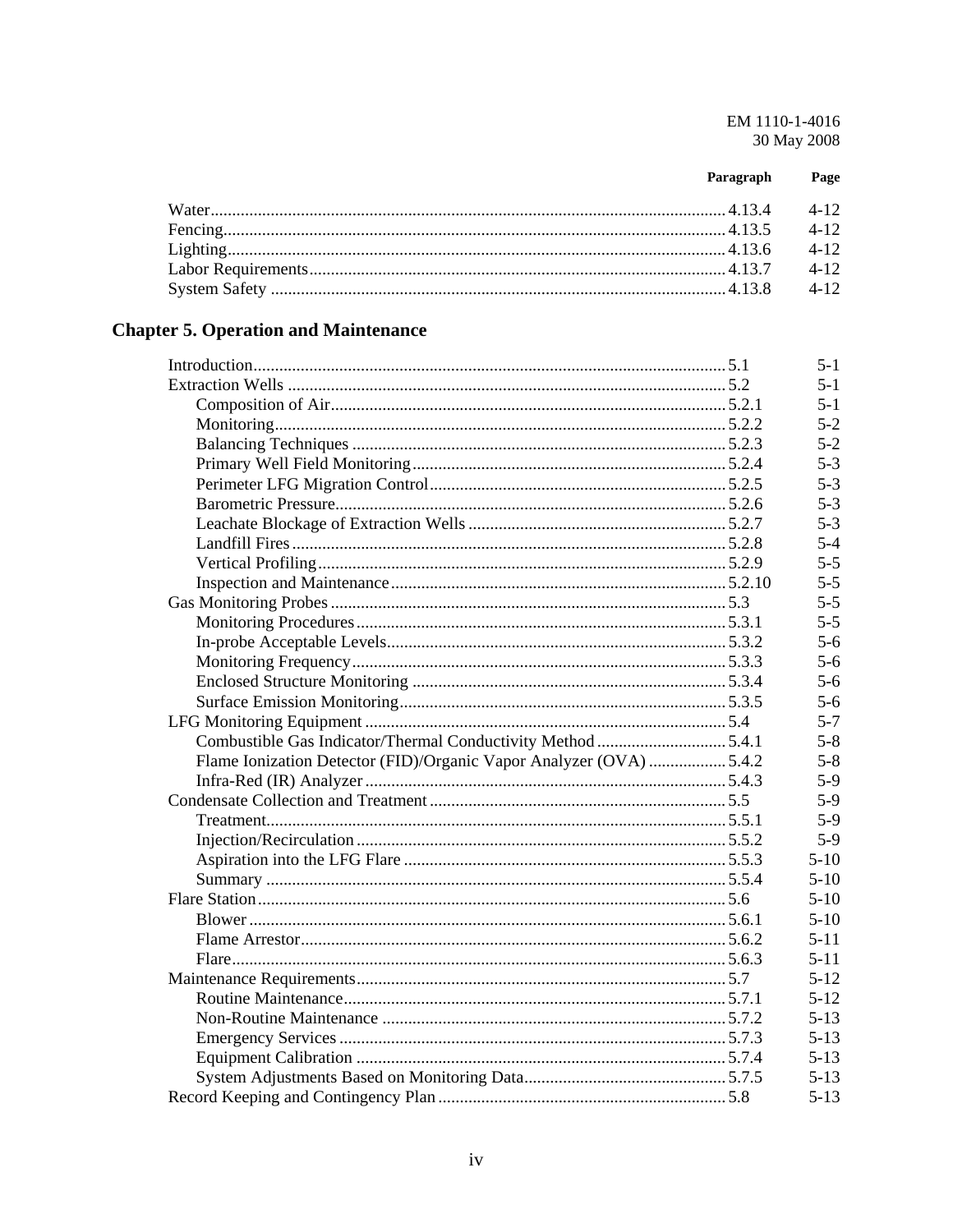**Paragraph Page** 

## **Chapter 6. Regulatory Requirements**

|  | 6-1     |
|--|---------|
|  | $6-1$   |
|  | $6-2$   |
|  | $6-2$   |
|  | $6 - 3$ |
|  | $6 - 3$ |
|  |         |

## **Appendix B. Landfill Off-Gas Collection System Calculations**.............................................B-1

## **List of Figures**

| $1 - 4$  |
|----------|
| $3 - 2$  |
| $3-4$    |
| $3 - 5$  |
| $3-6$    |
| $3 - 7$  |
| $3 - 8$  |
| $3-14$   |
| $3-14$   |
| $3-16$   |
| $3-18$   |
| $3 - 31$ |
| $4 - 4$  |
|          |
| $4 - 9$  |
| $B-2$    |
| $B-8$    |
| $B-10$   |
| $B-13$   |
|          |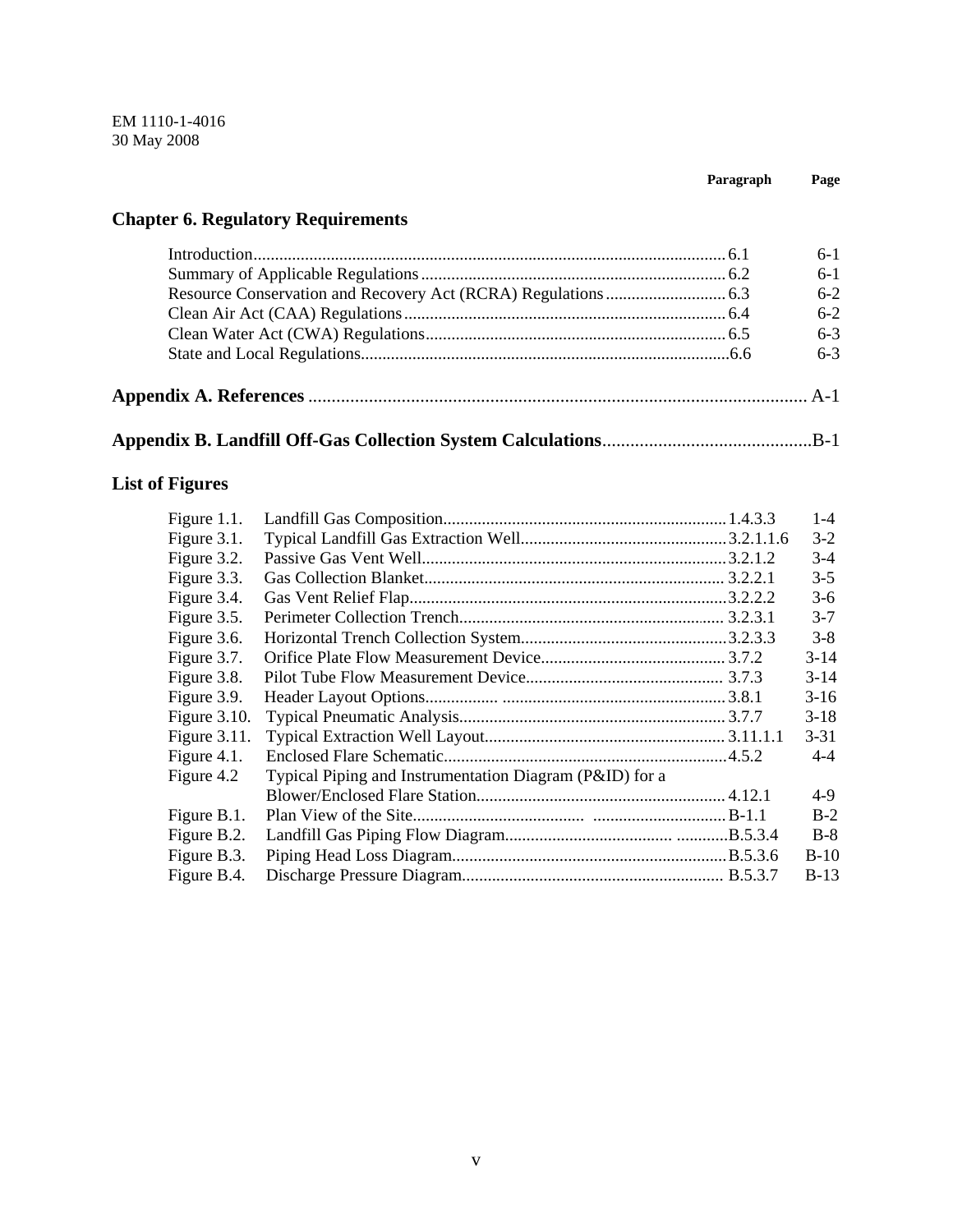#### **Paragraph Page**

## **List of Tables**

| Table 1-1 |                                                        | $1 - 2$  |
|-----------|--------------------------------------------------------|----------|
| Table 1-2 |                                                        | $1 - 6$  |
| Table 1-3 |                                                        | $1-9$    |
| Table 1-4 |                                                        | $1-9$    |
| Table 1-5 |                                                        | $1 - 11$ |
| Table 2-1 | Important Parameters that Affect Off-Site Migration of |          |
|           |                                                        | $2 - 2$  |
| Table 3-1 |                                                        | $3 - 34$ |
| Table 4-1 |                                                        | $4 - 2$  |
| Table B-1 |                                                        | $B-11$   |
| Table B-2 |                                                        | $B-14$   |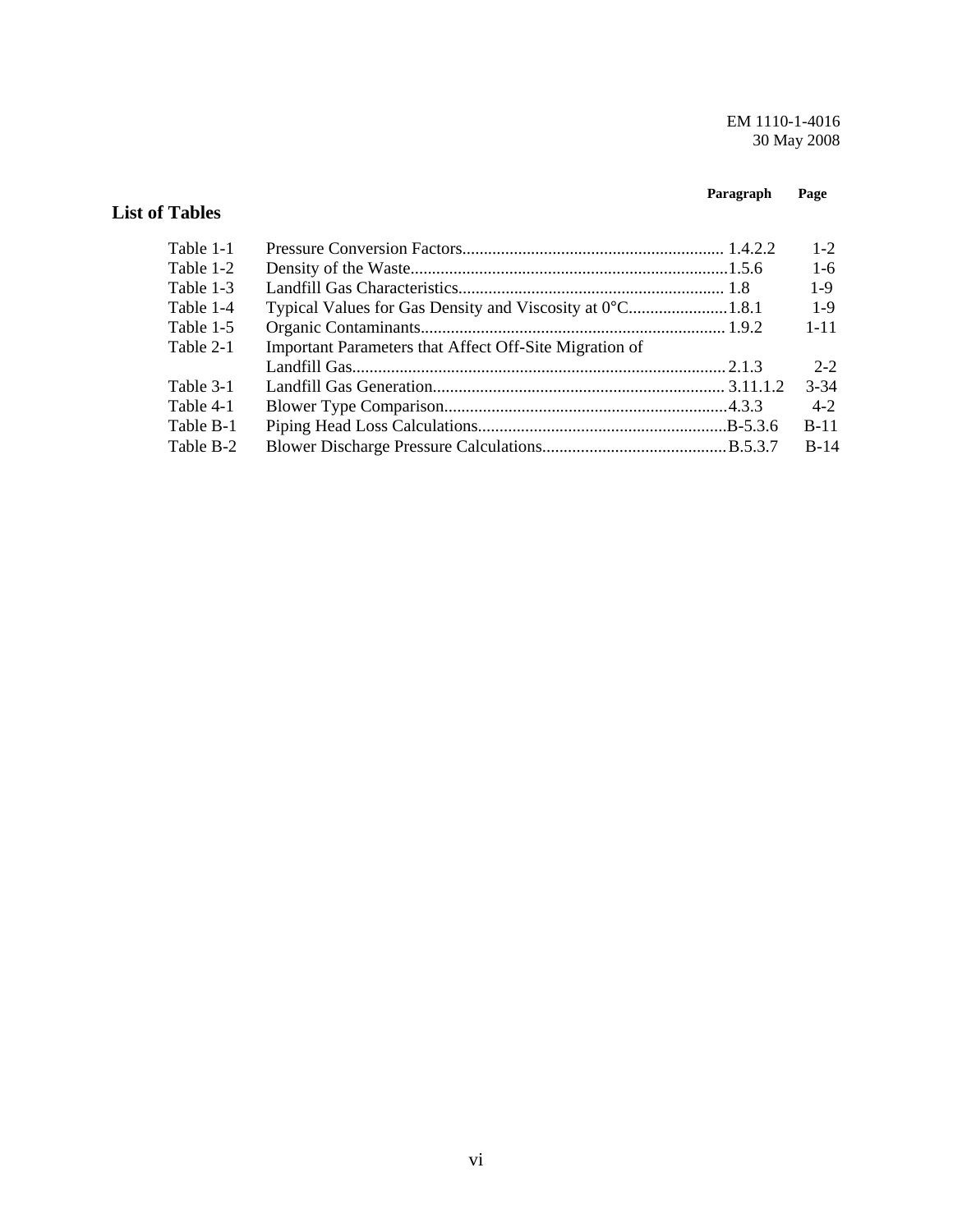## **CHAPTER 1 Introduction**

**1.1. Purpose and Scope**. This EM establishes criteria and guidance for landfill off-gas collection and treatment systems.

**1.2. Applicability**. This EM applies to HQUSACE elements, major subordinate commands (MSC), districts, and field operating activities (FOA) with responsibilities for landfill off-gas collection and treatment systems.

**1.3. References**. Appendix A contains a list of references used in this EM.

**1.4. Background**. This EM provides information about the design of systems to monitor, collect, transport, and treat off-gas from municipal, industrial and hazardous waste landfills. The EM describes various landfill gas (LFG) emission control techniques and presents design procedures relative to each. The following topics are discussed in this EM:

- Reasons for LFG control.
- Theory of LFG emissions.
- LFG and condensate characteristics.
- Estimation of LFG production.
- LFG collection and treatment design considerations.
- Operation and maintenance requirements.
- Regulatory requirements.

 1.4.1. *Reasons for Landfill Gas Control.* The following is a list of common reasons for controlling the gas produced by a landfill:

- Prevent air pollution and comply with regulatory air emission criteria.
- Reduce hazards due to off-site migration.
- Prevent damage to the landfill cover slope stability.
- Odor control.
- Energy recovery.
- Prevent vegetation distress.

1.4.2. *Gas Generation Mechanisms*. LFG emissions are governed by gas-generation mechanisms and gas-transport mechanisms. The following paragraphs describe these mechanisms and the major factors influencing gas generation and transport. The three primary causes of LFG generation are volatilization, biological decomposition, and chemical reactions.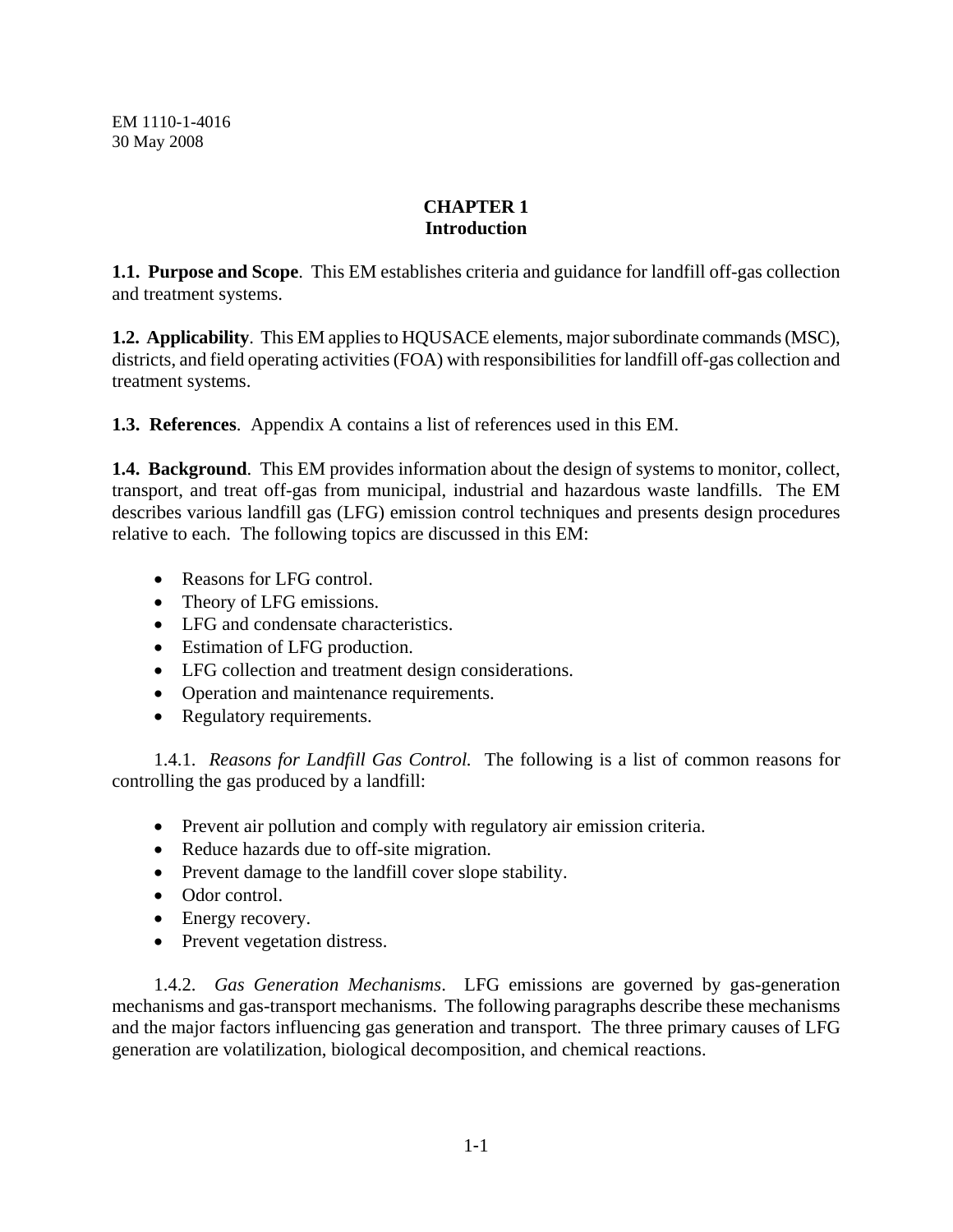1.4.2.1. *Volatilization.* Volatilization is due to the change of chemical phase equilibrium that exists within the landfill. Organic compounds in the landfill volatilize until the equilibrium vapor concentration is reached. This process is accelerated when biological activity increases the temperature of the waste mass. The rate at which compounds volatilize depends on their physical and chemical properties. Some of these properties are discussed in the following paragraphs.

 1.4.2.2. *Vapor Pressure.* Vapor pressure quantifies the tendency of a pure liquid compound to partition to the vapor phase. Liquid molecules that possess sufficient kinetic energy are projected out of the main body of a liquid at its free surface and pass into vapor. The pressure exerted by this vapor is known as the vapor pressure. The vapor pressure of water at  $20^{\circ}$  C (68° F) is 2.34 kN/m<sup>2</sup> (0.339 psi). Pressure conversion factors are given in Table 1-1.

| Pressure Conversion Factors.         |  |              |  |
|--------------------------------------|--|--------------|--|
| $10^3$ N/m <sup>2</sup>              |  | 1 kPa        |  |
| psi                                  |  | 6.895 kPa    |  |
| 12 inches of water (at               |  | $0.433$ psi  |  |
| $4^{\circ}$ C)                       |  |              |  |
| 1 inches of water (at $4^{\circ}$ C) |  | $1.87$ mm Hg |  |
| 29.92 inches of Hg                   |  | 1 Atmosphere |  |

**Table 1-1. Pressure Conversion Factors.**

 1.4.2.3. *Henry's Law Constant.* Henry's Law determines the extent of volatilization of a contaminant dissolved in water. Henry's Law states: The amount of any gas that will dissolve in a given volume of liquid, at constant temperature, is directly proportional to the pressure that the gas exerts above the liquid. Henry's Law is presented in the formula:

$$
P_{\rm A}=H_{\rm A}\times X_{\rm A}
$$

where

- $P_A$  = partial pressure of compound A in the gas phase
- $H_A$  = Henry's constant of compound A
- $X_A$  = mole fraction of compound A in liquid phase in equilibrium with the gas phase.

Henry's constant quantifies the tendency for a volatile in landfill leachate to partition to the vapor phase. This constant is temperature-dependent, increasing with increasing temperature. Estimates of vapor pressure and Henry's constant for numerous organic compounds are shown in EM 1110-1- 4001, Soil Vapor Extraction and Bioventing. Additional information on Henry's constant can be found in DG 1110-1-3 Air Stripping.

 1.4.3. *Biological Decomposition*. Sanitary landfills produce large quantities of gas, with the major components being methane  $(CH_4)$  and carbon dioxide  $(CO_2)$ . LFG generation occurs as a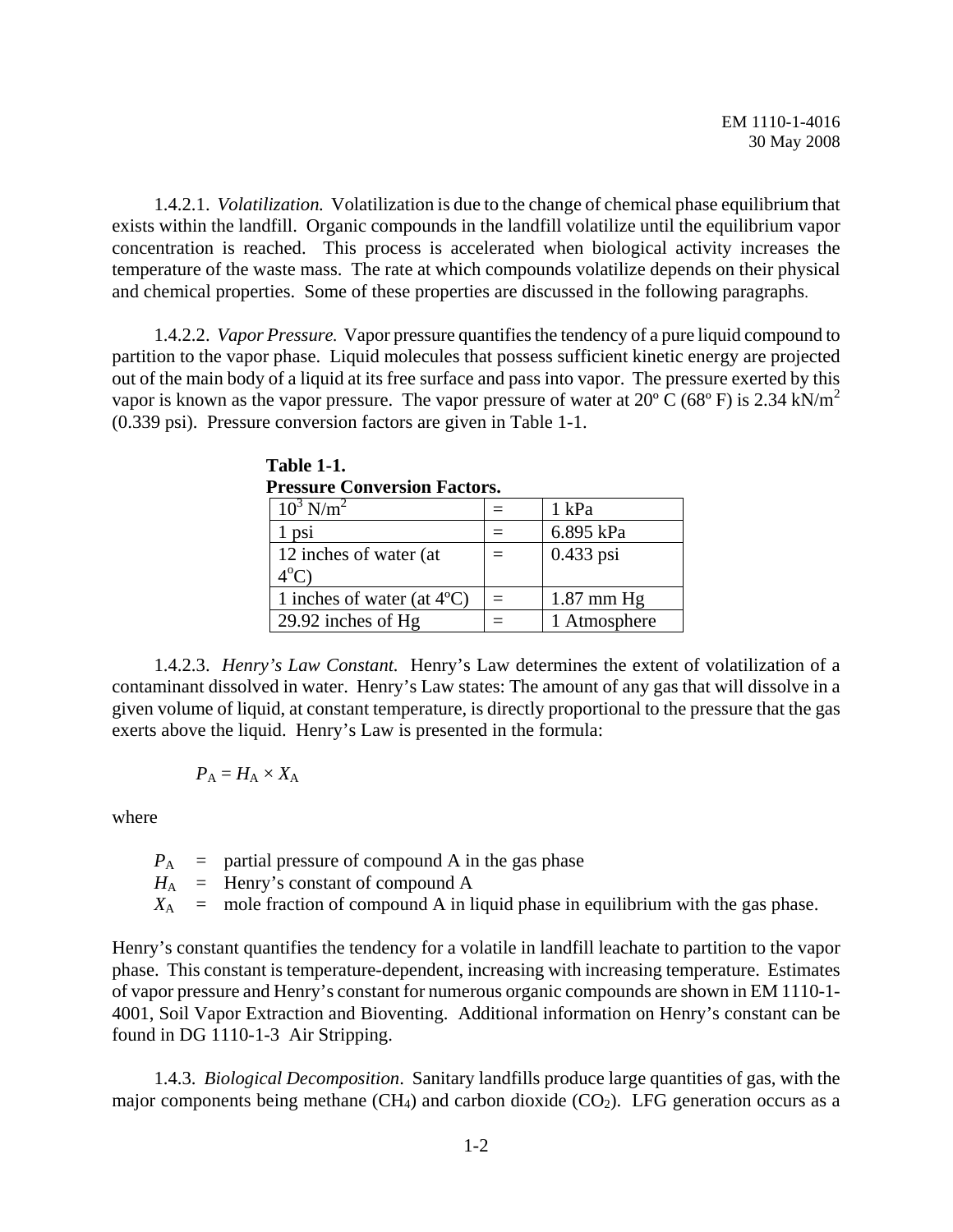result of two conditions, aerobic and anaerobic decomposition and can be divided into three distinct phases, however, it is important to understand that there will be both aerobic and anaerobic degradation occurring at the same time.

 1.4.3.1. *Phase 1—Aerobic Decomposition.* During the aerobic decomposition phase, microorganisms slowly degrade the complex organic portions of the waste using the  $O_2$  trapped during the landfilling process to form simpler organic compounds,  $CO<sub>2</sub>$ , and water. Aerobic decomposition begins shortly after the waste is placed in the landfill and continues until all of the entrained  $O<sub>2</sub>$  is depleted from the voids and from within the organic waste. Aerobic bacteria produce a gas characterized by high temperatures, high  $CO_2$  content (30 percent), and low CH<sub>4</sub> content (2 to 5 percent).

Aerobic decomposition within the landfill typically lasts for several months, however, due to air exchange between the atmosphere and the landfill, there may always be some aerobic degradation occurring at the edges of the waste. Aerobic degradation generally degrades many of the larger polymers such as starches, cellulose, lignins, proteins, and fats into smaller, more available oligomers (polymer consisting of 2 to 4 monomers). These oligomers can then be further degraded into dimers (molecules consisting of two identical simpler molecules) and monomers such as sugars, peptides, amino acids, long-chain fatty acids, glycerol and eventually organic acids. These less complex products of aerobic degradation are more readily degraded anaerobically than the larger polymers.

 1.4.3.2. *Phase 2—Anaerobic Decomposition.* Anaerobic decomposition occurs in two distinct phases. When all of the entrained  $O_2$  is depleted from the waste, the waste decomposition changes from aerobic to anaerobic and two new groups of bacteria emerge which thrive in anaerobic environments. Facultative microbes convert the simple monomers into mixed acid products along with hydrogen and  $CO<sub>2</sub>$ . Anaerobic bacteria convert the mixed volatile organic acids (e.g., formic, acetic, propionic and butyric acids), aldehydes and ketones into primarily acetic acid and hydrogen. These organic acids reduce the pH, which increases the solubility of some organics and inorganics, increasing the concentration of dissolved solids in the leachate.  $CH_4$  production can be limited during this stage since the low pH (5 to 6) is somewhat toxic to methanogenic (methane-producing) bacteria.

 1.4.3.3. *Phase 3—Anaerobic Decomposition.* In the next phase of decomposition, CH4 forming bacteria utilize  $CO<sub>2</sub>$ , hydrogen, and inorganic acids to form  $CH<sub>4</sub>$  gas and other products. During this stage of anaerobic decomposition, the methanogenic bacteria become more prominent. These methanogens degrade the volatile acids, primarily acetic acid and use hydrogen to generate  $CH<sub>4</sub>$  and  $CO<sub>2</sub>$ . This degradation results in a more neutral pH (7 to 8) as the organic acids are consumed. A decrease in chemical oxygen demand (COD) and dissolved solids concentration within the leachate also occurs.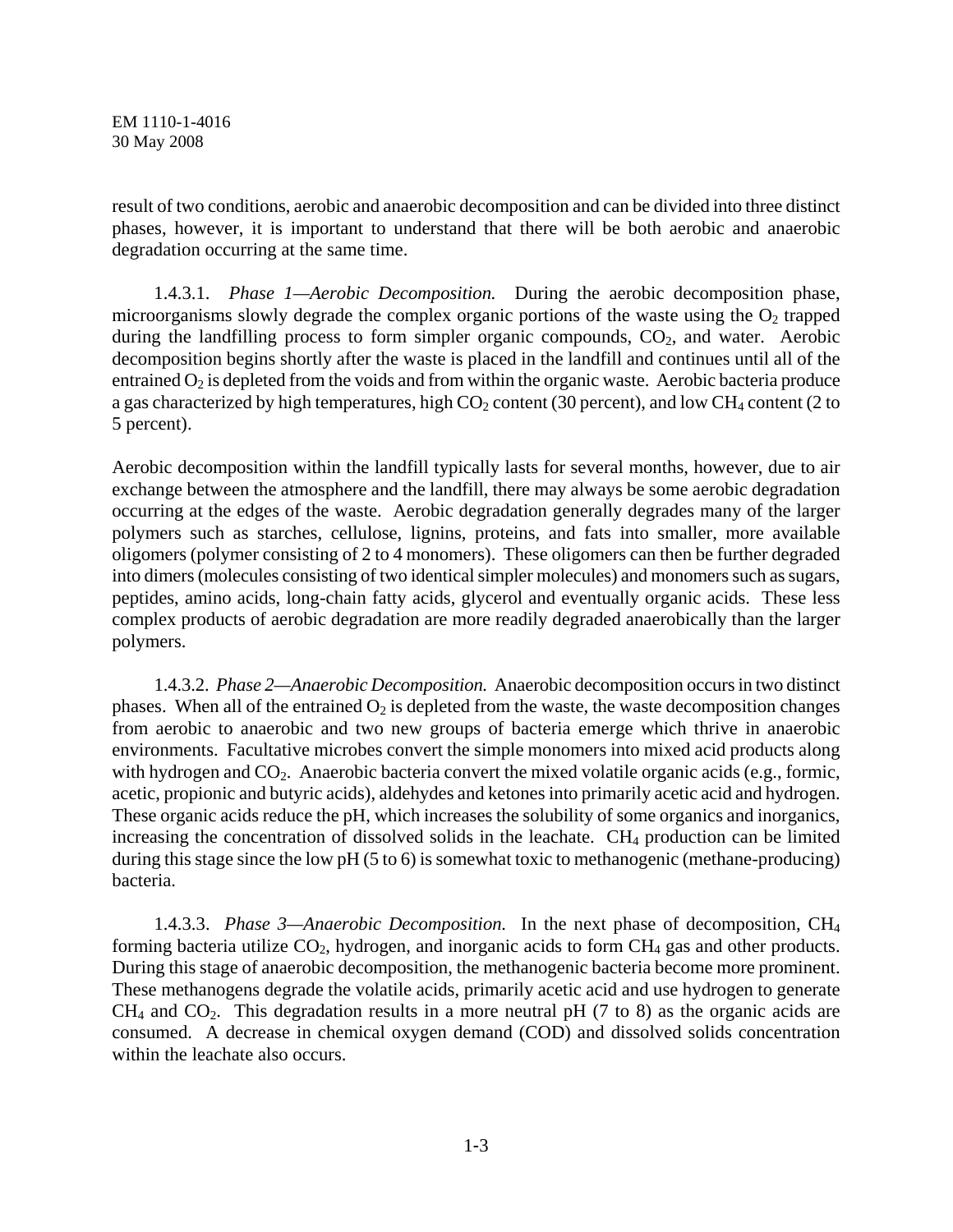Phase 3 of the decomposition process is characterized by lower temperatures, high  $CO<sub>2</sub>$ concentrations (40 to 48 percent), and significantly higher  $CH_4$  concentrations (45 to 57 percent). Anaerobic decomposition will continue until all of the volatile organic acids are depleted or until  $O_2$ is reintroduced into the waste. Figure 1.1 shows landfill gas composition trends versus time for the aerobic and anaerobic decomposition of landfill refuse.



**Figure 1.1. Landfill Gas Composition.** 

 1.4.4. *Chemical Reactions*. Chemical reactions between materials in the waste can release gases. Most of these potential reactions are buffered by the presence of water. However, unpredictable reactions are possible with so many compounds potentially present. The heat generated from biological processes also tends to accelerate the release rate of compounds produced by chemical reactions.

**1.5. Factors Affecting LFG Generation.** Gas generation in landfills is affected by several factors:

- Waste composition.
- Temperature.
- Moisture.
- pH.
- Atmospheric conditions.
- Landfill cover.
- Waste density.
- Waste age.

 1.5.1. *Waste Composition.* The primary nutrients (macronutrients) required for bacterial growth in a landfill are carbon, hydrogen, oxygen, nitrogen, and phosphorus. Small amounts of other elements (micronutrients) such as sodium, potassium, sulfur, calcium, and magnesium are also required for bacterial growth. The availability of macronutrients in the landfill mass has an affect on both the volume of leachate generated from microbial processes and the composition of the generated gases. Landfills that accept municipal wastes generally have an adequate nutrient supply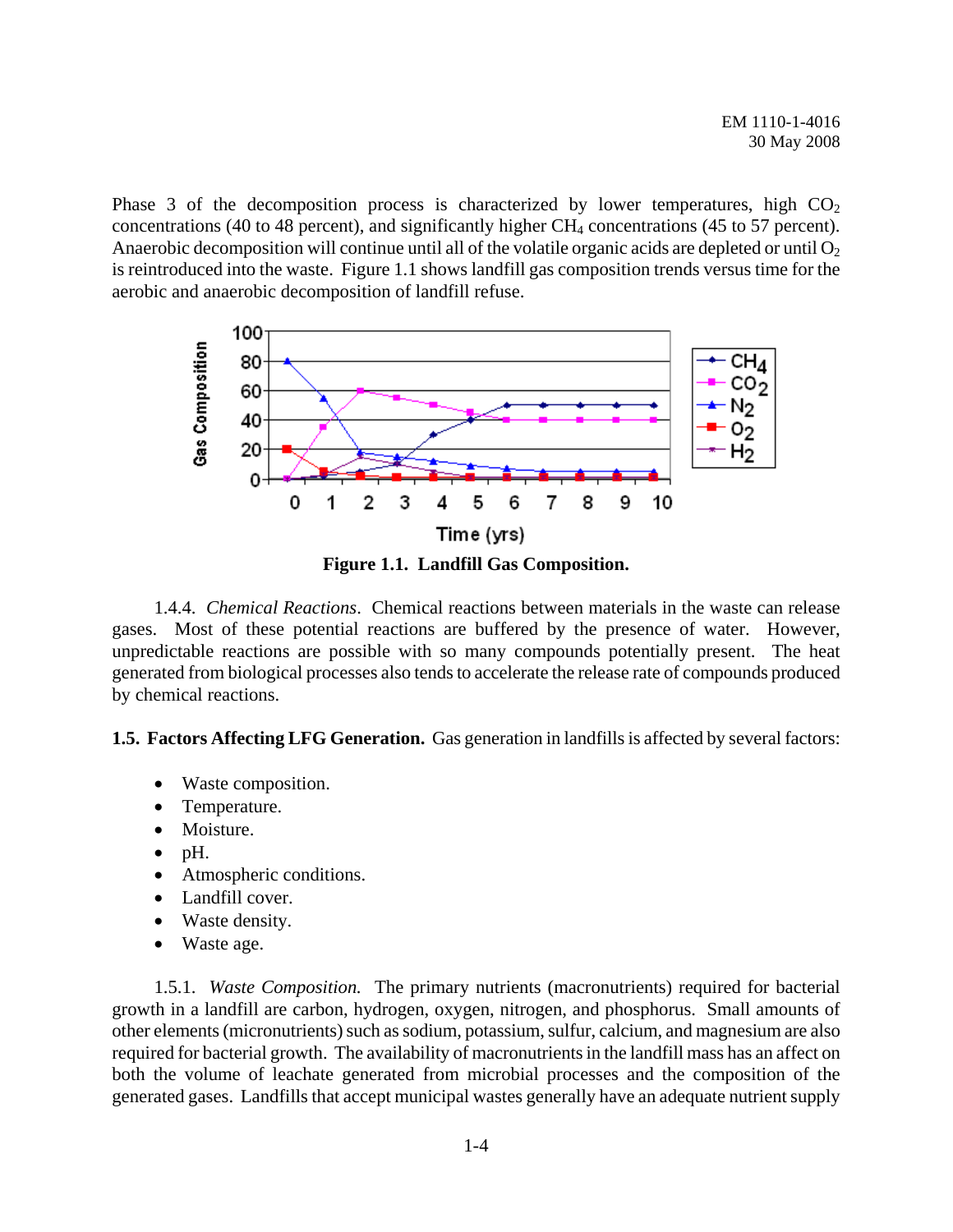for most microbial processes to proceed. Specialized landfills such as those at military installations that handle hazardous materials or munitions wastes only, may not have sufficient nutrients in the waste to sustain a large microbial population. The primary sources of macronutrients are yard wastes and food wastes. Micronutrient requirements are very small and can usually be met by the trace amounts found in wastes and/or leached from cover soils.

 1.5.2. *Temperature.* The optimum temperature range for aerobic decomposition is 54 to 71ºC (130 to 160ºF), while the optimum temperature range for anaerobic bacteria is 30 to 41ºC (85 to 105ºF). A dramatic drop in activity of anaerobic bacteria has been noted at temperatures below 10ºC  $(50^{\circ}F)$ .

 1.5.3. *Moisture.* Moisture is needed for biological decomposition of waste. The moisture content of MSW as received typically ranges from 15 to 40 percent with an average of 25 percent. The moisture content can vary greatly in different zones of the landfill. Very low moisture content may prevent decomposition of waste and thus limit gas production. The optimum moisture content to maximize gas production is in the 50 to 60 percent range.

 1.5.4. *pH.* The materials placed in a landfill can cause the pH of leachate within the landfill to vary widely. However, leachate is typically expected to be in the pH range of 5 to 9. The pH during CH4 formation is generally in the range of 6.5 to 8.0. One concern during the acidic stages of the biological process (or any other time leachate within the landfill exhibits a low pH) is that the reduced pH will mobilize metals that may leach out of the landfill, or become toxic to the bacteria generating the gas.

 1.5.5. *Atmospheric Conditions.* Atmospheric conditions affect the temperature, pressure, and moisture content within a landfill. Landfill covers and liners help to isolate waste from atmospheric conditions by limiting oxygen intrusion, limiting infiltration of precipitation, and buffering the effects of temperature changes.

 1.5.5.1. *Temperature.* Cold climates will reduce biological activity in the surface layers, reducing the volume of gas generated. Deeper in the waste, the surface temperature affects are usually overcome by the heat generated by biological activity. The primary factors that affect temperature are waste depth, compacted density, microbial activity, chemical reactions, water content, and climate.

 1.5.5.2. *Pressure.* Atmospheric pressure can have a minor affect on the rate at which landfill gas is released to the atmosphere. It can also influence the operation of gas extraction systems. A decrease in barometric pressure results in a temporary increase in LFG flow and an increase in barometric pressure will cause LFG flow to temporarily decrease. This is because the pressure within the landfill changes at a slower rate than the atmosphere and a pressure gradient temporarily develops between the inside and outside of the landfill until these pressures equalize.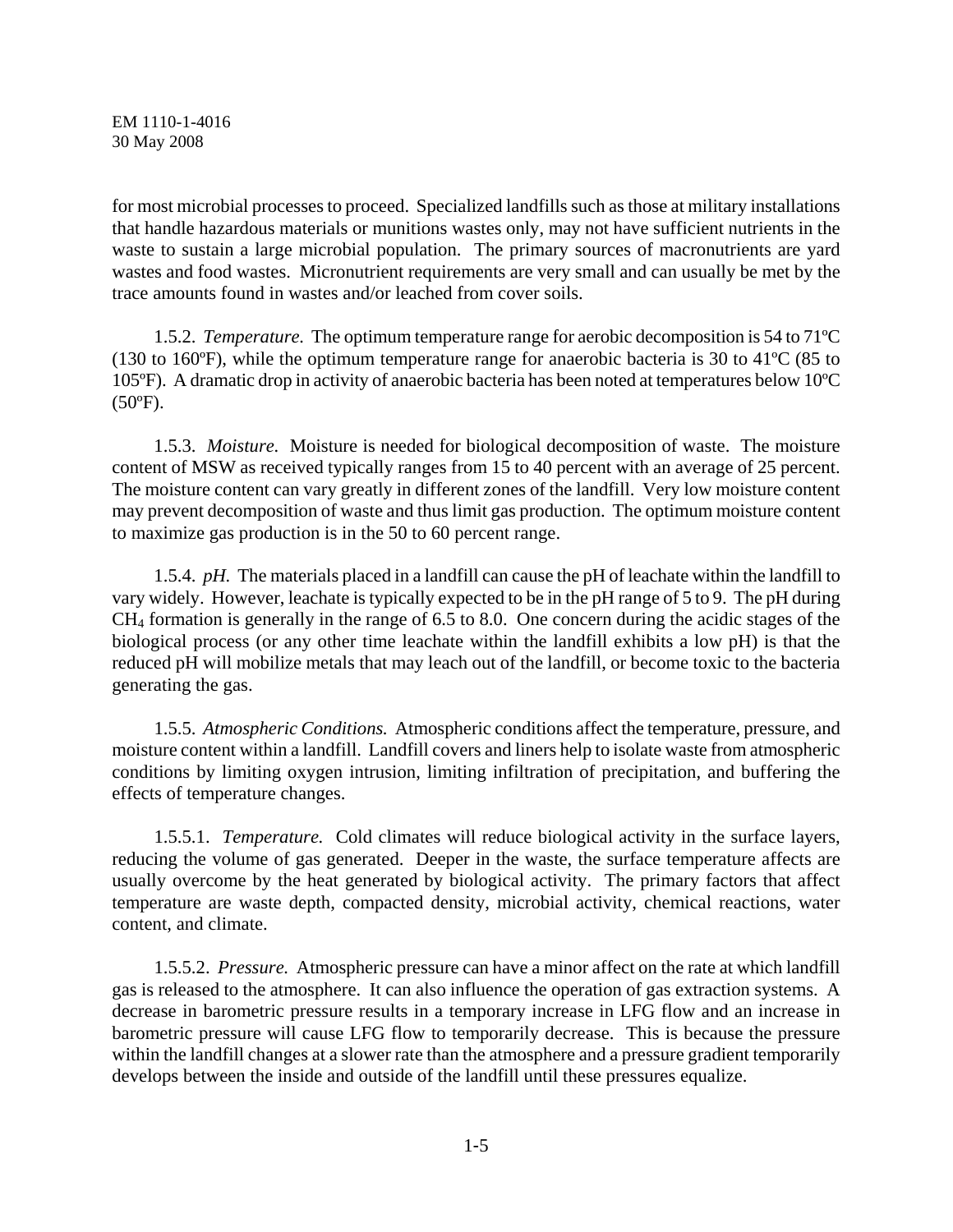1.5.5.3. *Precipitation.* Precipitation dramatically affects the gas generation process by supplying water to the process and by carrying dissolved  $O_2$  into the waste with the water. High rates of precipitation may also flood sections of the landfill, which will obstruct gas flow. The amount of precipitation that reaches the waste is highly dependent on the type of landfill cover system.

 1.5.6. *Density of the Waste.* The density of waste fills is highly variable. An estimate of waste density is often required for estimating landfill gas generation rates. Several reported density values are shown in Table 1-2. The reported values shown are for municipal solid waste:

| <b>Table 1-2.</b>        |                                                                       |
|--------------------------|-----------------------------------------------------------------------|
| Density of the Waste.    |                                                                       |
| <b>Waste Density</b>     | <b>Reference</b>                                                      |
| $kg/m3$ (lbs/cy)         |                                                                       |
| 474 to 711               | Stecker, Phillip, (1989). "Active Landfill Gas Recovery Systems,"     |
| $(800 \text{ to } 1200)$ | University of Wisconsin Sanitary Landfill Leachate and Gas            |
|                          | Management Seminar, Madison, WI, December 4-7, 1989                   |
| 650                      | Emcon Associates (1980). "Methane Generation and Recovery from        |
| (1100)                   | Landfills," Ann Arbor Science, Ann Arbor, Michigan                    |
| 387 to 1662              | Landva, Arvid O., Clark, Jack I., (1990) "Geotechnics of Waste Fill," |
| $(650 \text{ to } 2800)$ | Geotechnics of Waste Fill – Theory and Practice, ASTM STP 1070,       |
|                          | ASTM, Philadelphia, PA                                                |

 1.5.7. *Age of Waste.* Once anaerobic conditions are established, landfill gas generation should be significant for 10 to 20 years or longer. Landfills that are several decades old are less likely to produce large quantities of landfill gas as most of the biological decomposition of the waste will have already taken place.

**1.6. Transport Mechanisms**. Transport of landfill gas occurs by the two principal mechanisms of diffusion and advection. Transport conditions both within the landfill and for the subsurface surrounding the landfill must be considered. These transport mechanisms are discussed in the following paragraphs.

 1.6.1. *Diffusion.* Molecular diffusion occurs in a system when a concentration difference exists between two different locations. Diffusive flow of gas is in the direction in which its concentration decreases. The concentration of a volatile constituent in the LFG will almost always be higher than that of the surrounding atmosphere, so the constituent will tend to migrate to the atmosphere. Wind often serves to keep the surface concentration at or near zero, which renews the concentration gradient between the surface and the interior of the landfill and thus promotes the migration of vapors to the surface. Geomembranes in landfill covers will significantly reduce diffusion because the geomembrane prevents gases from diffusing to the atmosphere.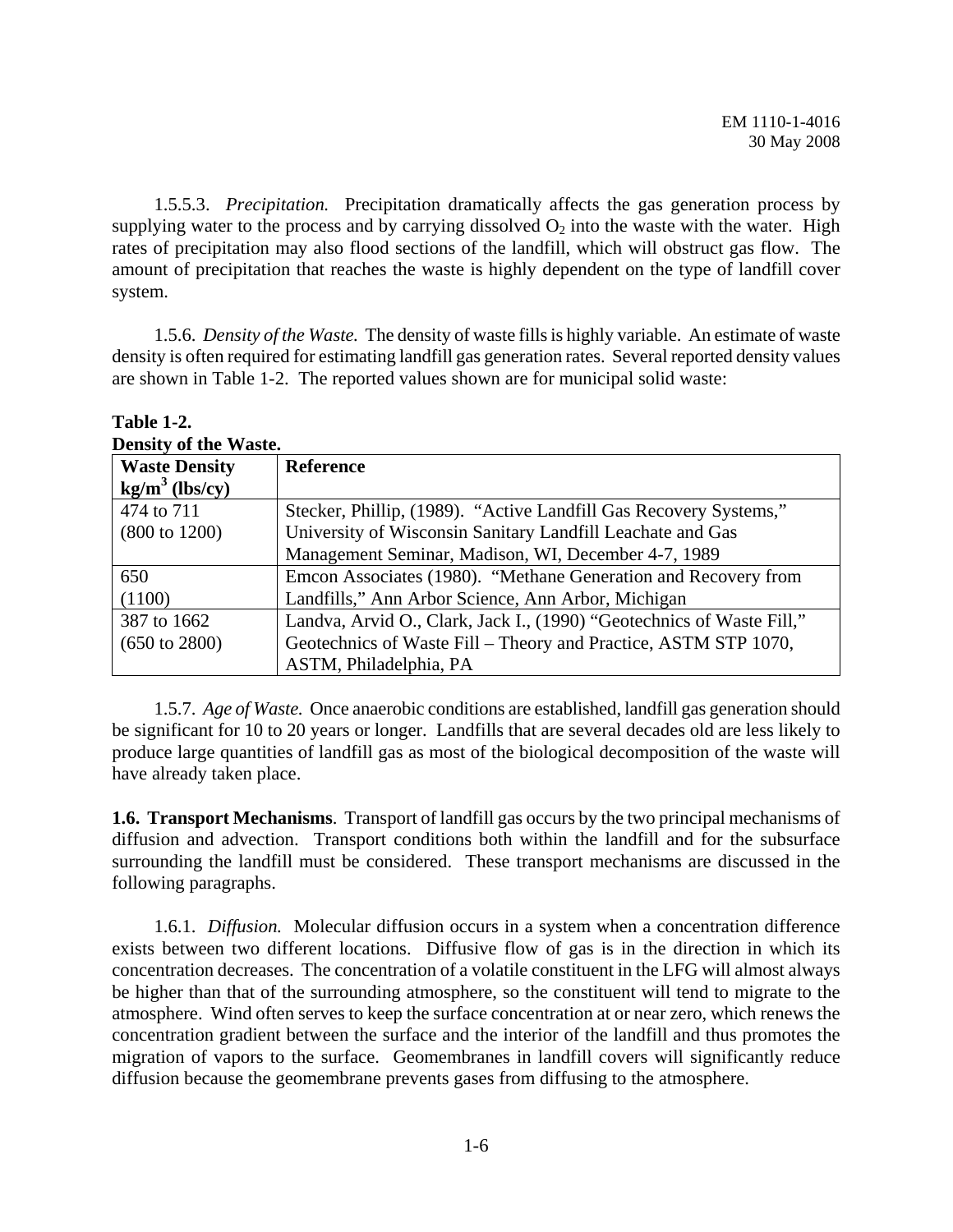Specific compounds exhibit different diffusion coefficients. Diffusion coefficients are the rate constants for this mode of transport and quantify how fast a particular compound will diffuse. Published diffusion coefficients have been calculated using open paths between one vapor region (concentration) and another. This type of test is not very representative of the conditions found in a landfill. In landfills, gases must travel a tortuous path around all the solids and liquids in its path; thus, the published diffusion coefficients must be used with care.

 1.6.2. *Advection*. Advective flow occurs where a pressure gradient exists. The rate of gas movement is generally orders of magnitude faster for advection than for diffusion. Gas will flow from higher pressure to lower pressure regions. In a landfill, advective forces result from the production of vapors from biodegradation processes, chemical reactions, compaction, or an active LFG extraction system. Variations in water table elevations can create small pressure gradients that either push gases out (rising tide) or draw gases in (falling tide). Changes in barometric pressure at the surface can also have an impact on the advective flow of gas.

**1.7. Factors Affecting LFG Transport Mechanisms.** LFG transport is affected by the following factors:

- Permeability.
- Geologic Conditions.
- Depth of groundwater.
- Man-made features.
- Landfill cover and liner systems.
- Barometric pressure.

 1.7.1. *Permeability.* The permeability of waste has a large influence on gas flow rates and gas recovery rates. Coarse-grain wastes exhibit large values of gas permeability and more uniform gas flow patterns. By contrast, fine-grained and heterogeneous wastes are characterized by small values of gas permeability and gas flow patterns that are not uniform throughout the waste mass. Permeability of refuse is often reported in Darcys. One Darcy =  $9.85 \times 10^{-9}$  cm<sup>2</sup>. Reported values for the apparent permeability of municipal solid waste are in the range of 13 to 20 Darcys. Water competes with air to occupy pore space within the solid matrix and ultimately reduces the effective porosity and ability of vapors to migrate through the landfill due to a reduction in available air pathways. This reduction will also reduce the rate of gas flow and decrease gas recovery rates.

 1.7.2. *Geologic Conditions.* Geologic conditions must be determined to estimate the potential for off-site migration of gas. Permeable strata such as sands, gravels, and weathered bedrock provide a potential pathway for off-site migration, especially if these layers are overlain by a layer of low permeability soil. Geologic investigations must be performed to determine the potential for offsite migration. Additional attention must be given to areas where houses and other structures are present to ensure off-site migration will not impact these structures.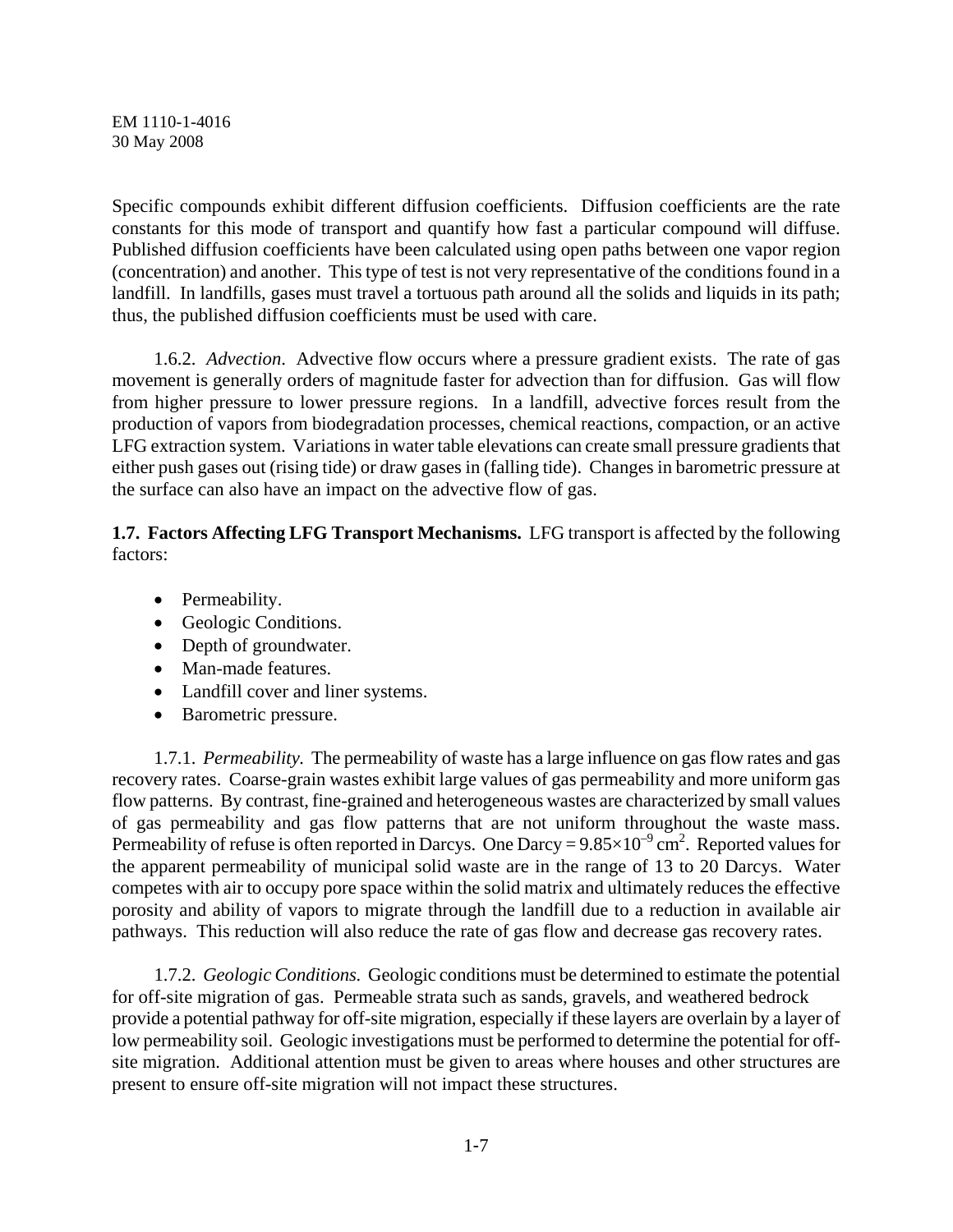1.7.3. *Depth to Ground Water.* The water table surface acts as a no-flow boundary for gas. As a result, it is generally used to help estimate the thickness of the zone through which gas can travel. A consistently high ground water table will significantly reduce the potential for off-site migration of gas. The depth to groundwater (as well as seasonal variations) also needs to be evaluated during the design process to evaluate well construction requirements and the potential for water table upwelling (i.e., the upward rise of the water table toward a vacuum well screened in the unsaturated zone). EM 1110-1-4001 Soil Vapor Extraction and Bioventing provides a detailed discussion of upwelling.

 1.7.4. *Man-Made Features.* In some instances, underground utilities such as storm and sanitary sewers or the backfill that surrounds these features may produce short-circuiting of airflow associated with an active landfill gas collection system. As a result, airflow may be concentrated along these features rather than within the landfill. Man-made features also provide a potential pathway for the off-site migration of landfill gas.

 1.7.5. *Landfill Cover and Liner Systems.* The components of many hazardous and solid waste landfill cover systems consist of a vegetated surface component, a drainage layer, and a low permeability layer composed of one or more of the following: geomembrane, geosynthetic clay liner (GCL), or compacted clay. A geomembrane in the cover system will prevent the intrusion of air into the waste. Therefore, a higher operating vacuum can be applied to the gas collection system without the danger of overdrawing. Thus, the effective radius (reach) of influence of each well is increased. Overdrawing occurs when oxygen from the atmosphere is pulled into the landfills interior during the anaerobic phase.

Landfill liner systems consist of various combinations of low permeability layers and leachate collection layers. The low permeability layers are created using natural low permeability geologic formations, compacted clay, geomembranes, and geosynthetic clay liners. Liner systems prevent the migration of LFG to the surrounding areas. Liner systems also prevent gases in the surrounding geologic formations from being pulled into the LFG collection system.

 1.7.6. *Barometric Pressure.* The amount of gas escaping from a landfill's surface changes as barometric pressure changes. Gas generation within a landfill will result in a positive pressure gradient from the inside to the outside of the landfill. For a passive LFG collection system, increases in atmospheric pressure will cause a decrease in gas flow from a landfill because the pressure differential between the inside and the outside has decreased. For an active gas collection system, there is a higher probability of atmospheric air intrusion through the landfill cover during periods when the barometric pressure is rising. The amount of air intrusion will be greatly affected by the type of cover on the landfill. A landfill with a low permeability (geomembrane) cover will be more resistant to air intrusion than a landfill with a soil cover.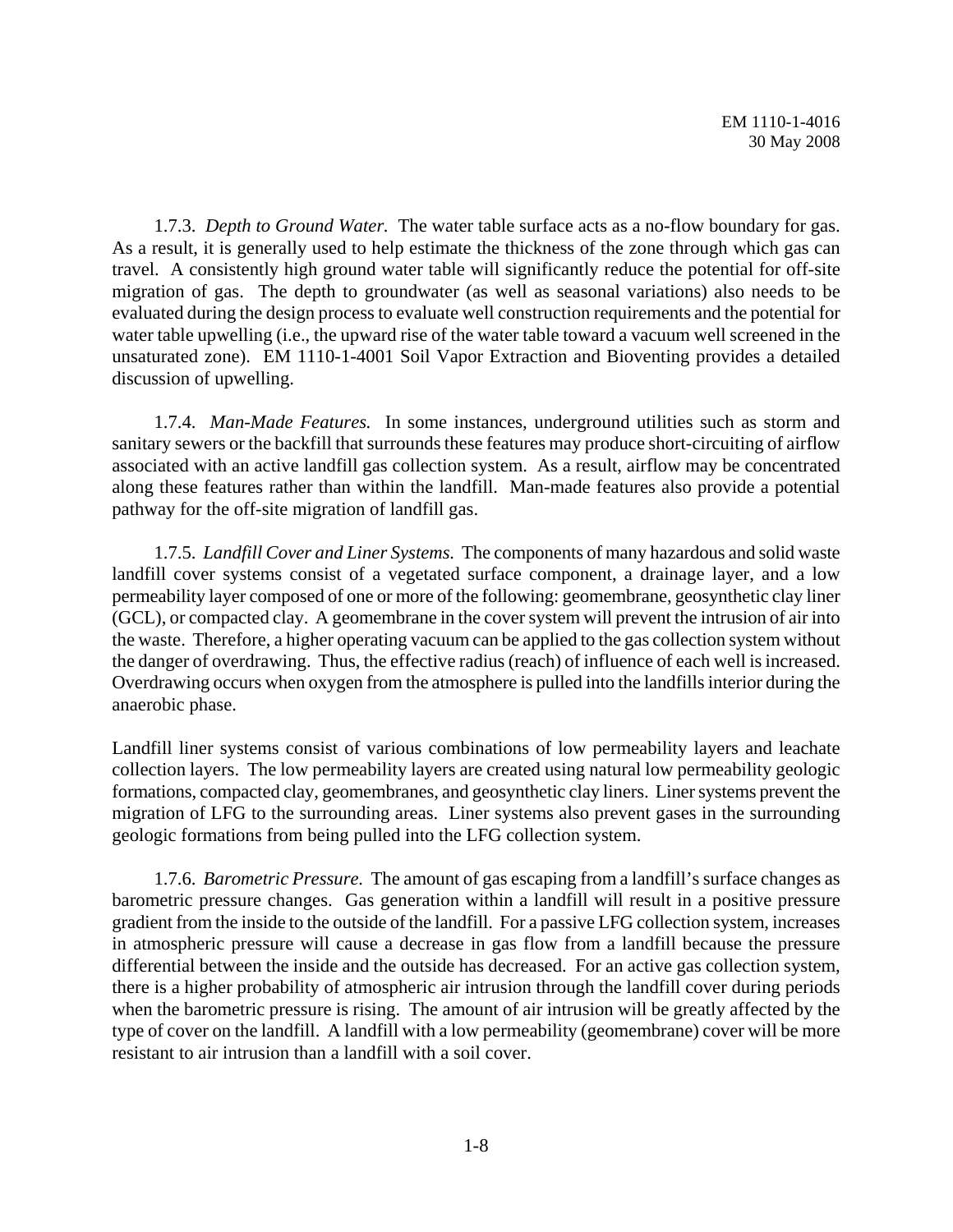1.8. **LFG Characteristics.** Landfill gas is typically a combination of methane, carbon dioxide, and non-methanogenic organic compounds. The table 1-3 shows characteristics of some of the typical components of landfill gas:

| <b>Constituent</b> | <b>Relative</b> | <b>Concentration</b> | <b>Notes</b>                                         |
|--------------------|-----------------|----------------------|------------------------------------------------------|
|                    | <b>Specific</b> | in Landfill Gas      |                                                      |
|                    | Gravity         |                      |                                                      |
| Air                |                 | <b>NA</b>            | Forms explosive mixture with methane                 |
| Methane            | 0.554           | 40-70%               | Explosive; LEL 5% in air; UEL 15% in air             |
| Carbon Dioxide     | 1.529           | 30-60%               | Forms weak acid; Asphyxiant                          |
| Hydrogen           | 1.19            | $800$ ppm            | Forms strong acid                                    |
| Sulfide            |                 |                      | Toxic: $PEL = 10$ STEL = 15                          |
| Water Vapor        | 0.62            | 100% Saturated       | Forms acids with hydrogen sulfide and carbon dioxide |
| Benzene            | 2.8             | 30 ppm               | Flammable                                            |
|                    |                 |                      | Toxic: PEL 1.0 ppm STEL 5 ppm                        |
| Toluene            | 3.1             | $300$ ppm            | Toxic: PEL 100 ppm STEL 150 ppm                      |
| Organic Acids      | GT <sub>2</sub> | Traces               | Odorous                                              |
| Organosulphur      | GT 1.5          | 50 ppm               | <b>Odorous</b>                                       |
| Compounds          |                 |                      |                                                      |

#### **Table 1-3. Landfill Gas Characteristics.**

LEL = lower explosive limit; UEL = upper explosive limit; STEL = short-term-exposure limit; PEL = permissible exposure limit.

 1.8.1. *Density and Viscosity.* The density of LFG depends on the proportion of gas components present. For example, a mixture of 10 percent hydrogen and 90 percent carbon dioxide, such as might be produced in the first stage of anaerobic decomposition, will be heavier than air, while a mixture of 60 percent methane and 40 percent carbon dioxide, such as might be produced during the methanogenic phase of decomposition, will be slightly lighter than air. Some typical values for density and viscosity at  $0^{\circ}$  C (32<sup>0</sup> F) and atmospheric pressure are given in Table 1-4.

| Table 1-4.                                                       |  |  |  |  |
|------------------------------------------------------------------|--|--|--|--|
| Typical Values for Gas Density and Viscosity at 0 <sup>°</sup> C |  |  |  |  |
| and Atmospheric Pressure                                         |  |  |  |  |
|                                                                  |  |  |  |  |

| Gas                                       | Density $(kg/m^3)$ | Viscosity (Pa*s)      |
|-------------------------------------------|--------------------|-----------------------|
| Air                                       | 1.29               | $1.71 \times 10^{-5}$ |
| Methane                                   | 0.72               | $1.03 \times 10^{-5}$ |
| Carbon Dioxide                            | 19                 | $1.39 \times 10^{-5}$ |
| 50% CH <sub>4</sub> + 50% CO <sub>2</sub> | 1.35               | $1.21 \times 10^{-5}$ |
| 60% CH <sub>4</sub> + 40% CO <sub>2</sub> | 1.19               | $1.17 \times 10^{-5}$ |

 1.8.2. *Heat Value Content.* During the methanogenic stage, LFG can be expected to have a heating value of 500 Btu/ft<sup>3</sup> under good conditions. This value is about half that of natural gas. The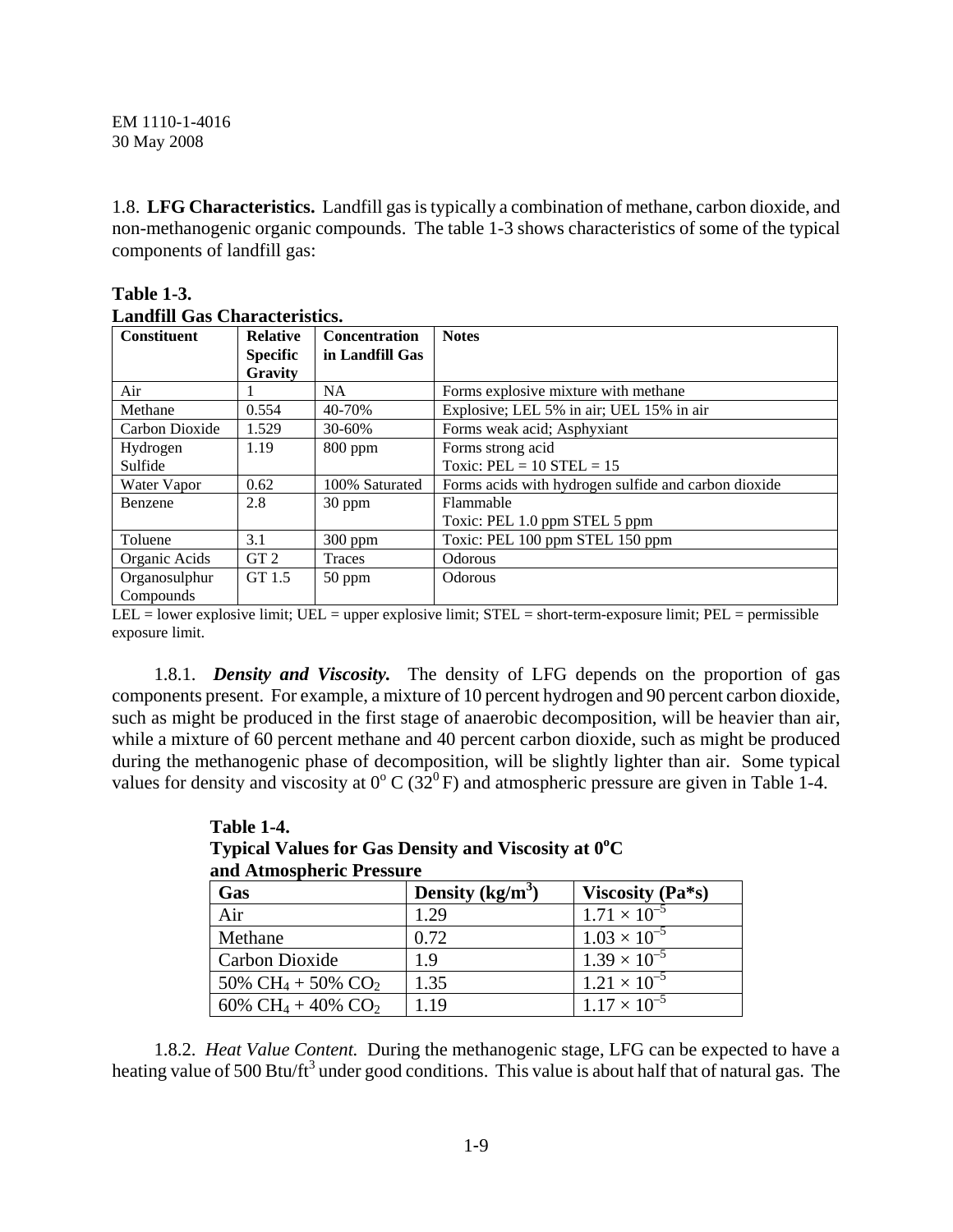actual heating value of the gas from a landfill is a function of the type age of the waste, the type of landfill cover, and many other factors that have been discussed previously in this section.

 1.8.3. *Non-Methane Organic Compounds.* If a landfill contains a significant amount of municipal solid waste, the gas produced will consist of approximately 50 percent methane, 50 percent carbon dioxide, and trace amounts of non-methane organic compounds (NMOC). The concentration of NMOCs can range from 200 to 15,000 ppm according to research from the EPA. In the EPA study, ethane, toluene, and methylene chloride were found at the highest concentrations in landfill gas with average reported values of 143, 52, and 20 ppm, respectively. The most frequently detected compounds reported were trichloroethene, benzene, and vinyl chloride. During the design phase of a landfill closure, historical records or word of mouth information should be obtained as to the type of wastes that were placed in the landfill and the potential for these wastes to create off-gas emissions.

 1.8.4. *Water Vapor.* Gas created during the decomposition of organic compounds typically includes between 4 and 7 percent by volume water vapor. The actual water vapor content of LFG will depend on the temperature and pressure within the landfill. Temperatures are typically elevated over ambient during biological decomposition, increasing the evaporation of water into the LFG.

 1.8.5. *Others.* Hydrogen is produced during waste decomposition, particularly during the initial anaerobic conversion of mixed organic acids to acetic acid. Significant amounts of hydrogen are later consumed in the formation of CH4. Hydrogen is flammable between 4 and 74 percent, by volume, in air. The presence of  $CO<sub>2</sub>$  affects these ranges although little significant change occurs near the lower limit of the range.

#### 1.9. **LFG Condensate**.

 1.9.1. *Source of Landfill Gas Condensate.* Gas condensate forms in the collection and processing systems as the gas undergoes changes in temperature and pressure. As LFG moves through the collection system, the gas cools and the various constituents condense out of the gas. The condensed liquid is composed principally of water, organic compounds, and traces of inorganics such as particulate matter. The organic compounds are often not soluble in water and may separate from the aqueous phase. Most active LFG collection systems include a series of condensate collection pots that remove a portion of the entrained water from the gas prior to entering the vacuum pump or blower.

1.9.2. *Condensate Quality.* The quality of gas condensate is a function of:

- Nature of the waste.
- Age of the waste.
- Moisture content.
- Temperature.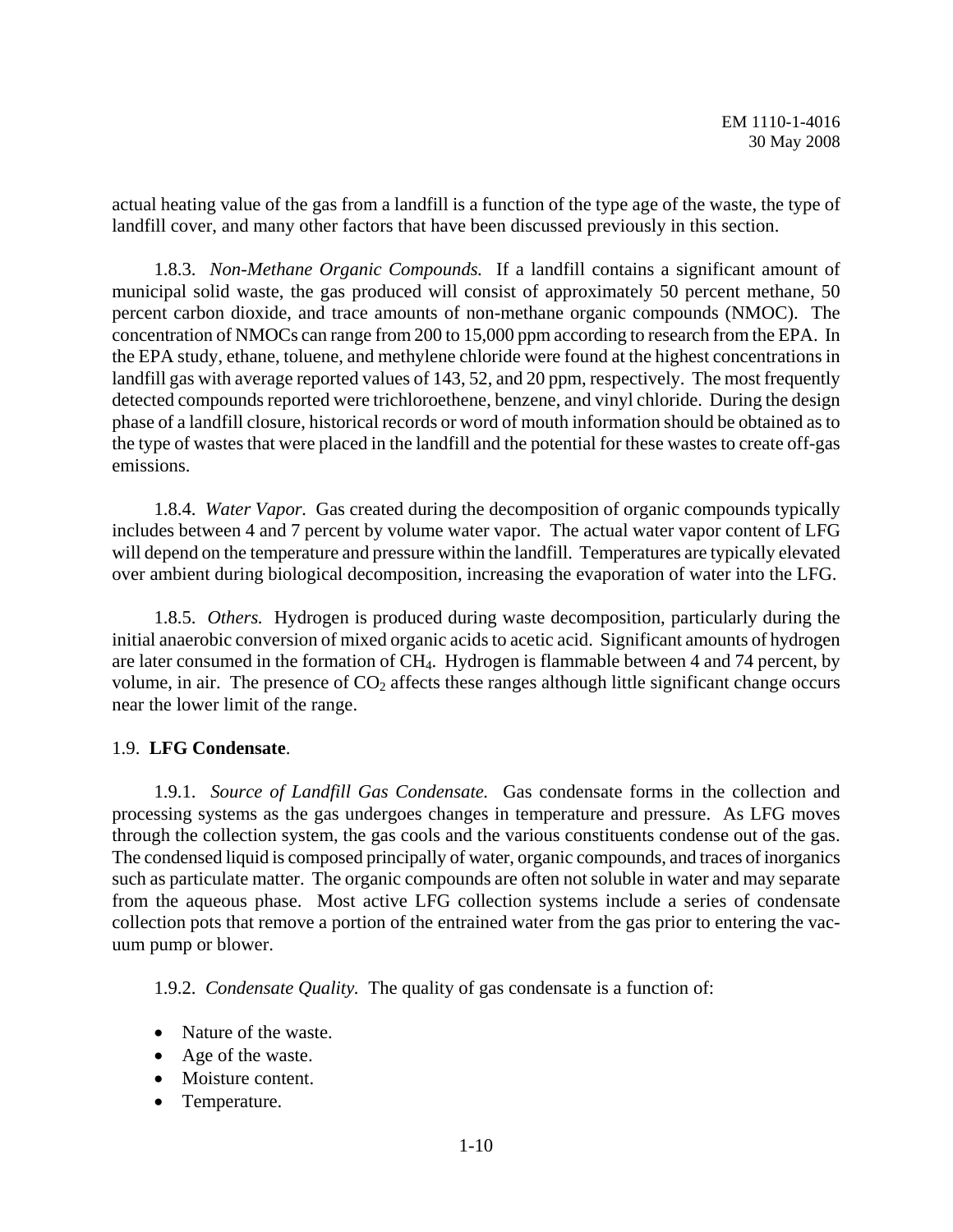- Landfill size and configuration.
- Liner and/or cover materials.
- Climatic conditions.

Organic contaminants frequently found in landfill gas condensate (Table 1-5).

| <b>Organic Contaminants.</b>  |                      |                       |  |  |
|-------------------------------|----------------------|-----------------------|--|--|
| Benzene                       | 2-Butanone (MEK)     | 1,4-Dichlorobenzene   |  |  |
| Toluene                       | Carbon Tetrachloride | 2,4-Dinitrotoluene    |  |  |
| Phenol                        | Vinyl Chloride       | Hexachlorobenzene     |  |  |
| <b>Ethyl Benzene</b>          | 4-Methylphenol       | Hexachlorobutadiene   |  |  |
| <b>Benzyl Alcohol</b>         | Chlorobenzene        | Hexachloroethane      |  |  |
| Bis (2-Chloroisopropyl) ether | Chloroform           | Nitrobenzene          |  |  |
| Bis (2-ethylhexyl) phthalate  | 1,2-Dichloroethane   | Pentachlorophenol     |  |  |
| Napthalene                    | 1,1-Dichloroethene   | Pyridine              |  |  |
| N-nitrosodimethylamine        | Tetrachloethylene    | 2,4,5-Trichlorophenol |  |  |
| 2,4-Dimethylphenol            | Trichloethylene      | 2,4,6-Trichlorophenol |  |  |

# **Table 1-5.**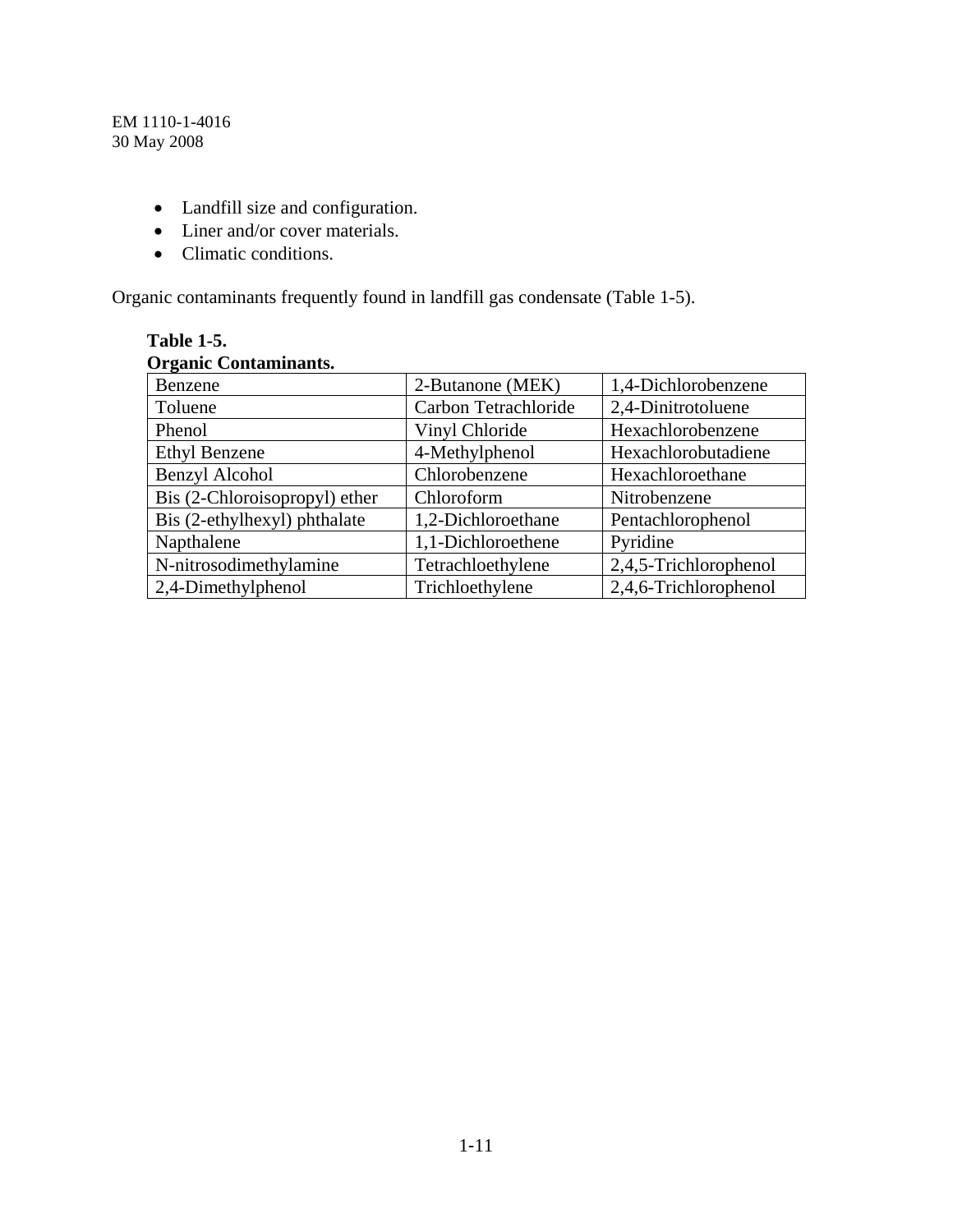## **CHAPTER 2**

### **Investigations**

**2.1. Site Characterization and Estimation of Landfill Gas Emissions.** Site inspections, data review and interviews should be performed to gather preliminary information about a landfill. Important preliminary information includes the following:

- Size and depth of the landfill.
- Nature of the waste and the potential for producing methane and other gases.
- Age of the waste.
- Type of cover and liner present.
- Existing gas collection and monitoring systems.
- Hydrogeologic conditions surrounding the landfill.
- Location and number of adjacent buildings.

 2.1.1. *General.* After preliminary information has been gathered, a decision needs to be made about how much additional information needs to be gathered in order to estimate the amount of gas being generated and whether or not the gas is migrating off-site. The following paragraphs describe methods of site characterization, quantifying landfill gas production, and the potential for off-site migration.

 2.1.2. *Landfill Characteristics.* Physical investigations of the nature of the wastes within the landfill are rarely undertaken due to the heterogeneity of landfills and the difficulty of collecting representative samples from within a landfill. Preliminary information about the type and age of the wastes within the landfill should provide a good indication as to the amount and type of gases that will be generated. If additional information is required, soils gas surveys and pump tests can be used to better quantify the amount and types of landfill gas being produced. Soil gas surveys and pump tests are described later in this section.

 2.1.3. *Hydrogeologic Conditions.* The migration of landfill gas off-site is greatly affected by the geologic conditions at the site. High permeability materials such as sands, gravels, and fractured or weathered bedrock transmit vapors very effectively. Low permeability layers such as silts and clays have smaller pore sizes and do not transmit gas vapors as readily. These zones also tend to retain more moisture due to capillary forces and this poses an additional barrier to vapor flow. High permeability layers in contact with landfills are capable of transmitting gases over large distances, especially when they are overlain by a continuous layer of low permeability material.

Hydrogeologic investigations must be performed to determine the geologic conditions, ground water table elevation, and potential paths for LFG to escape. EM 1110-1-1804 Geotechnical Investigations and EM 1110-1-4000 Monitor Well Design, Installation, and Documentation at Hazardous and/or Toxic Waste Sites provides general information on performing field investigations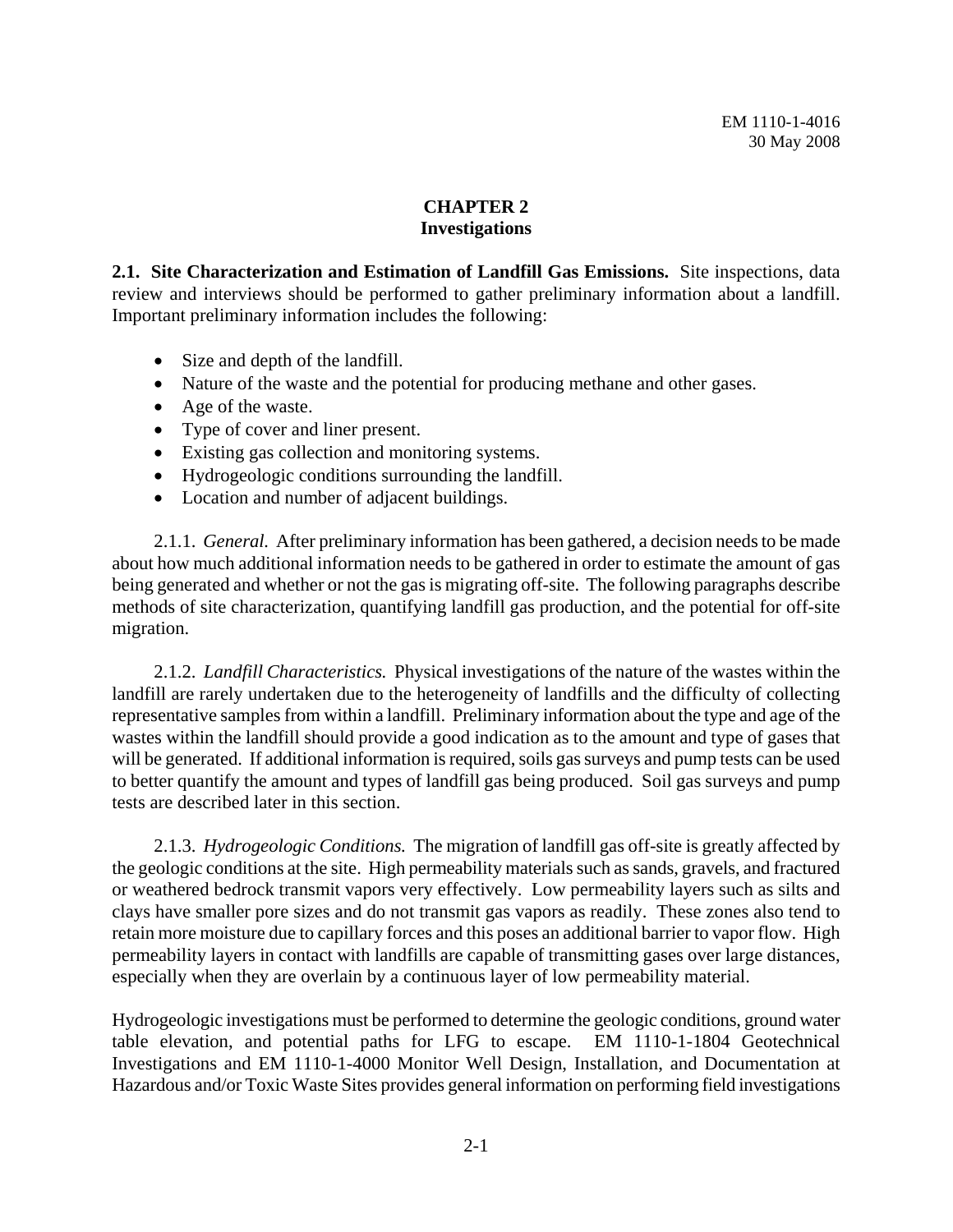and well installation. The Table 2-1 lists important parameters that should be determined when investigating the off-site migration of landfill gas.

| <b>Parameter</b>               | Important Parameters that Affect Off-Site Migration of Landfill Gas.<br><b>Collection Method</b> | <b>Reference</b>   |
|--------------------------------|--------------------------------------------------------------------------------------------------|--------------------|
| Stratigraphy                   | Soil borings                                                                                     | EM 1110-1-1804     |
|                                |                                                                                                  | ASTM D 2487        |
|                                |                                                                                                  | ASTM D 2488        |
| Depth to ground water          | Monitoring wells                                                                                 | EM 1110-1-4000     |
| Heterogeneity/utility trenches | Geophysical investigations                                                                       | EM 1110-1-1804     |
| Moisture content               | Soil borings                                                                                     | <b>ASTM D 2216</b> |
| Grain size/porosity            | Soil borings                                                                                     | ASTM D 422         |
| Atterberg limits               | Soil borings                                                                                     | ASTM D4318         |
| Soil gas concentration         | Gas monitoring probes                                                                            | EM 1110-1-4001     |
| Soil gas surveys               | Gas monitoring probes                                                                            | EM 1110-1-4001     |

**Table 2-1. Important Parameters that Affect Off-Site Migration of Landfill Gas.** 

 2.1.4. *Ambient Air Quality.* Ambient air quality monitoring may be necessary to help determine the need for a landfill gas collection system. A typical monitoring program would include the collection of air samples at pre-determined locations based on meteorological conditions at the site over an appropriate time period (8 hours, 24 hours, etc.). Ambient conditions including temperature, barometric pressure and precipitation events should be recorded. Gaseous parameters analyzed may include CH4, H2S, and NMOCs. Additional information regarding modeling and monitoring air quality for landfill emission sources can be found in EP 1110-1-21, Air Pathway Analysis for the Design of HTRW Remedial Action Projects.

 2.1.5. *Gas Monitoring Probes.* Gas monitoring probes can be used during the investigation phase or for long-term monitoring to determine if gas is migrating off-site through the subsurface. Gas probes should be installed in the more permeable strata, between the landfill unit and either the property boundary or structures where gas migration may pose a problem. Multiple or nested probes are useful in defining the vertical configuration of the migration pathway (EPA, 1993). Probe location and spacing is dependent of geologic conditions, water table conditions, and adjacent property use. Gas monitoring probe design and construction requirements are discussed in later sections of this document.

 2.1.6. *Monitoring Gases in Structures.* Basements and crawl spaces of buildings located near landfills are potential collection points for methane and other gases. Methane that collects in these confined spaces can create a potential explosion hazard. Basements and crawl spaces of buildings located in the vicinity of landfills should be monitored for landfill gas during the investigative phase.

 2.1.7. *Soil Gas Surveys.* Soil gas surveys can provide information about the production and migration of landfill gas. They are also much less expensive and require considerably less field time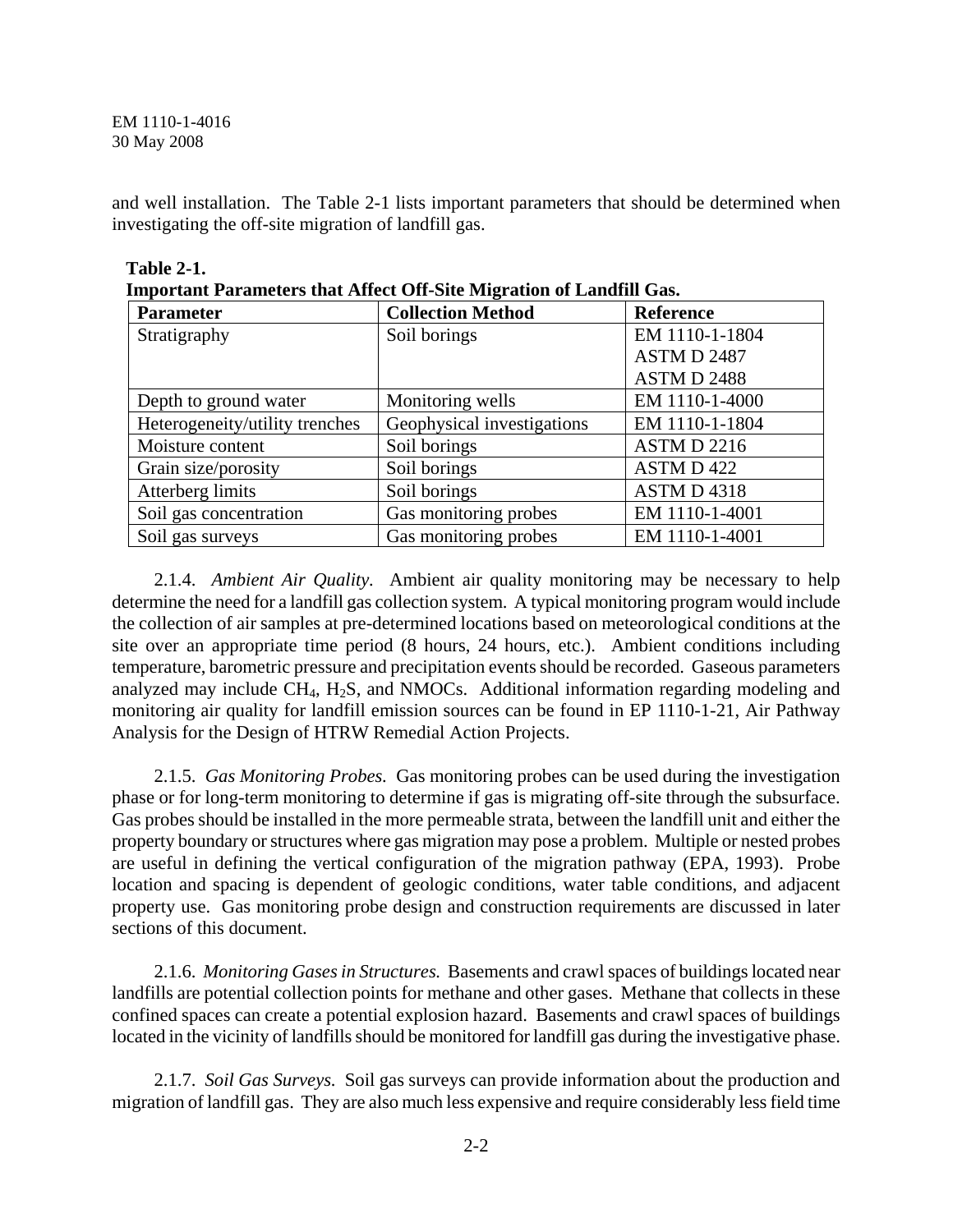than alternative sampling methods such as the installation of gas monitoring probes. Soil gas surveys can be either active or passive in nature. They can be used to collect information on methane and other volatile organic compound (VOC) emissions from a landfill. The data collected can be used for several purposes:

- Characterization of landfill gas composition as an indicator of the nature of the waste or to determine the health risk posed by the landfill gas
- Design of landfill gas collection and treatment systems
- Identification of landfill gas migration.
- Assess the soil vapor intrusion pathway at landfills where soil gasses may be carrying VOC's into buildings.

 2.1.7.1*. Sampling Depths.* Soil gas concentrations diminish near the landfill surface due to diffusion into the atmosphere and advective exchange of air from the atmosphere. Generally, more concentrated vapors are found at depth, although concentrations vary significantly due to proximity to sources and preferred lateral migration pathways. Landfill gas samples for characterization of gas composition and design of landfill gas collection and treatment systems should be taken at least 3 feet below the surface. In many cases, obstructions will prevent penetration of the sampling probe to the required depth and offset sampling locations will be required. Deeper sampling depths are appropriate where the waste layer is thick. When sampling for landfill gas migration, the depth of the sampling probe/well may be dictated by regulation, but should consider the depth of preferred migration pathways, based on the stratigraphy at the site, and the nature of potential exposure such as basements or manmade features.

 2.1.7.2. *Plan Location.* The number and location of soil gas sampling points is dependent on the subsurface heterogeneity of both vapor flow paths and vapor sources. For characterization of landfill gas composition, the sampling locations should encompass the entire landfill. The density of sampling points should be increased in areas of the landfill where the waste thickness is greatest and in known source areas. For perimeter monitoring of landfill gas migration, the spacing of sample collection points may be dictated by regulation, but should consider the scale of heterogeneity in potential gas pathways. Monitoring points are typically spaced every 100 to 500 feet around the perimeter of the landfill.

 2.1.7.3. *Sampling Methods.* There are two primary means to collect subsurface vapor samples; active soil gas sampling and passive (non-pumping, sorbent) sampling. In addition, surface flux measurements can also be made. The following paragraphs describe each to these methods.

 2.1.7.3.1. *Active Soil Gas Sampling.* Active soil gas sampling requires that samples of the actual soil gas filling the pore spaces in the subsurface be collected and analyzed. This method is most appropriate for gathering data on concentrations for off-gas treatment system design, for determination of risk posed by the landfill gas or for quantifying gas migration to receptors. These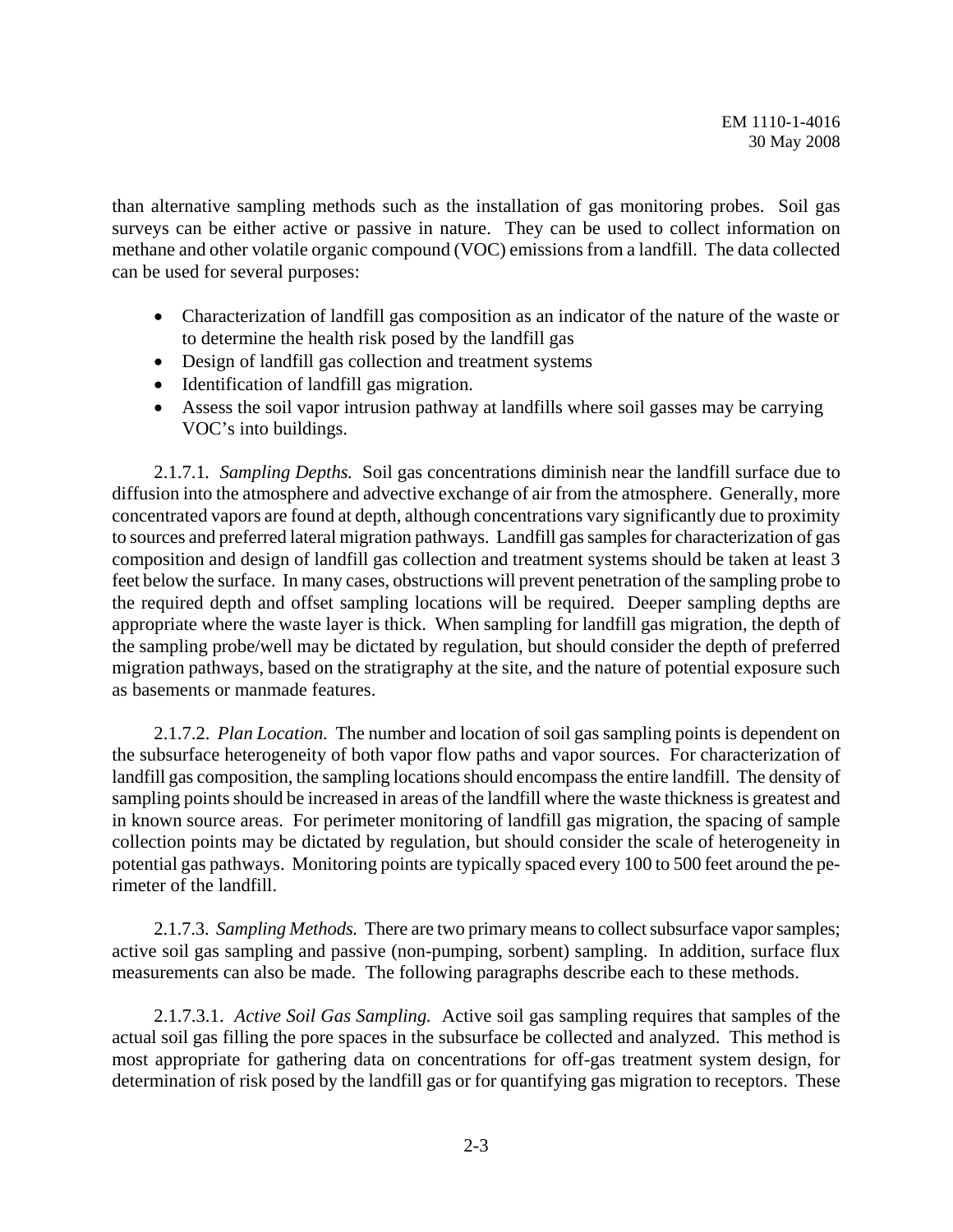samples represent a snapshot of the soil gas concentrations and are, therefore, susceptible to variations due to changes in barometric pressure, gas generation rates, and precipitation events. Sampling requires placement (either temporary or permanent) of a probe or well into the subsurface. This can be accomplished by direct-push methods (e.g., cone penetrometer) or a drill rig. Drilling into a landfill requires additional safety precautions and in accordance with EM 385-1-1, a hazard task analysis for the work should be completed prior to drilling. In some cases, slide hammers or similar devices can be used if the material into which the probe is to be placed poses little resistance. Typically, decontaminated steel pipe/probes are used for temporary sampling probes, although steel drive tips connected to teflon tubing can be used, as can driven casing (e.g., using sonic or dual-tube casing hammer rigs - packers are placed in the casing to reduce the volume of air needed to be removed). Permanent probes are often installed in a manner similar to ground water monitoring wells and can be constructed of steel or PVC. Well seals that prevent atmospheric air entry are critical. Refer to EM 1110-1-4001, Soil Vapor Extraction and Bioventing, Chapter 5, for more information on well/probe construction. Once installed, the probe or well is sampled by drawing a vacuum on the well using a vacuum pump and purging the well of several well volumes of gas. Typically, 3-5 times the well volume is purged. Monitoring of vapor concentrations as purging progresses can indicate the ideal amount of purging, however, 3 volumes is typically a minimum. Actual sampling depends on the required container for the sample. Summa canisters can be used directly and are the proper choice for off-site analysis, but glass gas-tight syringes or tedlar bags can be used for on-site analysis. Care must be taken to avoid leakage of atmospheric air into the sample container during placement or removal of the sample container to/from the air stream. Refer to ASTM D5314 for more information on proper sampling methods. Upon completion of sampling, temporary probes are typically removed. The hole should then be sealed with grout or bentonite. Unnecessary permanent probes should be decommissioned in accordance with state regulation. Refer to EM 1110-1-4000, Monitoring Well Design, Installation, and Documentation at HTRW Sites for additional information on well decommissioning requirements.

 2.1.7.3.2. *Passive Soil Gas Sampling.* Passive soil gas sampling techniques allow the sorption of the soil gas vapors onto activated carbon or similar material over some period of time. The sorbent material is later collected and submitted for thermal desorption and analysis. These methods do not allow the quantification of the soil gas concentrations unless gas flow is directed and measured through the sorptive cartridge or filter. This technique is most appropriate for qualitatively identifying the locations of contaminant sources or composition of the soil gas. These techniques allow a longer exposure to the soil gas and are therefore less susceptible to variations due to barometric pressure changes, gas generation rates, and precipitation events. Different vendors have different materials and placement methods. In some cases, the sorbent material is enclosed in an inverted glass vial or moisture resistant fabric and buried at depth in the soil for later retrieval. Other vendors have materials that are set under a stainless steel cover at the ground surface. The materials are placed and left for some period of time (typically days to weeks) before retrieval. Proper retrieval requires the filling of any holes created as part of the survey.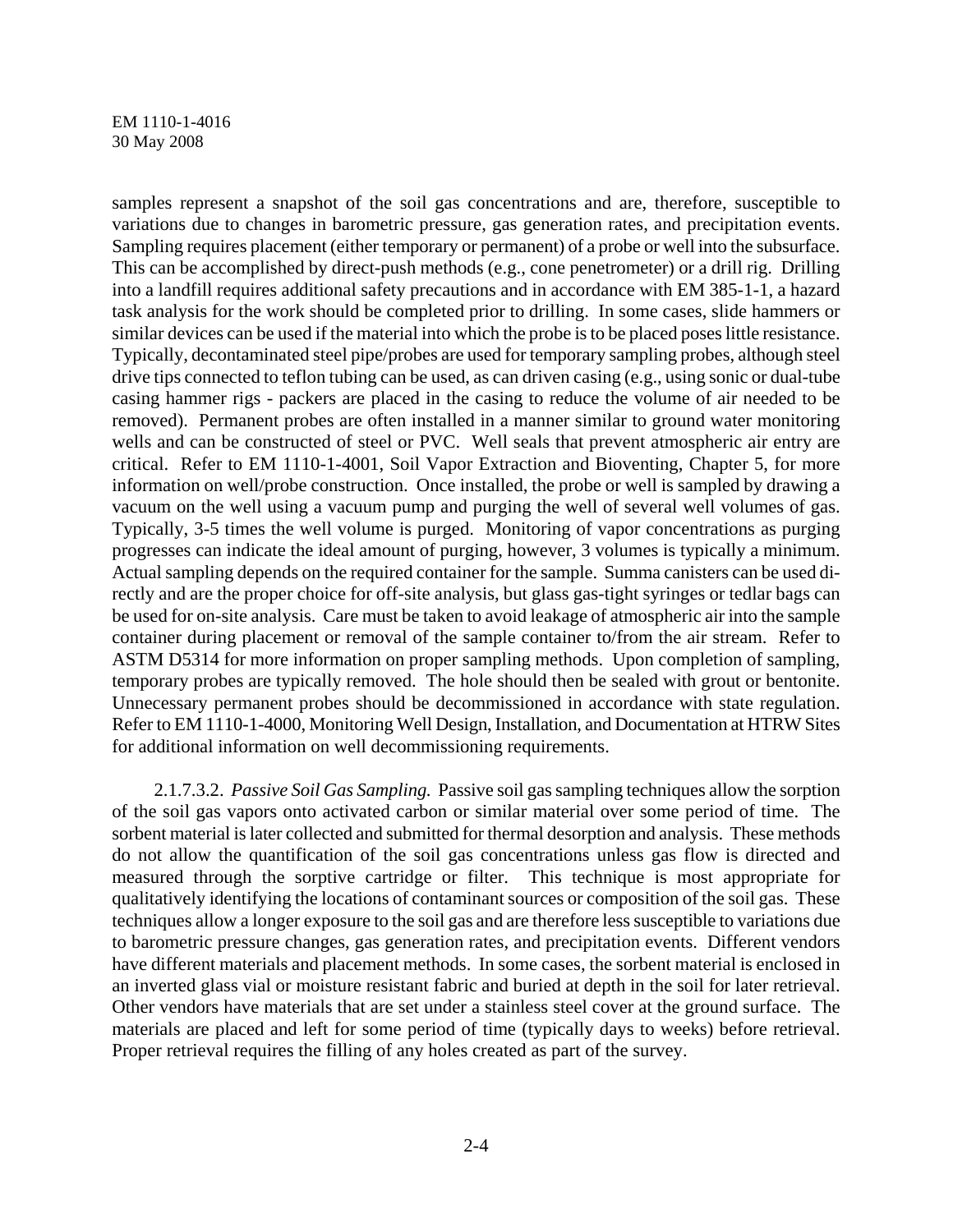2.1.7.3.3. *Surface Flux Measurements.* In some cases, there is a need to determine the amount and concentrations of soil gases escaping to the surface. Flux chambers are used to quantify the mass of contaminants emanating from the subsurface. These chambers are boxes or domes open on the bottom and typically 0.5 - 1 m in lateral dimension. They are set at the ground surface with the open side set into the soil a small distance to provide an adequate seal. A carrier gas is introduced into the chamber on one side and collected into a Summa canister or similar container on the other side. The flux of the carrier gas is known and the chamber is left in place for a period of time. The concentration of the contaminants in the collected gas is determined and the mass of contaminants is calculated. The rate of mass emissions is then computed based on the time the chamber was in place.

 2.1.8. *Pump Tests.* Pump tests can be performed to estimate landfill gas production. To perform a pump test, one or more extraction wells are installed and a blower is used to extract LFG. Based on LFG composition, landfill pressures, and flow measurements, the landfill gas production rate is calculated. Gas monitoring probes are used to estimate the radius of influence. Experience has shown the difficulty of accurately correlating pump test results with long-term LFG recovery, particularly at small landfills. Pump tests are, therefore, not normally recommended except for sites with the potential to produce large amounts of gas over an extended period of time. Additional information on pump tests can be found in Methane Generation and Recovery from Landfills, Emcon and Associates, 1980. In addition, EPA Method 2E - Determination of Landfill Gas Production Flow Rate can be used to calculate the flow rate of nonmethane organic compounds (NMOC) from landfills. This method indicates that extraction wells should be installed either in a cluster of three or at five dispersed locations in the landfill. A blower is then used to extract LFG from the landfill. LFG composition, landfill pressures, and orifice pressure differentials from the wells are measured and the landfill gas production flow rate is calculated from this data. EPA Method 2E can be found at the following web site: [http://www.epa.gov/ttn/emc.](http://www.epa.gov/ttn/emc)

 2.1.9. *Analytical Methods.* The determination of the appropriate analytical methods is very project specific and depends on the project objectives, data quality objectives, and nature and concentration of contaminants of interest. The project chemist must be consulted to assure appropriate methods are chosen. Analysis can be conducted in the field using portable equipment or in a fixed lab. EM 200-1-3 "Requirements for the Preparation of Sampling and Plans" provides guidance on selecting the most appropriate type of sampling approach, i.e., the number of samples that should be collected from each medium, and the laboratory analyses that should be performed to achieve the objectives of the sampling program with the desired level of confidence.

 2.1.9.1. *Field Analyses.* Field analyses can be used to get an initial estimate of conditions at the site. Field analyses is also used for periodic monitoring during the operation and maintenance phase of the project to determine what adjustments need to be made to the LFG collection and treatment system.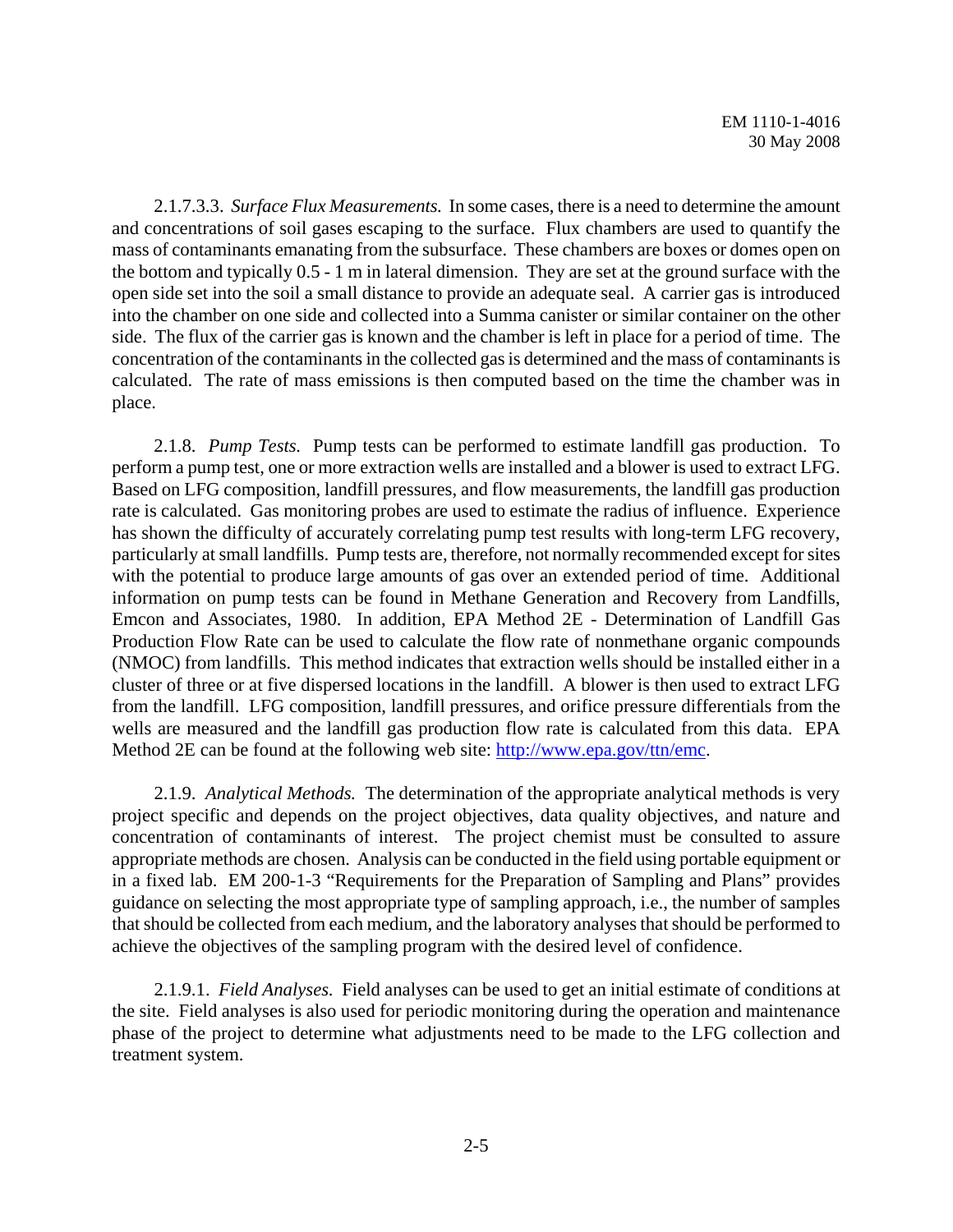Infrared instruments are typically used to monitor landfill gasses (methane and carbon dioxide) below grade and explosimeters are typically used to monitor potential explosive atmospheres above grade. A PID or indicator tubes may also be used to monitor toxic air contaminants at above grade locations. The use of field portable GCs and GC/MSs is acceptable if there is a need to identify specific chemical contaminants, however, these instruments must be operated by a trained analyst. For field GC or GC/MS work, and sometimes for other methods, some degree of quality control/quality assurance is often required, including analysis of duplicates, spikes, and blanks.

 2.1.9.2. *Fixed Laboratory Analyses.* For definitive analyses, samples are sent to off-site labs and analyzed according to specified methods. Summa canisters are typically used to assure representative samples arrive at the lab. A chemist should be consulted for proper selection and coordination with an off-site lab. The methods typically specified have quality control requirements, and the use of a quality assurance lab provides a measure of the adequacy of the primary lab. Additional information on test methods for air samples can be found in EPA/625/R-96/010b Compendium of Methods for the Determination of Toxic Organic Compounds in Ambient Air. This document describes Method TO-14A which is a procedure for sampling and analysis of volatile organic compounds (VOCs) in ambient air. The method was originally based on collection of whole air samples in summa passivated stainless steel canisters, but has now been generalized to other specially prepared canisters.

 2.1.10. *Data Analysis.* The evaluation of the results is dependent on the sampling objectives. The characterization of potential sources typically involves the qualitative evaluation of the data looking primarily for the locations of the highest "hits." The analysis of the data for risk assessment purposes may involve statistical analysis, such as computation of the mean and upper confidence limit based on multiple data points. Gas migration pathways are determined based on the samples and the waste/stratigraphy in the area of vapor detections in the perimeter probes. For design of gas treatment systems, the raw concentrations of soil gas are typically averaged over the area of the collection system.

2.2. **Estimation of LFG Emissions.** LFG emissions are site-specific and are a function of both controllable and uncontrollable factors. It is, therefore, difficult to accurately predict the rate of LFG emission from a landfill. A summary table of reported methane generation rates is provided in Table 3-1. One approach to predicting gas generation from a municipal solid waste landfill is to employ a simplified model that is consistent with fundamental principles. Several models are available for estimating the LFG generation rate using site-specific input parameters. The LandGEM model is one of these models and was developed by the US Environmental Protection Agency to estimate landfill gas emissions and to determine regulatory applicability to CAA requirements. There are other LFG emission models in use by industry that also work very well. The Clean Air Act regulations allow states the opportunity to use the results from models other than LandGEM. However, most of these models are proprietary and are not as readily available as LandGEM. Regardless of what model is used, the accuracy of the inputs drives the results and given the level of uncertainty, it makes estimating landfill emissions very difficult.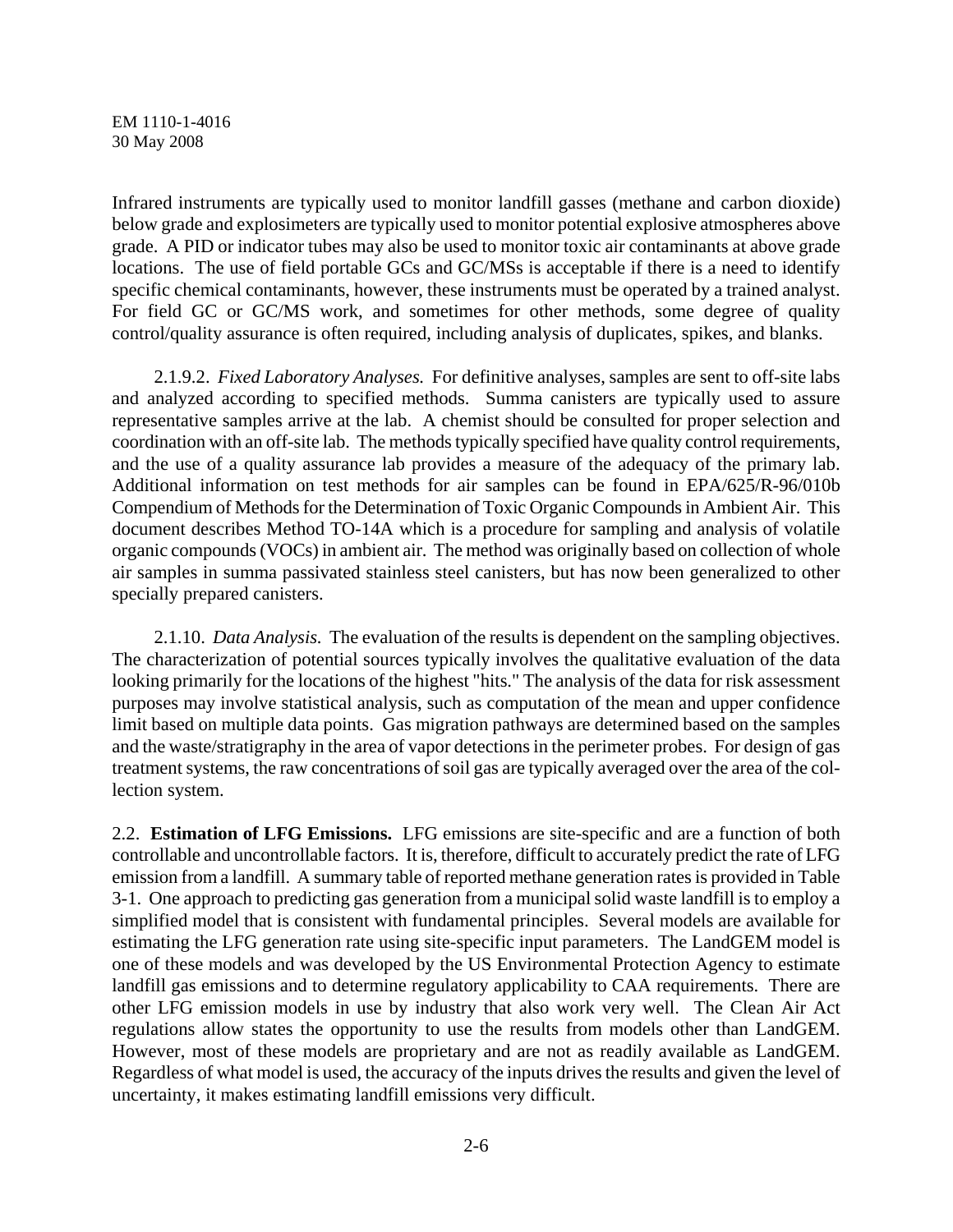2.2.1. *LandGEM.* LandGEM provides an automated estimation tool for quantifying air emissions from municipal solid waste (MSW) landfills. The LandGEM software can be obtained from the following web site: <http://www.epa.gov/ttn/atw/>.

 2.2.1.1. The model is based on a first order decomposition rate equation. The software enables the user to estimate emissions over time using the following:

- Landfill design capacity
- Amount of waste in place or the annual acceptance rate.
- Methane generation rate  $(k)$ , and potential methane generation capacity  $(L_0)$ .
- Concentration of total and speciated nonmethane organic compounds (NMOCs).
- Years the landfill has been accepting waste.
- Whether the landfill has been used for disposal of hazardous waste.

 2.2.1.2. Defaults for *k* and *Lo* are suggested although site-specific values can be developed through field test measurements and then used in the software to develop more accurate estimates. The program is designed to model and store multiple landfill studies. Within a landfill study, reports and graphs of the estimated emissions can be produced for any particular pollutant including NMOCs (total and speciated), methane, and carbon dioxide.

 2.2.1.3. Information on the assumptions used in the model can be found in the background information document (EPA, 1991a) written to support the Standards of Performance for New Stationary Sources (NARA, 1997a) and Emission Guidelines for Control of Existing Sources (NARA, 1997b) and in the public docket (McGuinn, 1988a; McGuinn, 1988b; Pelt, 1993).

 2.2.1.4. The software is being used by landfill owners and operators to determine if a landfill is subject to the control requirements of the New Source Performance Standard (NSPS) for new MSW landfills (40 CFR 60 Subpart WWW) or the emission guidelines (EG) for existing MSW landfills (40 CFR 60 Subpart Cc). The NSPS and EG were initially proposed May 30, 1991 (EPA, 1991b), and the final rule was promulgated on March 12, 1996 (EPA, 1996a). LandGEM is also being used to develop estimates for State emission inventories. Given the intended use of the software, there are two sets of defaults.

 2.2.1.5. The following equation should be used if the actual year-to-year solid waste acceptance rate is unknown:

$$
M_{\rm NMC} = 2kL_{\rm o} \frac{n}{M_{\rm i}(e^{-kt})}(C_{\rm NMOC})(3.6 \times 10^{-9})
$$

where: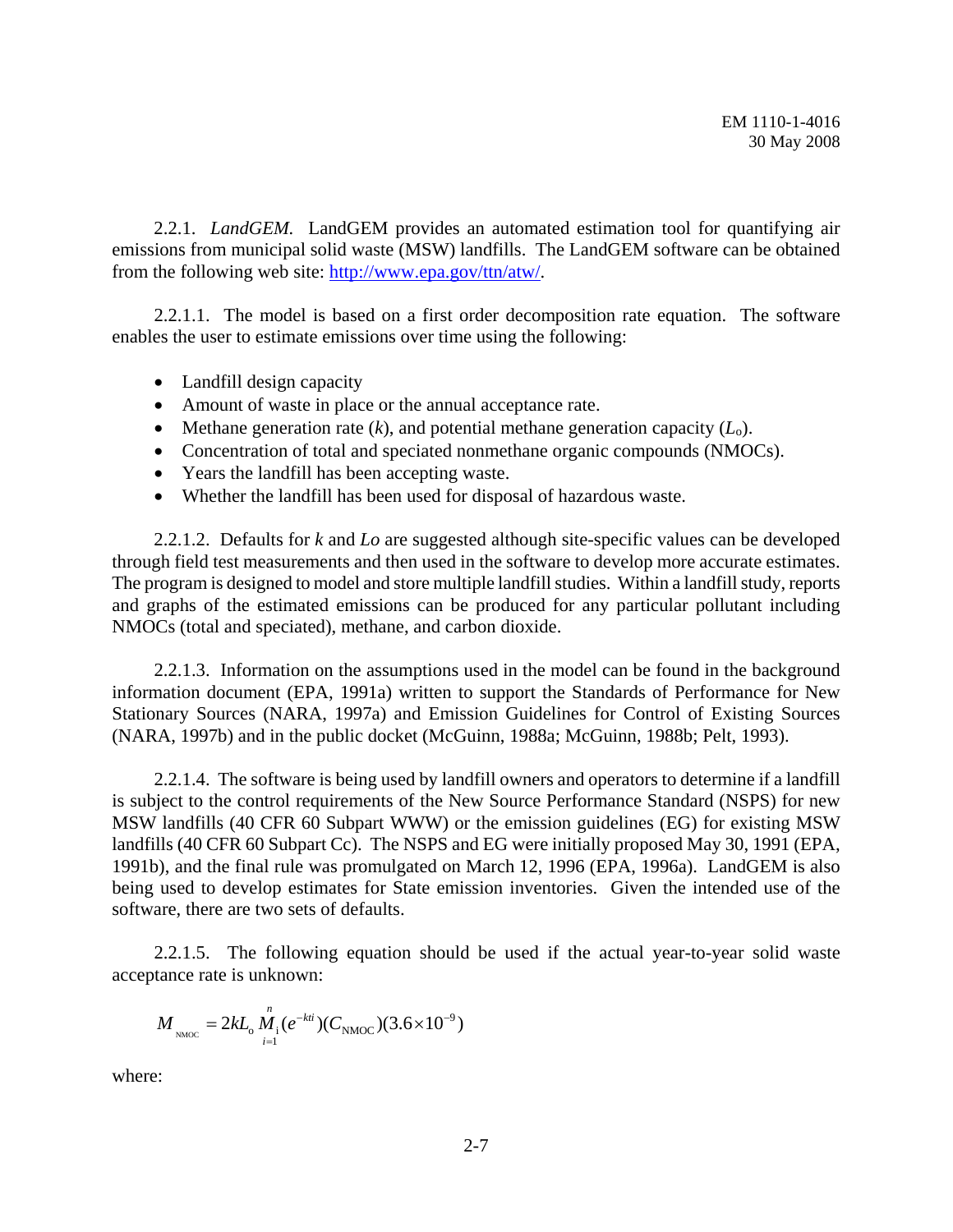| $M_{\rm NMOC}$    | $=$ total NMOC emission rate from the landfill, megagrams per year over years |
|-------------------|-------------------------------------------------------------------------------|
|                   | $1$ to n.                                                                     |
| $\boldsymbol{k}$  | $=$ methane generation rate constant, year <sup>-1</sup>                      |
| $L_{\rm o}$       | $=$ methane generation potential, cubic meters per megagram solid waste       |
| $M_{\rm i}$       | $=$ mass of solid waste in the ith section, megagrams                         |
| $t_{\rm i}$       | $=$ age of the <i>i</i> <sup>th</sup> section, years                          |
| $C_{\text{NMOC}}$ | $=$ concentration of NMOC, parts per million by volume as hexane              |
|                   | $3.6 \times 10^{-9}$ = conversion factor                                      |

The mass of nondegradable solid waste may be subtracted from the total mass of solid waste in a particular section of the landfill when calculating the value for Mi.

 2.2.1.6. The following equation can be used if the actual year-to-year solid waste acceptance rate is known:

$$
M_{\text{NMOC}} = 2L_0 R (e^{-k c} - e^{-k t}) (C_{\text{NMOC}})(3.6 \times 10^{-9})
$$

where:

| $M_{\rm NMOC}$   | $=$ mass emission rate of NMOC, megagrams per year                               |
|------------------|----------------------------------------------------------------------------------|
| $L_{\rm o}$      | $=$ methane generation potential, cubic meters per megagram solid waste          |
| $\boldsymbol{R}$ | $=$ average annual acceptance rate, megagrams per year                           |
| $\boldsymbol{k}$ | $=$ methane generation rate constant, year <sup>1</sup>                          |
| t                | $=$ age of landfill, years                                                       |
|                  | $C_{\text{NMOC}}$ = concentration of NMOC, parts per million by volume as hexane |
| $\mathcal{C}$    | = time since closure, years. For active landfill $c = 0$ and $e^{-kc} = 1$       |
|                  | $3.6 \times 10^{-9}$ = conversion factor                                         |

The value of  $L_0$  is most directly proportional to the waste's cellulose content. The theoretical CH<sub>4</sub> generation rate increases as the cellulose content of the refuse increases. If the landfill conditions are not favorable to methanogenic activity, there would be a reduction in the theoretical value of  $L_0$ . This implies that the theoretical (potential) value of CH<sub>4</sub> generation may never be obtained. The obtainable value of  $L_0$  for the refuse (or specific waste components) can be estimated by performing biodegradability tests on the waste under conditions of temperature, moisture, nutrient content, and pH likely to exist in the landfill. Theoretical and obtainable  $L_0$  values have been reported in literature to range from approximately 6 to 270  $m^3$  CH<sub>4</sub> per metric ton of waste for municipal landfills.

2.2.2. *Theoretical Models.* The theoretical  $CH_4$  generation capacity  $(L_0)$  can be determined by a stoichiometric method that is based on a gross empirical formula representing the chemical composition of the waste. If a waste contains carbon, hydrogen, oxygen, nitrogen and sulfur (represented by  $C_aH_bO_cN_dS_e$ ), its decomposition to gas is shown as: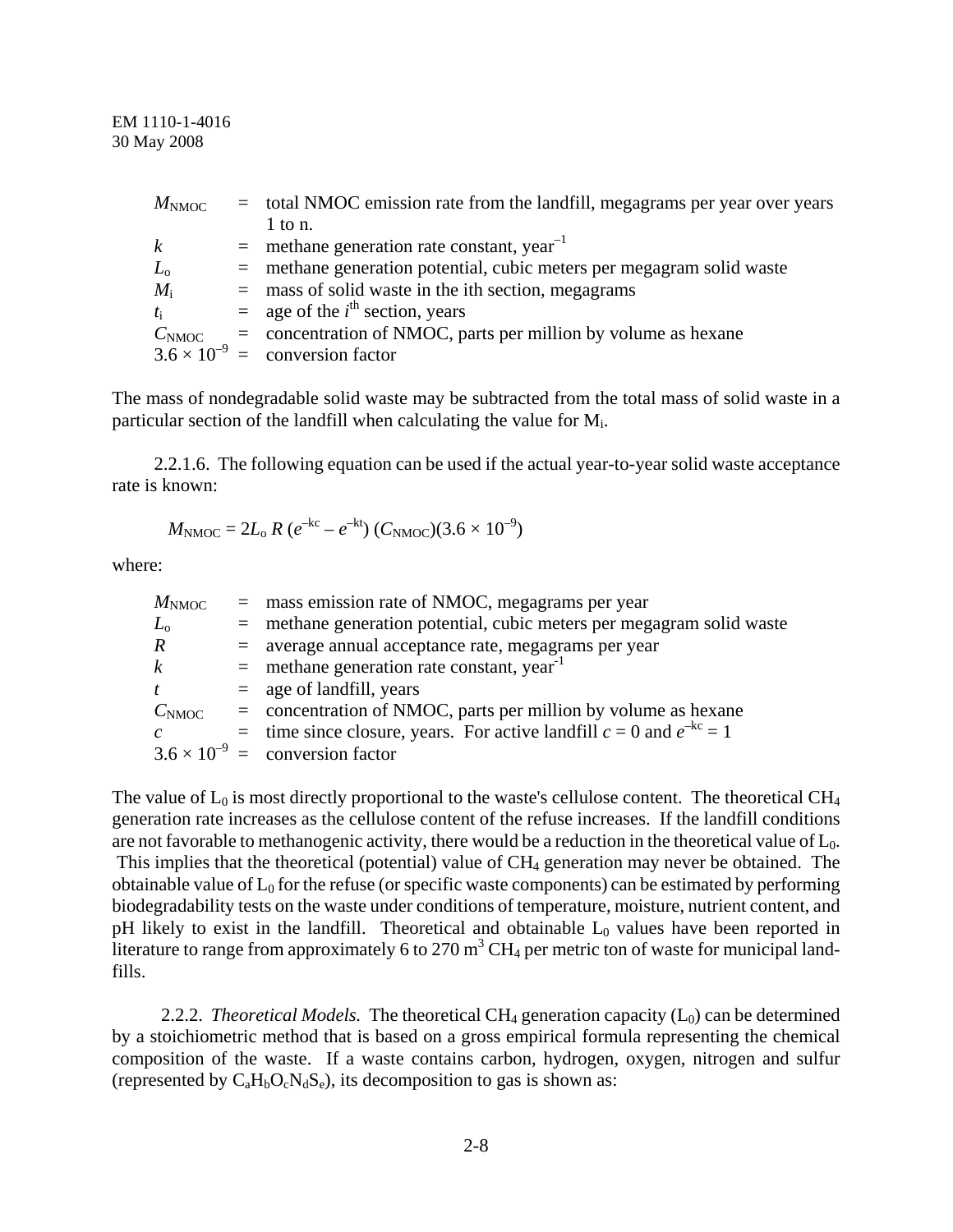$$
C_aH_bO_cN_dS_e \dashrightarrow vCH_4 + wCO_2 + xN_2 + yNH_3 + zH_2S + humus
$$

However, this type of model is of limited use because it provides an estimate of the total amount of gas generated and does not provide information on the rate of generation. It also requires knowledge of the chemical composition of the waste.

 2.2.3. *Regression Model.* The EPA Air and Energy Engineering Research Laboratory (AEERL) began a research program in 1990 with the goal of improving global landfill methane emission estimates. Part of this program was a field study to gather information that was used to develop an empirical model of methane emissions. Twenty-one US landfills with gas recovery systems were included in the study. Site-specific information included average methane recovery rate, landfill size, refuse mass, average age of the refuse, and climate. A correlation analysis showed that refuse mass was positively linearly correlated with landfill depth, volume, area, and well depth. Regression analysis of the methane recovery rate on depth, refuse mass, and volume was significant, but depth was the best predictive variable  $(R^2 = 0.53)$ . Refuse mass was nearly as good  $(R^2 = .5)$ . None of the climate variables (precipitation, average temperature, dew point) correlated well with the methane recovery rate. Much of the variability in methane recovery remains unexplained, and is likely due to between-site differences in landfill construction, operation, and refuse composition. A model for global landfill emissions estimation was proposed based on this data. A simple model correlating refuse mass to methane recovery with a zero intercept was developed:

 $Q_{CH4} = 4.52 W$ 

where:

 $Q_{CH4}$  =  $CH_4$  flow rate (m<sup>3</sup>/min)  $W =$  mass of refuse (Mg)

More information on this model can be found in the following publication: EPA/600/SR-92/037 -Development of an Empirical Model of Methane Emissions from Landfills.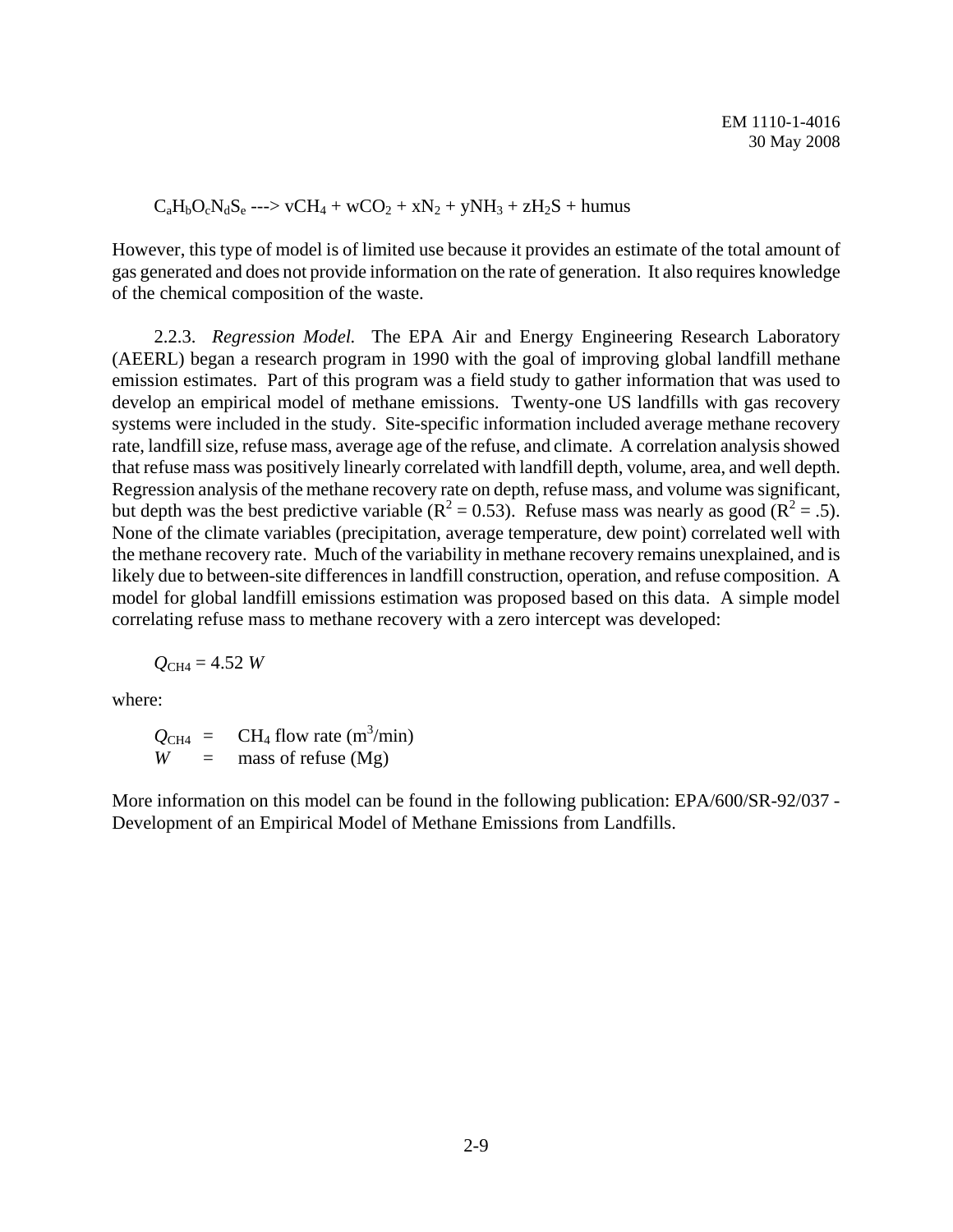#### **CHAPTER 3 Design of Landfill Off-Gas Collection Systems**

3.1. **General**. Gas control systems consist of collection, conveyance, and treatment components and are designed to be either passive or active. A passive system allows the landfill gas to exit the collection system without mechanical assistance, whereas an active system uses mechanical assistance, such as blowers, to extract gases. Depending on the potential impacts of the landfill gas and local regulatory criteria, gases are either dispersed into the atmosphere or collected and treated. Design of collection systems and conveyance piping are described in this section.

3.2. **Methods of Gas Collection**. LFG is generally collected using gas collection wells, blankets, or trenches. The following sections describe each of these types of systems.

 3.2.1. *Wells.* Well systems consist of a series of vertical gas extraction wells (perforated or slotted collection pipes) that penetrate to near the bottom of the refuse or to near the depth of saturated waste. Well systems are often recommended for landfills or portions of landfills that exceed 12 m (40 ft) in depth. The design of a well system requires an estimate of the rate of gas production and the radius of influence of the wells. A well system, either active or passive, is useful for layered landfills where vertical gas migration is impeded. Because of the variability of landfill refuse, design procedures are difficult to apply to gas collection systems. Gas collection wells are commonly spaced at a frequency of one per acre and are constructed using an auger type drill rig.

 3.2.1.1. *Active Gas Vent Well Design.* The method of construction and components of active LFG extraction wells are similar to those of standard ground water monitoring or extraction wells (i.e., riser, screen, gravel pack).

 3.2.1.1.1. *Borehole.* The borehole diameter for an active gas collection well will typically range from 0.3 to 1 m (1 to 3 ft). The well boring will typically extend from the landfill surface to near the bottom of the waste. If the landfill contains a liner system beneath the waste, the well should be terminated a safe distance above the liner system to prevent damage.

 3.2.1.1.2. *Casing.* A minimum 100 mm (4-inch) diameter HDPE or PVC casing is placed in the boring. The casing diameter should be based on pneumatic analysis of the system and anticipated LFG flow rates. In cases where landfill temperatures are high, other screen/casing materials such as steel and fiberglass should be considered. The operating service temperature range for HDPE pipe is reported to be -45.6 to  $60^{\circ}$ C (-50 to 140°F) for pressure service, and up to 82.2<sup>o</sup>C (180°F) for nonpressure service. The maximum operating service temperature for PVC is reported to be  $60^{\circ}$ C (140°F). The casing should be placed in the center of the borehole.

 3.2.1.1.3. *Centralizers.* Centralizers center the casing in the borehole and must be a size appropriate for the casing and borehole. These are recommended for holes greater than 6 m (18 ft)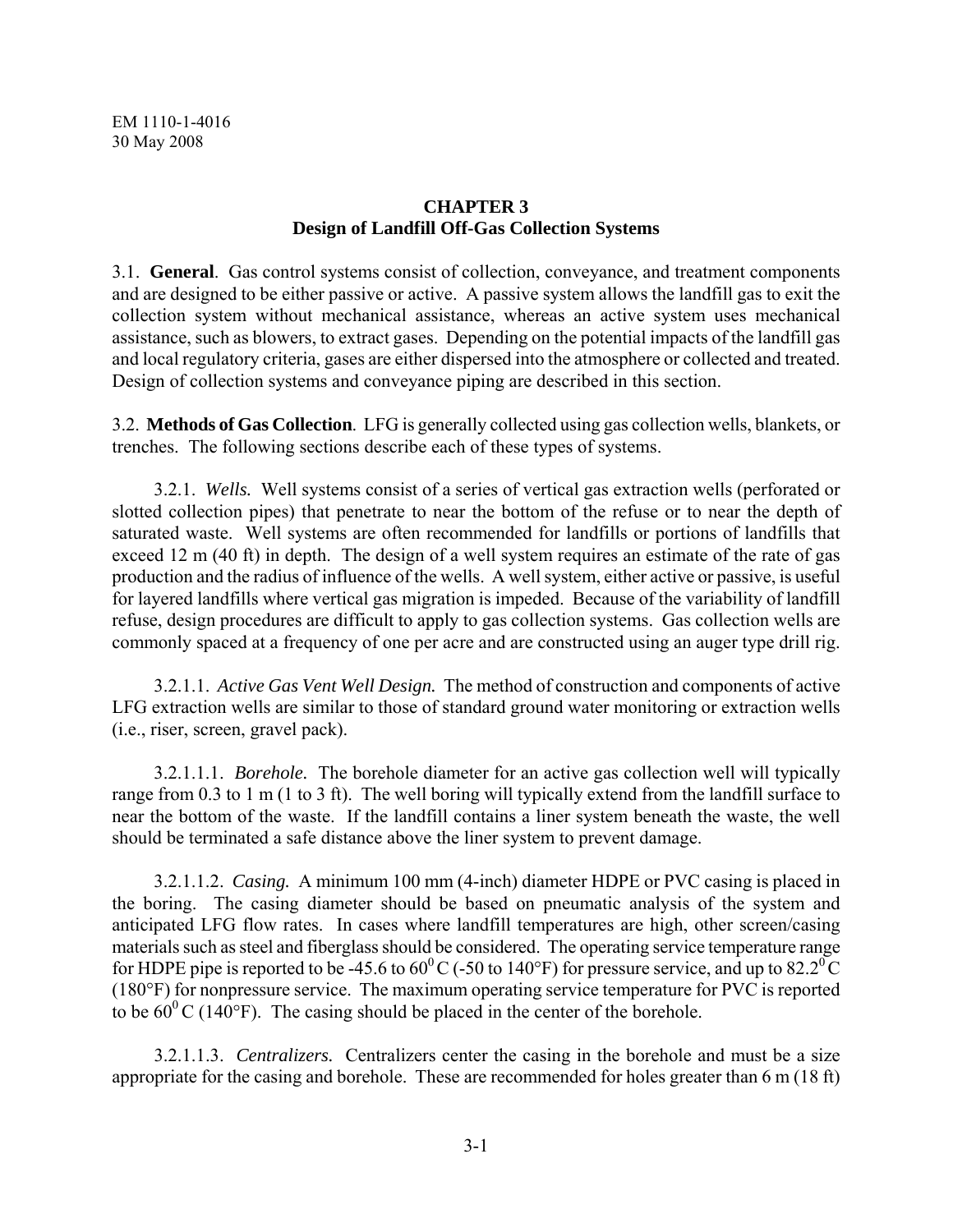deep. Select centralizers made of material that will not lead to galvanic corrosion of the casing. Stainless steel centralizers are recommended with PVC or stainless steel casing.

 3.2.1.1.4. *Screen.* The bottom two-thirds of the well should be screened using either a perforated or slotted casing. However, if the cover system does not contain a geomembrane, the casing should extend a minimum of 3.048 to 4.572 meters (10 to 15 feet) into the waste. Perforated pipe with 15 mm (0.5 inch) diameter holes spaced at 90 degrees every 0.15 to 0.3 m (6 to 12 inches) may be used. Slotted or continuous wrap screen may also be used. Continuous-wrap screen is preferred because the increased open area reduces the pressure drop across the screen and, therefore, reduces energy costs for the blower. Slot size should generally be a minimum of 2.5 mm (0.10 in.) but should be as large as possible to reduce the vacuum drop across the screen. End caps consistent with the screen type should be specified for the bottom of the well screen.

 3.2.1.1.5. *Gravel Pack.* A gravel pack should be placed around the screen. The gravel pack should extend a minimum of .3 m (12 in.) above the end of the screen. The gradation of the gravel pack will be dependent on the gradation of the waste surrounding the well and the diameter of the borehole. Typically, washed river gravel or crushed stone is used. AASHTO No. 57 stone has been specified on several USACE projects.

 3.2.1.1.6. *Seal and Grout.* A 1.3 m (4 foot) layer of bentonite material is placed on top of the gravel. A 0.3 m (12 inch) layer of fine sand should be placed between the gravel pack and grout if bentonite grout is used. The remainder of the borehole can be backfilled with cement-bentonite grout or a granular soil. Figure 3.1 is an example of an active gas extraction well. A 0.3 m (12 inch) thick bentonite seal is sometimes placed on top of the granular soil layer just beneath the cover system.

 3.2.1.1.7. *Slip Couplings.* Slip couplings are often used if settlement is likely to be severe. The slip coupling allows the well to telescope down as settlement occurs. A prefabricated boot should be used to attach any geomembranes in the landfill cover to the gas vent pipe. This will help minimize leakage of atmospheric air into the landfill.

 3.2.1.2. *Passive Gas Vent Well Design.* A passive gas vent well should be similar in design to an active extraction well. The well should be constructed of PVC or HDPE and should be a minimum of 100 mm (4 inches) in diameter. The pipe should be placed in the center of a 300 - 600 mm (1 to 2 foot) diameter borehole and backfilled with gravel to a level of 3 foot (.3 to 1 m) above the perforated or slotted section. The remainder of the hole should be backfilled in a fashion similar to an active gas vent well. Figure 3.2 is an example of a passive gas vent well.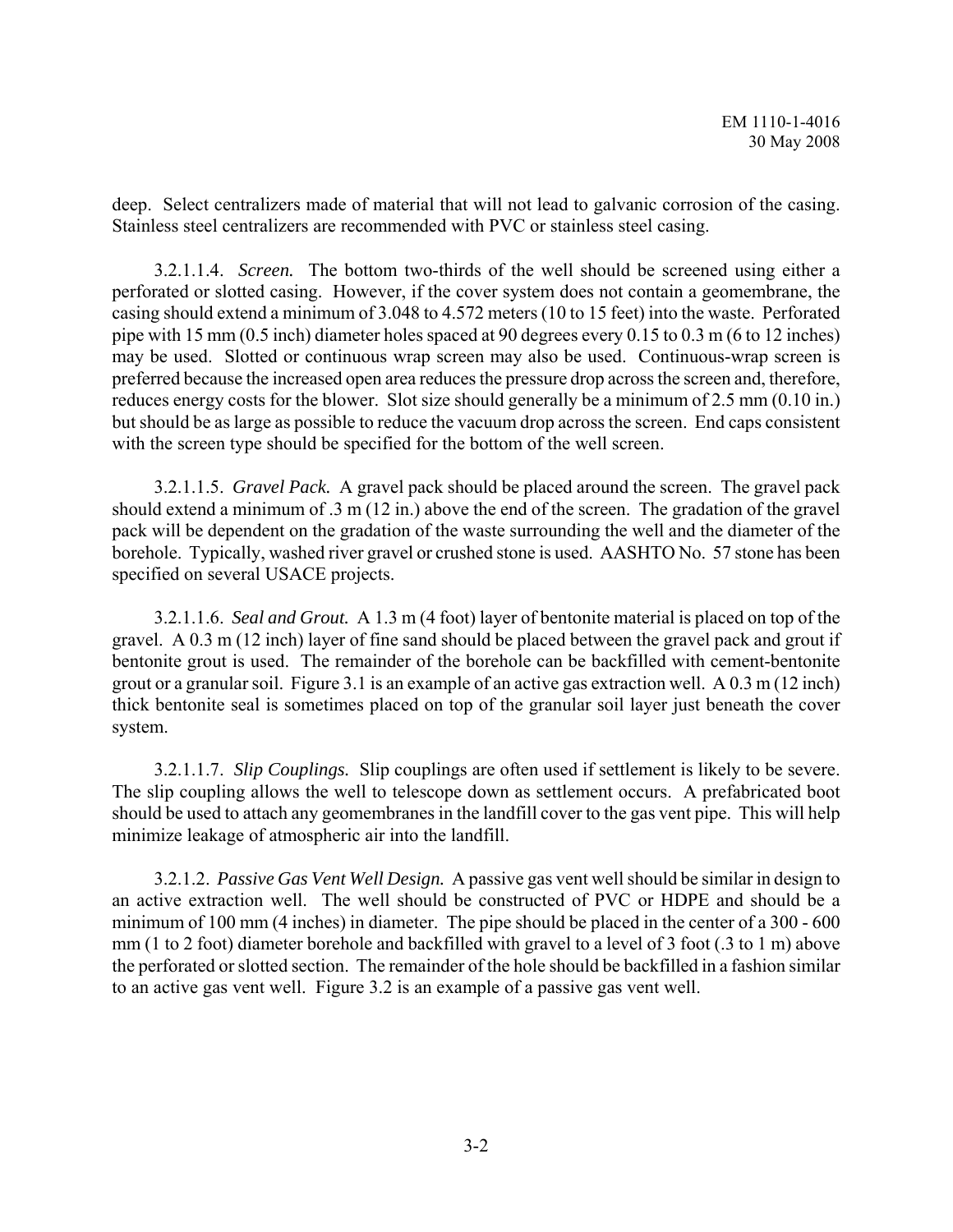

**Figure 3.1. Typical Landfill Gas Extraction Well.** 

 3.2.2. *Blanket Collection Systems.* The EPA recommends that continuous blanket collection systems constructed of sand or gravel be a minimum of 0.3 m (12 inches) in thickness and located below the impermeable barrier layer. A geosynthetic blanket with equivalent transmissivity properties can also be used. A continuous blanket system will allow free movement of gases to either collection or outlet pipes. Vertical outlet pipes transport the collected gases from beneath the landfill cover. The number of vent pipes should be minimized and are normally spaced about 60 m (200 ft) apart. This provides approximately one vent per acre. Perforated horizontal collection pipes can also be incorporated into the design of either passive or active blanket systems. A geotextile filter layer may be required to prevent clogging of the gas collection blanket material. Continuous blanket systems are effective in preventing excessive pressure from building up beneath the low permeability layer. They are less effective in preventing off-site migration of gas since there are no wells extending into the refuse. Gas wells or perimeter trenches should generally be used if off-site migration of gas is a concern.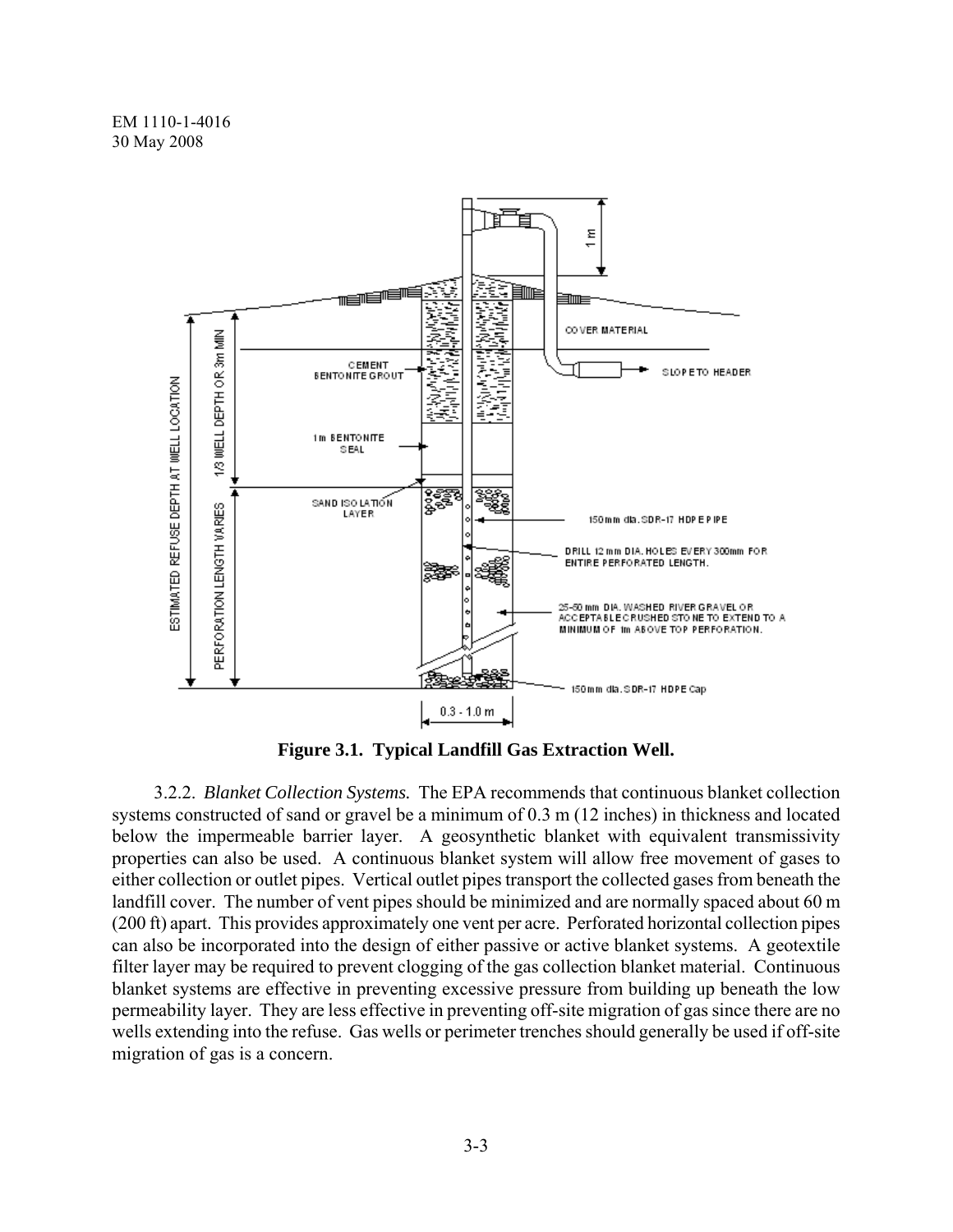

**Figure 3.2. Passive Gas Vent Well.** 

 3.2.2.1. *Granular Blankets.* The design of a granular collection blanket system requires choosing an appropriate material for use in the gas collection layer and determining the layer thickness. Typically, the minimum thickness is 0.3 m (12 inches). Granular material should have minimum fines to facilitate the flow of collected gas. AASHTO No. 57 stone is frequently specified for granular gas collection layers due to the general availability of this material. Geotextiles are often used to separate the granular blanket from other soils and refuse.

If large diameter  $(> 12.5 \text{ mm } [0.5 \text{ in.}])$  or angular materials are used for the gas collection layer, overlying geomembranes should be protected with a geotextile or soil cushion layer. Geotextile cushion layers typically have a minimum weight of 0.4 kg/sq m (12 ounces/sq yard). Details regarding cushion layer design are given in Design Methodology for the Puncture Protection of Geomembranes (Wilson-Fahmy et al. 1996). Figure 3.3 shows a typical cross-section of a granular blanket gas vent layer.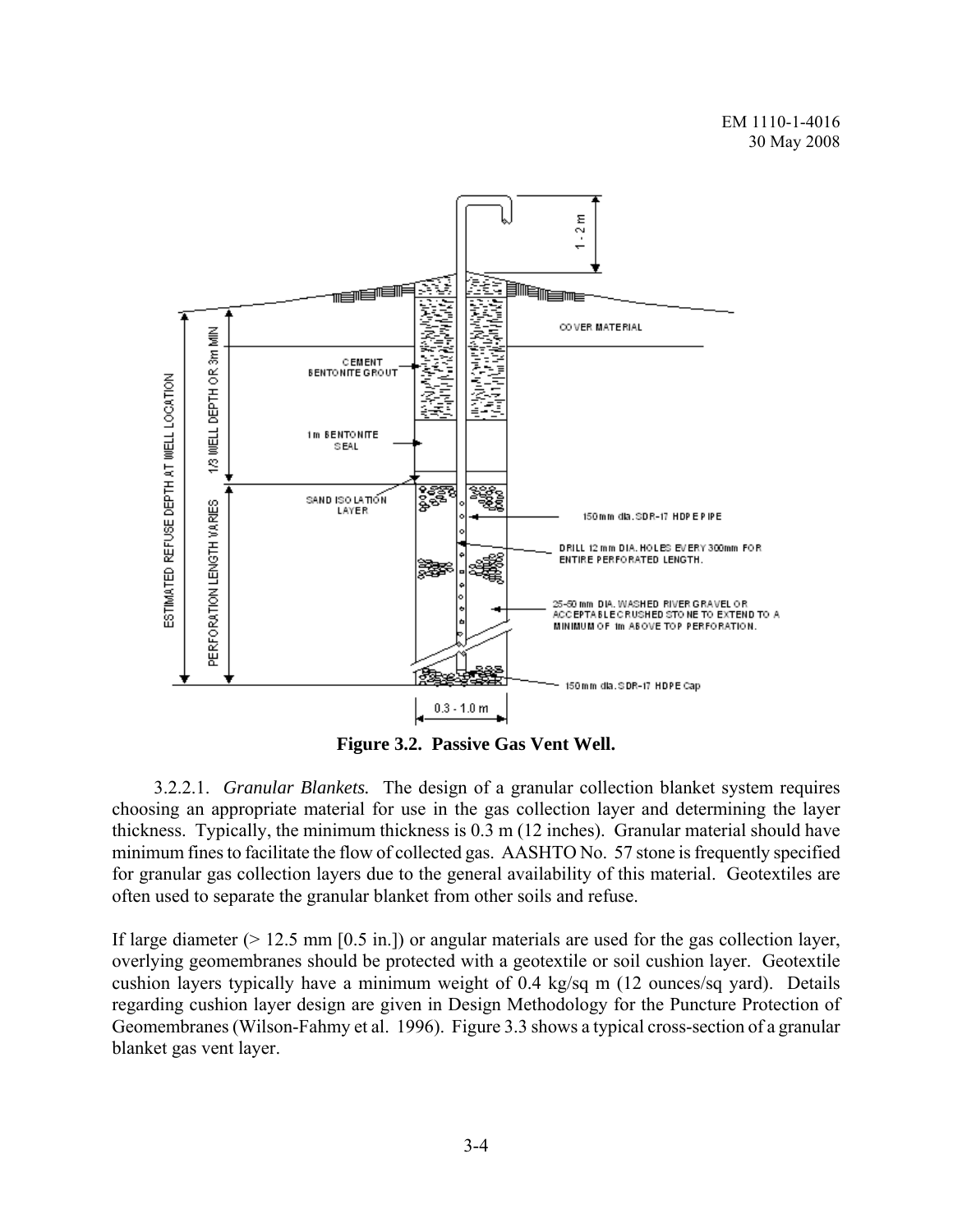

**Figure 3.3. Gas Collection Blanket.** 

 3.2.2.2. *Geosynthetic Blankets.* Geosynthetic gas collection systems have often been used to replace granular materials because they require less space and are easier to construct. A geosynthetic gas collection system typically consists of a three-dimensional geonet drainage core with a geotextile fabric attached to one or both sides. The geotextiles act as a filter/separator from adjacent layers of waste and soil. Geonets typically range from 5.0 to 8.0 mm (0.20 to 0.30 in.) in thickness but can be considerably thicker.

Thick nonwoven needlepunched (NWNP) geotextiles have also been used as gas collection blankets. However, they are effective only for very low volumes of gas and for low normal stresses. For these reasons, geonets/geocomposites are almost always preferred over geotextiles alone.

An example of a gas vent relief flap is shown in Figure 3.4. This flap design can be used with passive gas collection blanket systems where pipes that extend above the surface of the landfill are undesirable. The flap design configuration is only applicable where very low rates of gas generation are anticipated.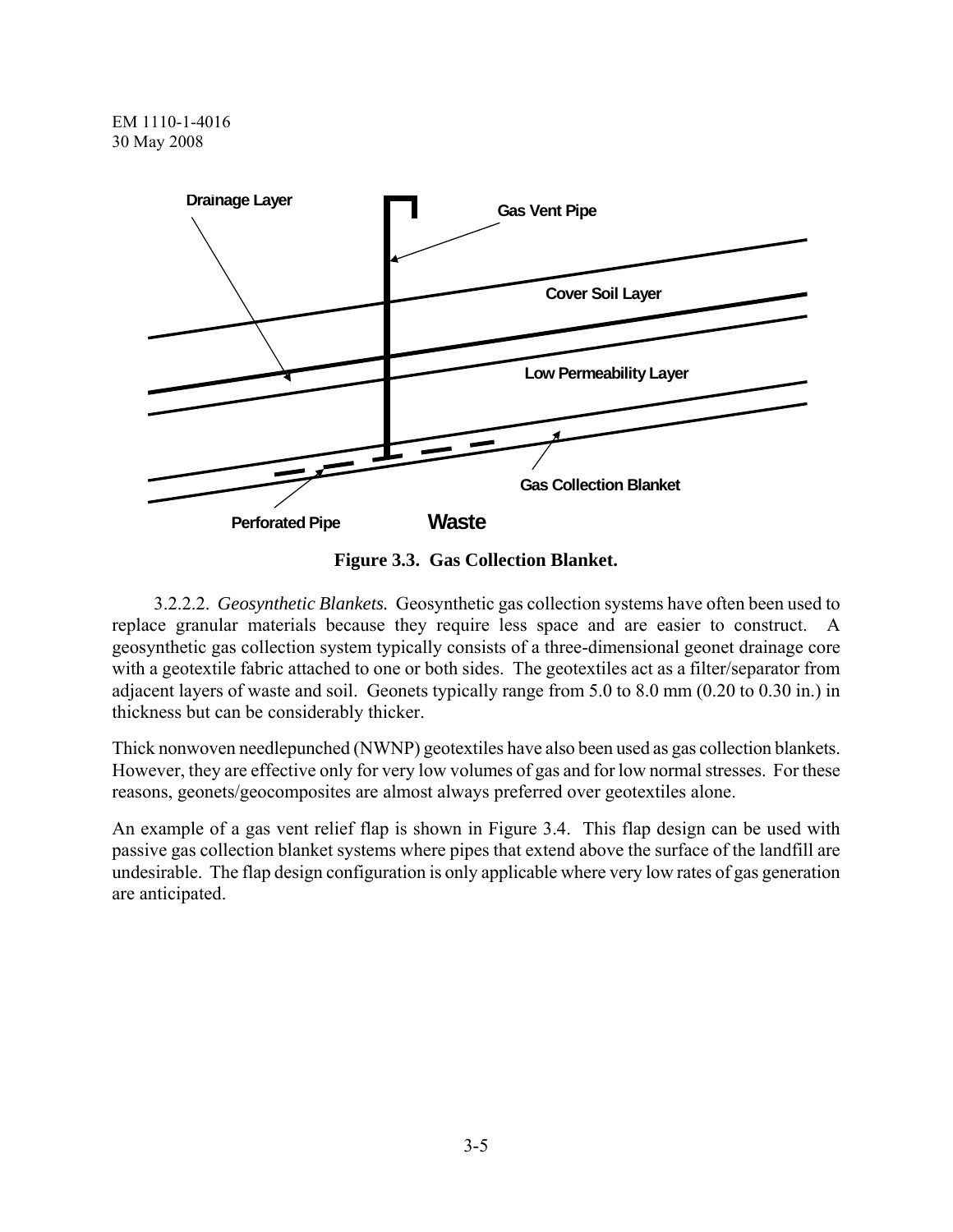

**Figure 3.4. Gas Vent Relief Flap.** 

#### 3.2.3. *Trenches.*

 3.2.3.1. *Perimeter Trenches.* A trench can be constructed around the perimeter of a landfill to prevent the off-site migration of gas. The trench should extend from the ground surface to an impermeable geologic strata or the ground water table. The feasibility of installing a gas collection trench is dependent on the depth to the impermeable strata, the excavatability of the material into which the trench is being placed, and fluctuations in the ground water table. Collection trenches are typically 0.9 m or more (3ft or more) wide and are filled with gravel such as AASHTO No. 57 stone. Effectiveness can be improved by installing a 1.0 to 1.5 mm (40 to 60 mil) geomembrane on the outside wall of the trench. A protective geotextile should be placed between the collection rock and the geomembrane to prevent damage to the geomembrane. Seaming of geomembranes sheets within the trench is difficult and must be done using trench boxes to protect workers. A low permeability cover should be placed over the top of the collection trench to prevent precipitation from getting into the trench and saturating the collection rock. Figure 3.5 is an example of a perimeter gas collection trench.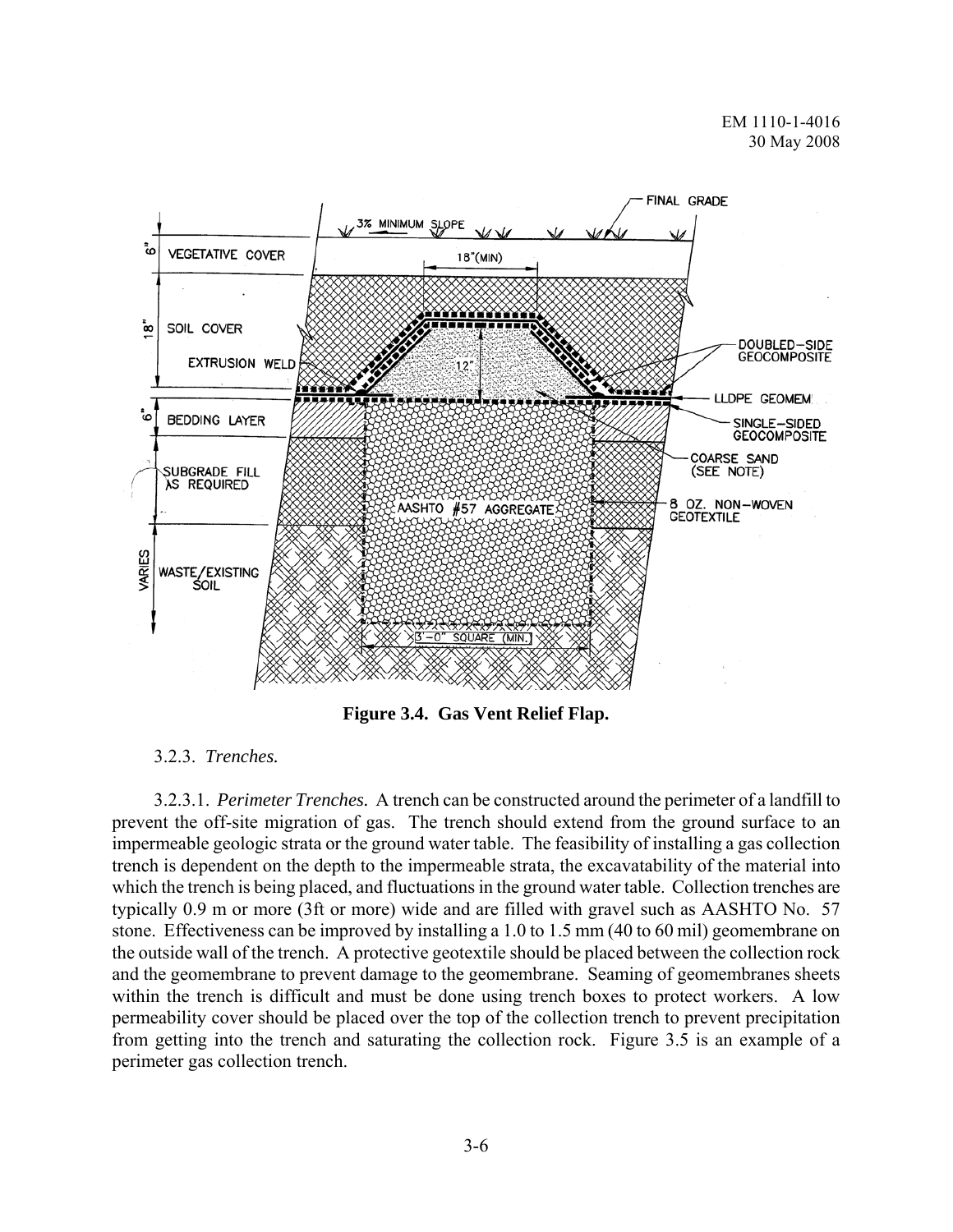

**Figure 3.5. Perimeter Collection Trench.** 

 3.2.3.2. *Surface Collection Trenches.* For landfills where the waste materials are relatively shallow (less than 12 m [40 ft] in depth), surface collection trenches are sometimes used to collect landfill gas. The trenches are typically excavated 0.5 to 1 m (1.5 to 3 ft) into the waste. The trenches are then lined with a geotextile and filled with rock. A perforated pipe is often placed within the rock to increase flow capacity. The trenches should be spaced approximately 60 m (200) ft) apart and are usually not interconnected. Vertical vent pipes are located at the ends of the trench, or at high points, and spaced 60 m (200 feet) apart for passive vent trenches. Gas is removed from active vent trenches using a series of header pipes. This will allow for individual lines to be valved independently for future system control and balancing.

 3.2.3.3. *Horizontal Trench Collection Systems.* An example of a horizontal trench collection system is shown in Figure 3.6. This type of collection system can be installed during the placement of waste in an active landfill and is; therefore, not applicable to the closure of old landfills.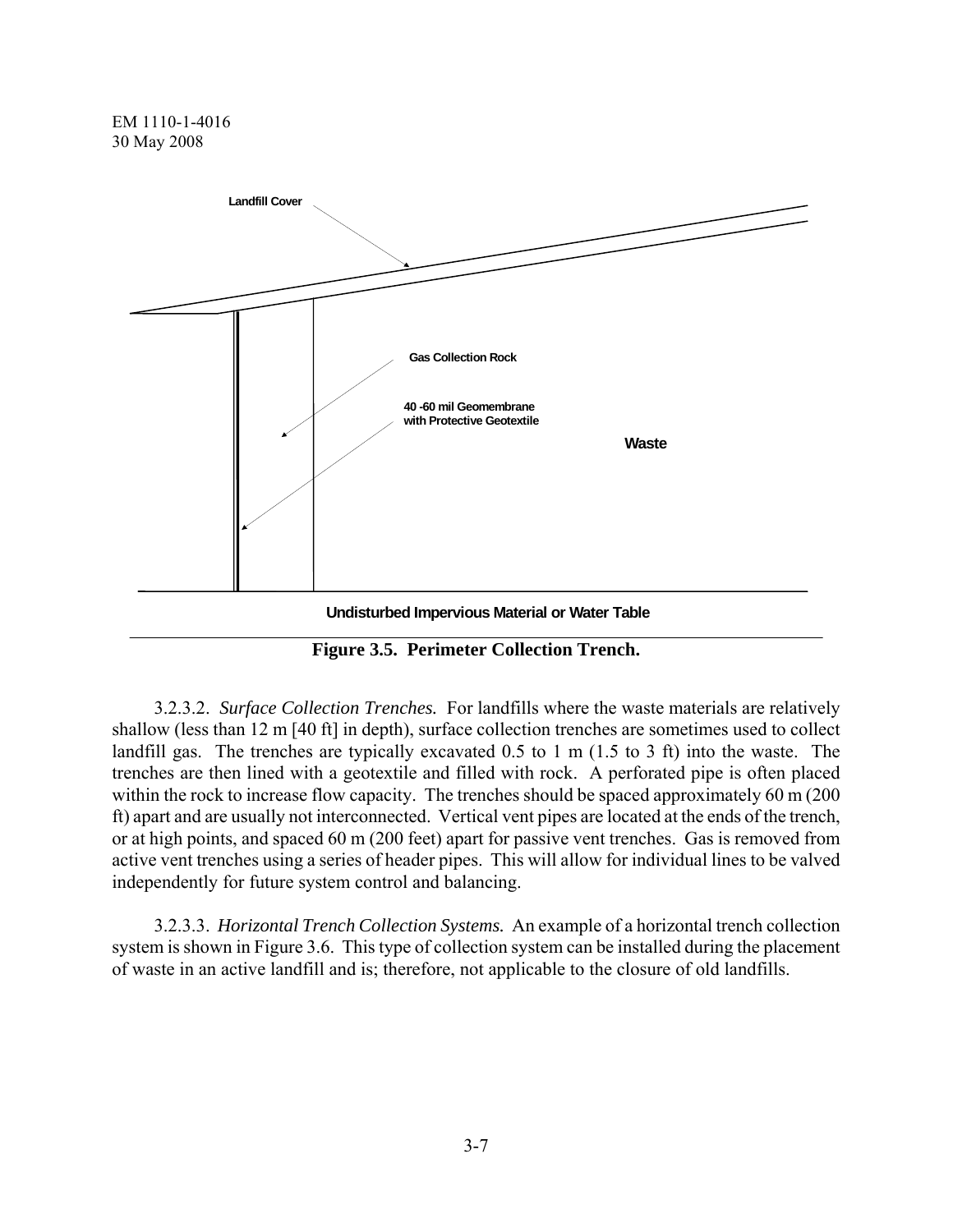

**Figure 3.6. Horizontal Trench Collection System.** 

#### 3.3. **Gas Monitoring Probes.**

 3.3.1. *General.* Gas monitoring probes are used in conjunction with both active and passive systems to detect landfill gases that are migrating off-site. The regulatory compliance point is typically the property boundary. The maximum acceptable concentration of methane in the probes is typically 0.5 to 5 percent. Increased monitoring and/or modifications to the operating procedures of the landfill gas collection system are usually required if methane concentrations exceed acceptable levels. Gas samples may be also be analyzed for volatile organic contaminants to determine if there is a need to perform a soil gas survey to evaluate the soil vapor intrusion pathway.

 3.3.2. *Design Considerations.* Gas monitoring probes are installed by placing a borehole into the ground to at least the same depth as the deposited waste. A 1.9 to 5.1 cm  $(0.75 \text{ to } 2 \text{ inch})$ diameter perforated PVC pipe is placed into the hole and the space between the borehole wall and pipe is filled with sand or gravel. The sand and gravel layer should generally begin at least 1.5 m (5 feet) below the ground surface to reduce the potential for leakage of atmospheric air into the probe. A bentonite seal is placed above the filter pack and cement-bentonite grout is typically placed above the bentonite seal. Additional information on the design of gas monitoring probes can be found in EM 1110-1-4001, Soil Vapor Extraction and Bioventing.

 3.3.2.1. It may be best to initially install probes deep enough to verify the water table and to assess stratification. Subsequent probes should then be placed above the water table in relatively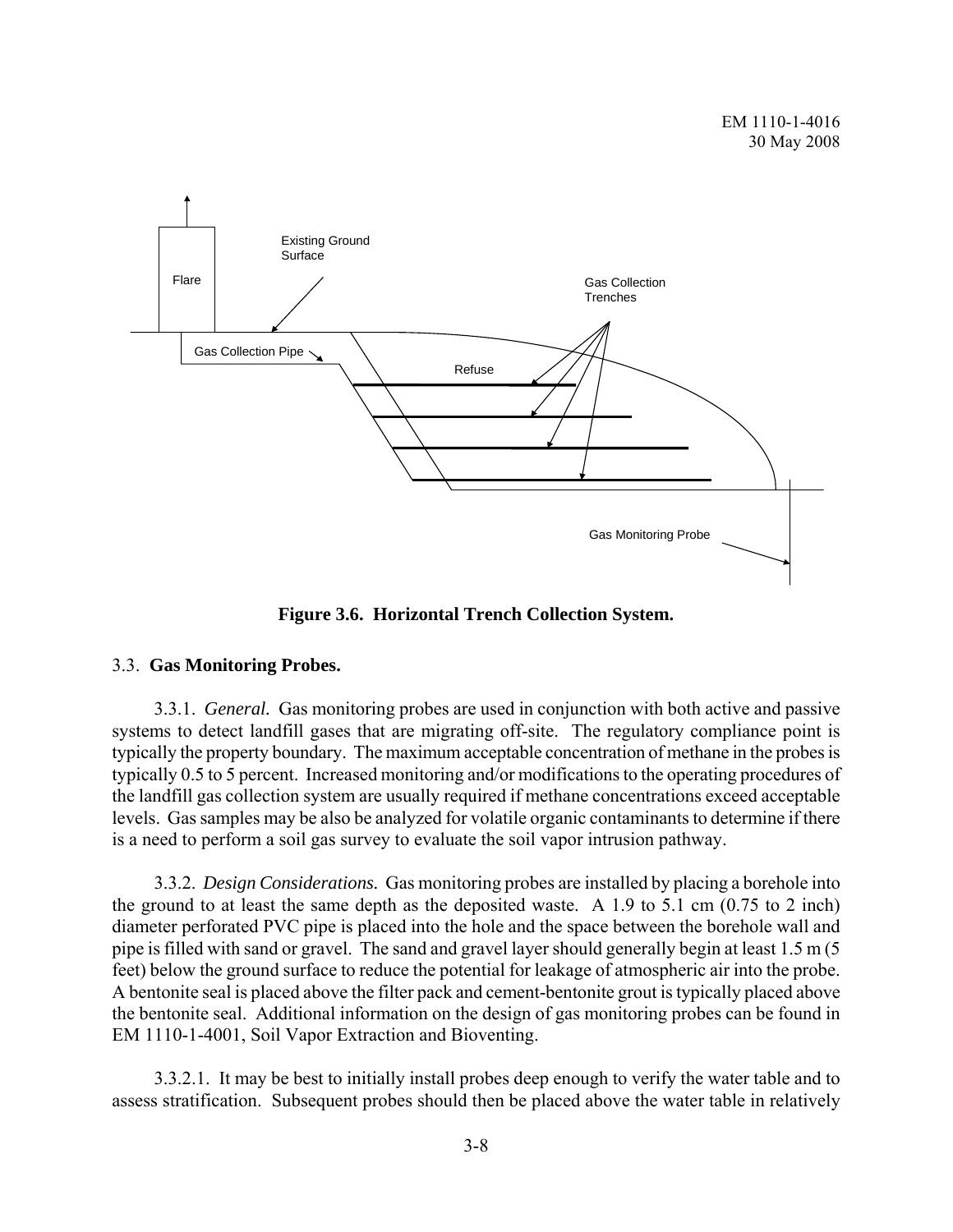permeable strata that is likely to be a good conduit for the movement of methane. It is advisable to install gas probes at various depths where the unsaturated layer adjacent to deep landfills is thick.

 3.3.2.2. Probes are typically placed around the perimeter of the landfill at a maximum spacing of 150–300 m (500–1000 ft), although they may be closer, depending on site specific factors such as adjacent land use, soil properties, and migration potential. At some sites, probes may be closely spaced, every 30–60 m (100–200 ft), if there are buildings near the landfill. Each probe must be permanently marked or tagged with an identification number to ensure data is accurately recorded.

 3.3.2.3. Probes may be driven into the ground if they are going to be used to monitor strata that are less than 15 feet below the ground surface.

 3.3.3. *Monitoring Devices for Structures.* Basements and crawl spaces of buildings located near landfills are potential collection points for methane. Methane that collects in these confined spaces can create a potential explosion hazard. An explosimeter should be used to periodically monitor these confined spaces for explosive conditions. Federal and state regulations require that explosive concentrations of methane in structures on and off the landfill must not exceed 25% of the LEL (12.5% by volume). Corrective actions are often initiated if the monitor detects methane at concentrations as low as 10 percent of the LEL. In addition to monitoring for explosive gases,  $O_2$ monitoring should be performed during entry into confined spaces.

Note that structures that actually are part of the LFG control system (e.g. piping, vaults) are excluded from this requirement.

# 3.4. **Cover Penetrations**

 3.4.1. *General.* Penetrations through the landfill cover are required for gas vents, monitoring probes, and for other purposes. Geomembranes should be attached to the penetrating pipe in a way that ensures a watertight seal but still allows for movement from settlement or horizontal displacement. Geomembranes are generally attached to penetrations using a boot that attaches to the pipe.

 3.4.2. *Design Considerations.* Most geomembrane manufacturers have their own typical penetration details. Therefore, in many cases, it is only necessary to show locations of the penetrations on the drawings and note that penetration details must be in accordance with approved geomembrane manufacturer's details. ASTM D 6497 - *Mechanical Attachment of Geomembrane to Penetrations or Structures* can also be referenced when specifying penetration requirements for geomembranes. Geosynthetic clay liner (GCL) penetration details should also be as recommended by the GCL manufacturer. Pipes that penetrate deeply into the waste material are likely to settle at a different rate and to a smaller magnitude than the adjoining landfill cover. The differential settlement between the pipe and the cover system creates stress concentrations at the boot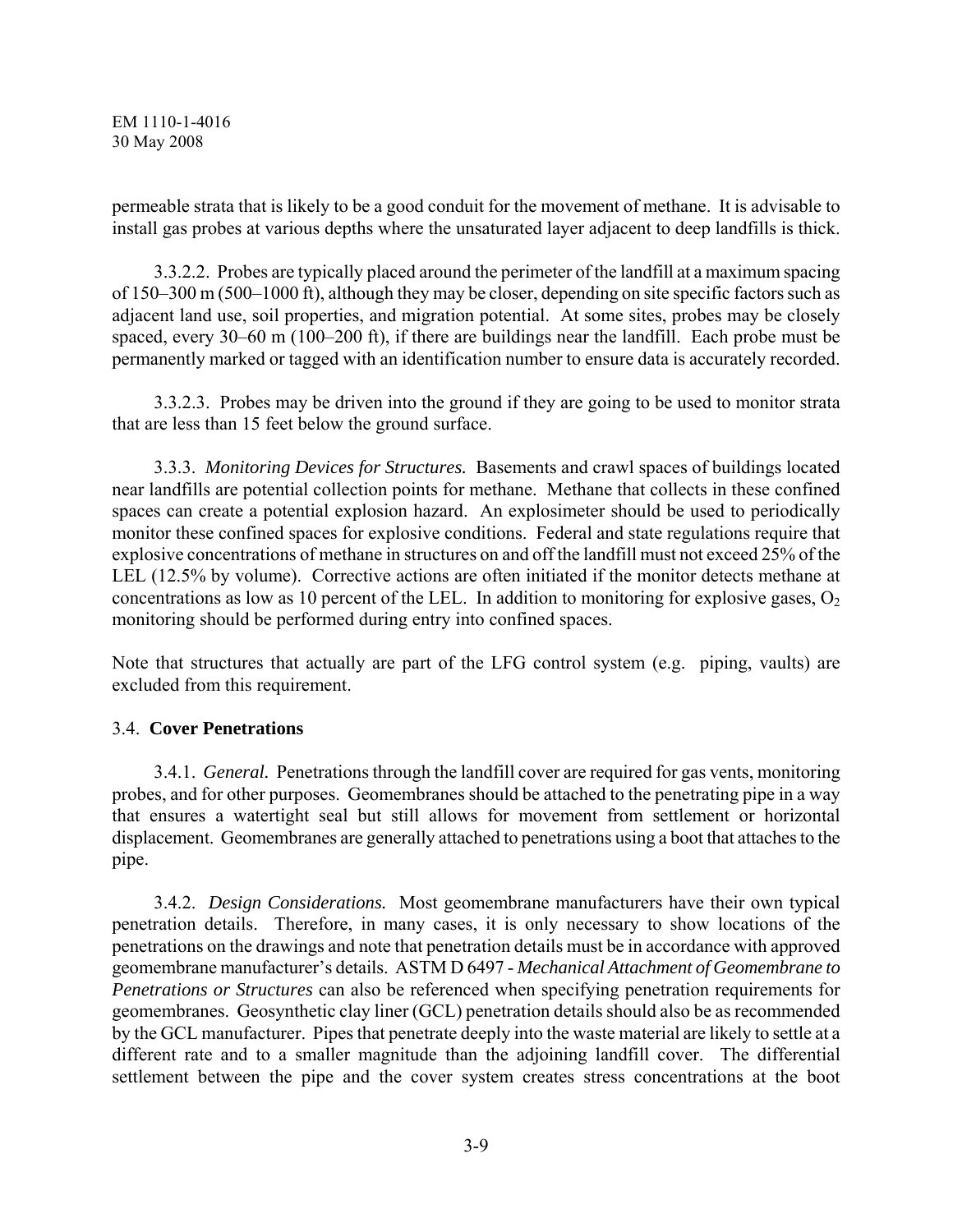connection that can tear the geomembrane away from the pipe. Slip couplings are typically used in this situation to allow differential movement while maintaining a watertight seal.

# 3.5. **Header Piping**

 3.5.1. *General.* Header piping is used for active systems to transport gas from the collection wells to the flare. The piping system will typically have several branches. Multiple extraction wells are attached to each branch and valves are used to control the amount of flow coming from individual wells and branches. The number of low points in the header should be minimized and the flare should be located at a relative low point to aid in condensate collection within the header pipe. The piping can be placed on the landfill surface or it can be buried. In most instances, the header pipe should be buried to minimize the risk of damage from maintenance equipment and vandalism. Burying the header pipe also reduces the potential for blockage due to condensate freezing in the pipes. Buried header pipes are typically located above the geomembrane in the cover system. They should typically be a minimum of 150 mm (6 inches) of bedding material between the geomembrane and the header pipe. In some instances a marker tape has been installed approximately 150 mm (6 inches) above the pipe as a warning to maintenance workers who may be excavating into the landfill cover. Heat tracing can also be used to ensure condensate does not freeze in locations were the pipe cannot be installed below frost depth.

Above ground header pipes should only be considered where differential settlement of the landfill surface will result in reverse grades along the header pipe. Above ground pipe will need to be supported and sloped so that there is positive drainage to condensate collection pots. Placement of header pipe on the landfill surface is problematic in cold climates due to freezing condensate clogging the header. Above ground headers also make mowing and other maintenance activities more difficult.

#### 3.5.2. *Design Considerations.*

 3.5.2.1. *Pipe Material Options.* Header pipes are typically made of HDPE or PVC. PVC pipe is more susceptible to damage due to differential settlement than HDPE pipe because PVC is more rigid and brittle. It is also more vulnerable to ultraviolet (UV) radiation and low temperatures, 4°C  $(40^{\circ}$ F), than HDPE pipe. PVC pipe must be painted with UV inhibitive paint if it is to be exposed to direct sunlight. PVC header pipe is easier to install than HDPE pipe because it can be solvent welded. HDPE pipe must be heat fusion welded which is more time consuming and expensive.

 3.5.2.2. *Pipe Slopes.* Condensate collection points should be located at low points in the header pipe system to prevent blocking of the pipe with condensate. Depending on local regulations, condensate is sometimes allowed to drip back into the waste either through the wellheads or a separate percolation drain where possible. Header pipes should be sloped according to the following criteria: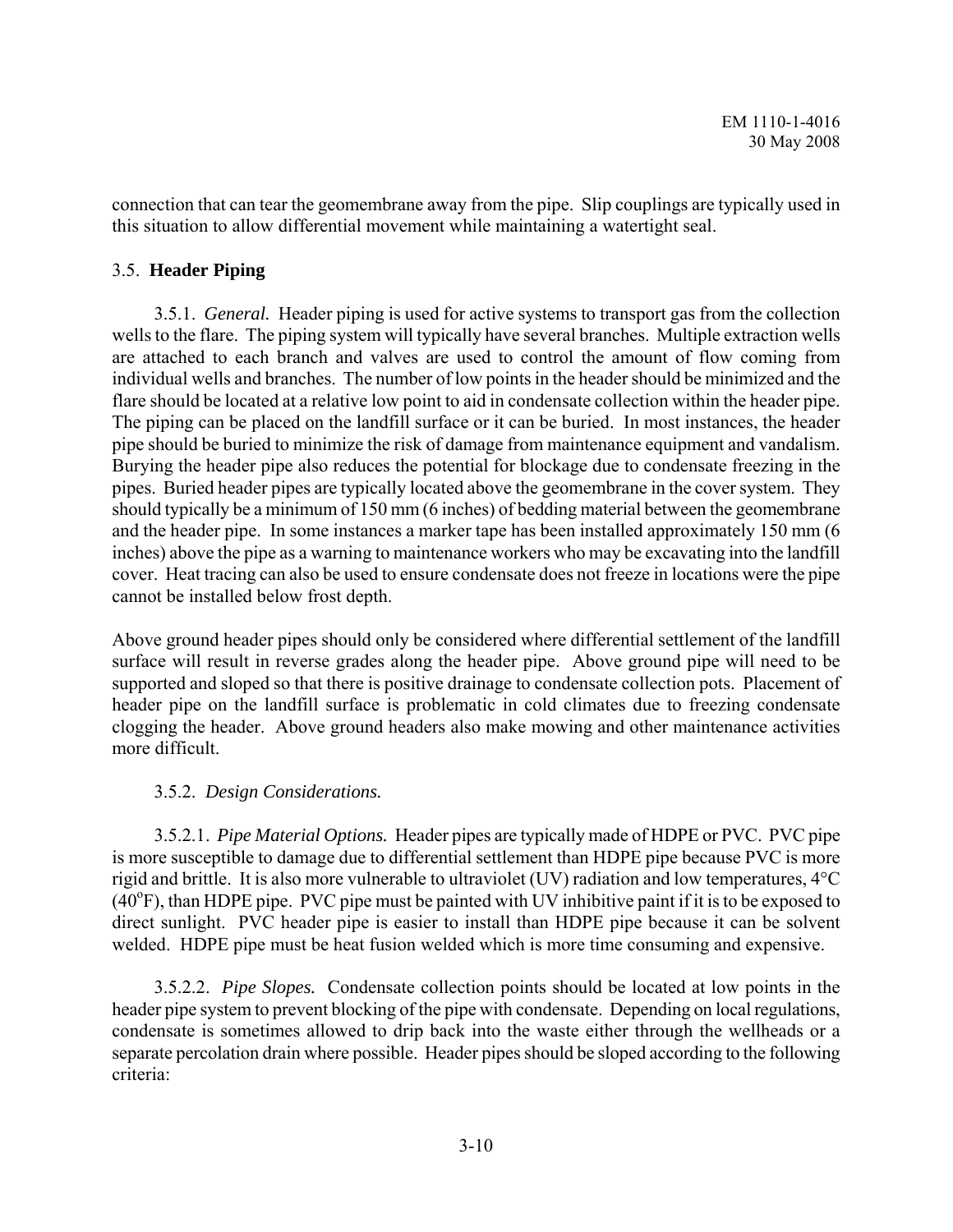|              | In direction of gas flow | Opposite direction of gas flow |
|--------------|--------------------------|--------------------------------|
| On Landfill  | $2\%$ slope              | $4\%$ slope                    |
| Off Landfill | $1\%$ slope              | $3\%$ slope                    |

 3.5.2.3. *Pipe Size.* The header piping should be sized to provide for minimal head losses and additional capacity, should supplementary extraction wells be required at a later date. Pipes should be sized for approximately 25 mm (1 inch) of water column pressure drop per 30 m (100 ft) of pipe. This will give a good balance between blower and piping cost. Condensate will flow along the bottom of the header piping and is another consideration when sizing LFG header pipes. LFG velocity should be limited to 12 mps (40 fps) when the LFG and condensate are flowing concurrently so that the condensate will condense on the LFG header piping side walls. LFG velocity should be limited to 6 mps (20 fps) when condensate flow direction is opposite that of the LFG to avoid the condensate damming up and blocking the flow of LFG.

 3.5.2.4. *Flexible Connections.* Flexible hoses are commonly used at wellheads, header and lateral pipes, pump stations, knock-outs, main lines, and at other connection points where there is expansion, contraction, and pipe movement due to landfill settlement. Flexible connections prevent excessive stress, which is one of the most common causes of gas conveyance line failure. Flexible hoses must be designed to withstand system pressures, and deterioration due to condensate and UV radiation. Flexible hose is typically constructed from a helix of stainless steel wire which is encapsulated within inner and outer ply's of polyester fabric and impregnated with silicone rubber that is UV-resistant. The hose is typically held in place with stainless steel bands. Flexible hose can also be welded or glued to some types of plastic pipe (PVC, CPVC, and ABS plastic pipe). The hose should be installed such that there are no low spots where condensate can accumulate and block the flow of gas.

#### 3.6. **Valves**

 3.6.1. *General.* Valves are utilized in LFOG collection systems for flow rate control and on/off control. A typical system will have a flow control valve on each extraction head. The valves may be manually controlled or automatically actuated by an electric or pneumatic power source. Pneumatic actuators tend to be simpler and less costly than electric actuators particularly for explosion-proof applications. For the closure of old landfills, LFOG collection systems often do not rely on automated control valves. The selection and layout of valves in the LFOG system should be carefully evaluated during the design process to ensure that the level of control provided in the system is consistent with projected O&M needs. The following considerations should be given when selecting valves.

 3.6.1.1. *Temperature Range.* Valves must operate safely in the temperature and pressure range of the system. PVC valves are prone to failure at low temperatures, therefore, lined metal or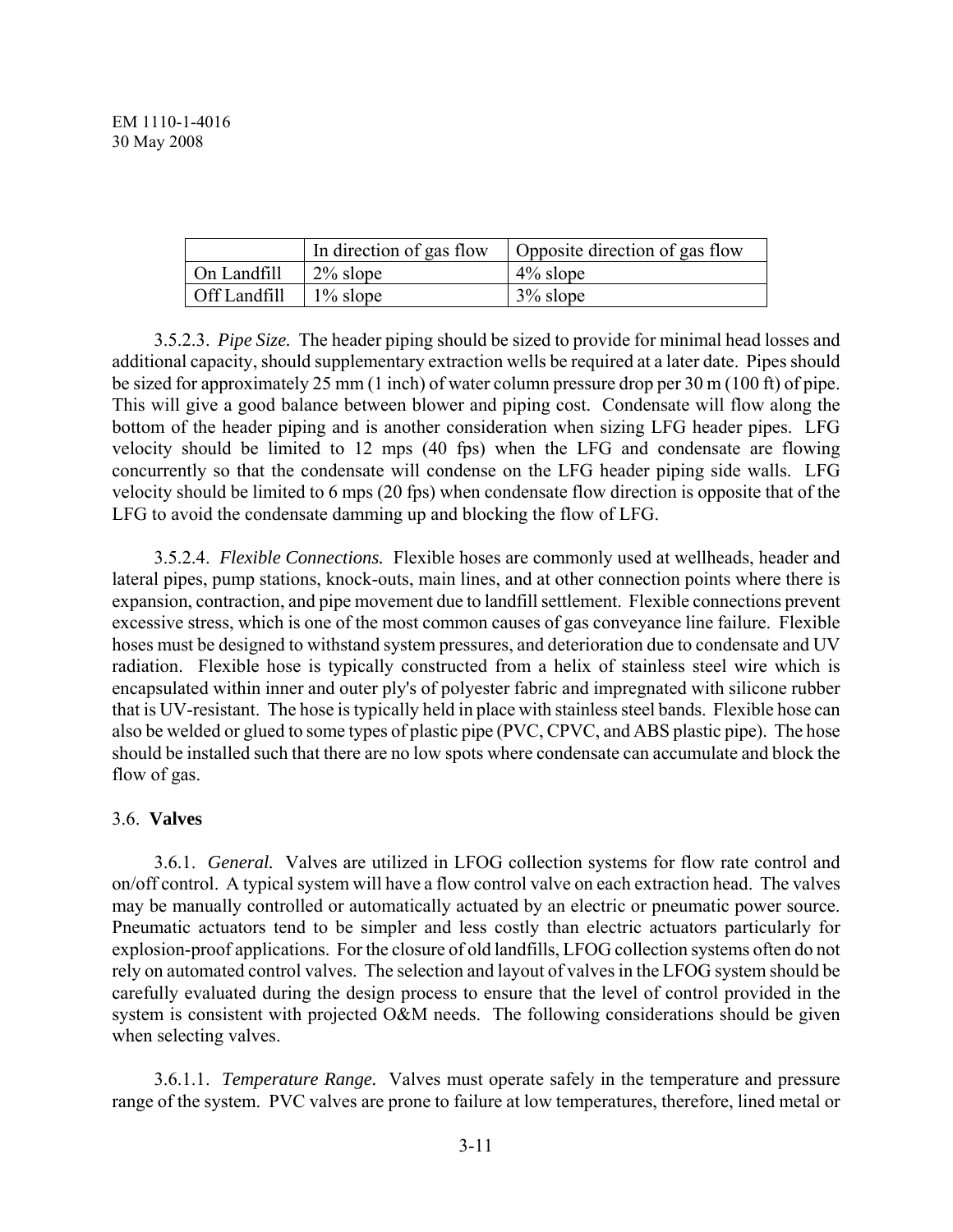HDPE valves are preferable for cold-weather service. In some situations, valves must be insulated and/or heated to prevent condensation.

 3.6.1.2. *Flow Capacity and Pressure Range.* The operating range of a control valve must match the flow control requirements of the application. A flow control valve functions by creating a pressure drop from the valve inlet to outlet. If the valve is too large, the valve will operate mostly in the almost closed position, giving poor sensitivity and control action. If the valve is sized too small, the upper range of the valve will limit flow.

 3.6.1.3. *Strength and Durability.* Because LFG systems consist of multi-phase flow, valves and fittings should be constructed of stronger and more durable materials than might normally be required in single-phase water or gas service. The condensate can often form slugs of water drawn through the system at relatively high speed. This can result in a "water hammer" or impact loading on the valves and fittings.

3.6.1.4. *Frictional Losses.* Valves must not create excessive frictional loss when fully opened.

 3.6.1.5. *Chemical Compatibility.* Valves must be chemically compatible with the liquid or air stream.

 3.6.2. *Design Considerations.* Formulas and sizing procedures vary with valve manufacturer. Computations typically involve calculating a capacity factor  $(C_v)$ , which depends on the flow rate, specific gravity of the fluid, and pressure drop. The designer calculates  $C<sub>v</sub>$  at the maximum and minimum flow rates required. The calculated range of  $C_v$  values must fall within the range for the valve selected.

During the mechanical layout of the system, assure that the valves are accessible. Number and tag the valves. To avoid ambiguity, refer to the valves by number in the design and in the O&M manual. The following is a brief description of several valves commonly employed for LFOG collection and treatment systems:

 3.6.2.1. *Gate Valve.* Gate valves are primarily designed to serve as isolation valves. In service, these valves generally are either fully open or fully closed. When fully open, gas flow through the valve is in a straight line with very little resistance. As a result, the pressure loss through the valve is small. Gate valves are frequently used at well heads to control flow from individual wells.

 3.6.2.2. *Butterfly Valve.* Butterfly valves are used for both on/off and throttling applications at well heads and for other applications. The butterfly valve is characterized by fast operation and low pressure drop. Flow is controlled with a rotating disk or vane. This valve has relatively low friction loss in the fully open position. Butterfly valves can more accurately control a flow rate in gas or multi-phase service than gate valves.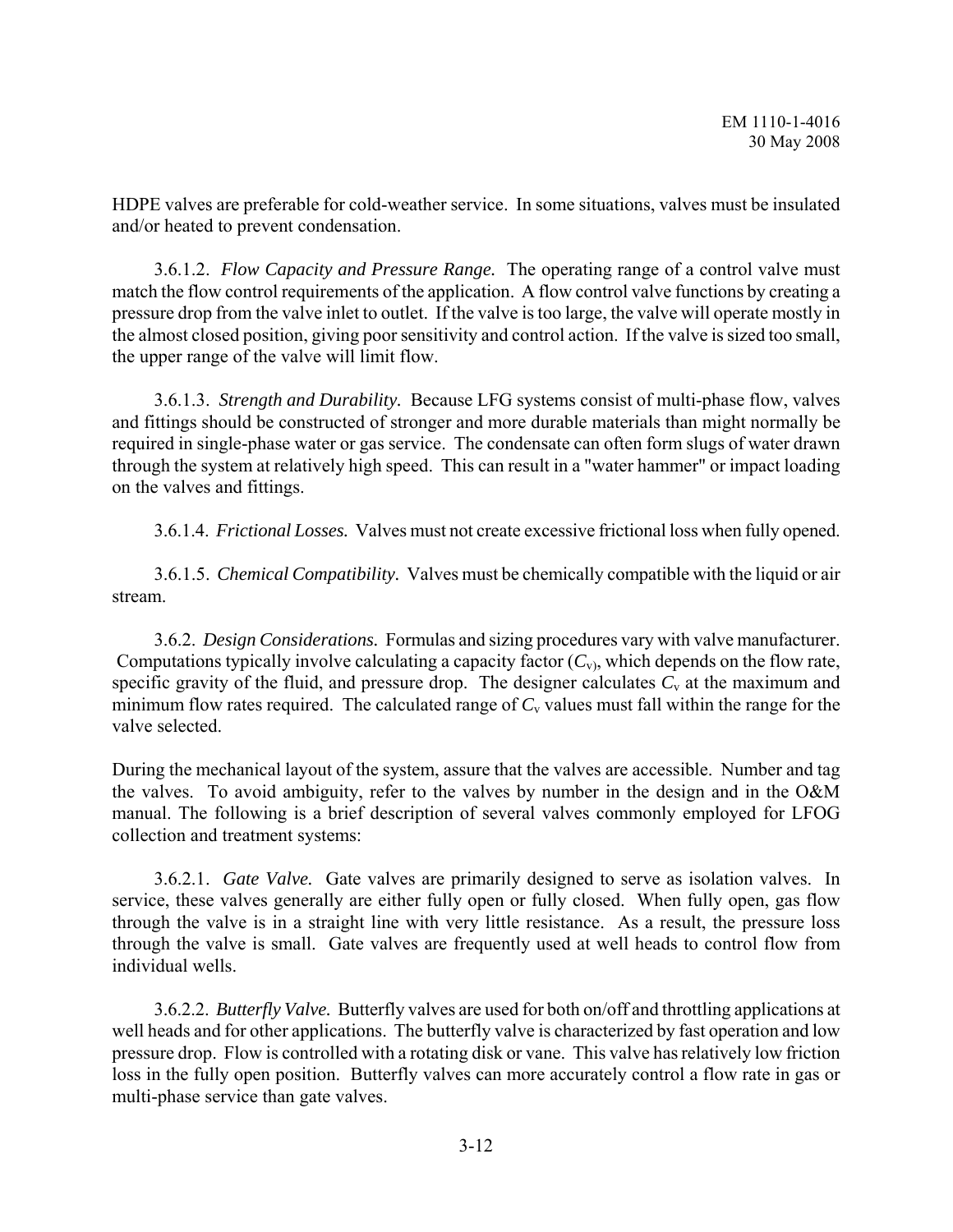3.6.2.3. *Globe Valve.* Used for on/off service and clean throttling applications, this valve controls flow with a convex plug lowered onto a horizontal seat. Raising the plug off the seat allows for fluids to flow through. Globe valves can more accurately "pinch" or control a flow rate in gas or multi-phase service than butterfly valves.

 3.6.2.4. *Ball Valve.* Also used primarily for on/off control and some throttling applications, the ball valve uses a rotating ball with a hole through the center to control flow. Ball valves can be operated quickly and result in negligible resistance to flow when fully open.

 3.6.2.5. *Diaphragm Valve.* A multi-turn valve used to control flow in both clean and dirty services. The diaphragm valve controls flow with a flexible diaphragm attached to a compressor and valve stem.

 3.6.2.6. *Needle Valve.* A multi-turn valve used for precise flow control applications in clean services, typically on small diameter piping. Needle valves have relatively high frictional losses in the fully open position.

 3.6.2.7. *Check Valve.* Check valves are used to allow flow in one direction only. Check valves are sometimes needed between the well and the pump to prevent air from being drawn backward when the pump is shut off. Under high vacuum, this can affect a variety of in-line readings, particularly if a carbon canister is being used for air treatment.

 3.6.2.8. *Sample Valve.* Quick connect sample valves are used on gas monitoring probes and well heads to check pressure or gas constituent concentrations.

3.7. **Well Heads.** Well heads for passive gas vents are typically configured to prevent precipitation and wildlife from entering the well. Wellheads for active well systems typically include control valves to increase and decrease the flow of gas from individual wells and flexible connections to compensate for differential movement between landfill gas wells and header pipes. The well head will also include sampling ports to monitor gas concentrations, temperature, velocity, and pressure. Specialty companies have created data collection ports that can be easily attached at each well head to allow easy collection of this data. Portable measuring equipment is attached to the measuring ports to collect the required data.

 3.7.1. *Flow Rate Measurement.* Pitot tubes and orifice plates are the two most common methods of measuring flow at a well head of a landfill gas collection system.

 3.7.2. *Orifice Plate.* An orifice plate is a thin plate with a circular hole in the center (See Figure 3.7). The plate is placed within a pipe perpendicular to the direction of gas flow. Orifice plates are used to determine gas flow rate by measuring the differential pressure across the orifice plate. They are generally less expensive to install and manufacture than the other commonly used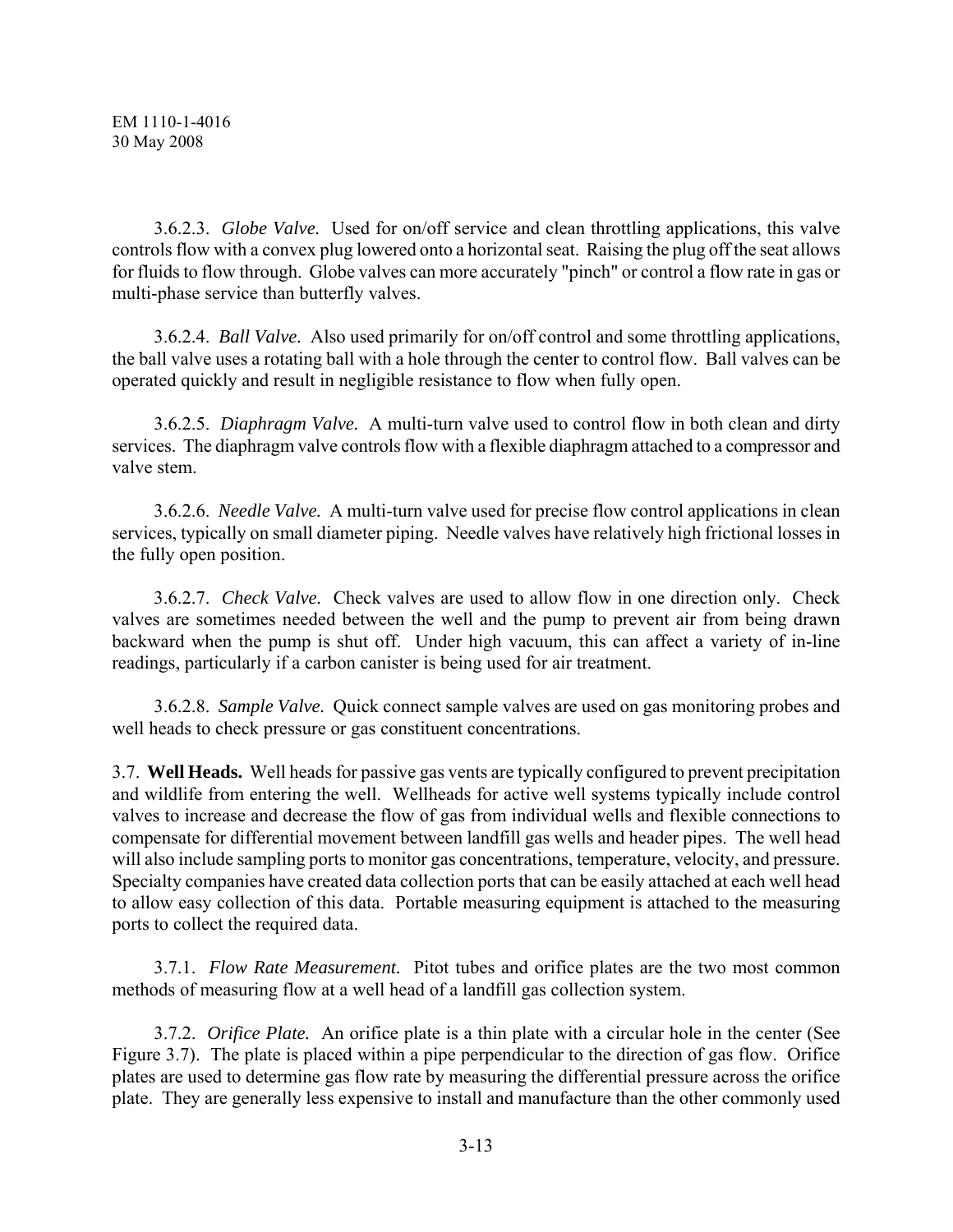differential pressure flow meters; however, nozzle and venturi flow meters have the advantage of lower pressure drops. Equations for orifice meters have the advantage of no Reynolds Number upper limit for validity. An orifice flow meter is typically installed between flanges connecting two pipe sections. Gas flow calculations include an expansion factor. The expansion factor accounts for the effect of pressure change on gas density as gas flows through the orifice.



**Figure 3.7. Orifice Plate Flow Measurement Device.** 

 3.7.3. *Pitot Tube.* A pitot tube is used to measure velocity based on a differential pressure measurement as shown in Figure 3.8. The Bernoulli equation models the physical situation very well. A pitot tube can also give an estimate of the flow rate through a pipe or duct if the pitot tube is located where the average velocity occurs. The average velocity times the pipe cross sectional area equals the flow rate. Often, pitot tubes are negligently installed in the center of a pipe. This gives the velocity at the center of the pipe, which is usually the maximum velocity in the pipe, and could be twice the average velocity. See ACGIH*®* Industrial Ventilation: A Manual of Recommended Practice for additional information on the use of Pitot tubes.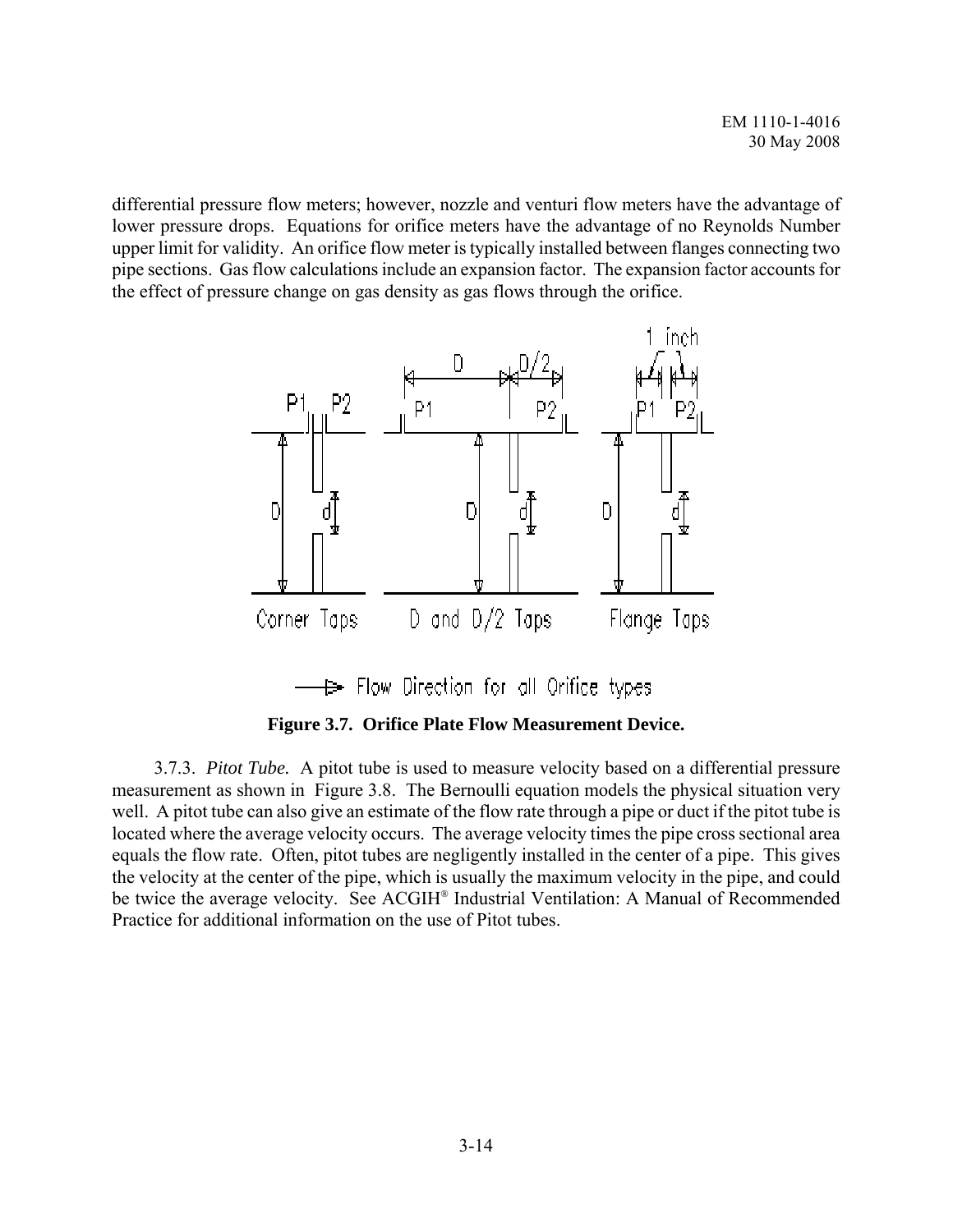

**Figure 3.8. Pitot Tube Flow Measurement Device.** 

Bernoulli's equation is used to estimate flow velocity based on pressure measurements from a Pitot tube:

$$
V = [2 (P_{\rm T} - P_{\rm S})/\rho]^{0.5}
$$

where:

 $V =$  fluid velocity  $P_{\text{T}}$  = total pressure  $P_S$  = static pressure  $\rho =$  fluid density.

# 3.8. **Header System Layout.**

 3.8.1. *General.* A header system can be constructed in three general configurations: branches, loops, or as a matrix. These layout options are shown in Figure 3.9. Branched systems consist of individual wells attached to a blower through the use of a header pipes and larger trunk lines. Branched systems are fairly common on small landfills where there are a limited number of wells. Looped systems ring the landfill and have the advantage of allowing gas to be pulled from an individual well from more than one direction, bypassing clogs in the header line. Looped systems will often incorporate branches off of the main loop to allow collection of gas from regions of the landfill that are not adjacent to the loop. The design objectives of the header system are as follows:

- Create sufficient vacuum and flow from each extraction well to collect all landfill gas and prevent the off-site migration of gas.
- Move the gas through the header system to the blower and flare.
- Accomplish the first two objectives with the lowest possible capital and operating expenditures.

Pressure losses in the piping system are the result of friction losses and dynamic losses. Friction losses occur as gas flows through the header pipes. Dynamic losses result from things such as changes in flow direction (elbows and tees), pipe constrictions, valves, filters, knock-out pots, and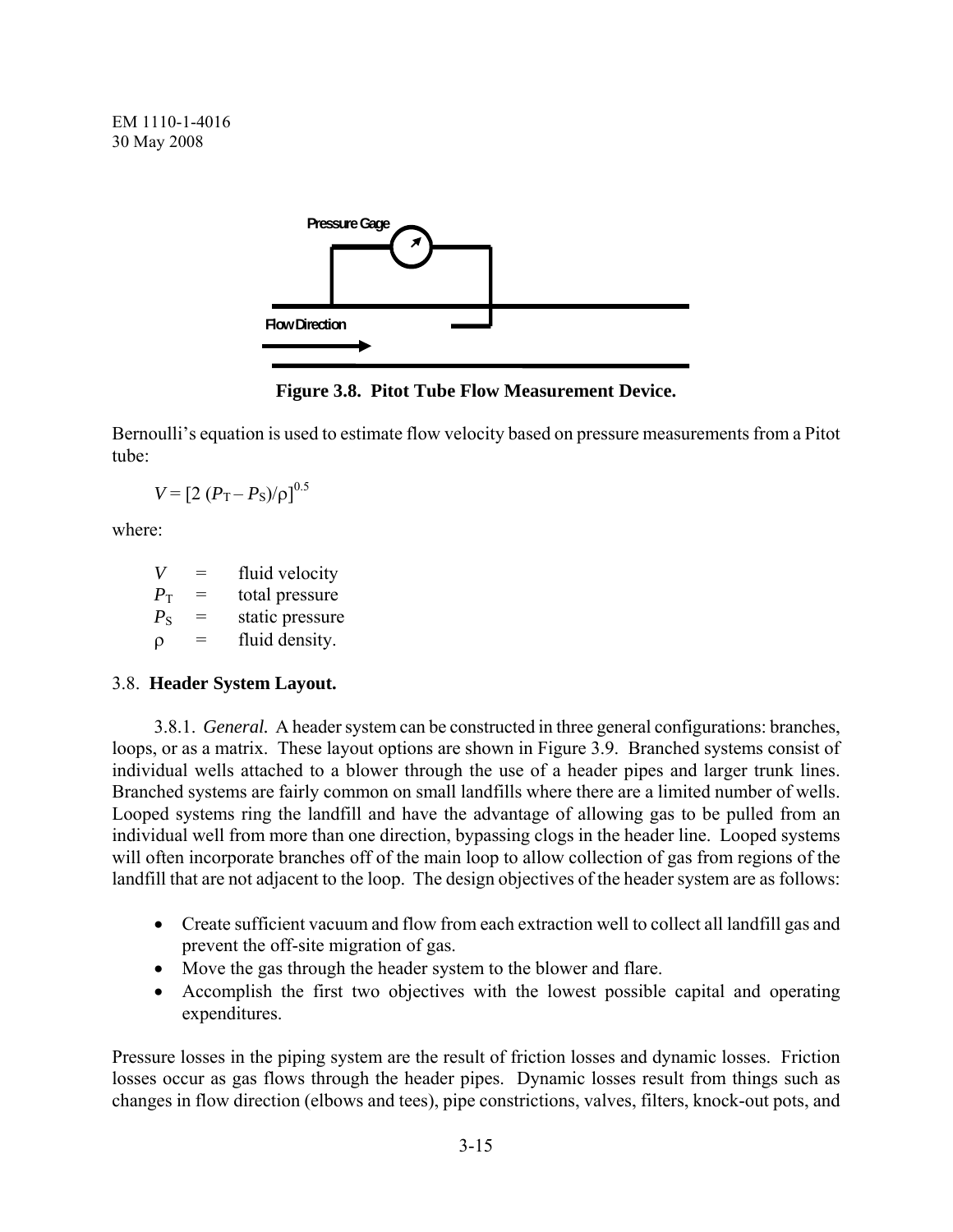other restrictions within the piping network. The total pressure loss is the sum of the friction and dynamic losses.



**Figure 3.9. Header Layout Options.** 

 3.8.2. *Design Considerations.* It is important to consider overall system pneumatics prior to designing and selecting individual system components. A suggested approach is briefly summarized below (Brown and Clister 1993):

3.8.2.1. *Step 1.* Determine the size and depth of the landfill.

 3.8.2.2. *Step 2.* Determine the type of waste within the landfill and its associated gas generation rate.

 3.8.2.3. *Step 3.* Estimate the Radius of Influence (ROI) and based on this ROI, layout the gas extraction wells and the header pipes.

3.8.2.4. *Step 4.* Develop a relationship for vacuum level versus airflow in the subsurface.

 3.8.2.5. *Step 5.* Calculate the friction loss for the system components and piping for a range of flow rates.

 3.8.2.6. *Step 6.* Develop a "system" curve by adding the frictional losses calculated in steps 4 and 5.

3.8.2.7. *Step 7.* Select a blower with an appropriate blower curve.

 3.8.2.8. *Step 8.* Predict the flow rate and vacuum level from the simultaneous (graphical) solution of the blower curve and the system curve.

 3.8.2.9. *Step 9.* Perform a network pressure analysis using the assumed well layout and equipment. Determine if the proposed system provides adequate vacuum and flow to all portions of the landfill.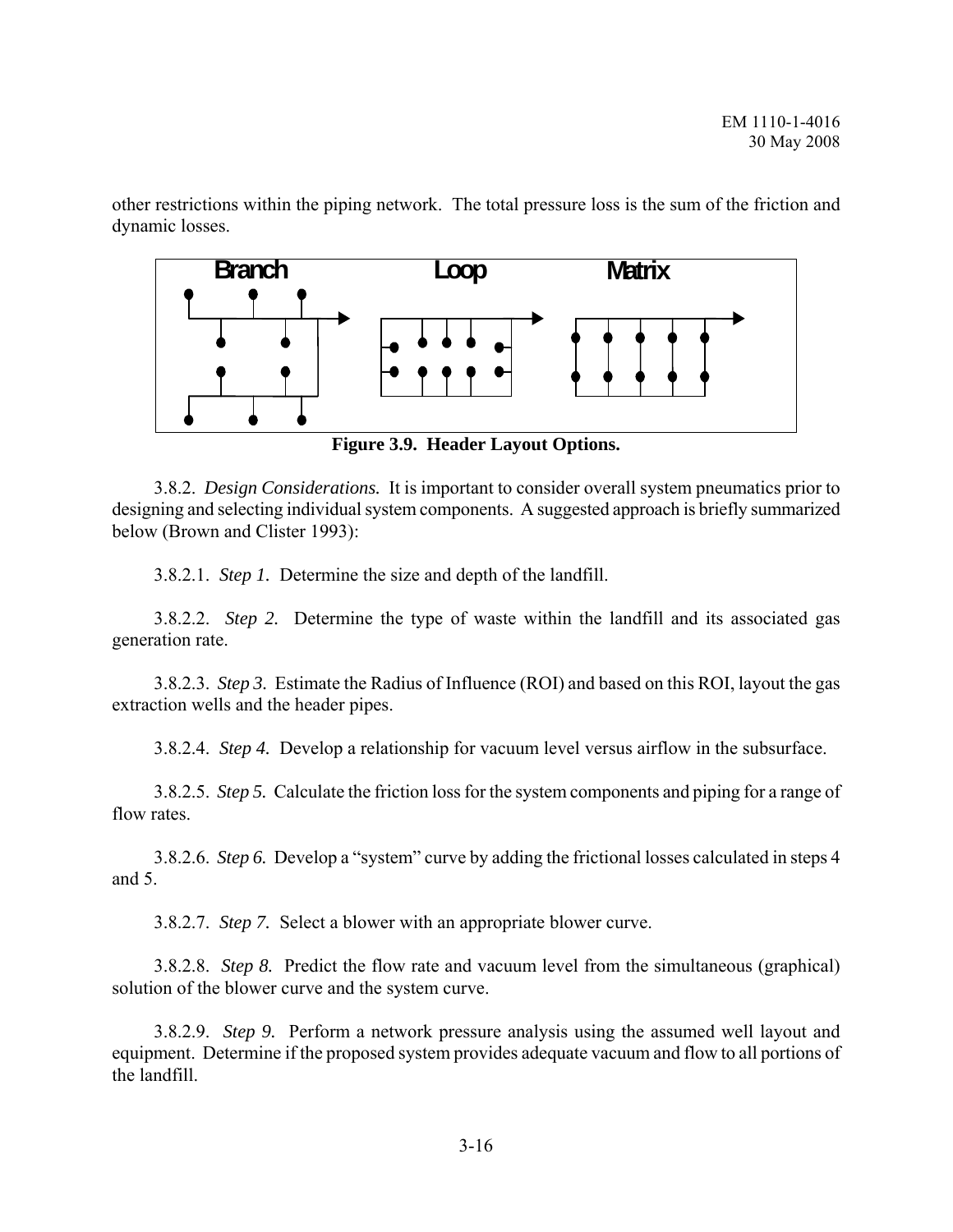3.8.3. *Subsurface Losses.* Subsurface losses are a function of the following:

- Waste permeability.
- Radius of influence of the well.
- Depth of waste.
- Gas extraction rate.
- Gas generation rate.

For large municipal solid waste landfills, subsurface losses can most accurately be quantified by performing pump tests. These tests determine the required vacuum needed to maintain a given flow rate. However, for older landfills such as those found at military installations, pump tests are not commonly performed as part of the design process. If pump tests are not performed, subsurface losses will need to be estimated based on existing conditions and past experience of the designer. Typically, the extraction well vacuum can be assumed to be 125 to 250 mm (5 to 10 inches) of water column.

 3.8.4. *Pipe Losses.* Head loss through the header system components can be predicted for a range of flow rates. The most common method of predicting friction losses in straight pipes is to use the Darcy-Weisbach equation for incompressible fluids:

$$
h_f = f(L/d) (v^2/2g)
$$

where:

- $h_f$  = friction loss [ft (m) of water]
- $f =$  friction factor [dimensionless (dimensionless)]
- $L =$  pipe length  $[ft (m)]$
- $d =$  inside pipe diameter [ft (m)]
- $v =$  average velocity of the flow  $[ft/s (m/s)]$
- $g =$  gravitational acceleration [32.16 ft/s<sup>2</sup> (9.807 m/s<sup>2</sup>)]

Use of Darcy-Weisbach for gases is limited to systems with less than 10% compression without correction. The friction factor f is a dimensionless number that has been determined experimentally for turbulent flow and depends on the relative roughness of the interior of the pipe and the Reynolds number. Tables and charts have been developed to predict friction losses for a range of pipe materials and diameters.

 3.8.5. *Losses in Valves and Fittings.* There are two primary methods for estimating head losses through valves and fittings:

• Look up *k* values in tables (where  $k = f L/d$  and, therefore,  $h_f = kv^2/2g$ ).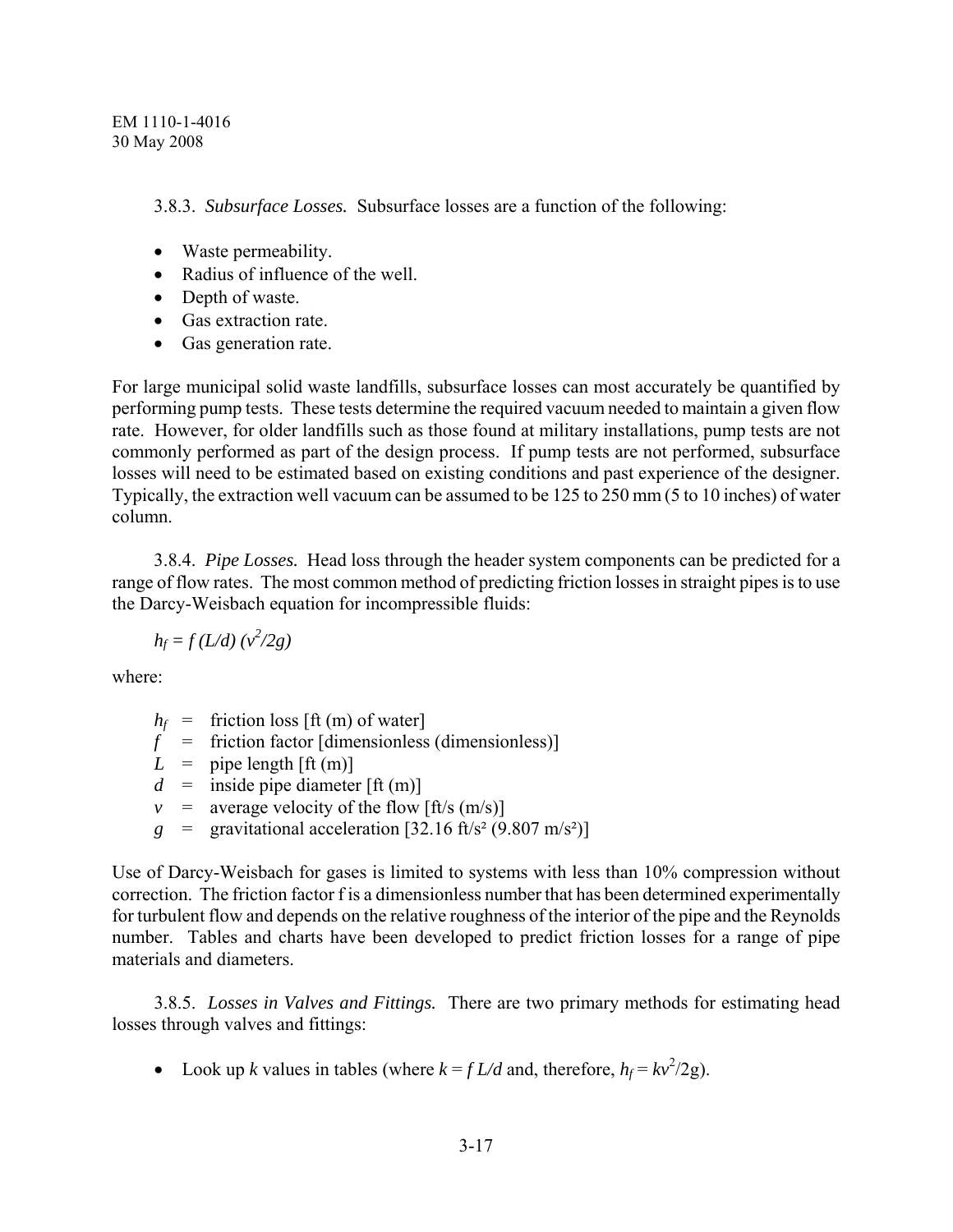• Use tabulated values of equivalent length of straight pipe. For example, the resistance in a 150 mm (6 inch) standard elbow is equivalent to that of approximately 5 meters (16.5 feet) of 150 mm (6 inch) straight pipe.

 3.8.6. *Losses at Flare Station.* Condensate collection tanks, flame arrestors and other equipment will typically result in applied head losses of around 125 mm (5 inches) of water column. The flare itself will exert a backpressure on the outlet side of the blower. This backpressure is typically around 250 mm (10 inches) of water column.

 3.8.7. *System Analyses.* The friction losses from the subsurface, the straight pipe lengths, and the valves and fittings are added together to obtain the total friction loss at a given vacuum level. This calculation is repeated for several flow rates to establish a system curve. Note that these calculations are performed assuming that the valves are fully open.

The blower curve is then superimposed on the system curve. A specific blower should be selected based on mechanical, electrical, and pneumatic considerations. The blower curve is negatively sloped and the system curve is positively sloped. The predicted flow rate and vacuum level occur at the intersection of the two curves, representing the simultaneous solution of two equations.

The predicted flow rate must exceed the design flow rate to allow flow control of multi-well systems by valves located at individual wellheads. This adjustment causes an increase in vacuum level at the blower and a decrease in the total flow rate as shown in Figure 3.10. The designer must verify the new flow rate and pressure are within the operating range of the blower. Therefore, the operating point must be on the blower curve above the intersection of the blower curve and the system curve. For complex piping networks, it would be worthwhile to acquire software designed for this application.

 3.8.8. *Simplified Pneumatic Design Procedure.* The following is a simplified design procedure taken from CES-Landtec Landfill Gas System Engineering Design Seminar courseware and can be used to estimate system vacuum and pressure requirements for the blower.

3.8.8.1. *Problem.*

3.8.8.1.1. Estimate the following:

Total system flow cubic feet per minute (cfm) Fan pressure **Inches of water column (in. w.c.)** 

 3.8.8.1.2. Based on the specified flow and pressure of the gas collection system, select the "longest" pipe run (or path with highest resistance to gas flow) and calculate the Total Pressure Drop (TPD) from blower to extraction well: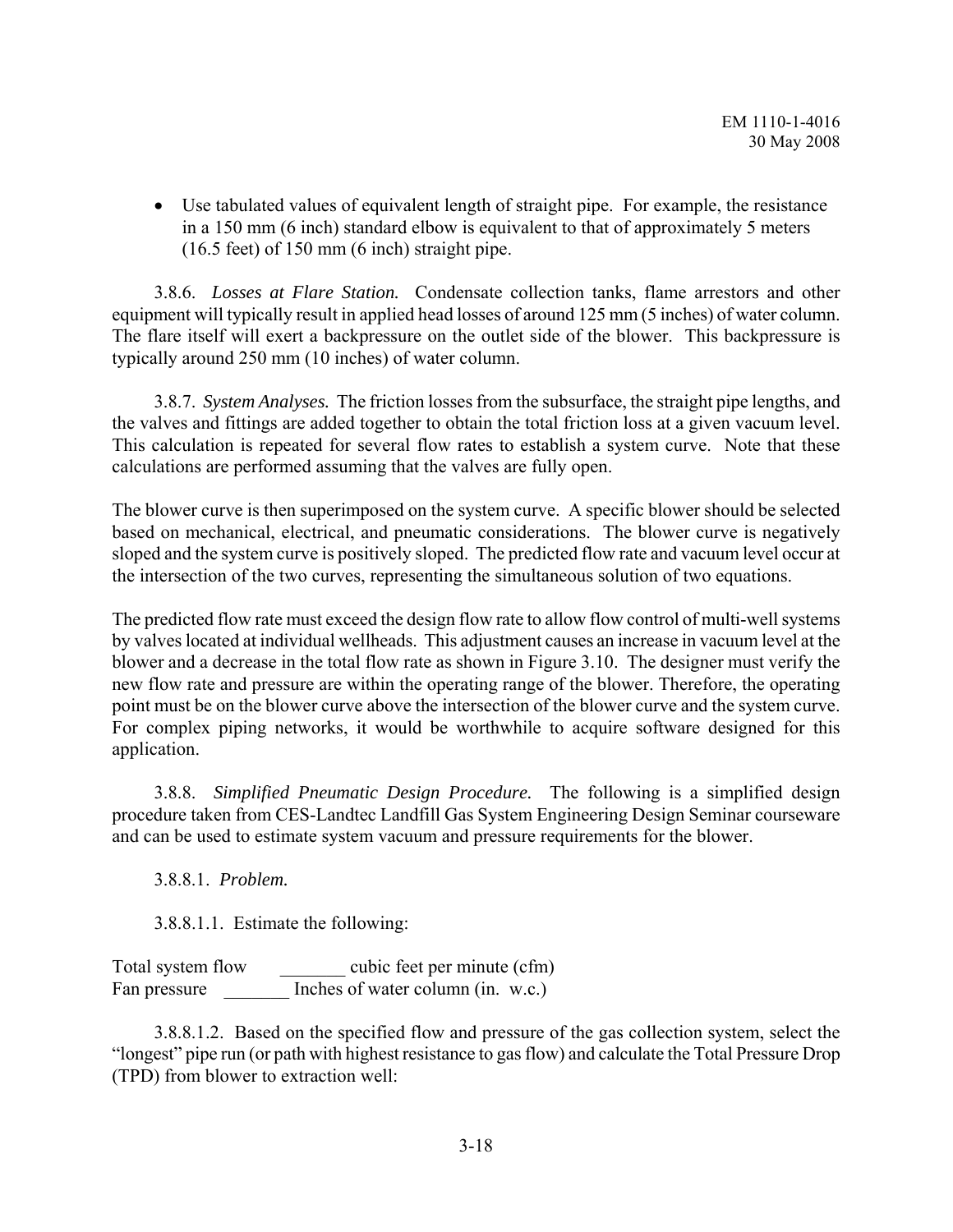Total pressure drop or fan pressure required = pipe friction + fitting losses + applied head losses



**Figure 3.10. Typical Pneumatic Analysis.** 

 3.8.8.2. *Determine Header Pipe Friction Loss.* Pipe friction can be calculated by multiplying the effected length of pipe (feet) times the Darcy friction factor found on the Moody Diagram. The following equation represents Darcy's Friction Loss:

$$
h_f = f(L/d) \left(v^2/2g\right)
$$

where:

 $h_f$  = friction loss [ft (m) of fluid]

- $f =$  friction factor [dimensionless (dimensionless)]
- $L =$  pipe length [ft (m)]
- $d =$  inside pipe diameter [ft (m)]
- $v =$  average velocity of the flow  $[ft/s (m/s)]$
- $g_c$  = gravitational acceleration [32.16 ft/s<sup>2</sup> (9.807 m/s<sup>2</sup>)].

$$
\Delta P = f(\rho_{g}/\rho_{w}) (L/d) (v^{2}/2g)
$$

where:

 $\Delta P =$  pressure drop [in w.c./100 ft of pipe]

 $\rho_{\rm g}$  = gas density  $[\rm{lb}_{\rm m}/\rm{ft}^3]$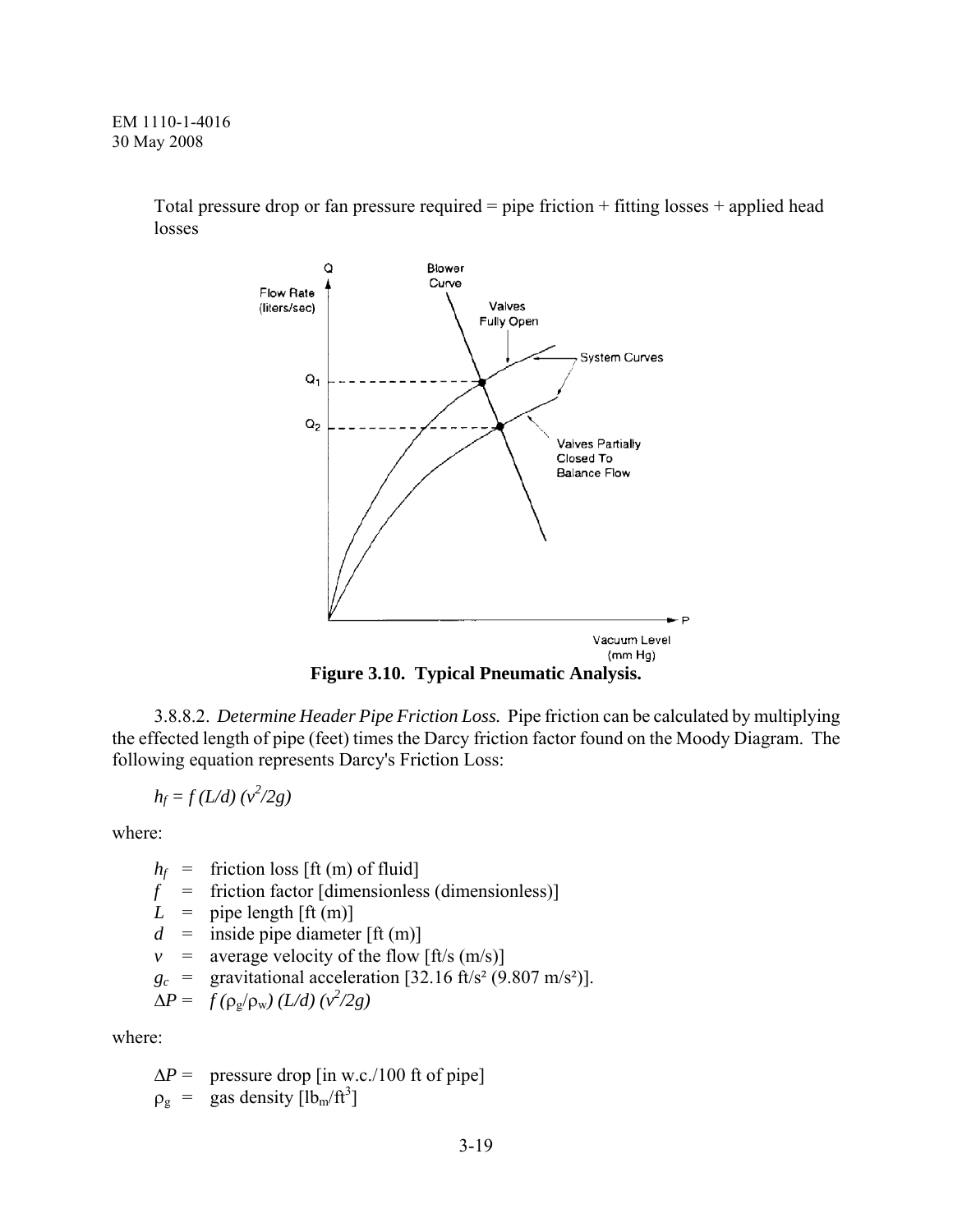$\rho_w =$  water density  $[62.4 \text{ lb}_m/\text{ft}^3]$  $L = 100$  ft of pipe

and

 $\Delta P = f(\rho_g/62.4 \text{ lb}_m/\text{ft}^3) (100/d) (\nu^2/2 * 32.16 \text{ ft/s}^2)$  $\Delta P = f(\rho_g/(62.4 * 2 * 32.16 \text{ s}^2 \text{ lb}_m/\text{ft}^2)) (L/d) (v^2)$  $\Delta P = 0.000249 \text{ s}^2 \text{ lb}_{\text{m}}/\text{ft}^2 f(\rho_{\text{g}}) (L/d) (v^2)$  1 pound-force/square foot *=* 0.1922216 inch of water [4 °C]  $\Delta P = 0.004789$  in w.c./100 ft of pipe  $f(\rho_g L v^2/d)$ 

Total  $\Delta P_{\text{friction}}$  = Header Friction Loss + Branch Friction Loss

3.8.8.2.1. Select length \_\_\_\_\_\_\_\_ (ft) of affected header pipe (*L*)

3.8.8.2.2. Obtain specified blower flow rate  $(Q)$  (cfm) 3.8.8.2.3. Determine pipe internal diameter as  $\frac{1}{\sqrt{2\pi}}$  in. or ( $\frac{1}{\sqrt{2\pi}}$  ft)

3.8.8.2.4. Use Continuity Equation  $(Q = vA)$  to calculate velocity as  $\qquad$  (linear ft/min) or \_\_\_\_\_\_\_\_\_ (ft/s). Where multiple branches of header pipe exist, the flow must be estimated in each branch.

3.8.8.2.5. Calculate Reynolds Number  $(N_{RE})$  using the following equation:

$$
N_{\text{RE}} = \frac{D v \rho}{\mu_{\text{e}}}
$$

where:

- $D =$  pipe diameter (ft)
- $v =$  fluid velocity (ft/s)
- $\rho$  = fluid density (lb<sub>m</sub>/ft<sup>3</sup>)
- $\mu_{\rm e}$  = absolute viscosity (lb<sub>m</sub>/ft s).

Reynolds Number  $=$  Determine if the flow is turbulent or not. .

3.8.8.2.6. Determine the relative roughness of pipe materials  $(\epsilon/D)$  as

 3.8.8.2.7. Use Moody Chart to determine the Darcy friction factor by determining the relative roughness:

 $f =$  (estimated)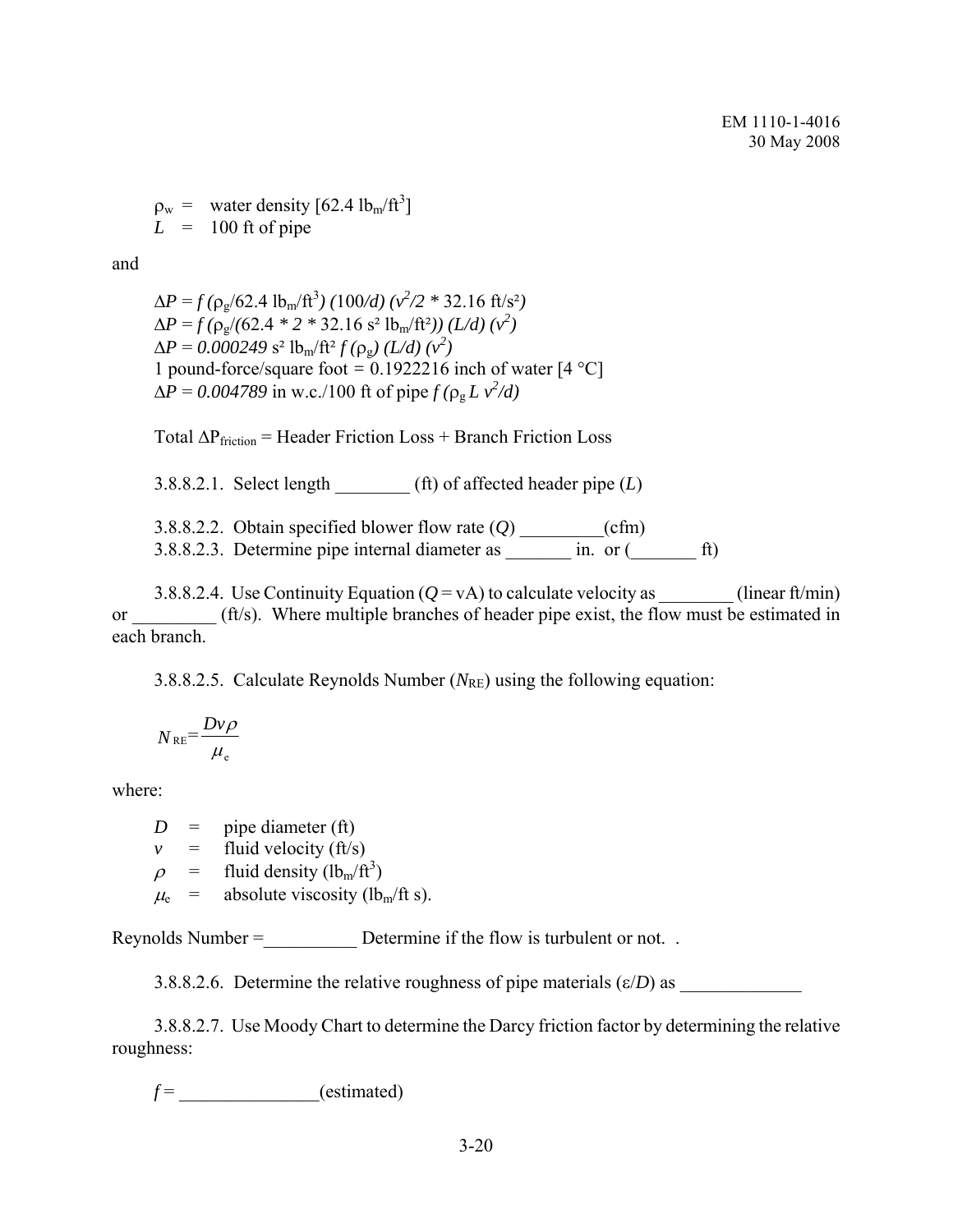Substituting into Darcy:

 $\Delta P = \frac{(\rho)(f)(100)(v)^2(27.7)}{(144)(D)(64.4)}$ *D*

 $\Delta P =$  (in. w.c.) per 100 ft of pipe

Total friction loss for header pipe section = (Header pipe length  $\frac{ft}{100}$  x \_\_\_\_\_\_\_Δ*P* ( in. w.c.) = \_\_\_\_\_\_\_in w.c.

3.8.8.3**.** *Determine Branch Pipe Friction Loss* 

3.8.8.3.1. Select length \_\_\_\_\_\_\_\_ (ft) of affected branch pipe (*L*)

3.8.8.3.2. Obtain specified branch flow rate  $(Q)$  (cfm)

3.8.8.3.3. Determine pipe internal diameter as \_\_\_\_\_\_\_ in. or (\_\_\_\_\_\_\_ ft)

3.8.8.3.4. Use Continuity Equation  $(Q = vA)$  to calculate velocity as (linear ft/min) or \_\_\_\_\_\_\_\_\_ (ft/s). Where multiple branches exist, the flow must be estimated in each branch.

3.8.8.3.5. Calculate Reynolds Number ( $N_{\text{RE}}$ ).

 $N_{RE} =$  Verify if the flow is turbulent or not.

3.8.8.3.6. Determine the relative roughness  $(\varepsilon/D)$  as

 3.8.8.3.7. Use Moody Chart to determine the Darcy friction factor using the appropriate relative roughness curve:

 $f =$  (estimated)

Substituting into Darcy:

 $\Delta P = \frac{(\rho)(f)(100)(v)^2(27.7)}{(144)(D)(64.4)}$ *D*

 $\Delta P =$  \_\_\_\_\_\_\_ (or psi) per 100 ft of pipe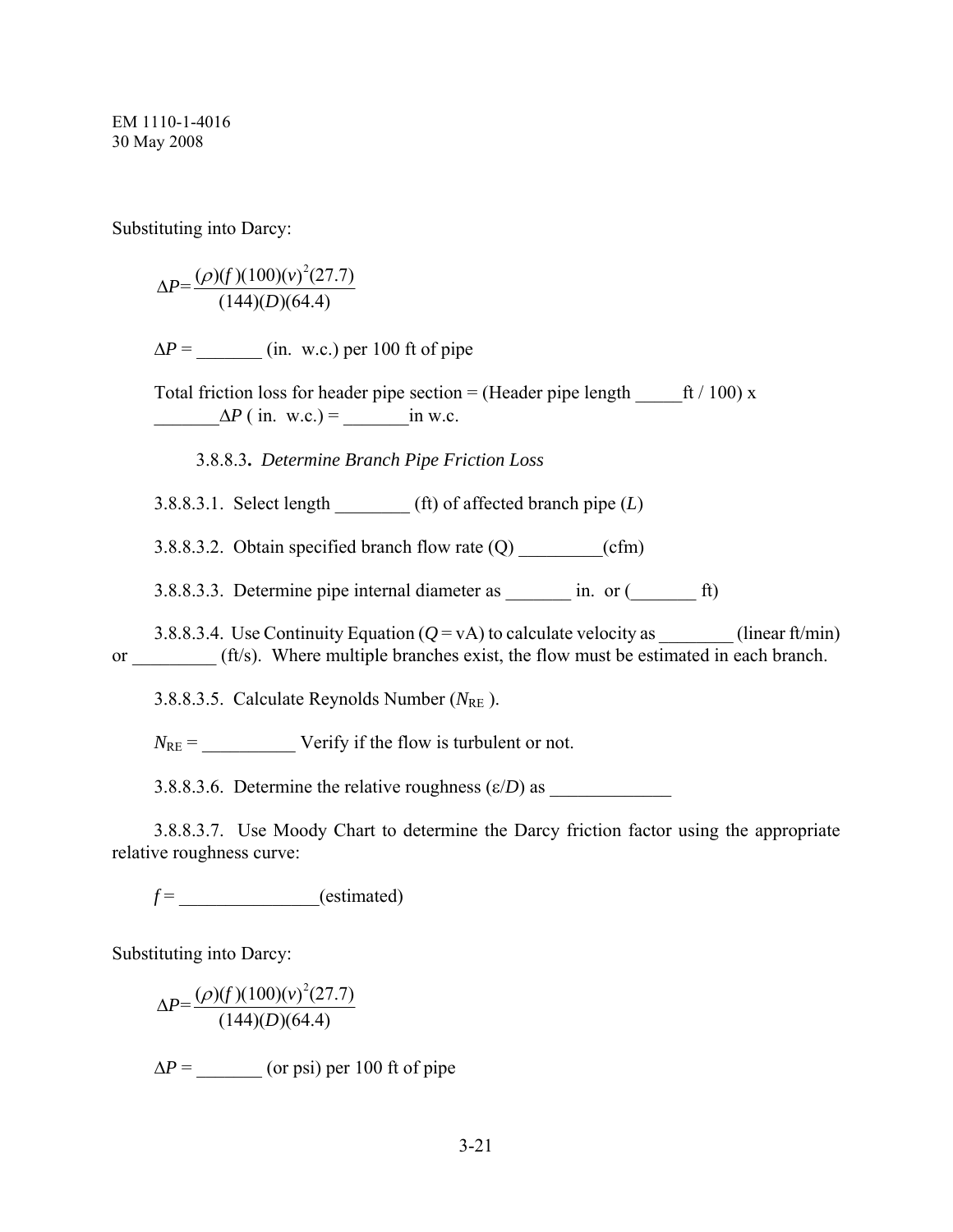Total friction loss for branch pipe section = (header pipe length  $ft / 100$ ) ×  $\Delta P$  $(\text{in. w.c.}) = \text{in. w.c.}$ 

Total Friction Loss = Header  $+$  Branch  $=$   $(in. w.c.)$ 

 3.8.8.4**.** *Calculate Valve and Fitting Losses.* Locate all valves (ball, globe, angle etc.) and fittings (elbows, tees, reducers, etc.), which are in the "longest run" of piping and are points of resistance against flow from the extraction well to the blower.

Header Pipe Section (Darcy  $\Delta P =$  in. w.c./100 ft of pipe):

| <b>Size</b> | Eq. Leng. | ΛP                                      |                           |
|-------------|-----------|-----------------------------------------|---------------------------|
|             |           |                                         |                           |
|             |           |                                         |                           |
|             |           |                                         |                           |
|             |           |                                         |                           |
|             |           |                                         |                           |
|             |           |                                         |                           |
|             |           |                                         |                           |
|             | No.       | Branch Pipe Section (Darcy $\Delta P =$ | in. w.c./100 ft of pipe): |

| <b>Fitting Type</b> | No. | Size Eq. Leng. | ЛP |
|---------------------|-----|----------------|----|
| Gate Valve          |     |                |    |
| <b>Ball Valve</b>   |     |                |    |
| Check Valve         |     |                |    |
| 90° Standard Elbow  |     |                |    |
| 45° Standard Elbow  |     |                |    |
| <b>Standard Tee</b> |     |                |    |

Compute the pressure drop from these sources using the following methods:

 3.8.8.5**.** *Pressure Drop Due to Fittings.* Using PVC or HDPE pipe manufacturer's data, obtain "equivalent length of straight pipe" data for fitting types and sizes used in the "longest run." By multiplying the Darcy friction factor for the effected section of piping (i.e. the header or the branch, times the effected fitting's "equivalent length of straight pipe") the pressure drop across the fitting can be computed.

What follows is an example. Given:  $\Delta P = 0.654$  in. w.c./100 ft of pipe<sup>[\\*](#page-50-0)</sup>

 $\rho = 0.065 \text{ lbm/ft}^3$ ,  $\mu_e = 8.14 \times 10^{-6} \text{ lbm/fts}$ 

<span id="page-50-0"></span> $\overline{a}$ \* Computed using  $Q = 800$  cfm,  $D = 0.665$  ft.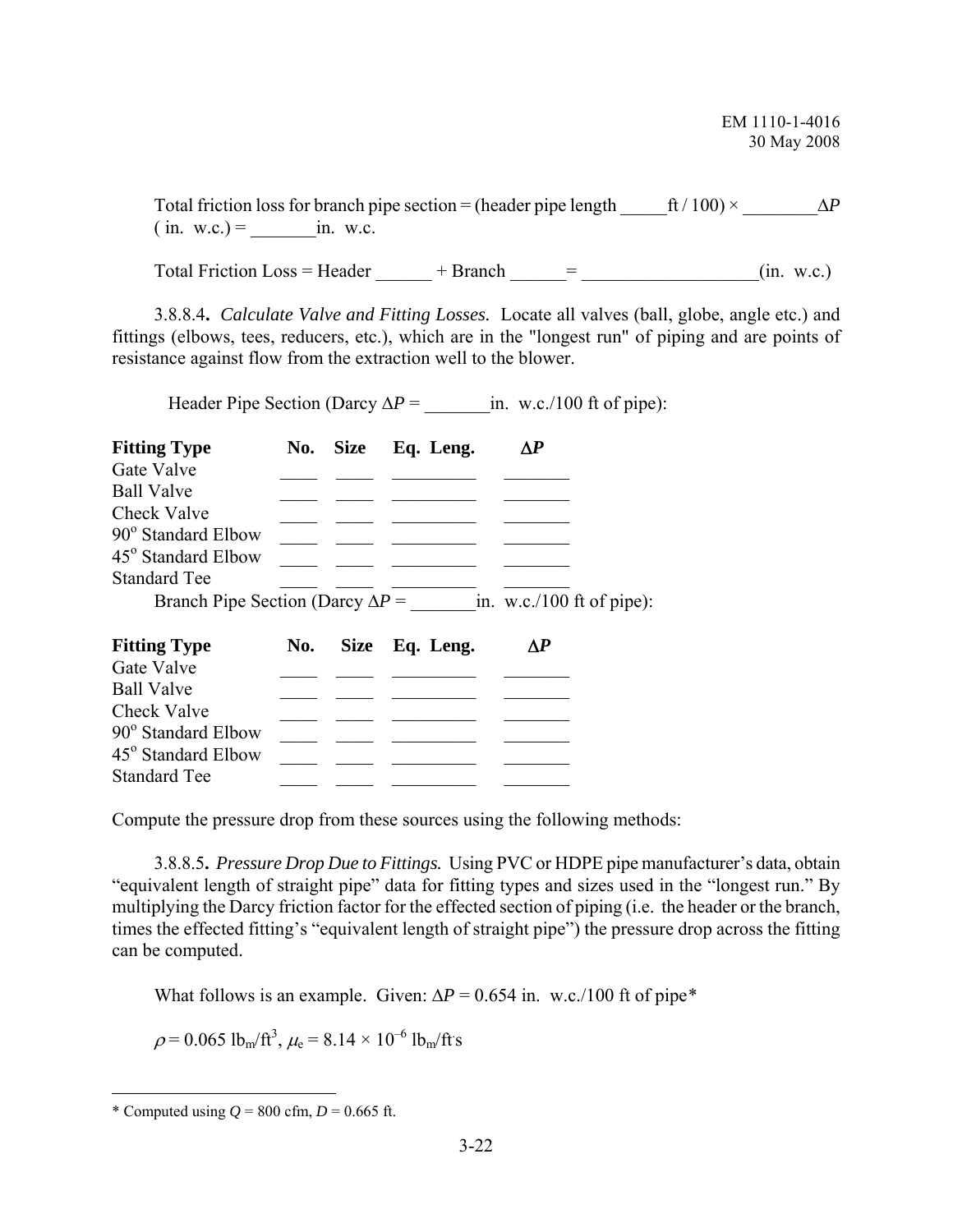for smooth plastic pipe. Find the pressure drop due to two 8-inch 90° elbows and three 8-inch tees in the header pipe section. The solution is as follows.

 3.8.8.5.1. Obtain pipe manufacturer's "equivalent length of straight pipe" data for 8-inch elbow and 8-inch tee:

For 8-inch,  $90^{\circ}$  elbow, equivalent length = 33.3 ft

For 8-inch tee, with flow through run, equivalent length = 16.5 ft.

3.8.8.5.2. Using  $\Delta P = 0.654$  in w.c./100 ft of pipe for  $Q = 800$  cfm in 6 in (0.665 ft ID) pipe.

 $\Delta p_{\text{elbows}} = (0.654 \text{ in. W.c.}) \times (33.3 \text{ ft}/100 \text{ ft}) \times 2 = 0.436 \text{ in. W.c.}$ 

 $\Delta p_{\text{tees}} = (0.654 \text{ in. W.c.}) \times (16.5 \text{ ft}/100 \text{ ft}) \times 3 = 0.323 \text{ in. W.c.}$ 

3.8.8.5.3. Compute  $\Delta p_{\text{fittings}} = \Delta p_{\text{elbows}} + \Delta p_{\text{tees}}$  $\Delta p_{\text{fittings}} = (0.436 \text{ in. W.c.}) + (0.323 \text{ in. W.c.}) = 0.759 \text{ in. W.c.}$ 

 3.8.8.6. *Pressure Drop Due to Valves.* The previous method used for fittings can also be used for valves if equivalent length data is available. If equivalent length data is not available the pressure drop due to valves can be computed using the following equation:

$$
\Delta P_{\text{value}} = \left(\frac{\rho}{62.4}\right) \left(\frac{7.48 \text{ } Q}{C_{\text{v}}}\right)^2
$$

where:

 $\rho$  = fluid density (lb<sub>m</sub>/ft<sup>3</sup>)

 $Q =$  flow through valve (ft<sup>3</sup>/min)

 $C_v$  = valve or fitting coefficient

 $C_v$  can usually be obtained from the valve manufacturer's data. If the fitting coefficient must be computed the following may be used:

$$
C_{\rm v} = \frac{29.9 \ d^2}{\sqrt{K}}
$$

where:

- $C_v$  = valve or fitting coefficient
- $d =$  pipe diameter (in.)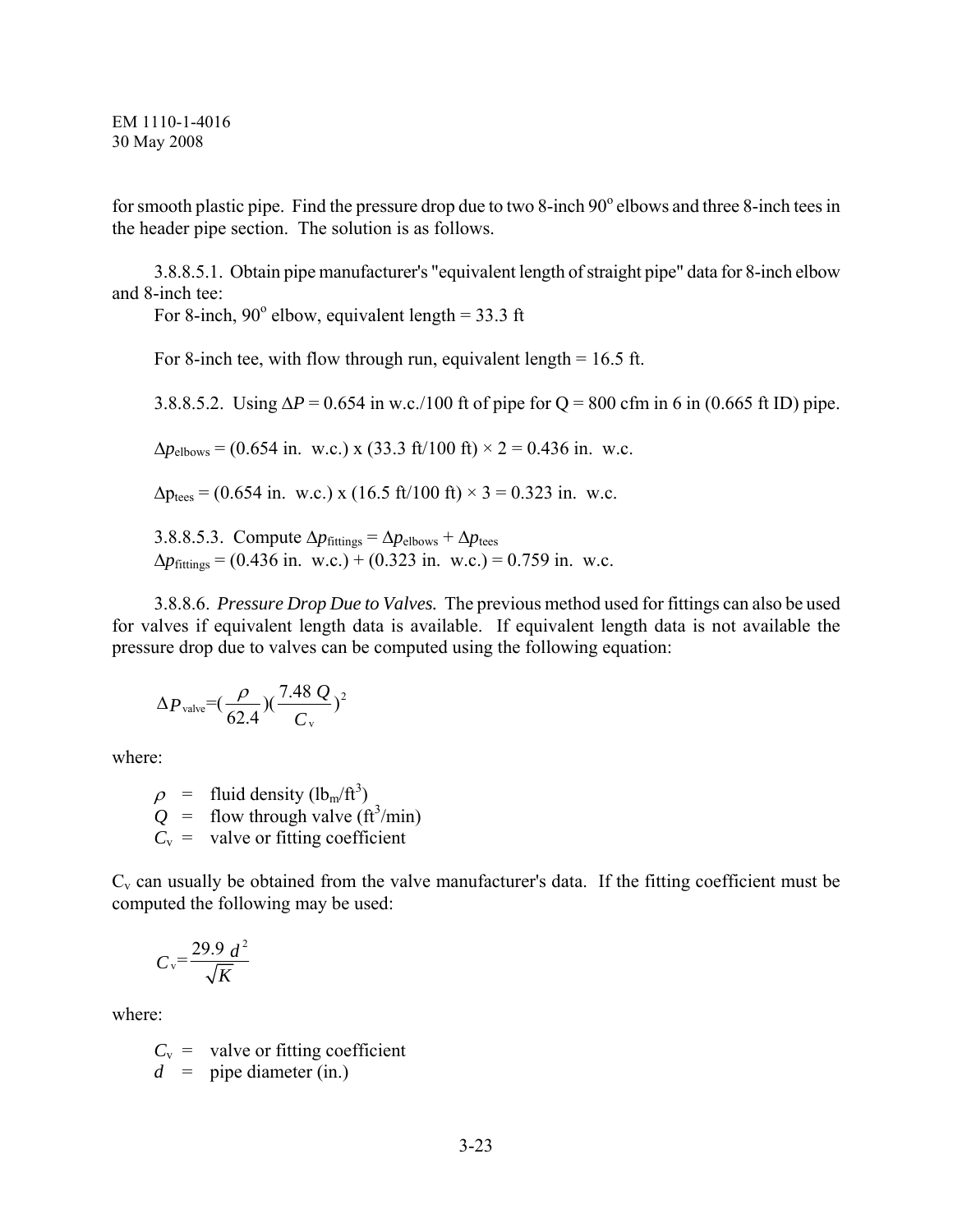## $K =$  resistance coefficient[\\*](#page-52-0)

The following is an example. Given are the following:  $Q = 800$  cfm;  $\rho = 0.065$  lb<sub>m</sub>/ft<sup>3</sup>;  $d = 8$  inches;  $K = 106.5$ ,  $62.4 = lb<sub>m</sub>/ft<sup>3</sup>$  for water Find  $\Delta P_{\text{value}}$ . Solution:

$$
\Delta P_{\text{value}} = \left(\frac{0.065 \text{ lbm/ft}^3}{62.4}\right) \left(\frac{(7.48)(800 \text{ ft}^3/\text{min})}{29.9 \text{ (8 inch)}^2}\right)^2
$$

$$
\frac{29.9 \text{ (8 inch)}^2}{\sqrt{106.5}}
$$

 $\Delta P_{\text{valve}} = 1.09$  in. w.c.

 3.8.8.7. *Calculate/Determine Applied Head Losses.* Applied head losses for gas control systems usually consist of the following:

- Extraction Well Vacuum \_\_\_\_\_\_\_\_ in. w.c. (typical: 5–10 in. w.c.)
- Flare Backpressure  $\overline{\qquad \qquad}$  in. w.c. (typical: 10 in. w.c.)
- Inlet Scrubber Vessel  $\overline{\qquad \qquad}$  in. w.c. (typical: 2–5 in w.c.)

Total Applied Head Loss in. w.c.

3.8.8.8. *Compute Total Head Loss from Extraction Well to Flare.*

- Pipe Friction Head Losses \_\_\_\_\_\_\_ in. w.c.
- Fitting and Valve Losses \_\_\_\_\_\_\_\_ in. w.c.
- Applied Head Losses in. w.c.

Total Pressure Drop \_\_\_\_\_\_\_ in. w.c.

# 3.9. **Condensate Collection**

 $\overline{a}$ 

 3.9.1. *General.* An important element in the design of a gas collection system is condensate management. Condensate is formed when warm LFG cools during transport or processing. LFG is typically warm and saturated when extracted from the moist environment of a landfill. As the gas travels through the header pipes, it cools, which reduces its moisture holding capacity. The quantity of condensate generated in a LFG collection system is a function of how much LFG is being extracted, the vacuum or pressure being exerted on the LFG, and the magnitude of the temperature change. To prevent this water from blocking the header lines, low points in the piping system should have condensate knock-out tanks. A knock-out tank is also typically located within the flare station to help prevent condensate from damaging the blower and other equipment located in the

<span id="page-52-0"></span><sup>\*</sup> Normally provided by fitting/valve manufacturer.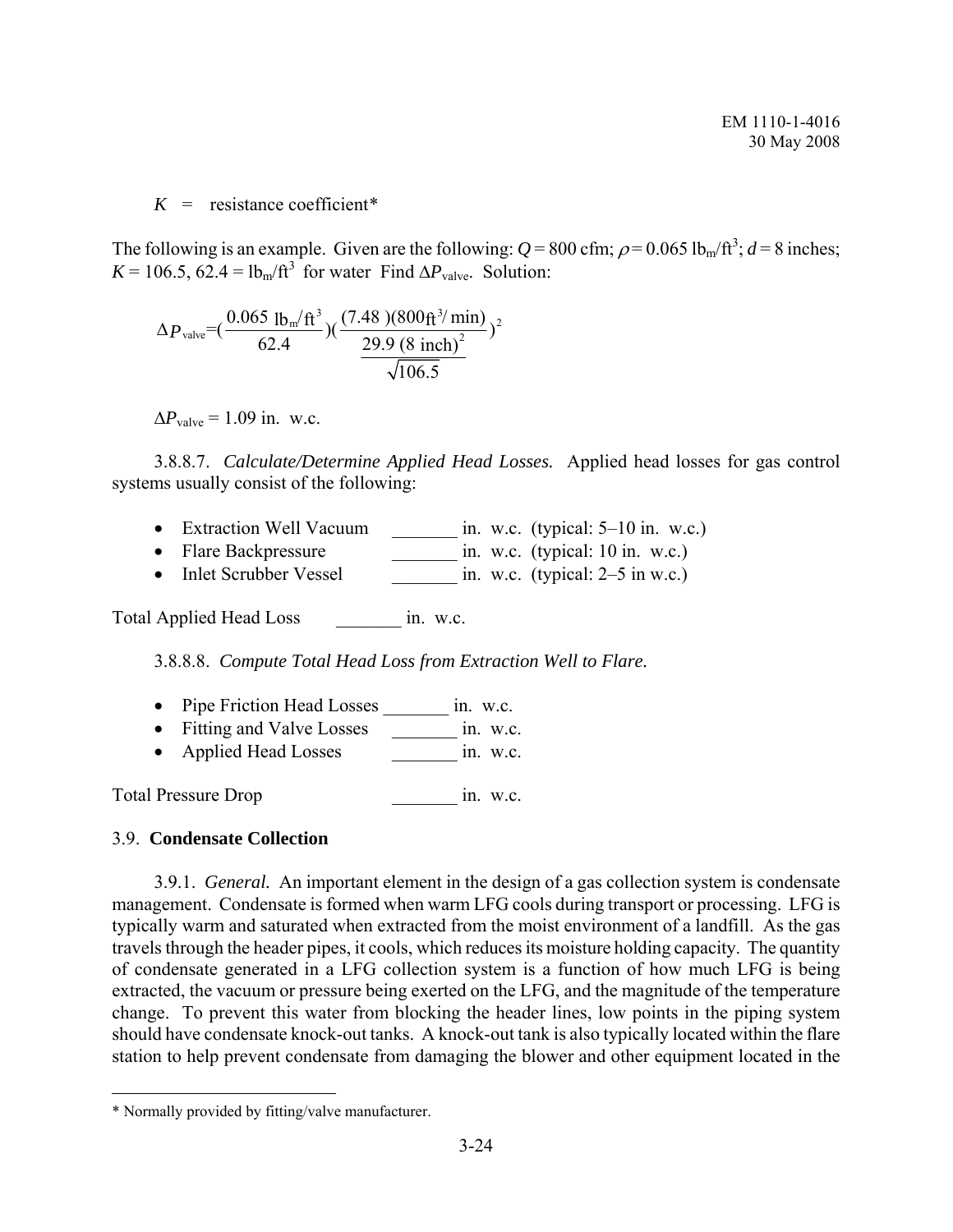flare station. Knock-out tanks are specifically designed to promote the formation of liquid droplets and to separate these droplets from the gas flow. Knock-out tanks are periodically pumped out. On large landfills, condensate collection can be automated with pumps and a piping system that carries the condensate to a central location where it can be stored and treated.

When laying out the header piping system, condensate collection should be an important consideration. If feasible, the header piping can follow surface water management berms. This will facilitate installation and maintenance of the header lines. Settlement of the waste must also be considered when laying out the header system. Excessive settlement may result in reverse grades that trap condensate and plug the header lines. Additional condensate collection points should be placed in areas where a large amount of settlement is anticipated or where header lines have very little slope.

 3.9.2. *Design Considerations.* Some reasonable assumptions may be made when estimating condensate generation:

- LFG temperature at the wellhead is the warmest.
- The header pipe is installed below the frost line.
- LFG temperature depends on the distance traveled in the buried header pipe and the thermal conductivity of the header pipe.
- LFG is completely saturated with water vapor.

The quantity of LFG condensate will vary throughout the year. Typically, during the winter, condensate formation will be at its highest. A psychometric chart is a graphical representation of the thermodynamic properties of moist air. These tables can also be used to provide information on the amount of moisture in landfill gas even though LFG is generally a combination of methane and carbon dioxide. The following set of example calculations demonstrates how to estimate the quantity of condensate that will be generated.

 3.9.2.1. *Sample Calculation—Condensate Quantity.* Estimate the rate of condensate generation for a section of header pipe of a landfill gas extraction system. The flow rate within the header pipe is 500 cfm (236 L/s). The system is under a vacuum of 40 inches of water (91.4 kPa). This is equivalent to an absolute pressure of 0.9 atmospheres. The average ambient temperature of the soil surrounding the header pipe is  $50^{\circ}F(283 \text{ K})$ . The solution is as follows:

Assume the gas extracted from the landfill is 50% methane and 50% carbon dioxide and is at 100% relative humidity. Assume the gas temperature within the pipe drops from  $90^{\circ}$ F (305 K) as it exits the landfill to  $70^{\circ}$ F (294 K) as it travels through the header pipe. The water holding capacity of the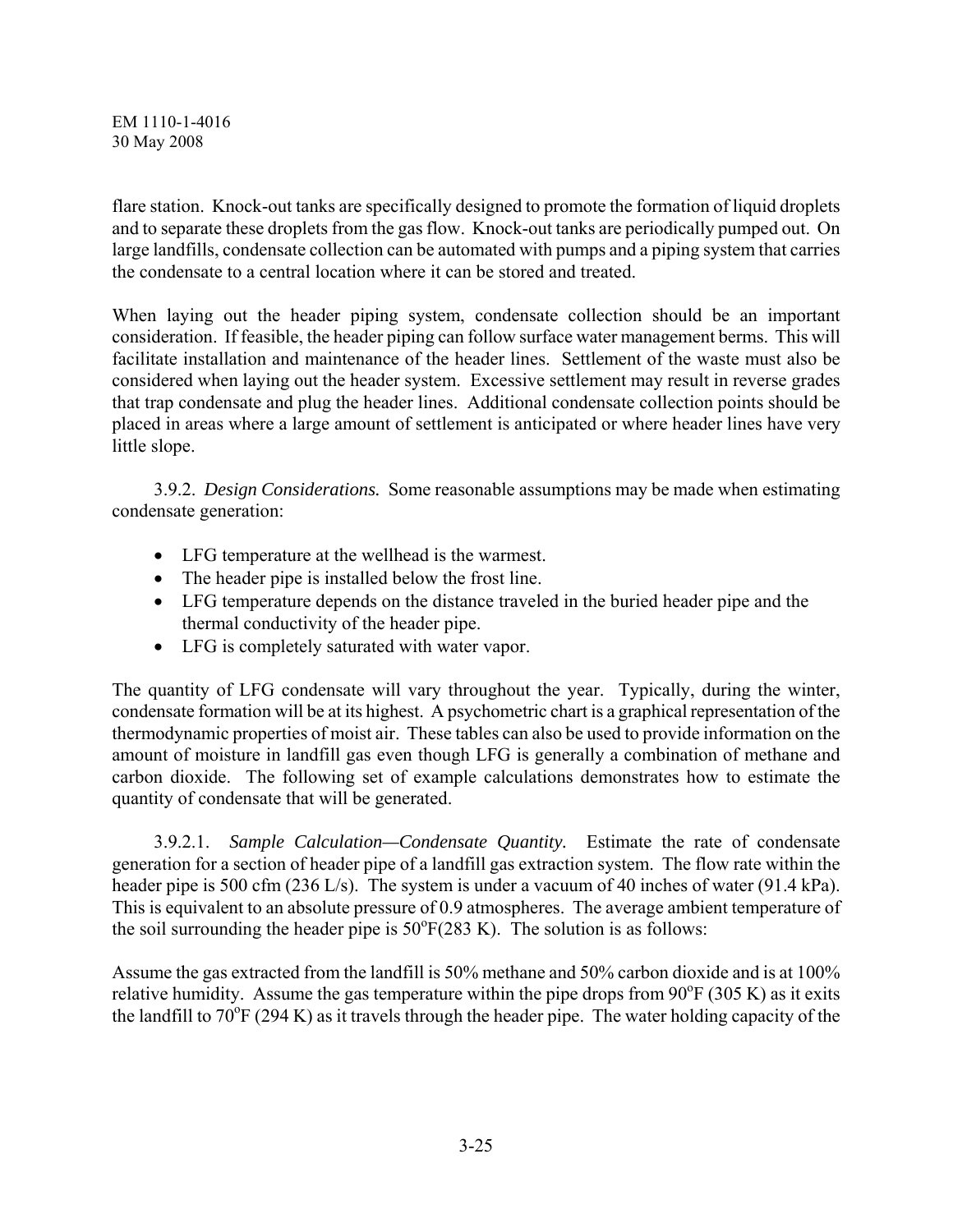landfill gas will drop as the temperature of the gas drops and can be estimated from a psychrometric chart [\\*](#page-54-0)

Conc. of water vapor =  $0.030$  kg water/kg landfill gas (at 305 K)

Conc. of water vapor =  $0.015$  kg water/kg landfill gas (at 294 K)

Subtracting gives:

Potential Condensate  $= 0.015$  kg water/kg landfill gas

 The ideal gas law can be used to estimate the density of the gas passing through the header pipe:

Density =  $P M/R_U T$ 

where:

 $\overline{a}$ 

*P* = absolute pressure within header pipe  $M =$  molecular weight of landfill gas  $=$  0.5 (molecular weight methane) + 0.5 (molecular weight of carbon dioxide)  $=$  0.5 (16) + 0.5 (44) = 30 kg/kg-mole  $R_U$  = Universal gas constant = 0.0821 L-atm/g-mole K *T* = temperature.

Density = *P M*/*R<sub>U</sub>T* =  $[(0.9 \text{ atm}) \times (30 \text{kg/kg-mole})] / [(0.0821 \text{ L-atm/s-mole K}) \times (294 \text{ K})]$  $\times$  (1,000 g-mole/kg-mole)] Density of landfill gas =  $1.12 \times 10^{-3}$  kg/L

The flow rate times the concentration of the condensate yields the following condensate generation rate:

 $(0.015 \text{ kg water/kg LF gas}) \times (1.16 \times 10^{-3} \text{ kg/L}) \times (236 \text{ L/s}) \times (86,400 \text{ s/day}) \times (1 \text{ L/kg}) =$ 356 L/day

 3.9.2.2. *Condensate Pumps.* Several options exist for dealing with condensate. Condensate generated can be drained back into the landfill, if allowed by the approving regulatory agency, the. If the condensate must be collected and treated, two options exist: 1) The condensate can be collected in several large tanks located throughout the header system; or 2) the condensate can be

<span id="page-54-0"></span><sup>\*</sup> Most psychometric charts are created for higher pressures than are typically found in the header pipes of a LFG collection system. However, using these charts will generally not introduce large error when estimating condensate generation.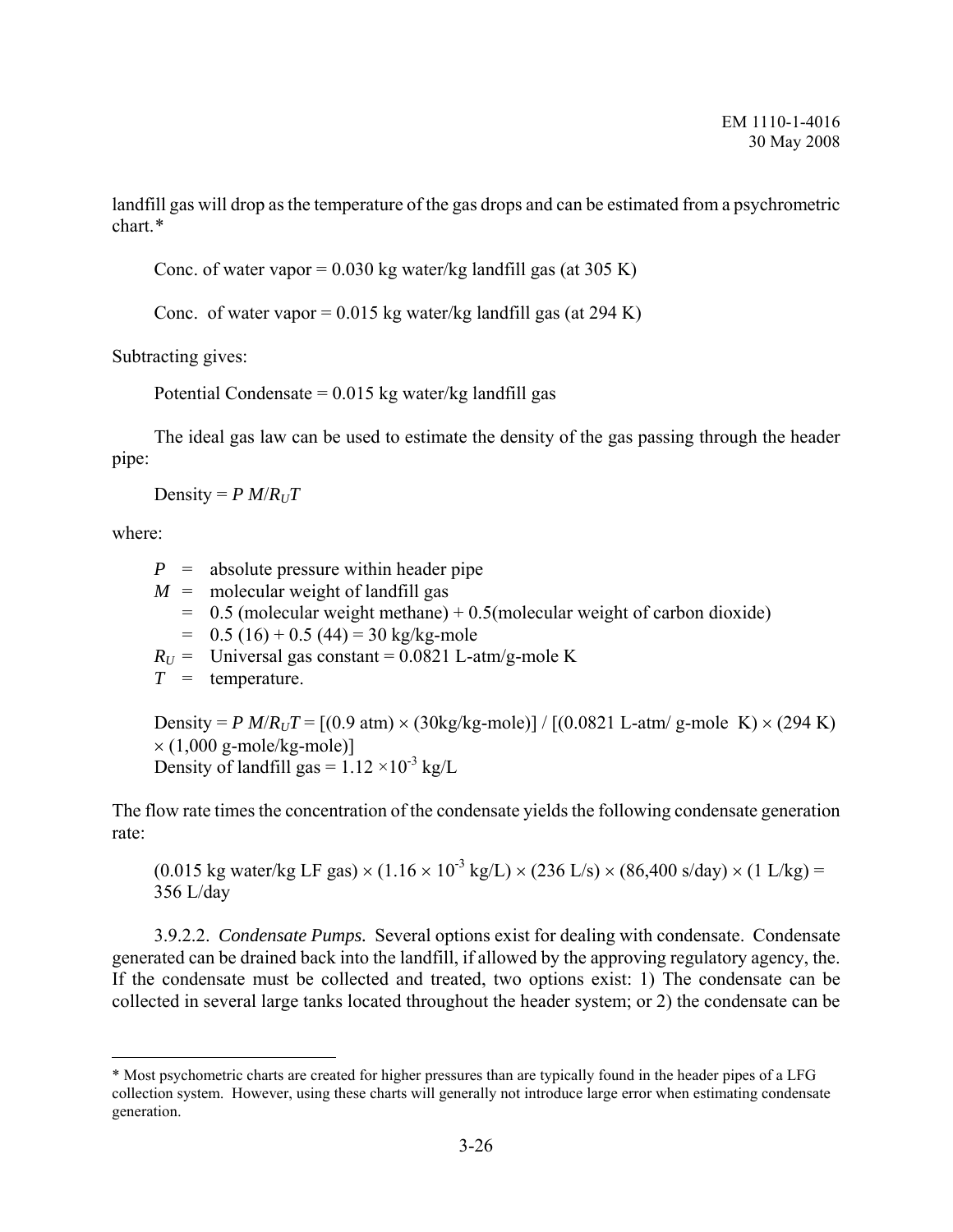periodically removed from several smaller collection tanks using pumps and header pipes. In this scenario, the condensate will typically be stored in a larger tank prior to off-site disposal.

The condensate generation rate must be estimated to determine the condensate pump required. Typical condensate sump pumps are rated from 10-30 gpm with 1 to 2 inch discharge piping. The preferred design velocity in the discharge is approximately 5 feet per second (between 2 and 8 feet per second). Friction losses in the piping are estimated by the Hazen-Williams method, valid only for water at ordinary temperatures  $(40 \text{ to } 75 \text{ °F})$ .

$$
h_f = L (V/K C R_h^{0.63})^{1.852}
$$
  

$$
h_f = L (V/1.318 C R_h^{0.63})^{1.852}
$$
 (English units)

where:

 $h_f$  = frictional head loss (ft H<sub>2</sub>O)

- $L =$  pipe length (ft)  $V =$  velocity (2 - 8 ft/s)
- $K =$  unit conversion factor = 1.318
- $C =$  Hazen-Williams roughness coefficient (80 150).
- $R_h$  = hydraulic radius (ft) = *d* (in)/48

Substituting:

$$
V = Q / 448.8312 / (d/24)^{2}
$$
  

$$
V = 0.4085 Q / d^{2}
$$

where:

$$
Q = \text{flow (gallons per minute)}
$$
  
\n
$$
d = \text{inside diameter of pipe (inches)}.
$$
  
\n
$$
h_f = L [(0.4085 Q/d^2)/1.318 C (d/48)^{0.63}]^{1.852}
$$
  
\n
$$
h_f = 10.458 L Q^{1.852} / C^{1.852} d^{4.87} \text{ (English units)}
$$
  
\n
$$
h_f = L (V/K C R_h^{0.63})^{1.852}
$$
  
\n
$$
h_f = L (V/0.8492 C R_h^{0.63})^{1.852} \text{ (SI Units)}
$$

where:

- $h_f$  = frictional head loss (m H<sub>2</sub>O)
- $L =$  pipe length (m)
- *V* = velocity  $(0.61 2.44 \text{ m/s})$
- K = unit conversion factor =  $0.8492$
- $C =$  Hazen-Williams roughness coefficient  $(80 150)$ .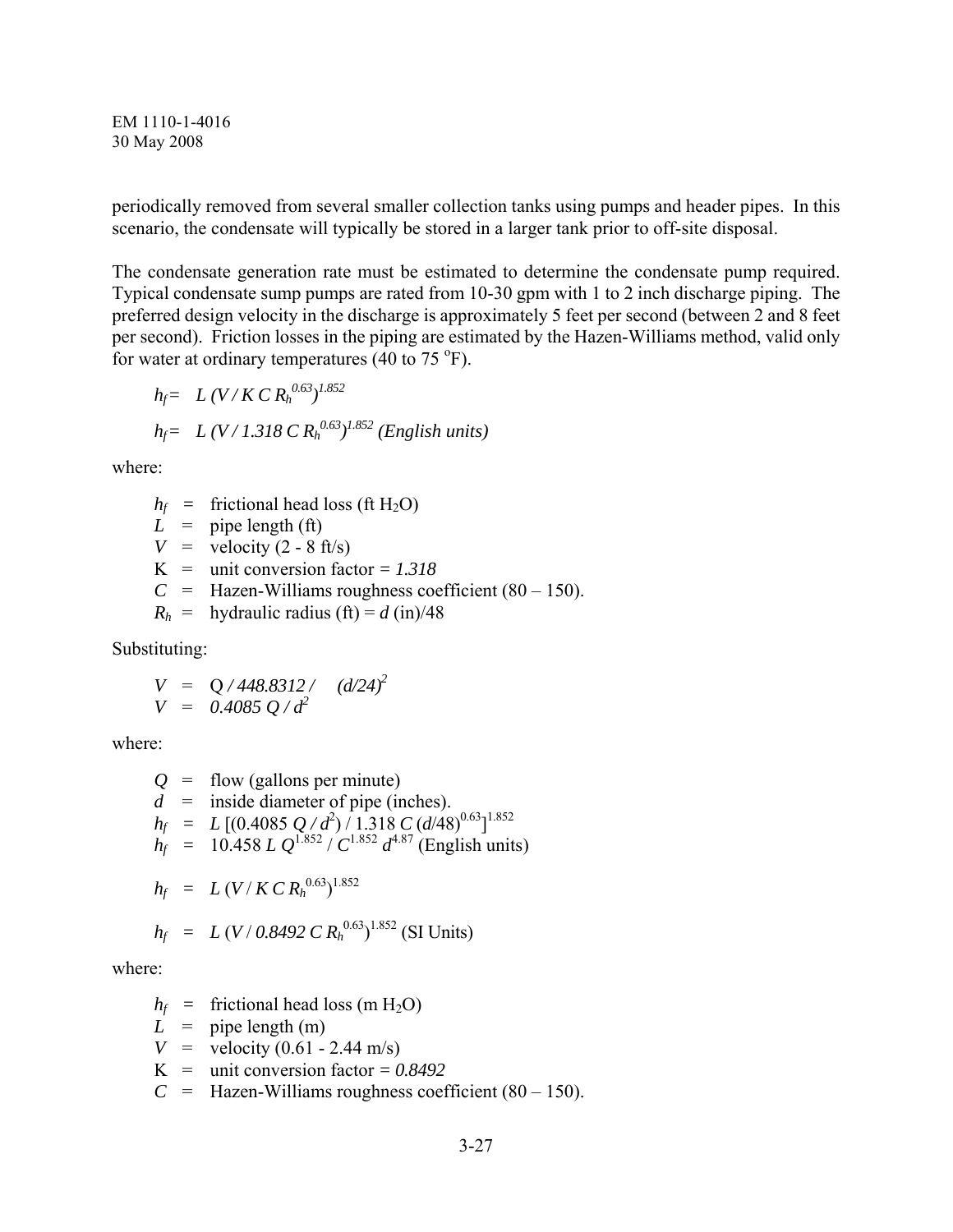$$
R_h
$$
 = hydraulic radius (m) =  $d$  (m)/4

Substituting:

$$
V = Q / \pi (d/2)^{2}
$$
  

$$
V = 1.2732 Q / d^{2}
$$

where:

$$
Q = \text{flow (m}^3/\text{s})
$$
  
\n
$$
d = \text{inside diameter of pipe (m)}.
$$
  
\n
$$
h_f = L [(1.2732 Q/d^2)/0.8492 C (d/4)^{0.63}]^{1.852}
$$
  
\n
$$
h_f = 10.672 L Q^{1.852} / C^{1.852} d^{4.87} \text{ (SI Units)}
$$

 3.9.2.2.1. Determine if longest run of condensate pipe is adequately sized, such that total head loss  $\Delta h_{\text{total}}$  is 10 percent of the condensate sump pump's specified pressure.

3.9.2.2.2. Use the Hazen-Williams equation to estimate head loss.

 3.9.2.2.3. Compute the total head loss from pump to receiver tank (assume 20% loss due to fittings):

 $\Delta h_{\text{total}} = (h_f \quad$  ft/100 ft of pipe) ×(Total Length of Run (ft) + 20%)

3.9.2.2.4. Determine if Δ*h*total is approximately 10% of specified pump pressure.

 $\Delta h_{\text{total}}$  psia < / = / > .10 ×h<sub>pump</sub> psia

3.9.2.2.5. Other design considerations include the following:

- Sumps should be located at lowest elevation with respect to gas header and branches from which condensate will be collected.
- All condensate pipes should have at least a 3 percent slope (if possible) to promote drainage.
- Condensate pipe should be run with air supply lines and gas collection lines to provide better access for maintenance and protection of pipe (if PVC or HDPE is used).
- Most condensate collection system sump pumps use compressed air versus electric powered. If a compressed air system is used, air lines and air compressors will need to be sized as part of design process.
- Condensate collection systems are normally discharged to regional waste water treatment systems with an amendment to the operator's NPDES or sewer use permit. However, depending on the amount of condensate and its characteristics, pretreatment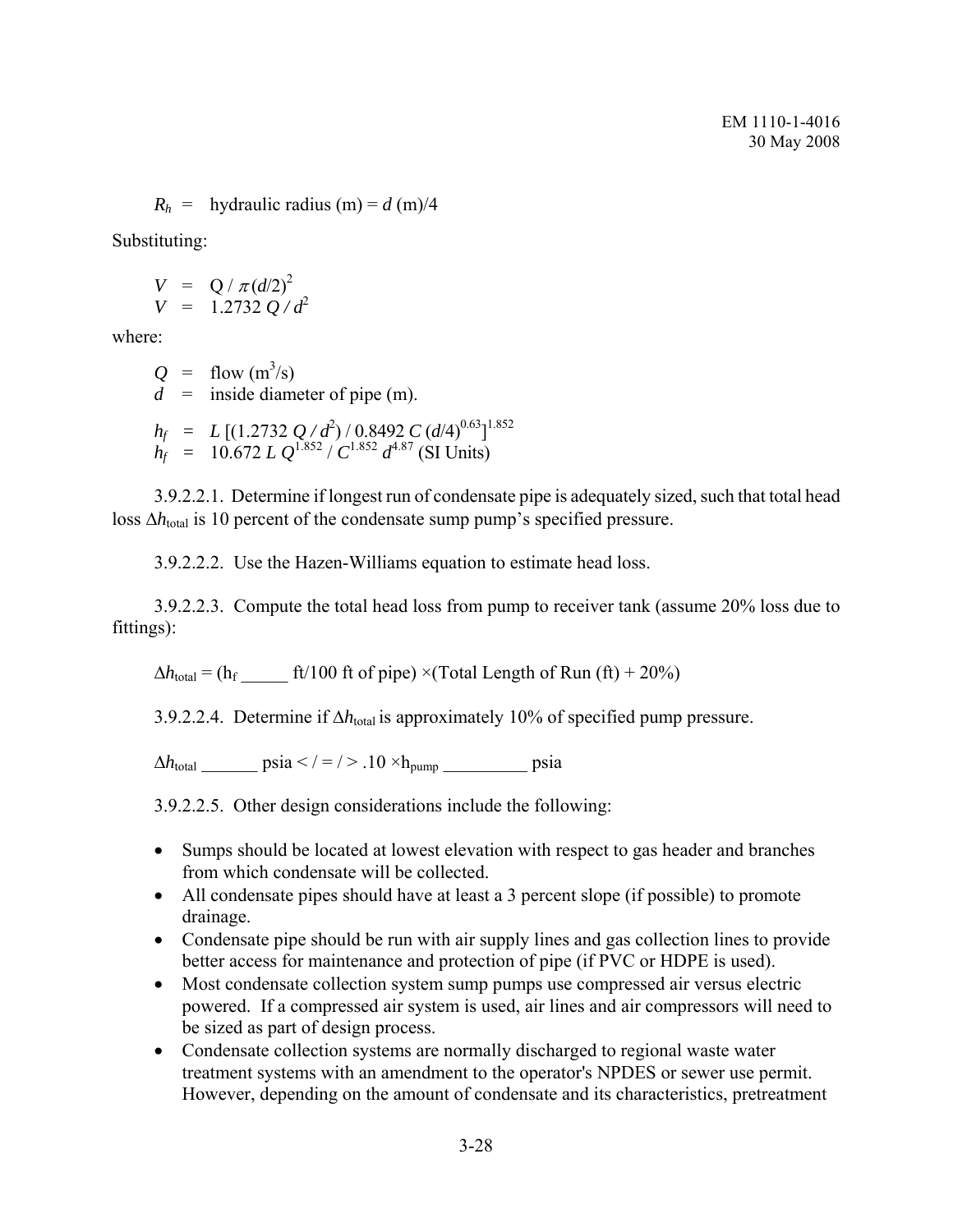> may be necessary prior to discharge (to a sewer system or navigable waterway). Several skid mounted treatment systems are commercially available.

#### 3.10. **Design Procedures for Passive Collection Systems**

 3.10.1. *General.* The purpose of a passive gas collection system is to prevent the build-up of gas pressure within the landfill to maintain the stability of the landfill cover and to prevent the offsite migration of landfill gas. Passive collection systems can be designed as blankets, wells, or trenches. Strict design procedures are often not employed to design passive systems because they are typically placed on old and/or small landfills where the potential for landfill gas generation is small. Instead of using strict design procedures, rules of thumb are commonly applied in the design of passive gas collection systems.

 3.10.2. *Passive Blanket Collection Systems.* Because blanket gas collection systems do not penetrate down into the waste layer, they are less effective than well systems in preventing the offsite migration of landfill gas. However, blanket gas collection systems are effective at preventing the buildup of pressure beneath a cover system. Granular soil layers used as gas collection blankets are typically 305 mm (12 inches) in thickness. If a geonet drainage layer is used it will typically be a geocomposite with a geotextile attached to one or both sides of the geonet. The geotextiles attached to the geonet prevent soil and waste from entering the geonet. The geotextiles also increase the frictional resistance at the drainage layer interfaces. Geotextiles can also be used as the gas collection layer if the anticipated production of LFG is very small and the normal stresses acting on the geotextile are small. Thiel (1998) recently reported air transmissivity values for geotextiles. The following are the average flux values reported:

| <b>Geotextile Type</b>                                      | <b>Transmissivity</b>                                                                  |
|-------------------------------------------------------------|----------------------------------------------------------------------------------------|
| 540 g/m <sup>2</sup> (16 oz/yd <sup>2</sup> )<br>Wet<br>Dry | $9.74 \times 10^{-7}$ m <sup>3</sup> /s/m<br>$6.50 \times 10^{-6}$ m <sup>3</sup> /s/m |
| 680 g/m <sup>2</sup> (24 oz/yd <sup>2</sup> )<br>Wet<br>Dry | $2.81 \times 10^{-6}$ m <sup>3</sup> /s/m<br>$1.87 \times 10^{-6}$ m <sup>3</sup> /s/m |

 3.10.2.1. *Design Procedures for Passive Blanket Collection Systems.* If there is a potential for the build-up of gas pressure beneath a geomembrane barrier layer, slope stability becomes a concern and a more rigorous design procedure should be implemented. The general steps required when considering gas pressure in the design of a passive landfill gas collection blanket are as follows:

• Estimate the maximum gas flux that needs to be removed from below the landfill cover.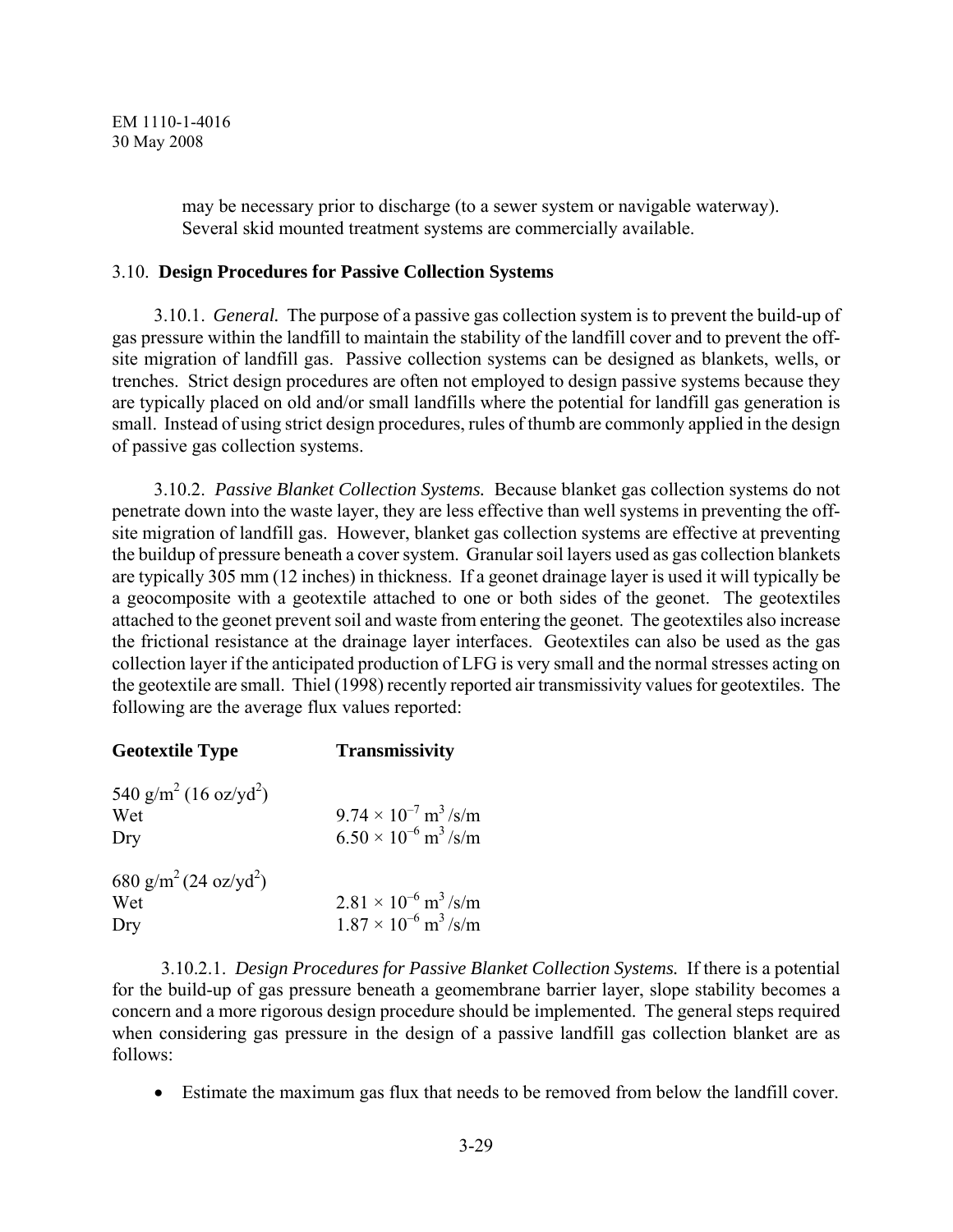- Perform slope stability analyses to estimate the gas pressure at which slope instability will result.
- Design a vent system below the cover that will evacuate the assumed gas flux and prevent the build-up of gas pressure beneath the geomembrane.

If the gas-collection layer is a granular material, it is reasonable to assume that the granular material will be holding a certain amount of capillary water either due to rain during construction, or from condensate collecting beneath the barrier layer. The reduction in gas permeability due to partial saturation of the layer can be estimated using the Brooks and Corey relationship. Based on preliminary experimentation, Thiel (1998) makes the following recommendations on the field-gas permeability of granular collection layers:

- For fine sands containing less than 10–15 percent fines, the field-gas permeability can be taken as the dry-gas permeability reduced by a factor of 5 to 10 to account for the presence of field-moisture.
- For clean medium and coarse sands, the field-gas permeability can be taken as the dry-gas permeability reduced by a factor of 2 to account for the presence of field-moisture.
- For rock gas collection layers, there will be little or no measurable reduction in permeability due to water retained within the pore spaces of the rock.

Calculations and experimental evidence from the literature suggest that landfill gas flow rates in passive blanket collection layers are generally expected to be laminar and Darcy's law applies.

 3.10.2.2. *Maximum Acceptable Gas Pressure.* Thiel (1998) outlines a design methodology for estimating the slope stability for the case where landfill gas pressure builds up beneath the barrier layer. The following equation can be used to estimate the maximum acceptable gas pressure beneath the geomembrane barrier layer:

Factor of Safety =  $[(H\gamma \cos B - \mu_{\rm g}) \tan \phi]/H\gamma \sin B$ 

where:

- $H =$  height of cover soil (m)
- $\gamma$  = cover soil density (kN/m<sup>3</sup>)
- $\mu_{\alpha}$  = landfill gas pressure (kPa)
- $B =$  slope angle.

 3.10.3. *Design Considerations for Passive Well Collection Systems.* Passive gas collection wells are typically spaced approximately 60 meters (200 feet) apart, i.e.: 1 per 0.4 hectare (1 per acre). Additional wells will be required if perimeter monitoring probes indicate the methane concentration exceeds the regulatory limit for the site. Vertical risers should also be located at high points in the collection system within the landfill.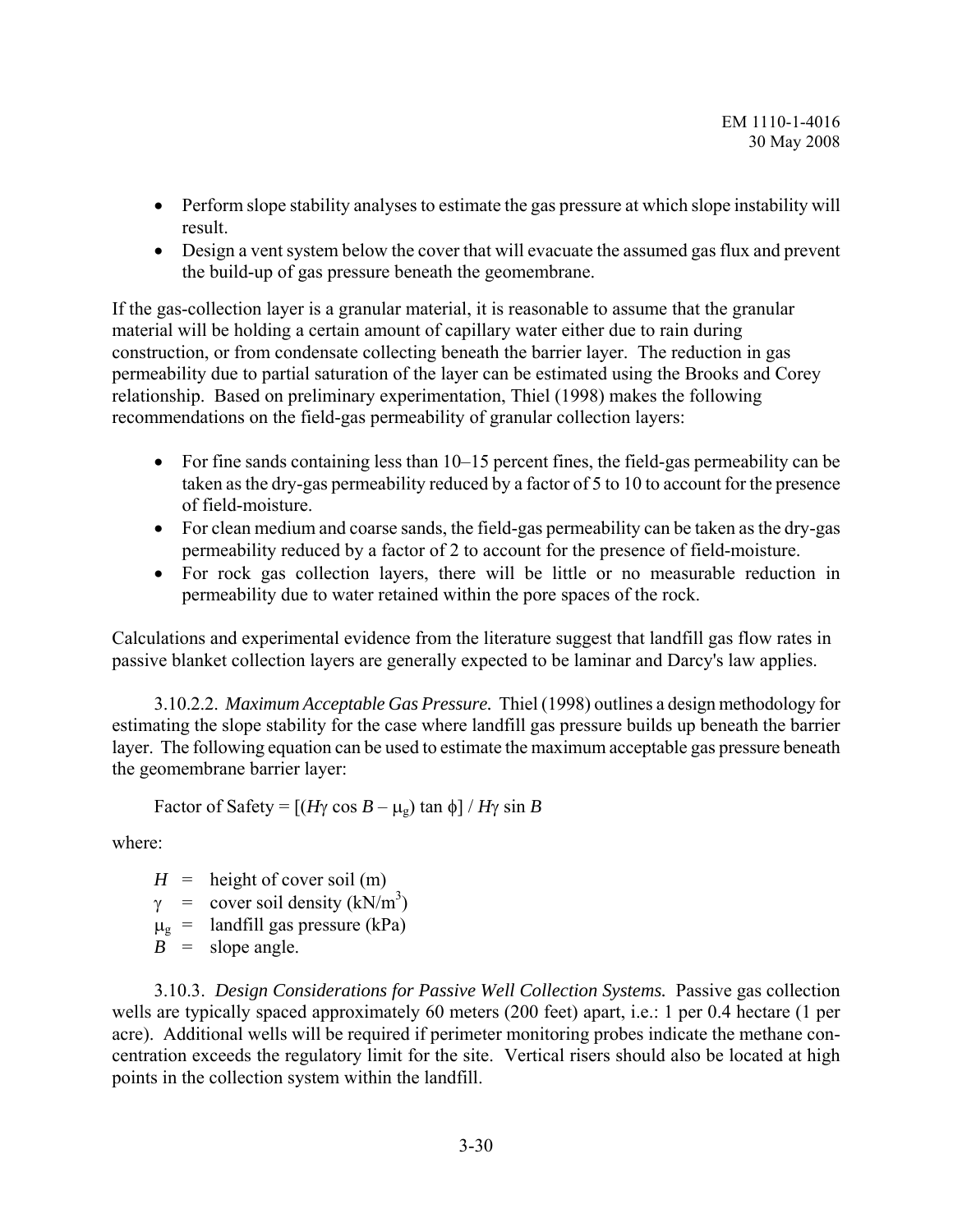#### 3.11. **Design Procedures for Active Well Collection Systems**

 3.11.1. *General.* Spacing of LFG collection wells for active systems is highly dependent on site-specific variables such as waste density, waste moisture content, waste thickness, well design, and cap configuration. The following methods have been used to determine the well spacing of LFG collection systems:

- Cylinder method. This is a popular approach used by numerous consulting firms and involves estimating the amount of landfill gas being produced within the radius of influence (ROI) of an extraction well.
- Field pump tests. The designer uses pump test results to obtain data to identify the sitespecific zone of influence of extraction wells.
- Prescriptive/regulatory criteria. Some states have regulatory requirements related to gas vent spacing. For example, the Wisconsin Department of Natural Resources requires all designs to use a maximum of 150-foot radius of influence unless a pump test is conducted.
- Rule of thumb criteria. This method relies on past experience to aid in the layout of the gas collection wells. Some designers correlate gas vent well spacing to the depth of the waste. Typically, wells are spaced no farther apart than 3 times the depth of the waste with a maximum acceptable spacing of 300 feet.

Whichever design method is used, the designer must ensure gas is collected from the entire area of the landfill and off-site migration is prevented.

 3.11.1.1. *Cylinder Method.* This approach assumes all gas generated from within a cylinder of a specified radius is removed by the well and that no leakage from the atmosphere enters the landfill (Emcon, 1980). This method is most appropriate for landfills with low-permeability covers. Figure 3.11 shows a typical layout for wells designed using the cylinder method. The following equations can be used to apply the cylinder method:

 3.11.1.1.1. *Flow Rate for Entire Landfill.* The following equation can be used to estimate the total amount of gas being generated from within a landfill:

 $Q_{\text{tot}} = (V)(D)(G)$ /(percent methane in gas)

where:

 $V =$  volume of waste

- $D =$  density of waste
- *G* = methane production rate.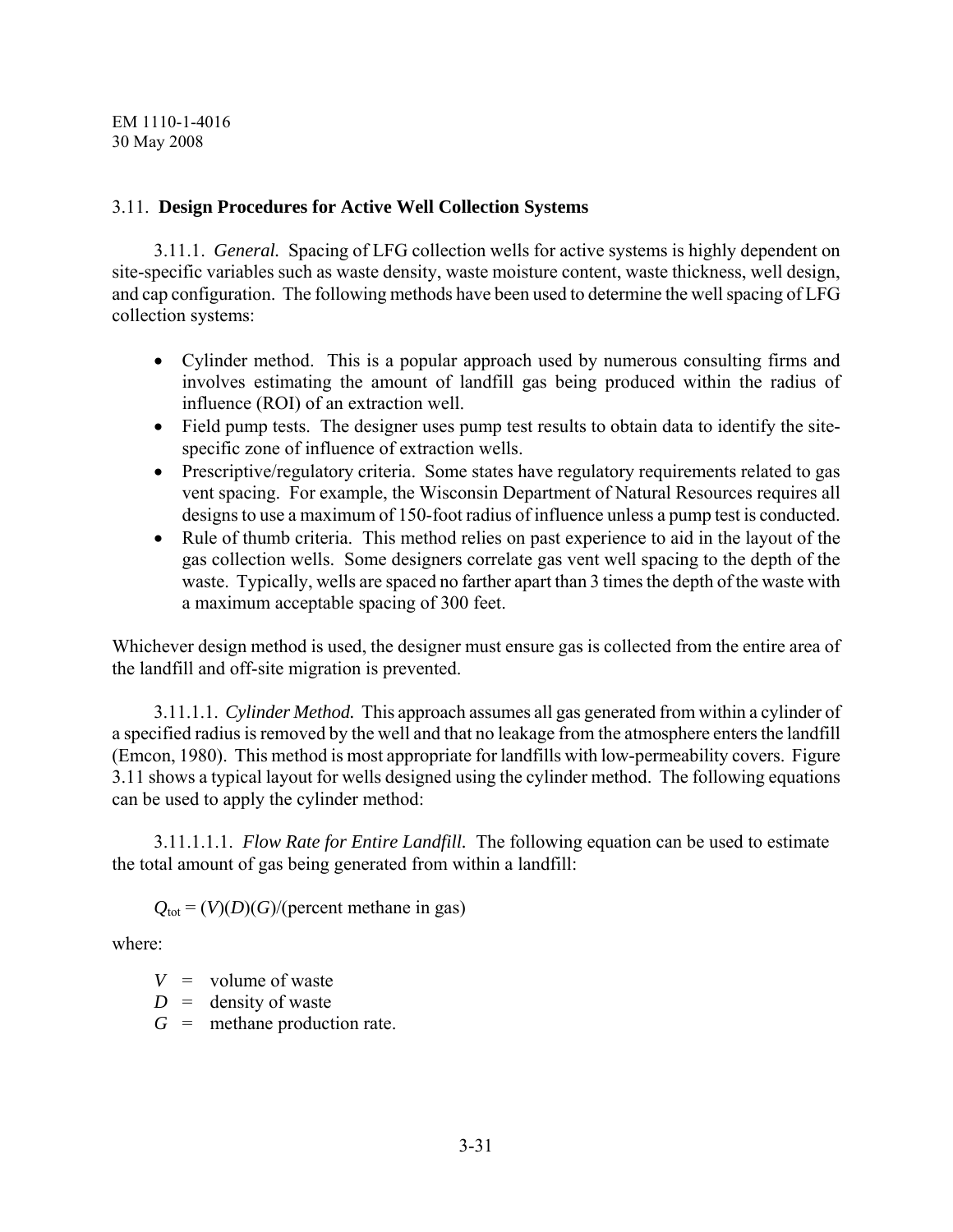Typically, methane represents approximately 30 to 55 percent of the total volume of gas generated from a landfill. Since the *G* term is only an estimate of the amount of methane generated, to determine the total landfill gas flow rate, divide  $(V)(D)(G)$  by the percent methane.

 3.11.1.1.2. *Determine Flow Rates from Each Well (Cylinder Method).* The flow rate from individual wells can be determined by assuming a radius of influence and estimating the amount of gas generated from within this radius using the methane production rate discussed above:

$$
Q = \pi (R^2 - r^2) (t)(D)(G)/(96
$$
 methane)

where:

- $Q =$  methane flow rate
- $R =$  radius of influence
- $r =$  borehole radius
- $t =$  waste thickness
- $D =$  density of waste
- $G =$  methane production rate.

As a rough approximation, the total flow from all wells as determined by the cylinder method, must be greater than or equal to  $Q_{\text{tot}}$  (Calculated above).

 $\Sigma$  *Q* from each well >  $Q_{\text{tot}}$ 

 3.11.1.1.3. *Determine pressure drop required at each well to maintain assumed radius of influence.* The following equation is used to estimate the vacuum required to prevent the build-up of pressure within the landfill due to the generation of landfill gas:

$$
\Delta P = \mu G_{\text{tot}} D \left[ R^2 \ln(R/r) + (r^2/2) - (R^2/2) \right] / 2 K_{\text{s}}
$$

where:

- $\Delta P$  = pressure difference from the radius of influence to the gas vent
- $R =$  radius of influence
- $r =$  radius of borehole
- $\mu$  = absolute viscosity of the landfill gas
- $K_s$  = apparent permeability of the refuse
- $D =$  density of the refuse
- $G<sub>tot</sub>$  = Total landfill gas production rate =  $G/(%$  methane)

In order to ensure that landfill gases generated within the landfill do not escape through the subsurface or through the cover, the vacuum used during full-scale operations will often be somewhat greater than the value calculated above. The required vacuum is often based on data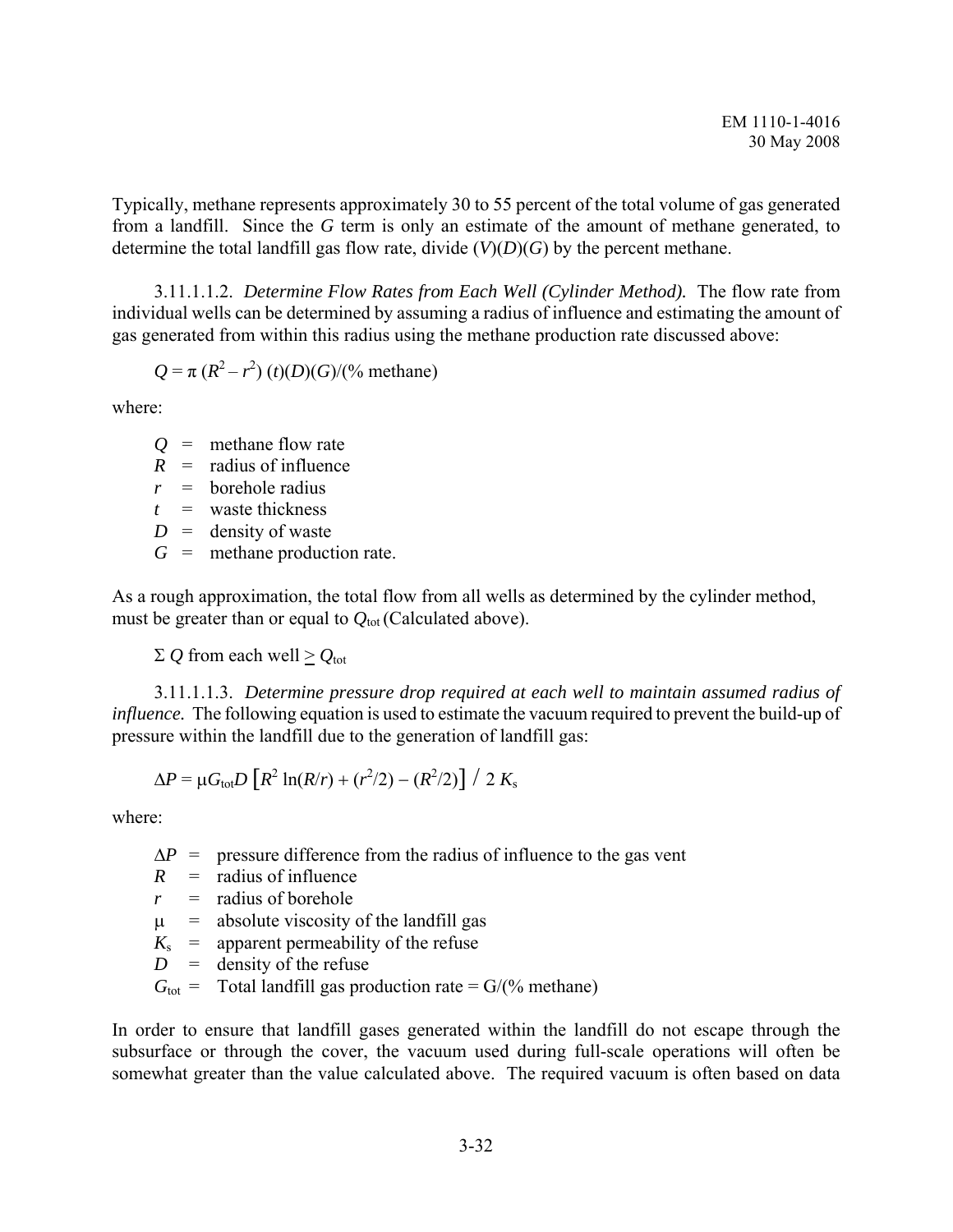collected from gas monitoring probes located at the perimeter of the landfill. These perimeter wells are typically monitored for vacuum and methane content.



**Figure 3.11. Typical Extraction Well Layout.** 

 3.11.1.2. *Landfill Gas Generation Rate.* The equation shown in the previous paragraph requires the input of a gas generation rate. Methods to estimate the rate of methane generation were discussed in Chapter 2 of this EM. Estimates of methane gas generation rates have also been reported by numerous authors. Table 3.1 is a summary of reported values. It should be noted that the values reported in the table are representative of MSW landfills during their most active periods of gas production. Gas generation rates will decline as the waste ages. It should also be noted that methane is only one component of the gas being generated by a landfill. To conservatively estimate total gas production the values shown in Table 3.1 should be doubled.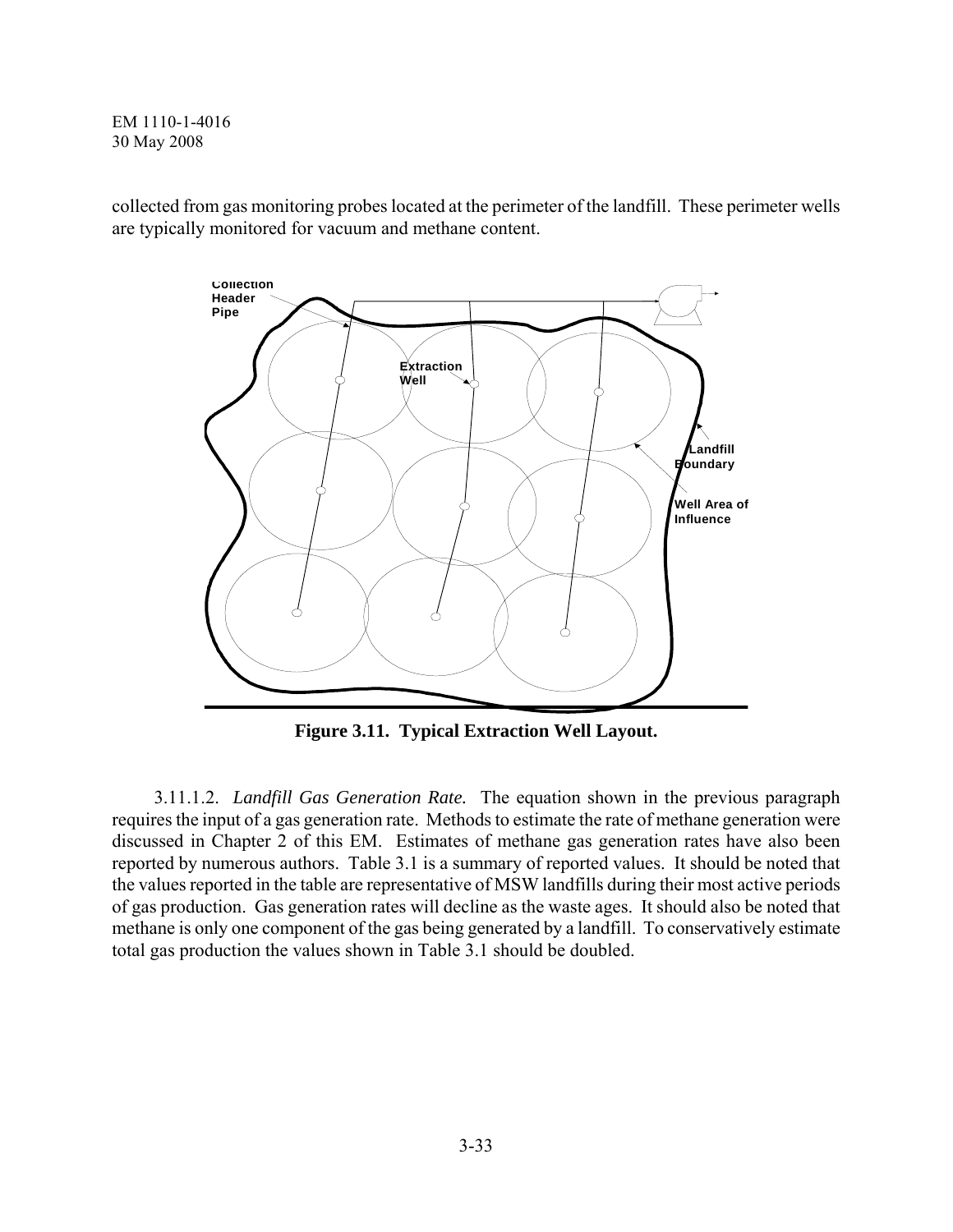| <b>Table 3.1.</b>              |  |  |
|--------------------------------|--|--|
| <b>Landfill Gas Generation</b> |  |  |
|                                |  |  |

| <b>Methane Gas</b>                     | <b>Reference</b>                                                                       |
|----------------------------------------|----------------------------------------------------------------------------------------|
| <b>Generation Rate</b>                 |                                                                                        |
| $m^3/(kg*day)$                         |                                                                                        |
| 3.29 to 20.1 $\times$ 10 <sup>-6</sup> | Bagchi, Amalendu, (1990). "Design, Construction, and Monitoring of Sanitary            |
|                                        | Landfills," John Wiley, New York                                                       |
| 3.52 to $21.1 \times 10^{-6}$          | Stecker, Phillip, (1989). "Active Landfill Gas Recovery Systems," University of        |
|                                        | Wisconsin Sanitary Landfill Leachate and Gas Management Seminar, Madison, WI,          |
|                                        | December 4-7.                                                                          |
| 3.56 to 20.5 $\times$ 10 <sup>-6</sup> | Emcon Associates (1980). "Methane Generation and Recovery from Landfills," Ann         |
|                                        | Arbor Science, Ann Arbor, Michigan                                                     |
| 1.76 to $5.28 \times 10^{-6}$          | Farquhar, Grahame J., (1989). "Factors Influencing Landfill Gas Recovery," University  |
|                                        | of Wisconsin Sanitary Landfill Leachate and Gas Management Seminar, Madison, WI,       |
|                                        | December 4-7.                                                                          |
| 1.76 to $7.04 \times 10^{-6}$          | Ham, Robert K., (1989). "Landfill Gas Generation: Compositions, Quantities, Field Test |
|                                        | Procedures and Uncertainty," University of Wisconsin Sanitary Landfill Leachate and    |
|                                        | Gas Management Seminar, Madison, WI, December 4-7.                                     |
| 27.4 to 54.8 $\times$ 10 <sup>-6</sup> | Ham, Robert K., Barlaz, Morton A., (1987). "Measurement and Prediction of Landfill     |
|                                        | Gas Quality and Quantity," ISWA International Symposium, "Process, Technology and      |
|                                        | Environmental Impact of Sanitary Landfills," Cagliari, Sardinia, Italy, October 20-23. |
| 13.7 to $21.9 \times 10^{-6}$          | Pohland, Frederick G., Harper, Stephen R. (1986), "Critical Review and Summary of      |
|                                        | Leachate and Gas Production from Landfills," EPA/600/2-86/073. USEPA, Cincinnati,      |
|                                        | OH.                                                                                    |

 3.11.2. *Other Design Considerations.* The maximum gas extraction rate from any well is limited by the available vacuum and air intrusion into the waste (i.e., overpull). Overpull can result in oxygen being pulled into the landfill and killing the methane producing bacteria or causing landfill fires. Additional items to keep in mind when establishing spacing of LFG wells:

- Shallower LFG wells have a smaller zone of influence.
- Extraction systems, whose primary purpose is migration control, should have a closer well spacing near the perimeter to minimize the potential for off-site migration.
- Access to proposed well locations by drill rigs must be considered when laying out the gas collection system.
- Disposal of drill rig waste.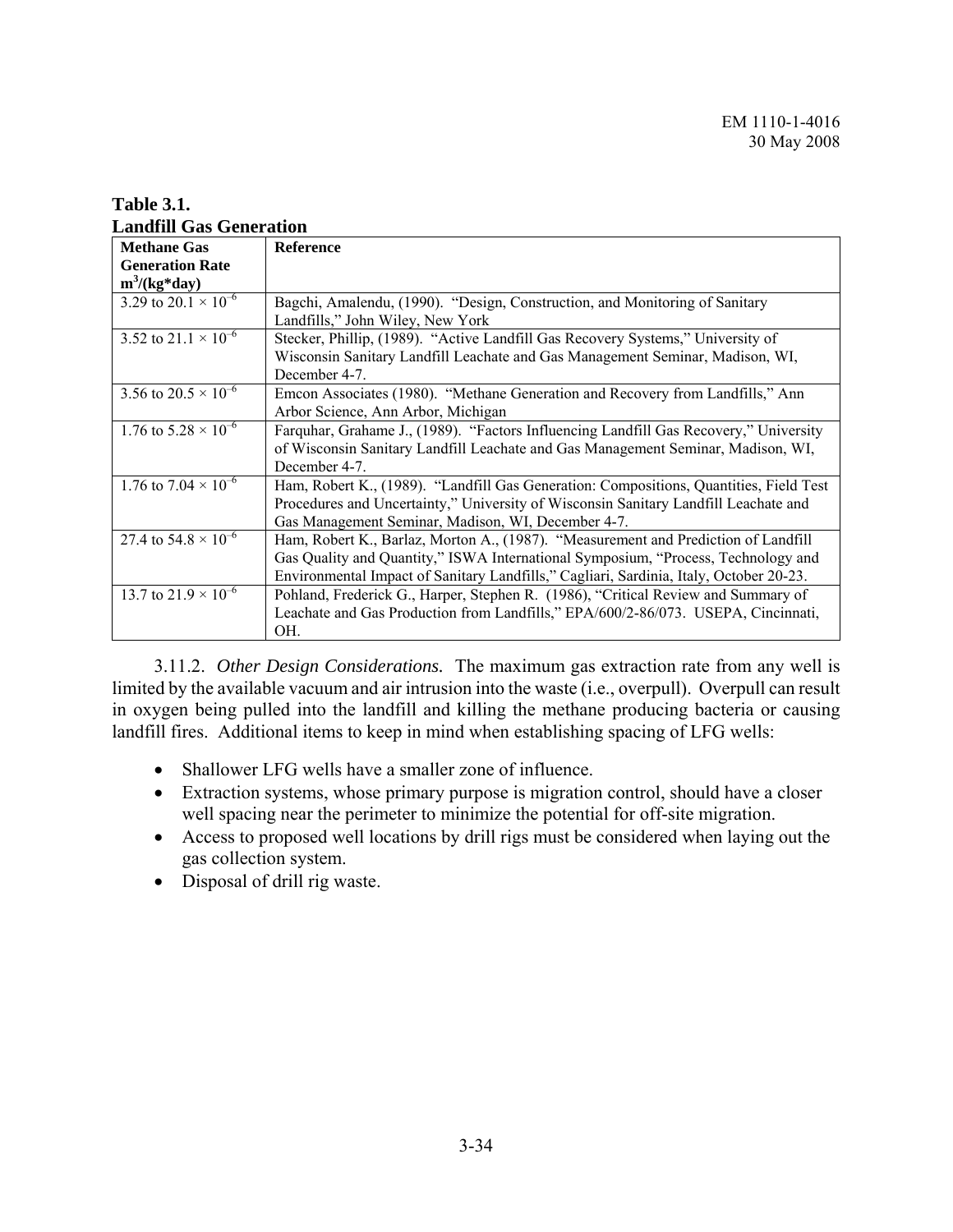### **CHAPTER 4 Design of Landfill Off-Gas Treatment Systems**

4.1**. Introduction.** A blower/flare station is typically composed of the following components:

- Structure.
- Blower.
- Flare.
- Flame Arrestor.
- Flow Metering.
- Piping and Valves.
- Electrical controls.

4.2. **Structure.** The blower/flare station should be located on native soil and should be accessible by vehicles to allow for flare and blower maintenance. In inclement climates, all the basic equipment except the flare should be located within an enclosed structure. It should be noted that an enclosed blower/flare structure is classified as a Class I, Division I, and Group D Hazardous Location as defined by the National Electric Code. Therefore, all equipment housed in the building must be rated for this classification. In mild climates, the equipment does not have to be located within an enclosed structure. For most sites, a security fence should surround the flare station. Within the station, there should be ample access to units for maintenance activities and replacement.

4.3. **Blower**. The blower must be able to function under a range of conditions that may result due to changes in LFG composition and flow rate. The blower applies the required vacuum on the LFG collection system and supplies the required discharge pressure for the flare. The amount of vacuum required depends on the size of the LFG collection system and typically varies from 40 to 60 inches (1.02 and 1.52 meters) of water column. The amount of pressure required is governed by the flare burner configuration and typically varies from 10 to 20 inches (0.25 to 0.51 meters) of water column. LFG collection systems generally use centrifugal or positive displacement type blowers:

 4.3.1. *Centrifugal Blowers.* These blowers are typically employed for applications requiring less than 203.2 cm (80 inches) of water vacuum. Centrifugal blowers are compact and produce an oil-free airflow. The principle of operation is as follows: A multistage impeller creates pressure through the use of centrifugal force. A unit of air enters the impeller and fills the space between two of the rotating vanes. The air is thrust outward toward the casing but then is turned back to another area of the rotating impeller. This process continues regenerating the pressure many times until the air reaches the outlet.

 4.3.2. *Rotary Lobe Blowers.* These positive displacement blowers are typically used for a medium range of vacuum levels (roughly 50 to 460 cm (20 to 180 inches) of water vacuum). During operation of these blowers, a pair of matched impellers rotates in opposite directions, trap a volume of gas at the inlet, and move it around the perimeter to the outlet. Timing gears that are keyed into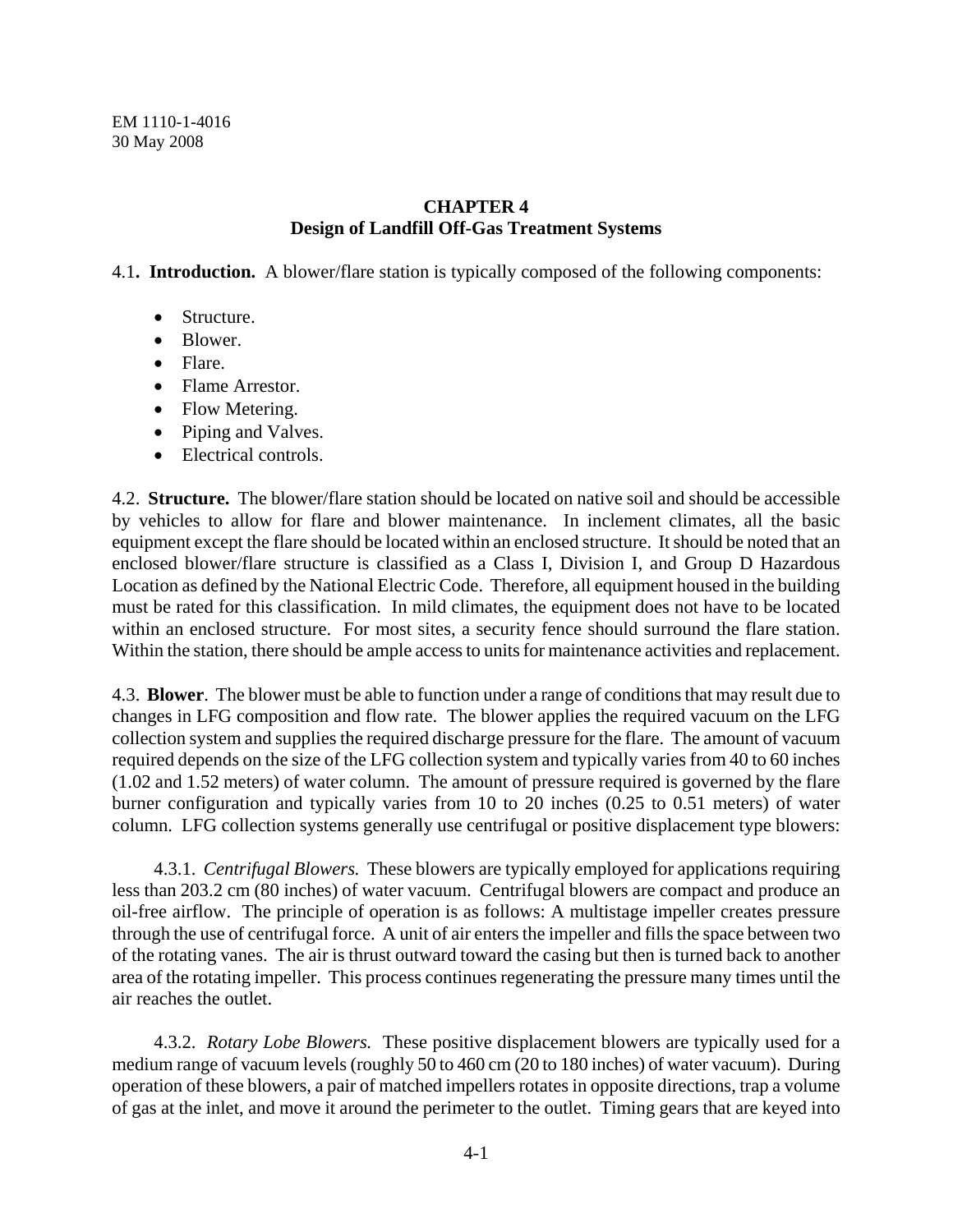the shaft synchronize rotation of the impellers. Oil seals are required to avoid contaminating the air stream with lubricating oil. These seals must be chemically compatible with the site contaminants. When a belt drive is employed, blower speed may be regulated by changing the diameter of one or both sheaves or by using a variable speed motor.

 4.3.3. *Blower Summary.* Centrifugal blowers are more commonly used due to their greater flexibility in adjusting to variable flow rates and lower long-term maintenance costs. Centrifugal blowers also result in power consumption savings when the flow rate is reduced due to the proportional decrease in horsepower. A comparison of centrifugal and positive displacement blowers is shown in the Table 4.1.

| Centrifugal                                 | <b>Positive Displacement</b>                      |  |  |
|---------------------------------------------|---------------------------------------------------|--|--|
| Lower long-term maintenance                 | Higher long-term maintenance                      |  |  |
| Direct driven (Generally)                   | Belt driven                                       |  |  |
| Ample tolerances, little wear and tear of   | Close tolerance of internal parts, more wear and  |  |  |
| internal parts                              | tear. SAFETY NOTE: As parts wear, there is a      |  |  |
|                                             | possibility of metal to metal contact which could |  |  |
|                                             | produce a spark with enough energy to ignite a    |  |  |
|                                             | flammable atmosphere.                             |  |  |
| Bearings mounted outboard of blower         | Internally lubricated, more chance that           |  |  |
| housing, no chance that discharged gas will | discharged gas will be contaminated               |  |  |
| be contaminated                             |                                                   |  |  |
| Can deliver variable volume at constant     | Delivers constant volume at constant speed        |  |  |
| speed                                       |                                                   |  |  |
| Less power used for lower flows             | No power savings for lower flows, vent excess     |  |  |
|                                             | flows unless you change the speed at which the    |  |  |
|                                             | blower rotates through change in sheave size or   |  |  |
|                                             | use a VFD motor                                   |  |  |
| Deliver relatively constant pressure at     | Deliver variable pressure at constant speed       |  |  |
| constant speed                              |                                                   |  |  |
| Less noise, easier to muffle                | More noise, difficult to silence                  |  |  |
| Since horsepower is in direct proportion to | Measurement of flow with an ammeter is not        |  |  |
| flow, ammeter with volumetric scale can     | reliable, more expensive meter may be required    |  |  |
| be used to approximate flow                 |                                                   |  |  |
| Produces a smooth, non-pulsating flow       | Produces a pulsating flow beyond the surge        |  |  |
| when operating at any point beyond the      | range                                             |  |  |
| surge range                                 |                                                   |  |  |

# **Table 4.1.**

**Blower Type Comparison.**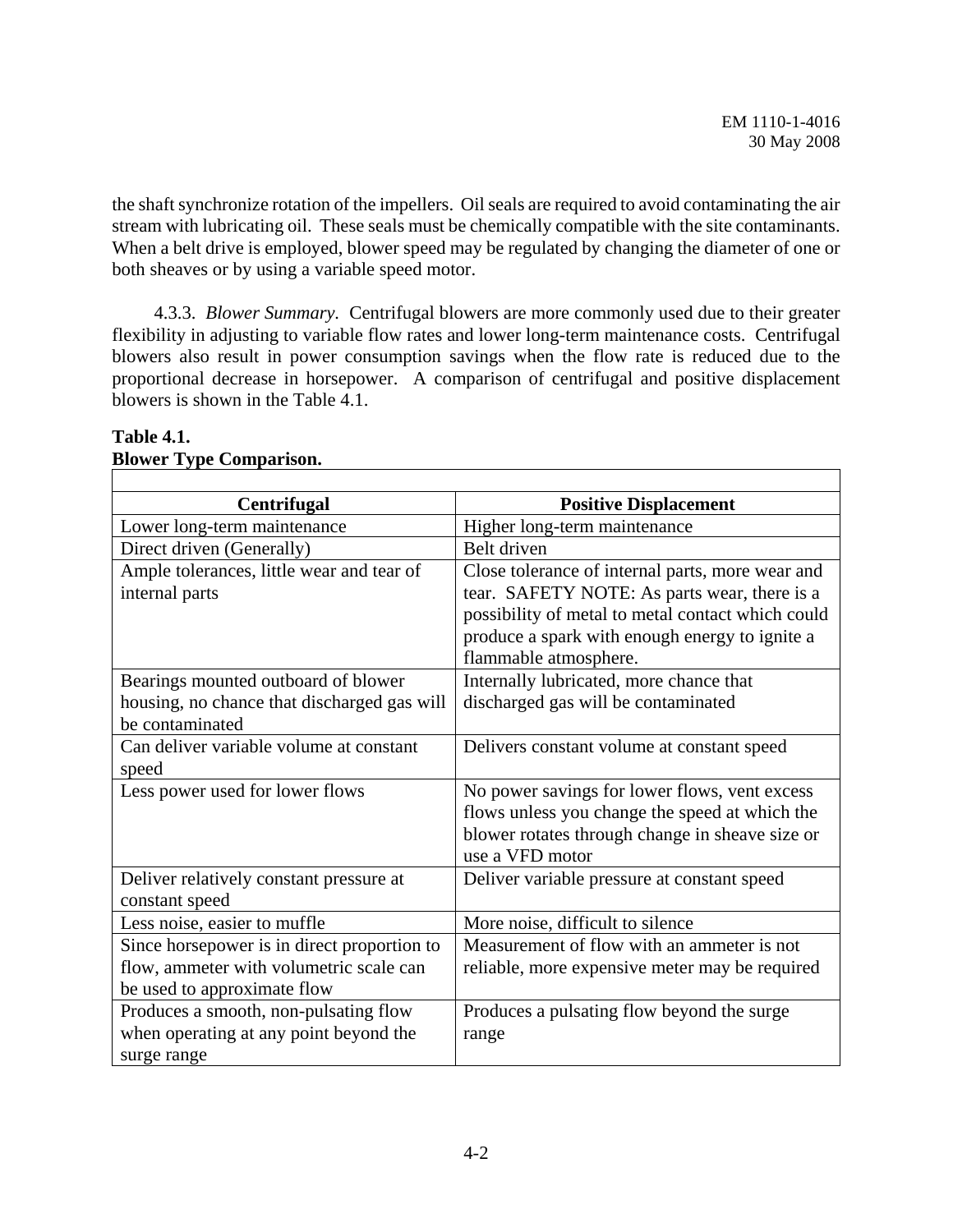4.3.3.1. Since LFG may contain particulates and aqueous vapor that may be corrosive, a protective coating should be applied to all blower parts in contact with the gas. Flexible connections are recommended on both inlet and outlet sides of a blower to adsorb vibrations during operation. In addition, the blower motor should be explosion-proof and suitable for Class I, Division I, Group D, and Hazardous Locations. Both a temperature and pressure gage should be included on each side of the blower. These instruments aid in operating the blowers within the manufacturer's recommendations as well as the system at the desired flow rate.

 4.3.3.2. Depending on the potential health hazards due to mechanical failure, a back-up blower is sometimes provided in the event the primary unit fails or is out of service for maintenance. In addition, design redundancy provides greater operating flexibility. Stand-by units not in service should be isolated from the LFG flow stream by butterfly or gate valves. These valves, when closed, will prevent accumulation of condensate from the LFG in the piping and blower casing. The valves can also be used to adjust the flow rate and allow removal of the unit for maintenance.

4.4. **LFG Energy Recovery Systems**. In large municipal landfills, LFG is being developed as an energy resource. Generally, the collection of gas for energy recovery purposes has been limited to large landfills with over 1 million tons of solid waste in place. Military landfills are typically smaller in size and often do not contain waste types conducive to the production of large enough quantities of methane to be economically recovered for use as an energy source. Energy recovery options are briefly discussed for the reader's information. The following four approaches have been used for LFG energy recovery:

- Fuel a gas turbine engine
- Generate electricity by the operation of a gas turbine or an internal combustion engine
- Fuel a boiler. Steam generated could drive a turbine/generator set up to produce electricity
- Upgrade the gas to pipeline quality for delivery to a utility distribution system.

Typical LFG contains approximately 500 Btu per standard cubic foot  $(4,450 \text{ K cal/m}^3)$  of energy whereas pipeline-quality gas contains  $1,000$  Btu/scf (8,900 K cal/m<sup>3</sup>). The energy content of LFG varies widely depending upon the performance of the gas collection system and the stage of decomposition within the landfill. Active extraction systems that draw excessive amounts of atmospheric air into the subsurface can also result in dilute influent gas streams.

4.5. **Flares.** Two types of flare systems are generally used for LFG off-gas collection and treatment systems: open-flame flares and enclosed flares. Each flare type has advantages and disadvantages. Both types of flares have been used for LFG treatment.

 4.5.1. *Open-Flame Flare.* An open-flame flare or candle-stick flare represents the first generation of flares. The open-flame flare was mainly used for safe disposal of combustible gas when air emission control was not a high priority. Open-flame flare design and the conditions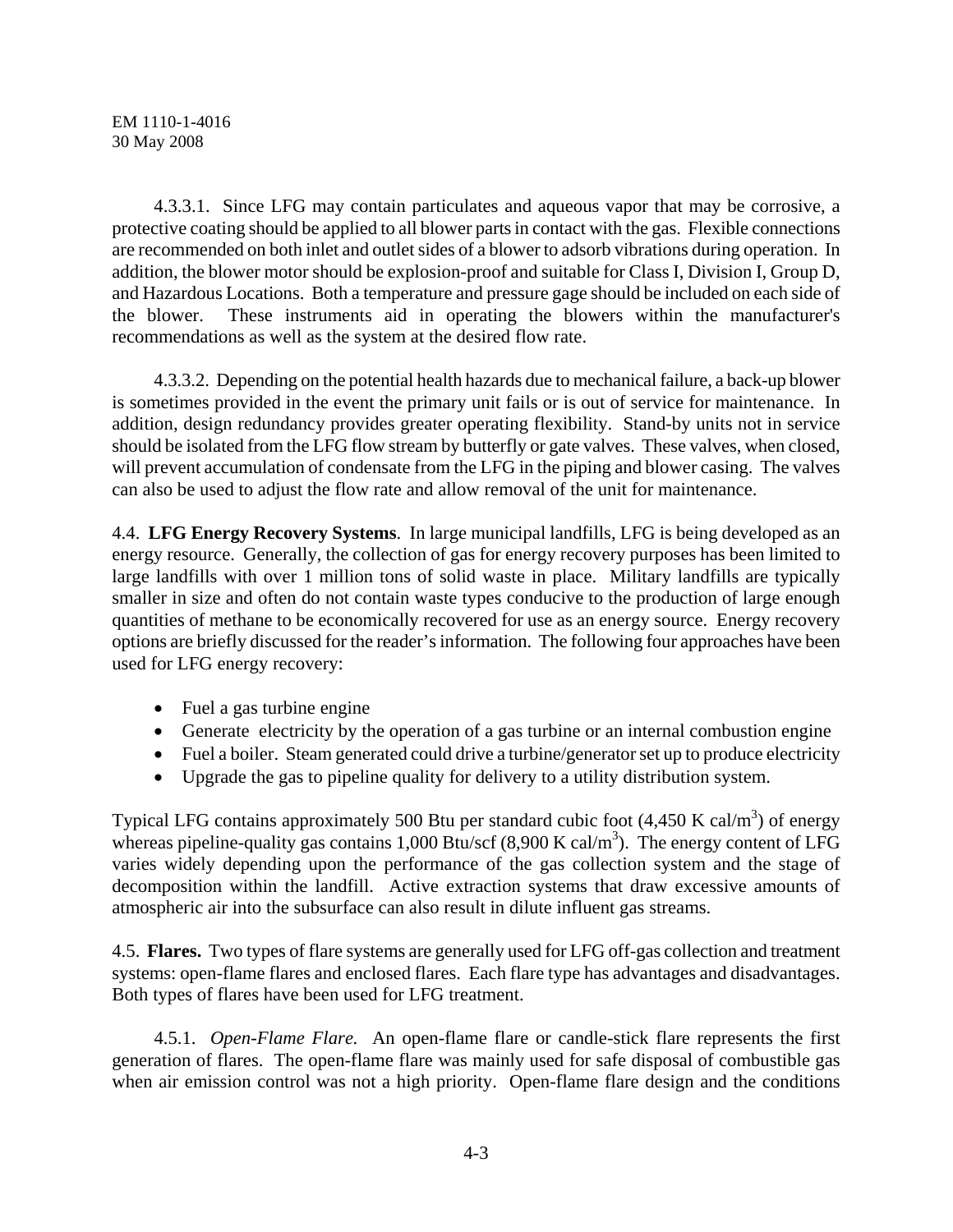- Simple design since combustion control is not possible.
- Ease of construction.
- Most cost-effective way of safely disposing of landfill gases.
- Open-flame flares can be located at ground level or elevated.

The major disadvantages of open-flame flares are:

- They do not have the flexibility to allow temperature control, air control, or sampling of combustion products due to its basic design.
- Sampling off-gas from open-flame flares is difficult. Sample probes placed too close to the flame will measure high  $CO<sub>2</sub>$  and hydrocarbon levels. Samples taken further away from the flame are diluted unpredictably by air.

 4.5.2. *Enclosed Flares.* Enclosed flares differ from open flares in that both LFG and airflows are controlled. While a blower pushes LFG through the flame arrestor and burner tips, the flare stack pulls or drafts air through dampers and around burner tips. The stack acts as a chimney, so its height and diameter are critical in developing sufficient draft and residence time for efficient operation. Enclosed flares are more commonly used than open flares in LFG applications for two reasons:

- They provide a simple means of hiding the flame (i.e., neighbor friendly).
- Periodic sampling of these flares can be conducted to ensure the required rate of emissions reduction is being achieved.

A typical schematic of an enclosed flare system is shown in Figure 4.1. An enclosed flare burns LFG in a controlled environment to destroy harmful constituents. The basic flare unit consists of a multi-orifice burner and burner chamber enclosed in a stack containing refractory insulation. Usually the stack height is greater than the flame height so the flame is not visible to the public. The typical stack height is 20 to 30 feet. Exit gas temperature is measured by thermocouple and is recorded at the flare control panel. An automatic combustion air control system (dampers) operates based on the temperature controller. The dampers provide ambient air to the flare interior for combustion oxygen and for controlling the exit gas temperature. Sampling ports are located in the walls near the top of the stack where emissions monitoring are performed. A built-in staircase and platform is usually provided for access to the sampling areas. A flare will include an electric pilot ignition system. The pilot ignition system requires auxiliary fuel; therefore, a small propane tank must be located near the flare to serve as pilot fuel.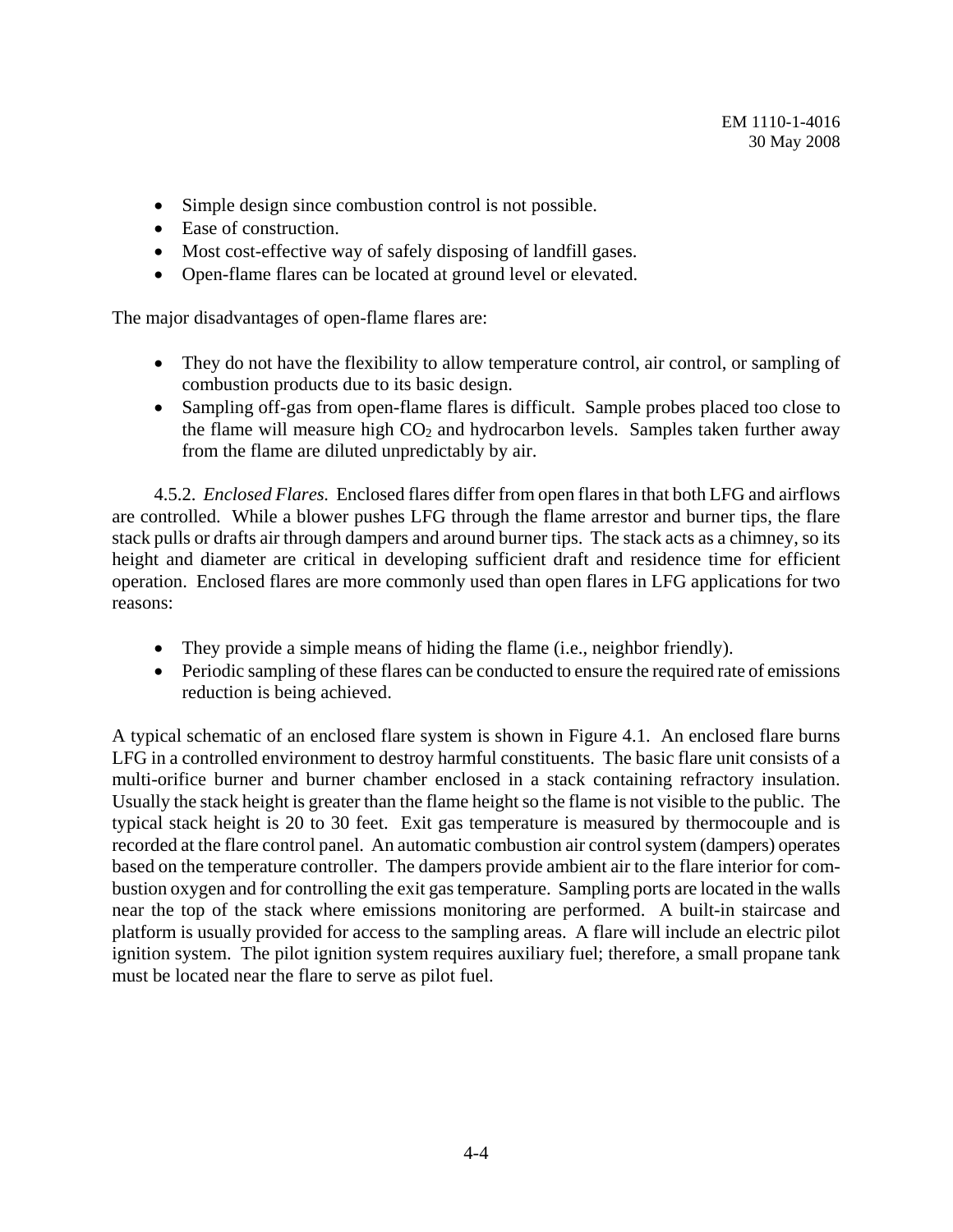

**Figure 4.1. Enclosed Flare Schematic.** 

4.5.3. *Flare Design Criteria.* The basic flare unit consists of the following components:

- Multi-orifice burner
- Burner chamber.
- Automatic combustion air control system (dampers).
- Electric pilot ignition system.
- Sampling ports.
- Flare control panel.
- Temperature controller (flare stack high temperature interlock).
- Flame arrestor.
- Emission control.

 4.5.3.1. The elements of combustion that must be addressed in the design of a LFG flare are:

- Residence time.
- Operating temperature.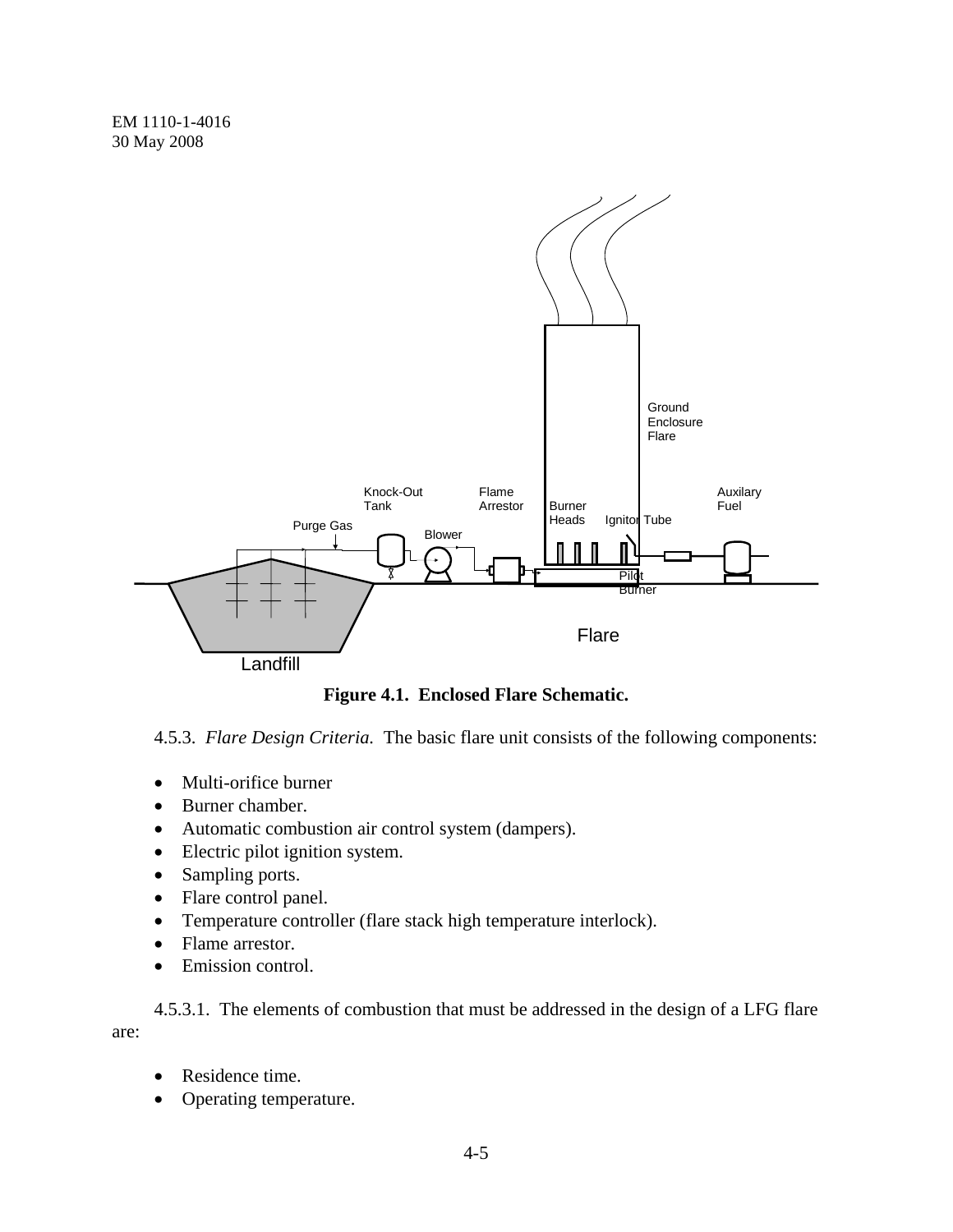- Turbulence.
- Oxygen concentration.

 4.5.3.2. These elements are interrelated and, to some extent, dependent on each other. Adequate time must be available for complete combustion. The temperature must be high enough to ignite the gas and allow combustion of the mixture of fuel and  $O<sub>2</sub>$ . The residence time in a combustor must be sufficient for hydrocarbons to react with the  $O_2$ . Residence times for VOCs can vary from 0.25 to 2.0 seconds. Solid particles, such as carbon, may require as long as 5 seconds for complete destruction.

 4.5.3.3. The operating temperature of a combustion unit depends upon the material to be combusted. The temperature should be about 148 to  $260^{\circ}$ C (300 to 500°F) above the auto-ignition temperature of the LFG. CH<sub>4</sub> auto ignites at 540-760°C (1000-1400°F), thus a minimum operating temperature of  $760^{\circ}$ C (1400 $^{\circ}$ F) is often specified. A temperature that is too high may cause refractory insulation damage as well as production of excess  $NO<sub>x</sub>$ , while a temperature that is too low may result in the production of excess carbon monoxide and unburned hydrocarbons. Flare Stack high and low temperature alarms should be provided as well as a high-high interlock to shutdown the gas supply to the flare stack in the event of an excessively high temperature. Methane has a flame temperature of  $1880^{\circ}$  C (3416<sup>o</sup> F) when no excess air is present to cool the gas.

4.5.3.4. There must be enough turbulence to mix the fuel and  $O_2$ , and enough  $O_2$  to support combustion. Mixing the LFG and air at the burner tip is critical to proper operation of the flare. Proper mixing and adequate turbulence will create a uniform mix of LFG and air in the combustion zone, whereas improper mixing will result in flue gas stratification, which contributes to high emissions and unstable operation.

 4.5.3.5. Operating at high flow rates and tip velocities requires flame stabilizers to prevent the flame from extinguishing itself. Windshields allow the flame to establish itself and resist high wind conditions. Automatic pilots sense the LFG flame and automatically relight the flare when necessary.

 4.5.3.6. A gas flow meter system is necessary to measure LFG flow to the flare. The gas flow should indicate both current flow and accumulated flow. For data storage, it is recommended that digital storage be used instead of paper recorder to avoid maintenance problems. The total volumetric flow rate to the flame must be carefully controlled to prevent flashback problems and to avoid flame instability. A gas barrier or a stack seal is sometimes used just below the flare head to impede the flow of air into the flare gas network.

 4.5.3.7. Thermocouples are used to monitor the flame in open and elevated flares. For enclosed flares, ultraviolet (UV)-type flame detectors should be used. The UV flame detectors can detect instantaneous flame failure so the inlet valve can be shut before the vessel fills up with unburned gas.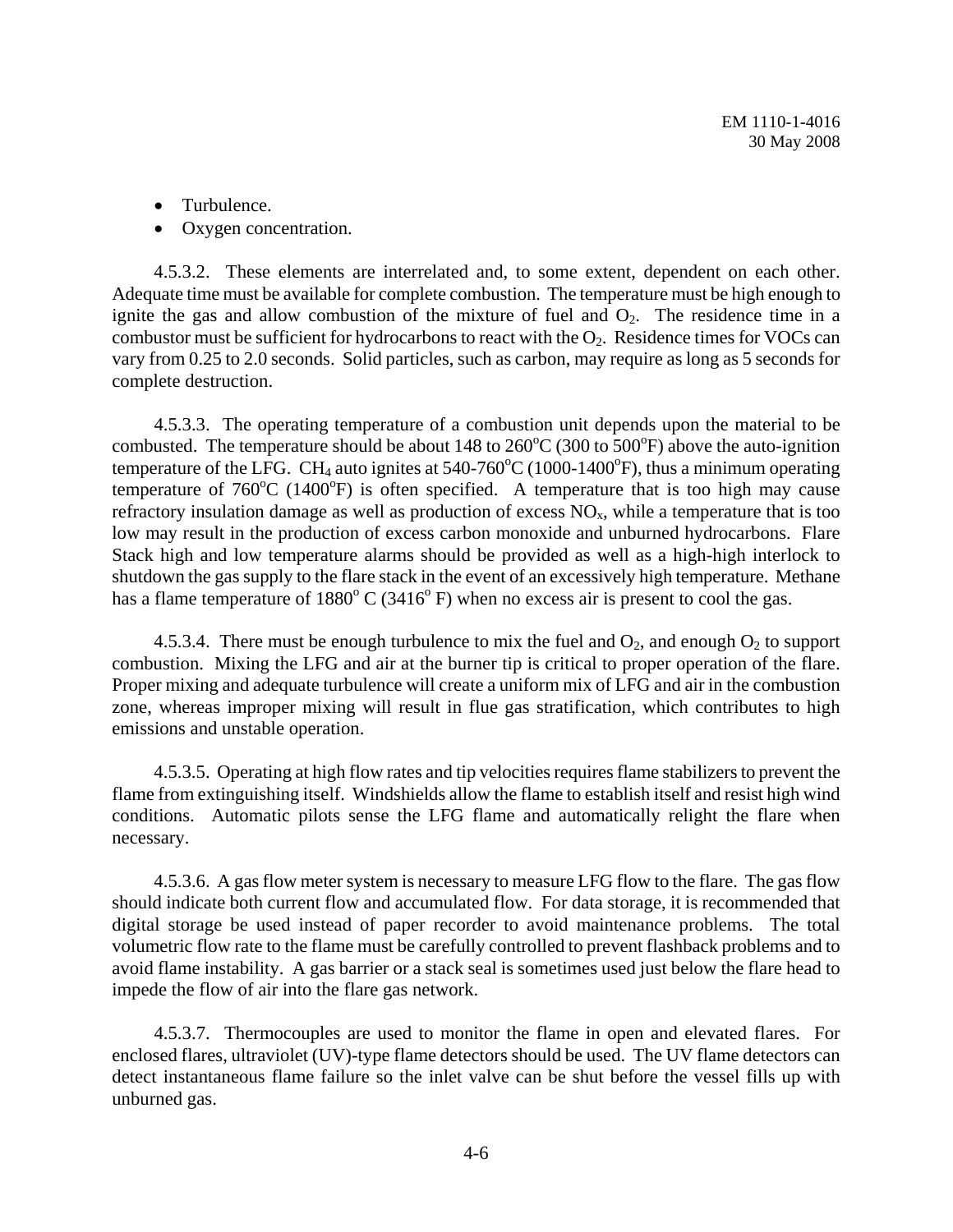4.5.4. *Flare Operating Criteria.* The design and selection of landfill flares depends upon the required design and operating objectives. In any case, flares should be designed and manufactured to provide the minimum operating temperature under a range of LFG compositions and flow rates. Other typical flare operating criteria include the following:

- Reactive Organic Gas (ROG).
- Exit Gas Temperature.
- Nitrogen Oxides  $(NO_x)$ .
- Residence Time.
- Sulfur Oxides  $(SO_x)$ .
- Carbon Monoxide (CO).
- PM10 (Particulate Matter of Aerodynamic diameter smaller than or equal to a nominal 10 microns).

4.6. **Condensate Collection Equipment.** Landfill gas is typically saturated with water vapor. As the gas cools in the extraction system piping, the vapor condenses into droplets that eventually combine into LFG condensate. Accumulations of condensate in LFG pipelines can obstruct the flow of gas. Therefore, LFG condensate must be removed in a controlled manner. Condensate control is required irrespective of how great a vacuum is imposed on the collection system. Knock-out tanks are normally used to remove condensate from gas entering the flare station. Low points in collector piping should have barometric drip legs installed and multiple arrays of piping should meet at common condensate knock-out tanks. Environmental regulations often require the treatment of collected condensate.

4.7. **Auxiliary Fuel.** Auxiliary fuel is required if the LFG methane content is too low to burn by itself. The operating temperature is a function of gas composition and flow rate. Unfortunately, LFG composition and flow rate are variable and somewhat unpredictable. LFG typically produces a maximum of 500 BTUs per cubic foot when it contains 50 percent methane. Natural gas produces approximately 1033 BTU per cubic foot. Fortunately, flares are manufactured which are able to provide the minimum operating temperature under a range of LFG compositions and flow rates. However, when the BTU loading derived from LFG is outside the flare design range, auxiliary fuel is required at the flare.

4.8. **Flame Arrestor.** Another important unit independent from the flare is the flame arrestor that is installed in the LFG inlet line. The function of the flame arrestor is to prevent the propagation of flame into the header pipes. The flame arrestor is packed with a flame quenching media that is durable, resistant to oxidation, and easy to clean. Pressure gauges and sampling ports must be installed on each side of the flame arrestor to indicate the degree of clogging and whether removal for cleaning is required. Proper sealing of the flame arrestor in the housing is essential. Since a flame arrestor requires periodic factory cleaning, a stand-by flame arrestor should be kept on-site for use during maintenance activities. Also, in selecting a flame arrestor, an easily removable design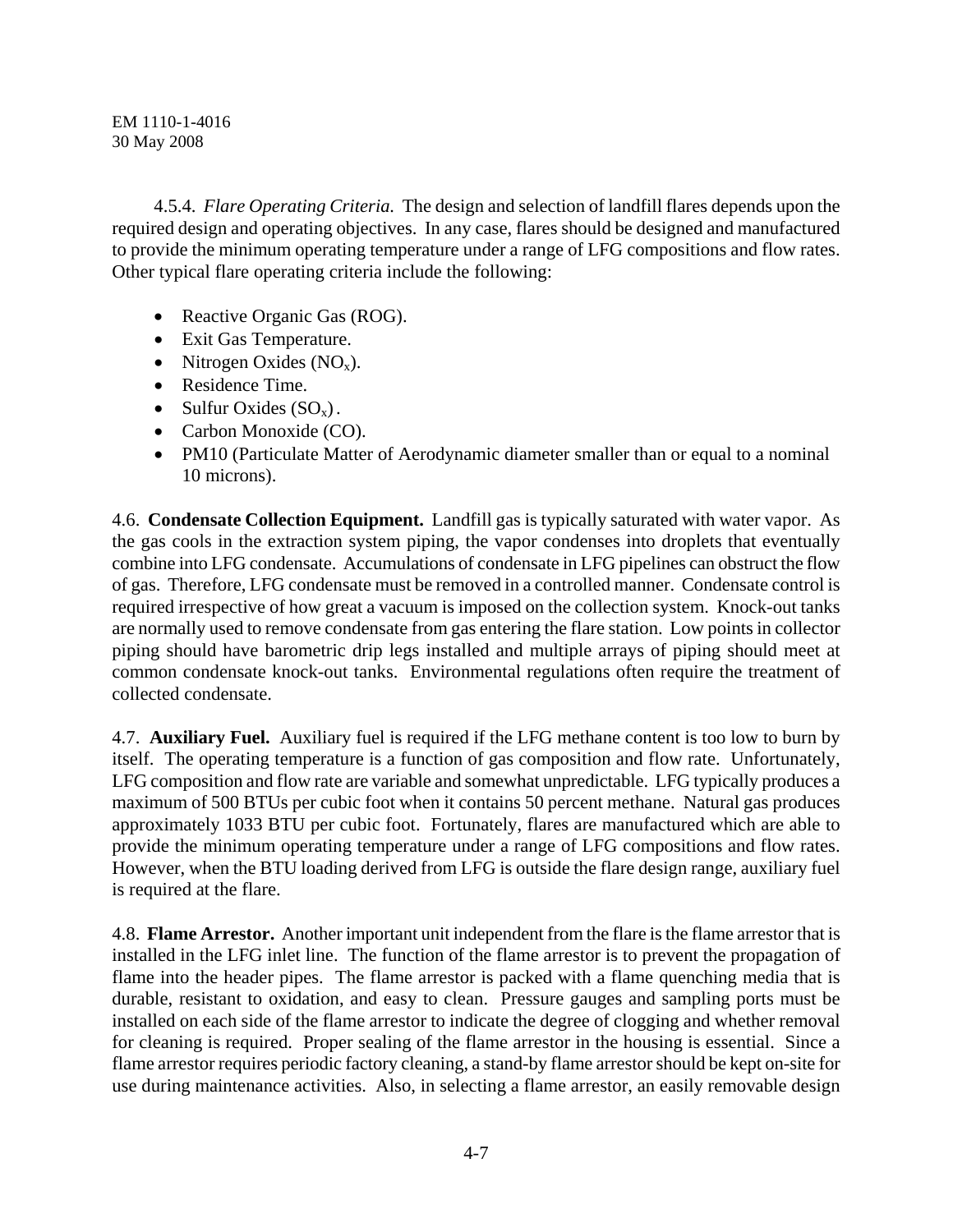should be used to facilitate cleaning and inspection. The flame arrestor housing is generally carbon or stainless steel.

4.9. **Flow Metering.** An important additional piece of equipment at a blower/flare station is a gas flow metering system. LFG flow rate information is the basis for controlling operation of the extraction and treatment system. The gas flow meter should display current and total gas flow.

4.10. **Piping and Valves.** Cast iron or ductile iron materials are recommended. Flanged piping, valves, and fittings are also recommended. Hand-operated, wafer style butterfly valves are easiest to install and use for blower adjustments.

# 4.11. **Electrical Design Requirements**

 4.11.1. *General.* The electrical system planning and design should consider materials, equipment, and installation of all electrical components. A detailed discussion electrical system planning is presented in EM 1110-1-4001. The following paragraphs outline some of the electrical control requirements unique to landfill gas flare systems.

4.11.2. *Electric Controls.* Necessary blower controls include:

- MANUAL/AUTO/OFF selector switch.
- Failure light.
- Time elapse meter.
- Motor ON/OFF light.

Normally, the blower is operated in AUTO mode that enables the blower to be automatically controlled from the control panel. The blower MANUAL operation is used only during testing. A time elapse meter is typically used to indicate blower operation duration and help establish the blower maintenance period. Electrical controls included on the flare control panel are:

- MANUAL/AUTO/OFF selector switch.
- Temperature controller.
- Pilot ON/OFF light.
- Temperature recorder.
- LFG ON/OFF light.
- Aux fuel ON/OFF light.
- Flame failure light.

Normally, the flare is operated in AUTO mode and requires an operator to push the start button to initiate flare ignition and blower operation.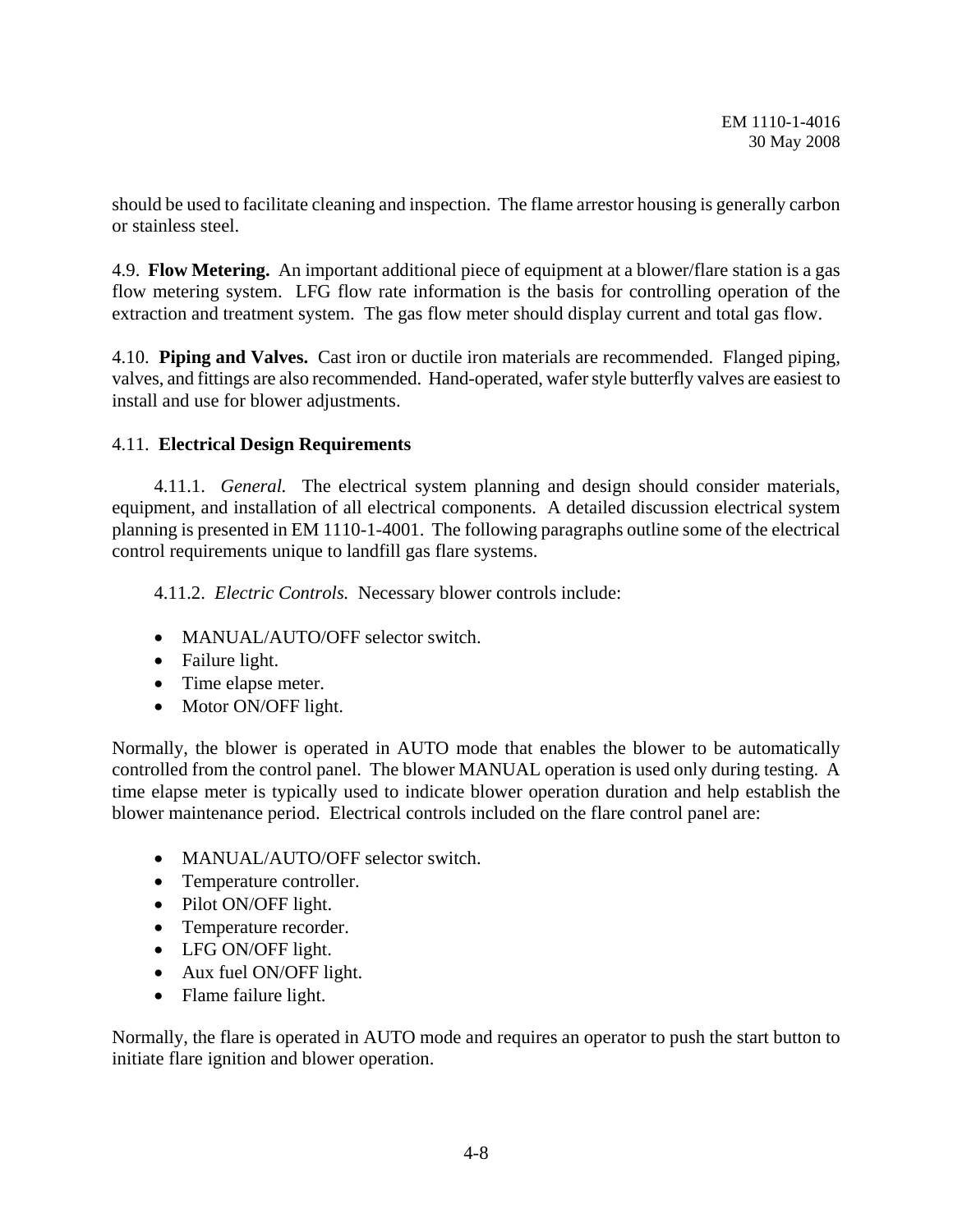4.12. **Automation of Controls.** A good instrumentation and control system design will assure that the individual components of the off-gas collection and control system are coordinated and operate effectively. This paragraph will present:

- Control elements
- Degree of automation
- Special instrumentation requirements.

 4.12.1. *Control Elements.* At a minimum, the following process control components are required:

- Pressure and flow indicators for each well
- Blower motor thermal overload protection
- Vacuum relief valve or vacuum switch to effect blower shutdown
- Pressure indicators at blower inlet and outlet
- High-level switch/alarm for condensate collection system.

A typical piping and instrumentation diagram (P&ID) is shown in Figure 4.2.



**Figure 4.2. Typical Piping and Instrumentation Diagram (P&ID) for a Blower/Enclosed Flare Station.**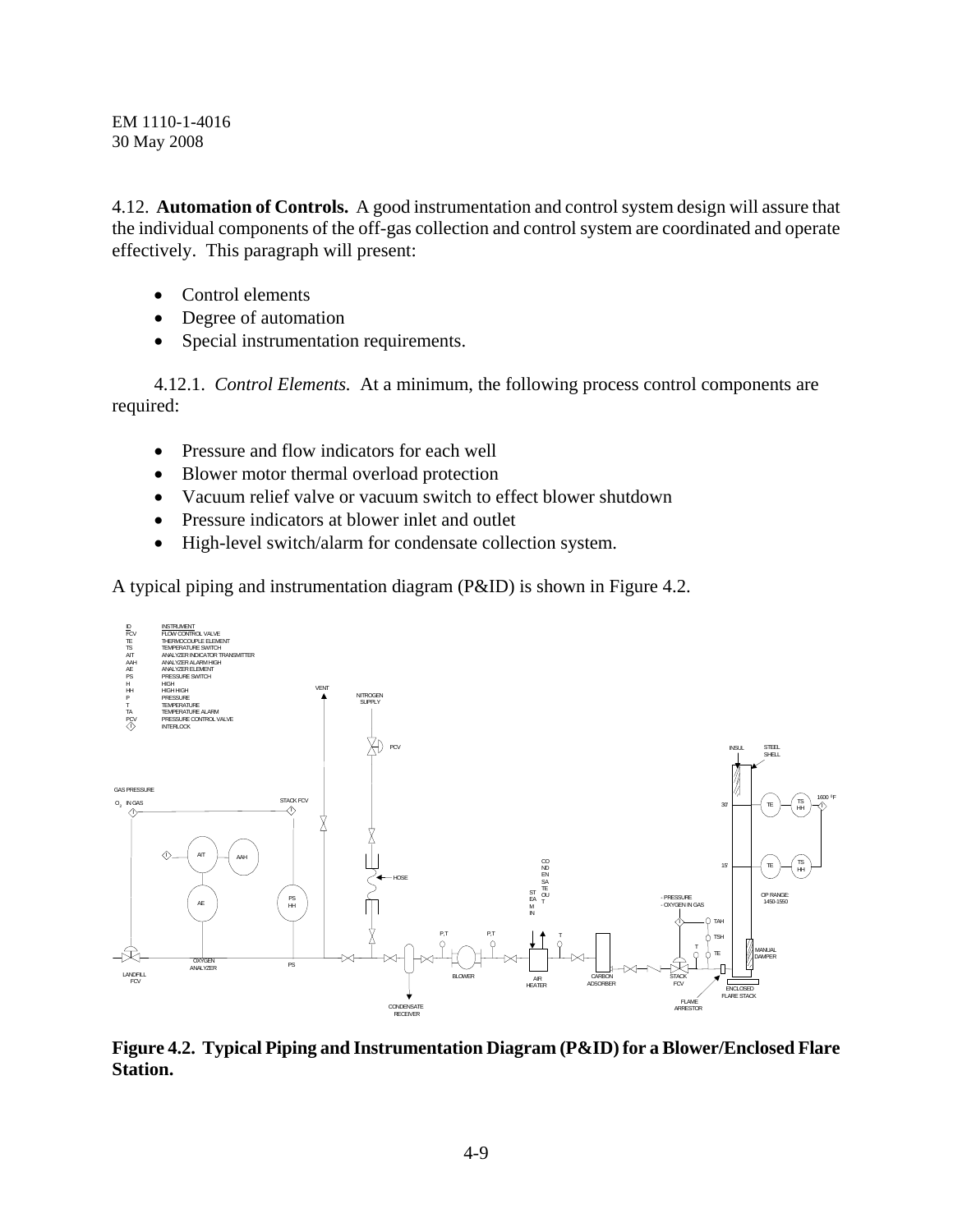4.12.1.1. *Gas Pressure Gauges.* Pressure gauges in the operating range of the gas management system are readily available commercially. Several types are available. The only design consideration beyond the pressure range is corrosion resistance to the compounds present in the landfill.

 4.12.1.2. *Methane Gas Detectors.* Gas detectors may be placed in the feed manifold system of active collection systems to monitor the explosive range (or BTU content) of the recovered gas. Systems that burn the gas have different operating target values than systems that vent or otherwise dispose of the gas. Methane concentration data can be used to adjust landfill gas extraction and processing conditions. Infrared instruments that measuremethane gas concentration in the manifold system may also be used.

 4.12.1.3. *Alarms.* The gas control system will usually require several alarms to ensure safe and efficient operation. Alarms must be provided to ensure the condensate collection system does not overflow into the blower train. Alarms are required to alert for too rich or too lean a feed stream for combustion systems. Some blowers and vacuum pumps require alarms for overpressure or excessive vacuum in parts of the piping system. The system may also contain flow rate alarms to indicate too much or too little gas movement.

Some degree of alarm protection is provided in the electrical system that serves the blowers or pumps in the form of thermal overload systems, circuit breakers, or fuses.

 4.12.1.4. *Control Panel Layout.* Scale drawings of the control panel should be prepared for all electrical components and associated wiring. Depending on the project, control drawings may be submitted as a shop drawing by the instrumentation and control contractor.

 4.12.1.5. *Logic Diagram.* A logic diagram must be included if the process control logic is not apparent from the P&ID. This diagram shows the logical relationships between control components. For example, the diagram may show that if a particular switch is placed in the "on position" and there are no alarm conditions, then the blower will turn on and activate a green indicator light. Another example is when the alarm switch is placed in the on position, signaling that if the LFG is too rich, then the blower will be turned off to prevent explosive conditions in the flare.

 4.12.2. *Degree of Automation.* The degree of automation is generally dependent on the complexity of the off-gas treatment system, the remoteness of the site, and monitoring and control requirements. Typically, there is a trade-off between the initial capital cost of instrumentation and control equipment, and the labor cost savings in system operation.

Systems designed for unattended operation would incorporate the greatest degree of automation of system controls. Control schemes may include the use of remotely located PLC, remote data acquisition, and modems and radio telemetry. System mechanical and electrical components would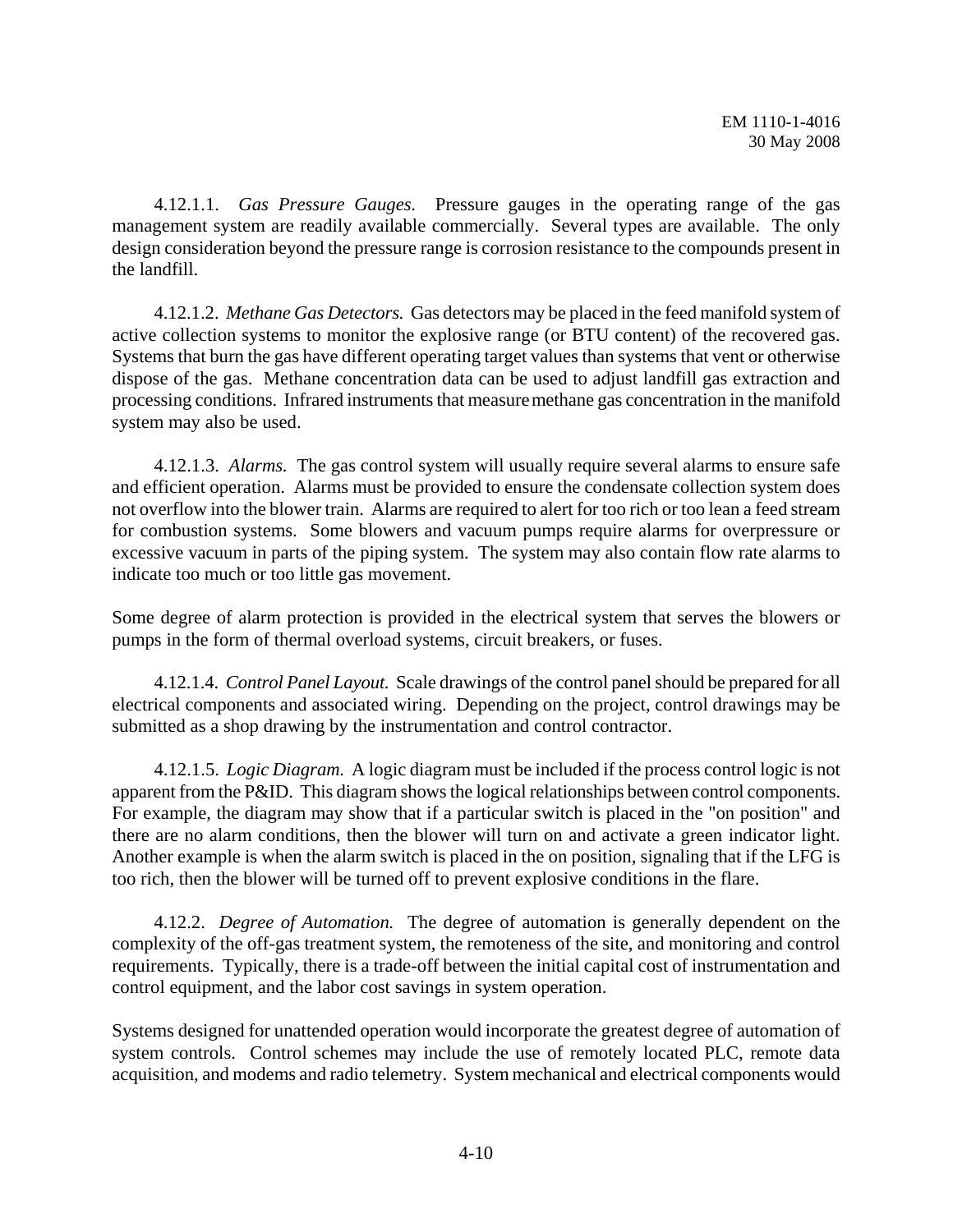be selected on the basis of having optimum reliability while requiring minimum maintenance and adjustment.

There are three forms of process control: local, centralized, and remote. In a local control system, all control elements (i.e., indicators, switches, relays, motor starters, etc.) are located adjacent to the associated equipment. In a centralized control system, the control elements are mounted in a single location. These systems may include a hard-wired control panel, a programmable logic controller (PLC), or a computer. Remote control can be accomplished several ways including the use of modems or radio telemetry. To select the appropriate control scheme, the advantages and disadvantages of each control scheme must be considered. A localized control system is less complex, less expensive, and easier to construct. Centralized control systems are easier to operate. Automated process control is a complex topic that is beyond the scope of this document; however, several points are worth considering. Often plant operators will be more familiar with traditional hard-wired control logic than with control logic contained in software. However, process logic contained in software is easier to change (once the operator learns the software) than hard wiring.

 4.12.3. *Special Instrumentation Requirements.* Additional information on instrumentation requirements can be found on the Technology Transfer Network. The Technology Transfer Network is a collection of technical Web sites containing information about many areas of air pollution science, technology, regulation, measurement, and prevention. The Emission Measurement Center (EMC) provides access to emission test methods and testing information for the development and enforcement of national, state, and local emission prevention and control programs. The EMC web site can be found at the following address:<http://www.epa.gov/ttn/emc/>.

#### 4.13. **Other Design Considerations.**

 4.13.1. *Site Working Areas.* Areas should be designated on the site plan for temporary storage. Access to the landfill should be provided to check pipe headers, wellheads, condensate traps, and sumps.

 4.13.2. *Utilities.* Large landfills will need electricity, water, communication, and sanitary services. Remote sites may have to extend existing service or use acceptable substitutes. Portable chemical toilets can be used to avoid the high cost of extending sewer lines; potable water may be trucked in; and an electric generator may be used instead of having power lines run into the site.

 4.13.3. *Emergency Power.* Many LFG extraction systems are equipped with emergency power sources such as generators to keep the blowers operating continuously. Generators should be designed to automatically turn on if the normal power supply fails.

 4.13.4. *Water.* Water is sometimes required for cooling and sanitary use. A water supply may also be required for fire protection of buildings and or equipment.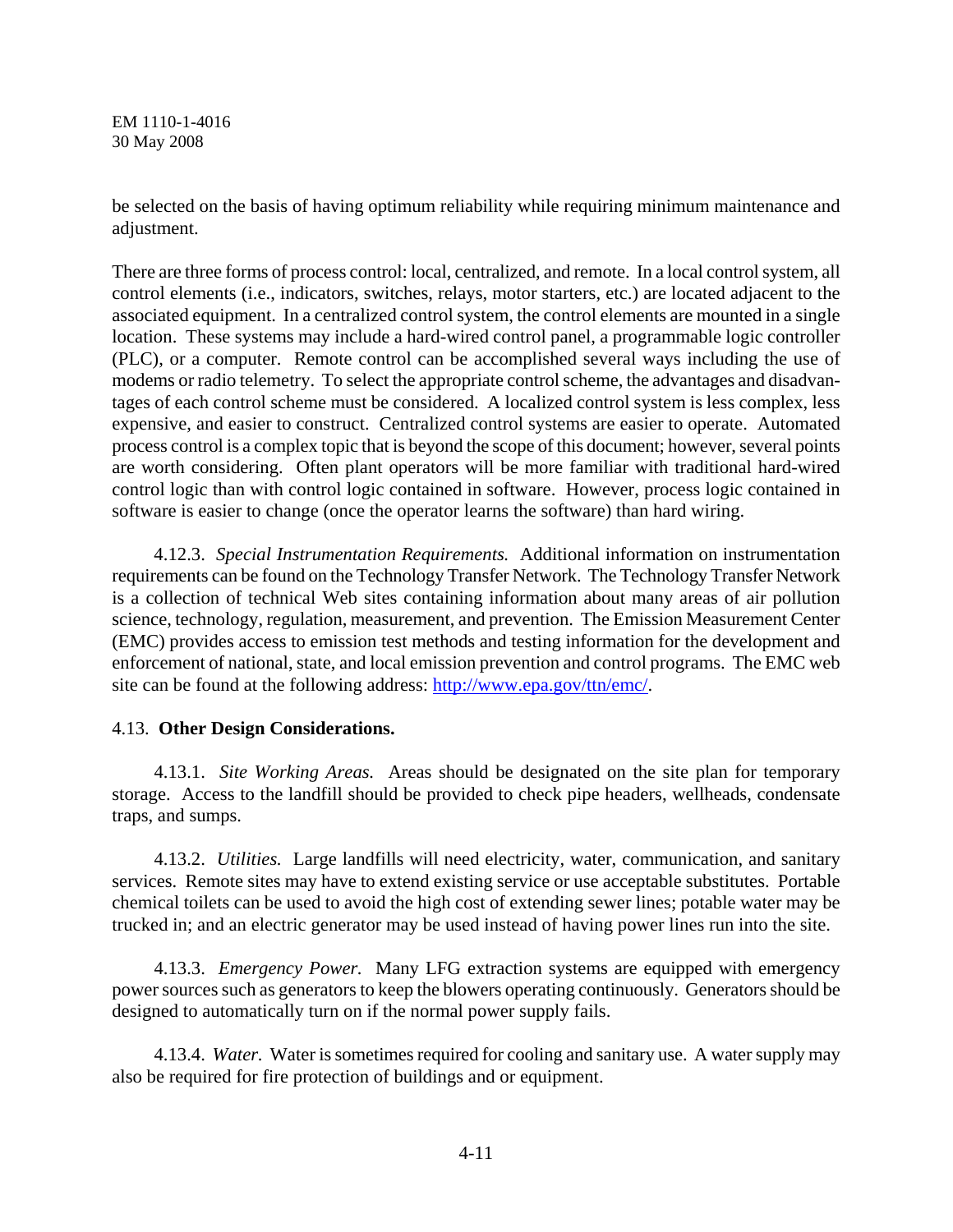4.13.5. *Fencing.* At some sites, it is desirable to construct perimeter fences to keep out trespassers and animals. If vandalism and trespassing are to be discouraged, a 1.8-m (6-foot) high chain link fence topped by 3 strands of barbed wire is desirable. A wood fence or a hedge may be used to screen site operations from public view.

 4.13.6. *Lighting.* If the landfill has structures (employee facilities, administrative office, equipment repair, or storage sheds, etc.) interior lighting requirements need to be determined. Permanent security lighting may also be desirable in some situations. Refer to EM 385-1-1, Section 7 for lighting requirements.

 4.13.7. *Labor Requirements.* LFG recovery systems typically do not require extensive labor commitments. A regular O&M schedule should be implemented to ensure the proper and uninterrupted operation of the system. Depending on the LFG control system installed and the size of the facility, one full-time operator may be needed to operate and maintain the gas collection system during the day. An automatic control system is designed to operate and control the system at night. Flare stations are often left unattended. In this case, a computer monitoring and control system will shut down the collection system and notify operators via an auto dialer in case of malfunction.

 4.13.8. *System Safety.* Due to the explosive nature of landfill gas, flare station electrical equipment and fixtures should typically be classified accordance with 29 CFR 1910 Subpart S or NEC as Class 1, Division 2, Group D, or which ever is more stringent. Some local codes may be more restrictive than the aforementioned and should be examined before design.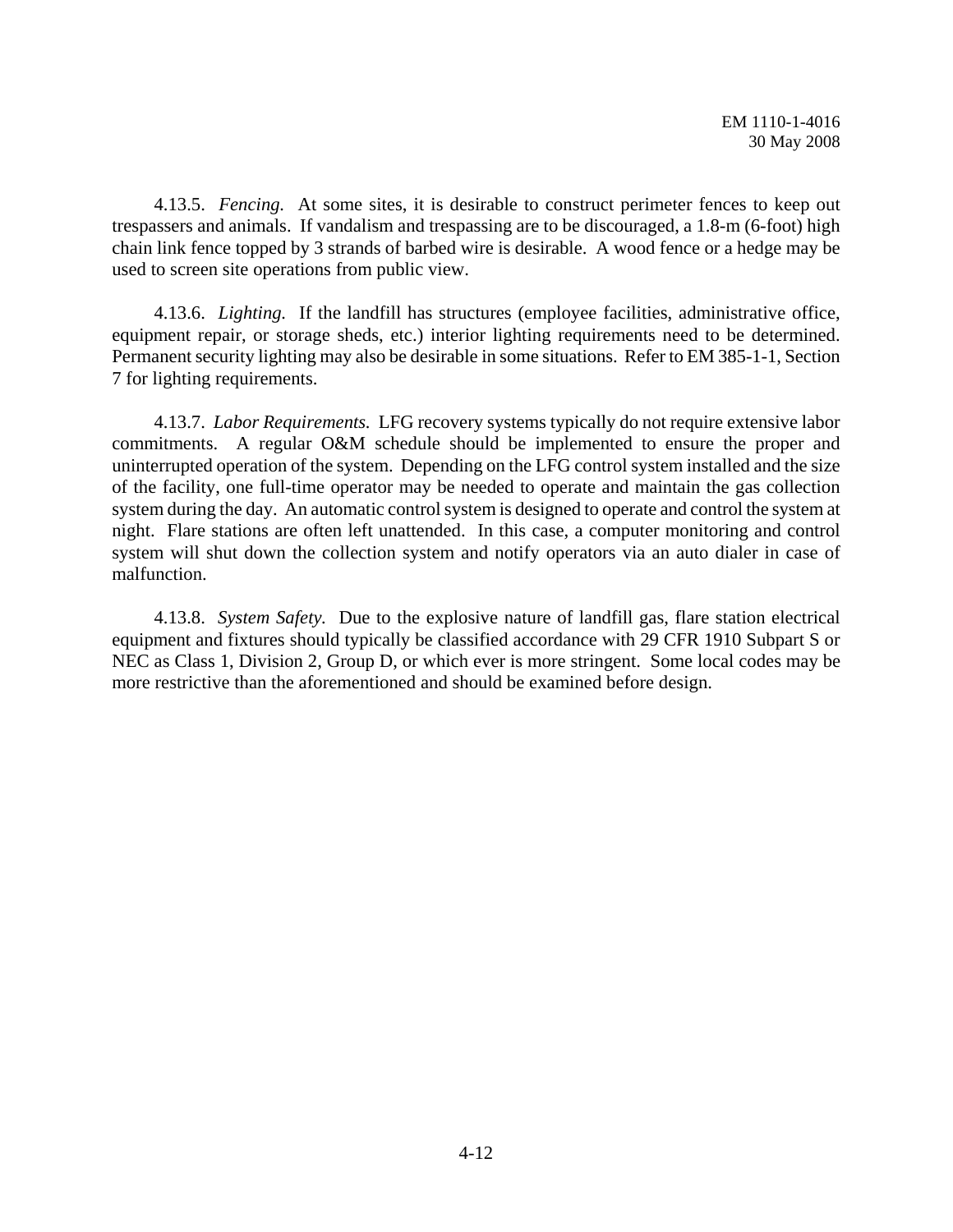# **CHAPTER 5 Operation and Maintenance**

5.1. **Introduction.** An operation and maintenance plan for a landfill gas collection system must be prepared that addresses the following:

- Extraction wells.
- Gas monitoring probes.
- Condensate collection and treatment.
- Flare station.

A site-specific monitoring program should be established that is flexible and performance based. Landfill gas needs to be monitored on a regular basis to enable adjustments to be made to the wells to maximize extraction, prevent migration, and minimize drawing oxygen into the landfill. The procedures need to be regularly evaluated as changing climatic and operational conditions can have an effect on the results obtained. More detailed information on the operation and maintenance of landfill gas collection systems can be found in the reference entitled "Landfill Gas Operation and Maintenance Manual of Practice."

# 5.2. **Extraction Wells.**

 5.2.1. *Composition of Air.* Knowledge of the composition of air can be used as an aid in monitoring and adjusting the flows from gas extraction wells. The following lists the components of air:

- Nitrogen  $N_2$  78.084%
- Oxygen  $O_2$  20.947%
- Argon Ar  $0.934\%$
- Carbon Dioxide  $CO<sub>2</sub> 0.033%$
- Neon Ne 18.2 parts per million
- Helium He 5.2 parts per million
- Krypton Kr 1.1 parts per million
- Sulfur dioxide  $SO<sub>2</sub> 1.0$  parts per million
- Methane  $CH<sub>4</sub> 2.0$  parts per million
- Hydrogen  $H_2$  0.5 parts per million
- Nitrous Oxide  $N_2$ O 0.5 parts per million
- Xenon Xe 0.09 parts per million
- Ozone  $O_3$  0.07 parts per million
- Nitrogen dioxide  $NO<sub>2</sub> 0.02$  parts per million
- Iodine  $I_2$  0.01 parts per million
- Carbon monoxide CO trace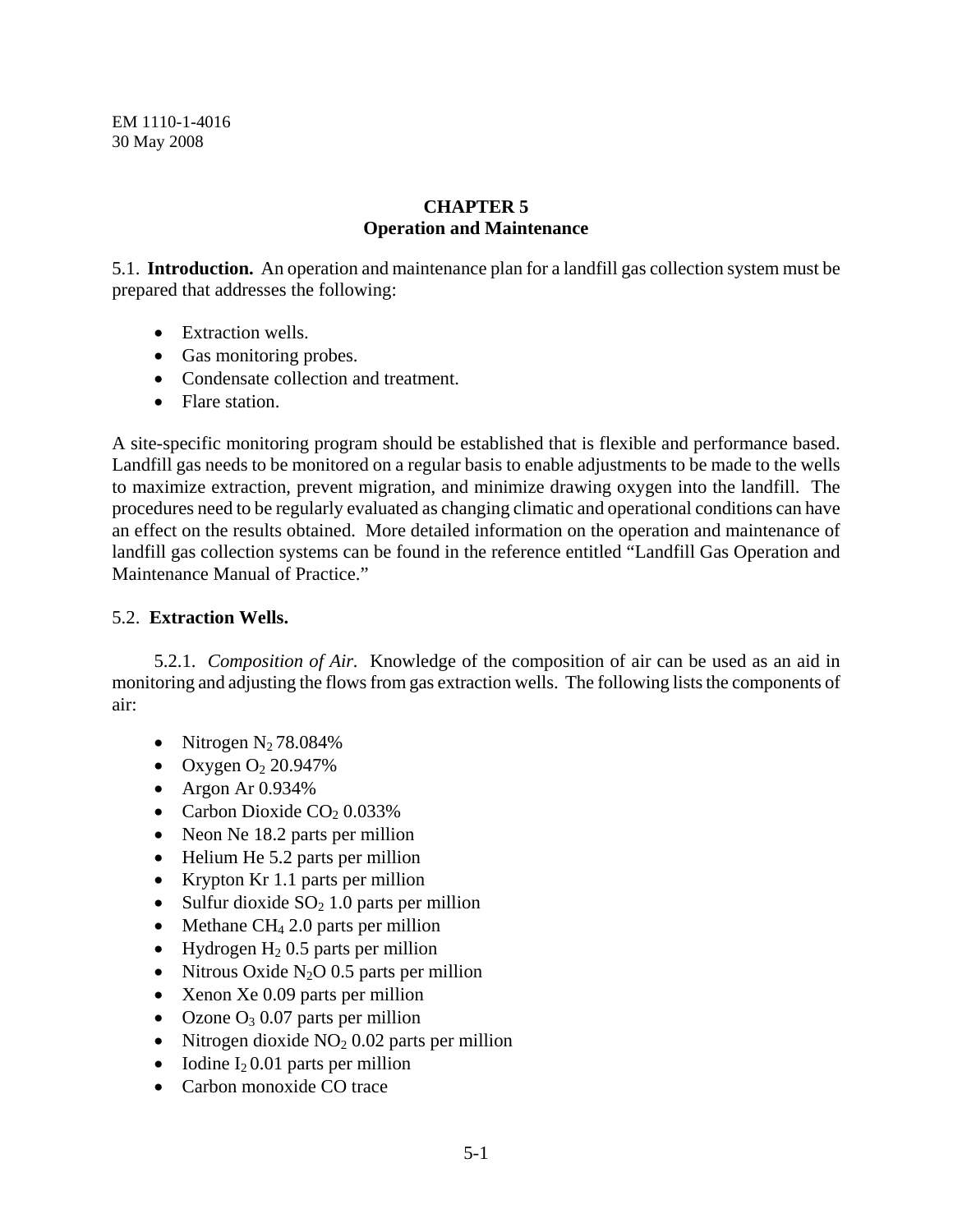• Ammonia  $NH<sub>3</sub>$  trace

As can be seen above, nitrogen, oxygen, argon, and carbon dioxide are the predominant components (99.998%) of air. The ratio of nitrogen to oxygen is 3.8:1. The ratio of total air to oxygen is 4.8:1. This knowledge can be used to estimate the amount of air intrusion through the cover or to check for leakage into the collection piping.

 5.2.2. *Monitoring.* Balancing a LFG extraction well system is best accomplished by monitoring the well field regularly. Each well should be monitored at least monthly for gas composition, vacuum, flow, and gas temperature. The monitoring should be more frequent if the gas is used as fuel in an energy recovery project. Gas composition measurements may include percentages of methane, carbon dioxide, oxygen, nitrogen and contaminant/balance gases. If excessive vacuum is applied to a gas well, air intrusion through the cap or well seals will occur. This phenomenon is called over pull. Over pull kills anaerobic bacteria and may increase the chance for an underground fire. The best way to monitor for air intrusion at extraction wells is to check the concentration of nitrogen. Any amount of nitrogen gas in a well is a sign of air intrusion. Unfortunately, monitoring for nitrogen gas requires analysis by a gas chromatograph, which is time consuming and expensive. The presence of oxygen is also an indicator of air intrusion, however, oxygen is stripped away as it travels through the refuse by bacteria; therefore, the concentration of oxygen measured at the wellhead is typically reduced and is not an exact measure of air intrusion.

 5.2.3. *Balancing Techniques.* Techniques for balancing a group of LFG extraction wells include the following.

5.2.3.1. *Valve Position.* Valve position gives a very rough indication of flow rate.

 5.2.3.2. *Wellhead Vacuum.* Wellhead vacuum can provide a very rough estimate of radius of influence and flow rate.

 5.2.3.3. *Gas Flow Rate.* Gas flow rate is often measured using a fixed device such as a Pitot tube, orifice plate or by some portable measurement device such as an anemometer. The required flow rate at each well is generally determined empirically based on gas composition readings.

 5.2.3.4. *Gas Composition.* Methane, nitrogen, and oxygen are the key parameters measured. Carbon dioxide is often measured in order to indirectly determine nitrogen content since nitrogen is difficult to measure. Carbon monoxide can be monitored as an indicator of a landfill fire if the gas temperature begins to rise.

 5.2.3.5. *Gas Temperature.* Rising gas temperature measured at a well is another sign of air intrusion. Typically, gas temperatures greater than  $55^{\circ}$  C (131<sup>o</sup> F) indicate some air intrusion is occurring in the waste and the flow rate should be reduced.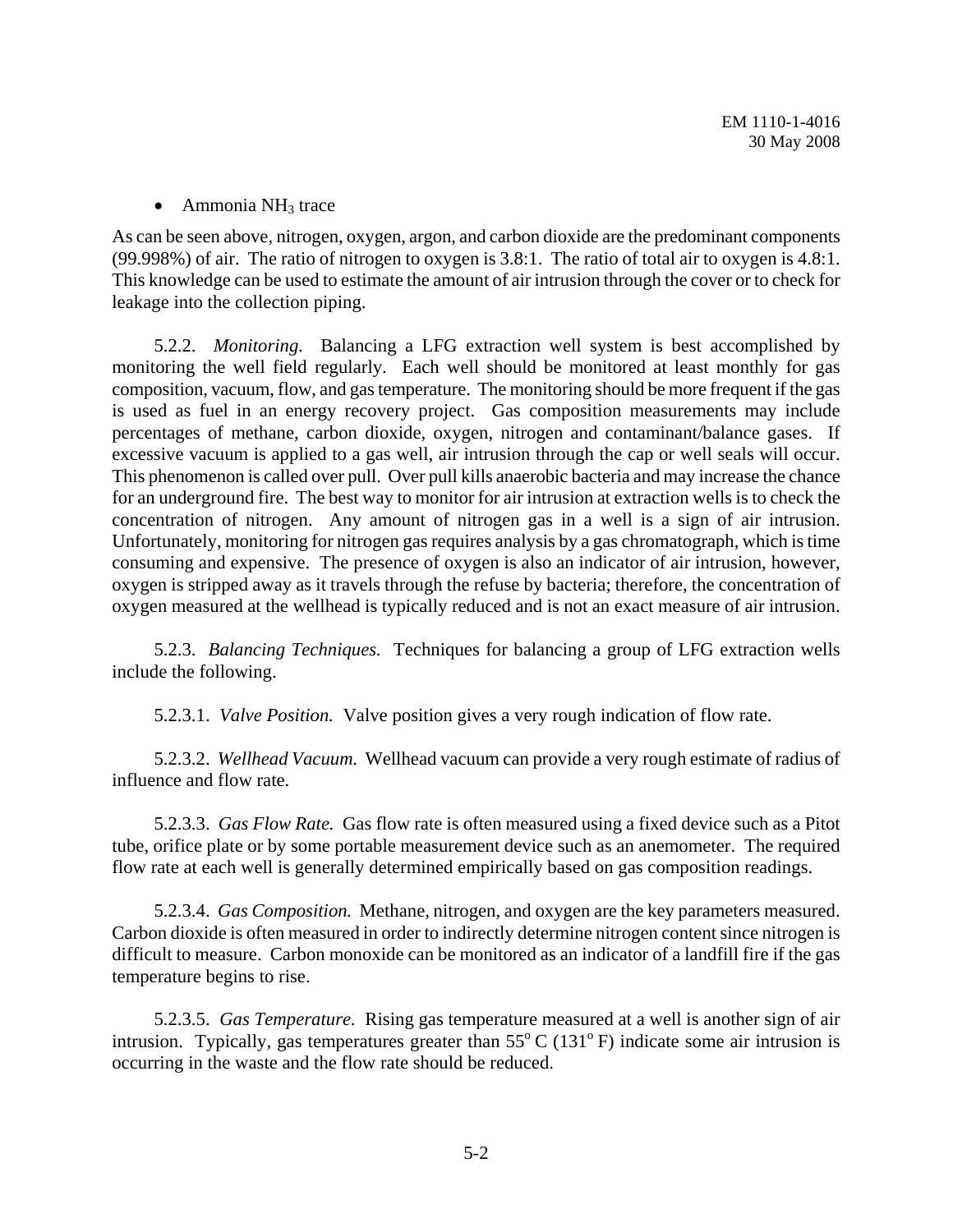5.2.3.6. *Summary.* The best way to balance an individual landfill gas extraction well is by monitoring some or all of the parameters listed above, plotting trends over several monitoring events and reviewing the trends to pick the setting that meets the goals of your extraction system.

 5.2.4. *Primary Well Field Monitoring.* Primary wells are those wells located within the landfill boundaries. The frequency of landfill gas well field monitoring will vary depending upon field requirements and conditions. Normal monitoring frequency for a complete field monitoring session will vary from once a week to once a month Well field monitoring should not normally be extended beyond once a month for active systems.

 5.2.5. *Perimeter LFG Migration Control.* Perimeter collection wells are located at the edge of the landfill to prevent the off-site migration of gas. Perimeter systems extract poor quality LFG that is often high in oxygen due to air intrusion at the interface of the landfill and native soil. Operating objectives for the perimeter system are different than the primary wells of a LFG extraction system. The perimeter system provides a final opportunity to capture gas before it escapes from the landfill. The frequency of monitoring is based on the perceived threat to the public from the off-site migration of gas. Some perimeter migration systems are monitored daily if perimeter LFG monitoring probe readings are above established limits. In other cases, the perimeter system is monitored at the same frequency as the rest of the extraction system.

 5.2.6. *Barometric Pressure.* The amount of gas escaping from a landfill surface changes as atmospheric pressure varies, even when the gas production rate is constant. Methane concentrations and landfill gas pressure measurements in a monitoring probe may be influenced by changes in barometric pressure. There may be a delay of several hours before equilibrium occurs and this should be taken into consideration when assessing the collected data.

 5.2.7. *Leachate Blockage of Extraction Wells.* Leachate blockage of LFG extraction wells is occasionally a problem. Leachate in the well is either the result of a high water table or perched liquid that is migrating along a low permeable daily cover soil or a low permeability waste and draining into the well. Once liquid is in the well, it usually drains out slower than it drains in, creating a high leachate level in the well. The following procedure for clearing wells clogged with leachate is suggested (Michels 1998):

- Discontinue gas extraction.
- Remove the leachate using a temporary down-hole pump or a vacuum truck for wells that are less than 6.096 m (20 feet) deep.
- If leachate continues to flow into the well or it takes more than five days to remove all the liquid, then a permanent method of leachate collection is probably required.

Permanent dual LFG/leachate extraction systems typically include the following: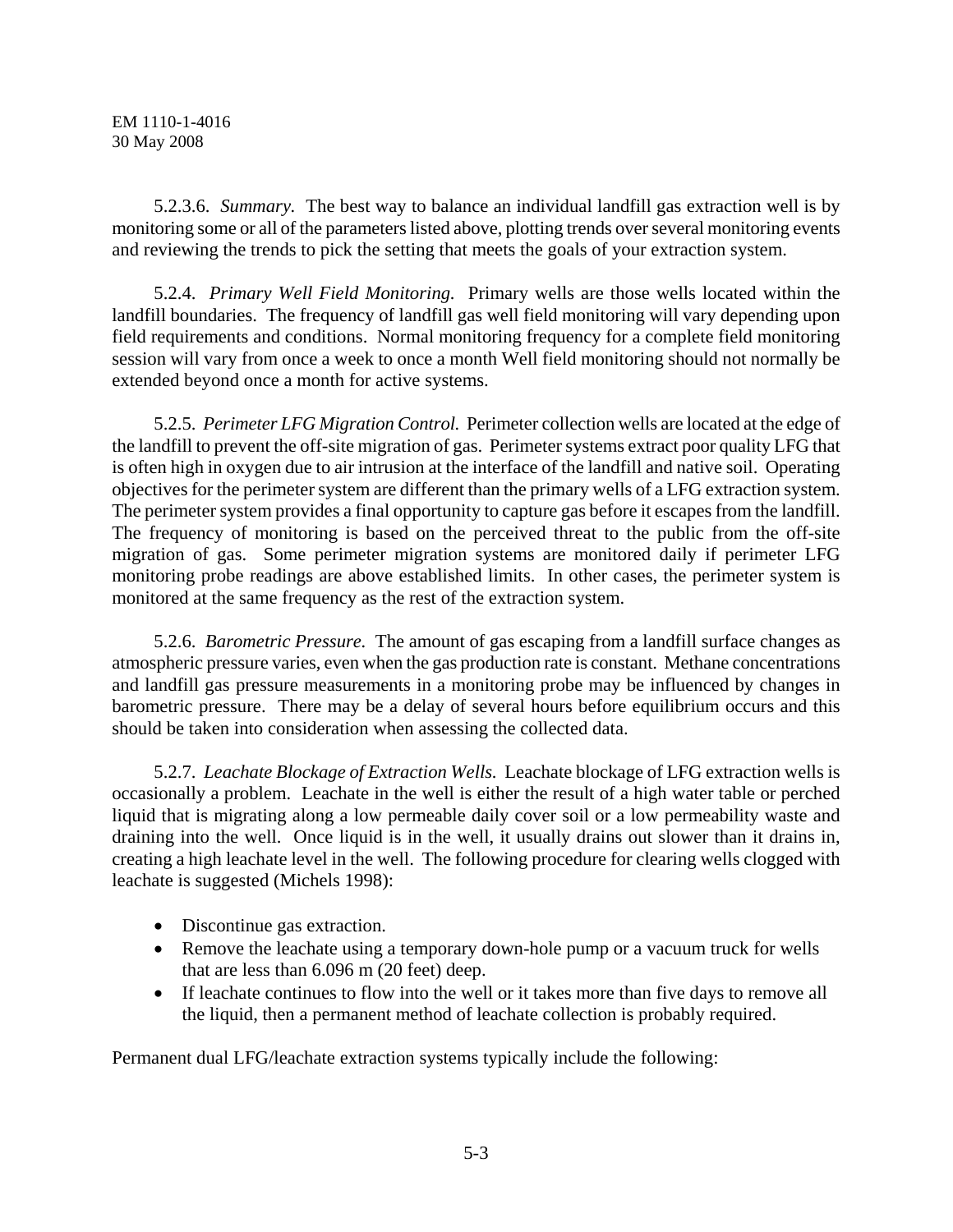- One well casing for LFG extraction and leachate extraction
- LFG extraction wellhead installed at the top of the well casing
- Pneumatic or electric pump installed in the well casing (pneumatic pumps are most common due to the explosive environment)
- Discharge headers.

Discharge of the LFG and leachate from the well is typically combined into one header. However, if the LFG and leachate are combined in one header, typically the header is a larger diameter than if it were simply transporting LFG. In addition, condensate dropouts or low points in a combined header system must be enlarged to allow for the added liquids.

 5.2.8. *Landfill Fires.* Spontaneous combustion is the process by which the temperature of a material is increased without drawing heat from an outside source. In landfills, the process occurs when the waste is heated by chemical oxidation via aerobic biological decomposition to the point of ignition. Landfill fires are most easily controlled by limiting air intrusion into the landfill which will minimize aerobic activity. Atmospheric air is 21% oxygen and 79% nitrogen. Gas composition typically is measured with a portable gas analyzer. The readings will be in percent methane, carbon dioxide, and oxygen. The balance is assumed to be nitrogen. The nitrogen-to-oxygen ratio for atmospheric air is  $79/21 = 3.76$ . Gas extraction wells are monitored in order to evaluate system performance. If the oxygen content reaches 3.2% or the nitrogen content is  $12\%$  (3.2 × 3.76 = 12 %) sufficient air intrusion may be occurring to start a landfill fire. If the following is noted during the monitoring of extraction wells, it should be a signal to technicians that conditions are potentially favorable for a landfill fire to occur and increased monitoring or corrective action should be taken:

- Oxygen content is increasing and exceeds 3.2 percent by volume.
- Nitrogen content is increasing and exceeds 12 percent.
- Gas temperature is increasing and exceeds  $60^{\circ}$ C (140 $^{\circ}$ F).

The following parameters are evidence of fire within the landfill:

- Gas temperature exceeds  $75^{\circ}$ C (167 $^{\circ}$ F).
- Rapid settlement of the cover system.
- Carbon monoxide levels are greater than 1000 ppm.
- Combustion residue is present in the LFG Lines.

Landfill fires can be prevented by:

- Decreasing the extraction rate which will decrease air intrusion.
- Preventing air intrusion by decreasing the air permeability of the landfill cover.
- Increasing the monitoring frequency of the extraction wells and probes.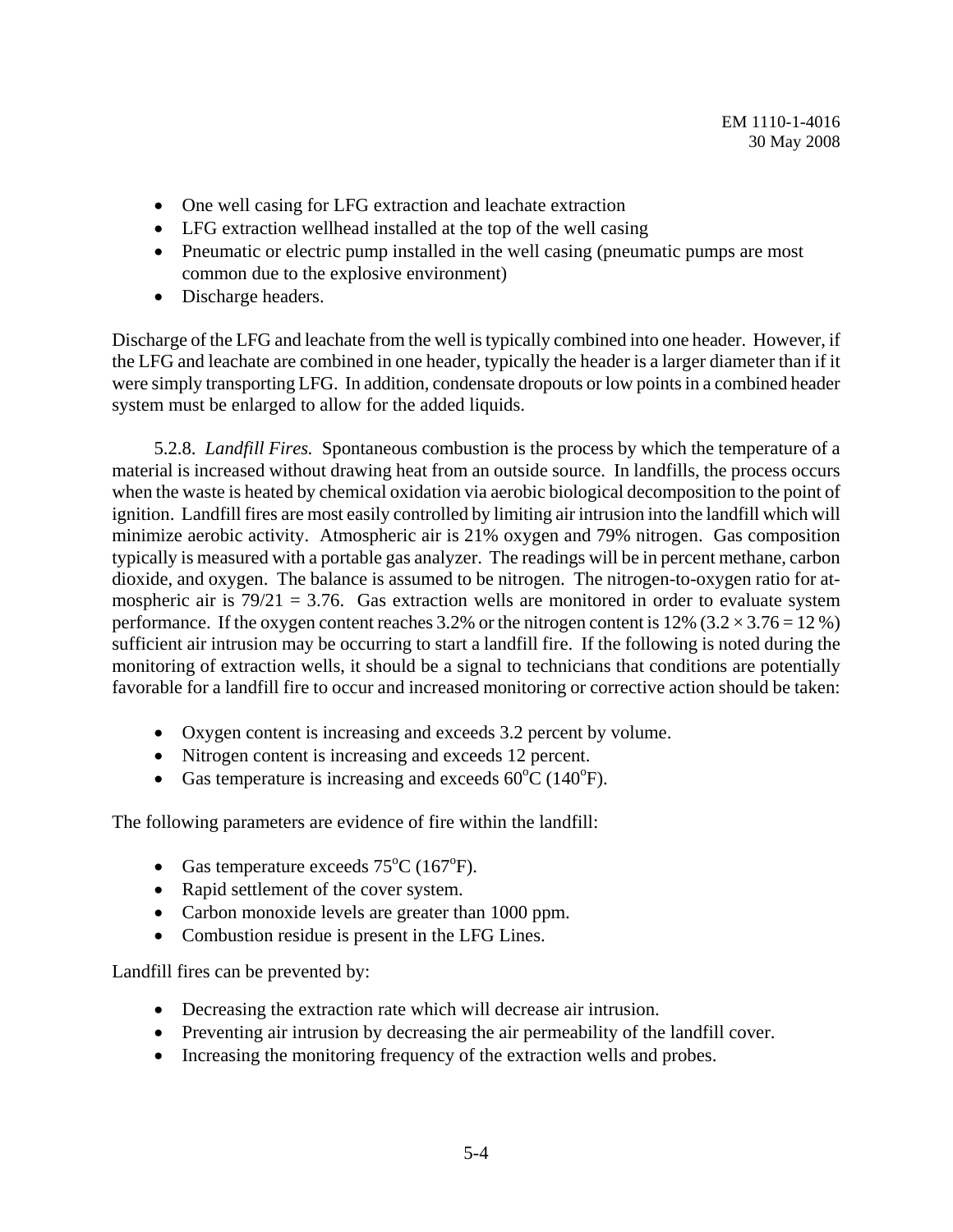If a fire occurs, fire control may be accomplished through the injection of nitrogen or  $CO<sub>2</sub>$  into the landfill to suffocate the fire. Extraction of landfill gas should also be terminated to prevent oxygen from being drawn into the landfill (Israel 2000).

 5.2.9. *Vertical Profiling.* A perimeter gas extraction well will typically penetrate several geologic layers with each layer exhibiting different properties. Landfill gas will flow to the well through the path of least resistance (usually through the coarser soils). Vertical profiling within the extraction well can be used to determine what geologic strata methane or other landfill gases are traveling through. The profiling involves using a probe to take continuous gas samples and measuring the gas velocity at all levels throughout the length of the well. The results may help provide a better picture of where additional extraction wells should be screened to minimize off-site migration of landfill gas.

 5.2.10. *Inspection and Maintenance.* Inspection and maintenance should be performed during each sampling event. Each gas extraction well and monitoring probe should be inspected for damage. Any damage should be noted on the field sampling record and repaired. Piping and associated equipment should be inspected for damage and settlement. Piping runs may develop low spots due to differential settlement. Additional drains or drip legs will need to be installed at these low spots if they occur. Piping needs to be checked for leaks and degradation due to UV exposure. Plastic pipes manufactured without UV resistance may need periodic painting/coating to prevent cracking due to UV degradation.

#### 5.3. **Gas Monitoring Probes.**

 5.3.1. *Monitoring Procedures.* The reference entitled "Landfill Gas Operation and Maintenance Manual of Practice" provides excellent information on monitoring landfill gas perimeter probes and interpretation of the collected data. Monitoring probes are typically placed outside the waste mass and are normally located at the property boundary or the point of regulatory compliance. Gas monitoring probes are typically tested for the following parameters:

 5.3.1.1. *Probe Gas Pressure.* The vacuum/pressure should be recorded by connecting the pressure gauge to the quick connect valve.

 5.3.1.2. *Gas Concentrations.* Leak check the entire sample train. Purge the probe of two volumes of gas and then record the appropriate gas concentrations (methane, carbon dioxide, oxygen, nitrogen, hydrogen sulfide, etc.).

5.3.1.3**.** *Water Level.* This should be recorded if applicable.

 5.3.1.4. *Summary.* The technicians name, date, time, ambient temperature, weather conditions, barometric pressure, and probe number are also typically monitored during a sampling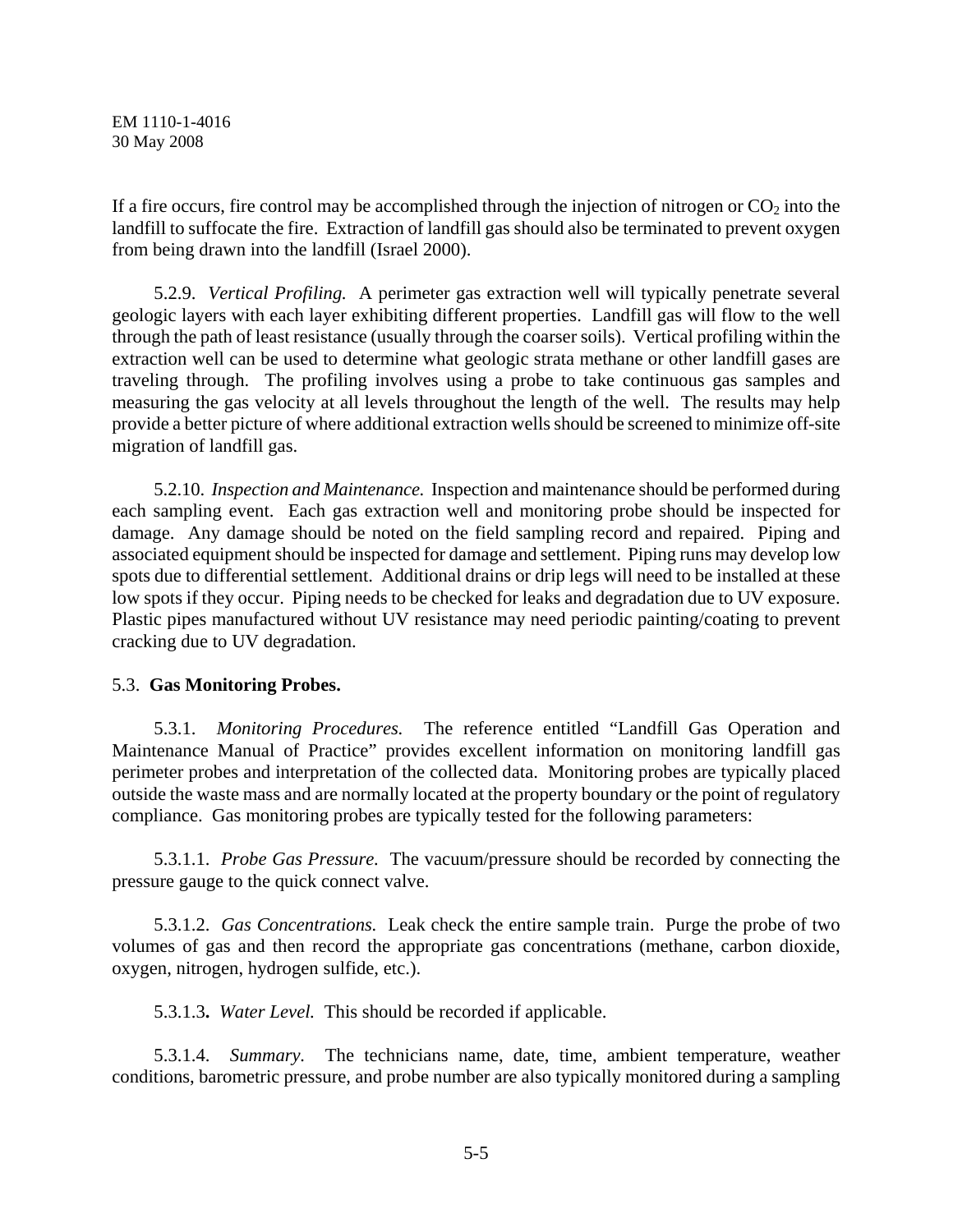event. As mentioned previously, landfill gas is a collection of air pollutants including non-methane organic compounds (NMOCs). Periodic monitoring of specific NMOCs may also be required to verify they are not migrating off-site.

 5.3.2. *In-probe Acceptable Levels.* In-probe methane levels should be monitored with an infrared landfill gas analyzer. A methane concentration greater than 5 percent in a monitoring probe indicates the potential for explosive conditions. Adjustments to the gas collection system's operating procedures should be made if methane levels exceed some specified level (typically 0.5 to 5 percent) at the perimeter of the landfill or in structures such as vaults, manholes, sumps or buildings.

 5.3.3. *Monitoring Frequency.* The frequency at which probes are monitored is typically once per week to once per quarter. However, when gas concentrations exceed acceptable levels, probes will be monitored at an increased frequency (as frequently as once per day). If well readings indicate gas is escaping off-site, consideration should be given to monitoring off-site structures to ensure landfill gas is not building up in these structures. Examples of structures that should be monitored include basements, crawl spaces, wells, sumps, subsurface vaults, and any other location where gas could potentially collect.

 5.3.4. *Enclosed Structure Monitoring.* Gas monitoring must be conducted in any on-site enclosed structures located on top of or adjacent to the landfill. Enclosed areas that contain a potential sparking device (wiring, electrical motor, etc…) should also be monitored routinely. Buildings are typically monitored at least quarterly with a hand held gas meter at the following locations:

- The base of each exterior wall.
- Underground utility lines leading into the building.
- Ambient air in each room of the building.

A continuous monitoring device, with alarm, should be installed in structures that are frequently occupied. Methane concentrations should not exceed 25 percent of the lower explosive limit (1.25 percent methane).

 5.3.5. *Surface Emission Monitoring.* Surface emission monitoring is typically performed at large municipal landfills that do not have a geosynthetic barrier in the landfill cover. Surface emission monitoring is not commonly performed on USACE projects because the waste typically found in military landfills does not produce large amounts of gas. A summary of surface emission testing procedures can be found in the reference entitled "Landfill Gas Operation and Maintenance Manual of Practice."

5.4. **LFG Monitoring Equipment.** Common portable measuring instruments for pressure include micromanometers and magnehelic gauges. A combustible gas indicator (CGI) can be used in above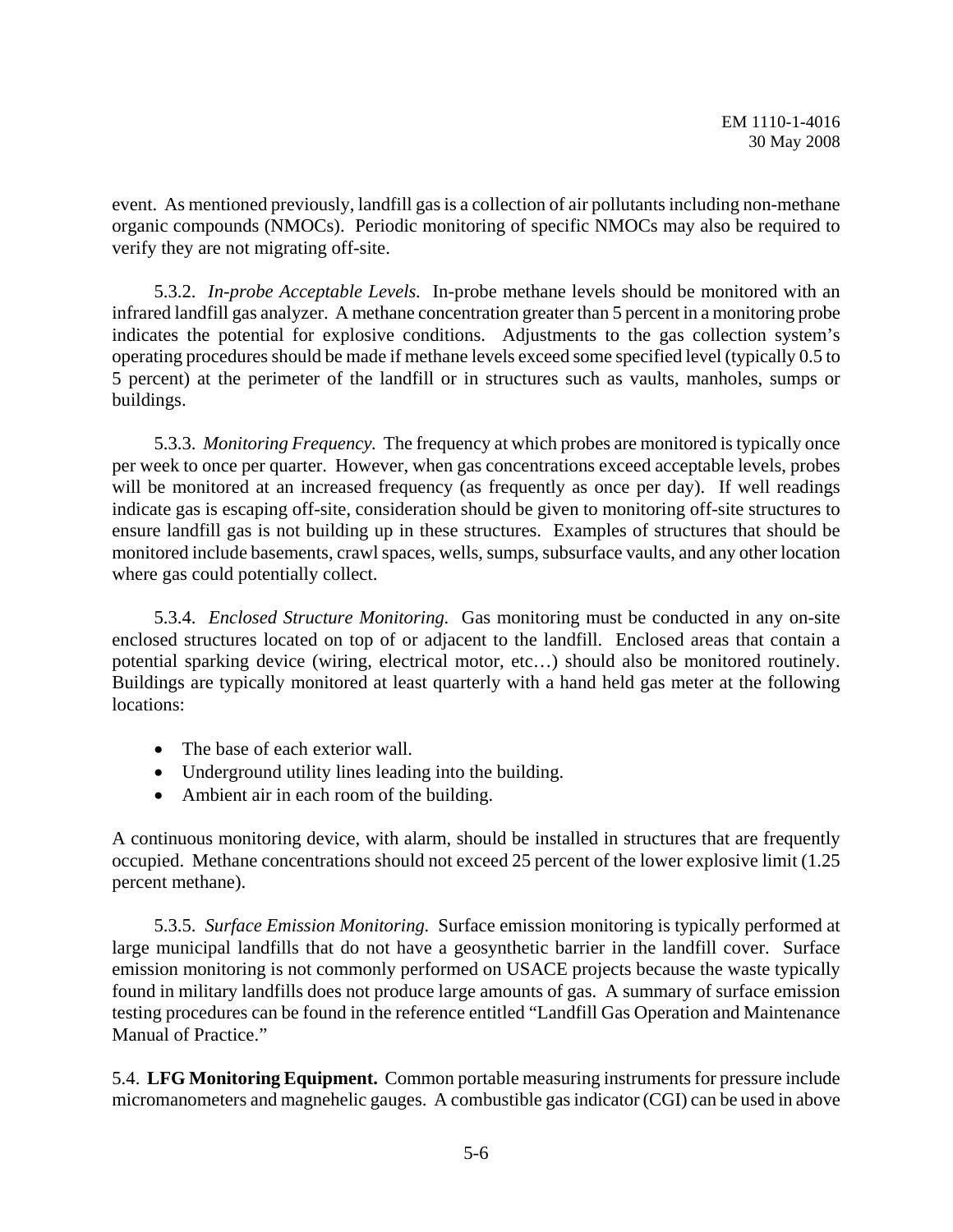grade monitoring situations when there is sufficient oxygen for the instrument to operate correctly. Below grade monitoring and situations where oxygen has been displaced by landfill gas require use of an infrared landfill gas analyzer. A photoionization detector or portable field gas chromatograph should be used to monitor for low level toxic air contaminants that may exist in landfill gas. Several specific instruments are common to LFG control systems that should be considered during design. These include:

- Combustible gas indicators (CGI).
- Photoionization detector/Infrared landfill gas analyzers.
- Process gas chromatographs (GC).

Process GCs can be used for onsite monitoring. However, this is an expensive option because laboratory facilities and trained chemists are required for monitoring operations. CGIs operate on two different principles, catalytic oxidation and thermal conductivity. Some CGIs operate by both methods; however, surface emission sampling will focus on the catalytic oxidation method, as the thermal conductivity detection method is used primarily for gas measurements in migration probes. The catalytic oxidation type of CGI measures the concentration of a combustible gas in air, indicating the results in parts per million or in percent of the LEL. Often these readings are taken in conjunction with oxygen readings. These instruments operate by the detection method of a platinum filament being heated by the combustion of the gas being sampled. The increase in heat changes the resistance of the filament that results in an imbalance of the resistor circuit called the "Wheatstone Bridge." This imbalance is measured via the analog or digital scale of the unit. Some CGIs have two scales, one measuring in parts per million by volume (ppmv) and the other in percent of the LEL. Limitations to this equipment are as follows:

- The reaction is temperature dependent and is, therefore, only as accurate as the incremental difference between calibration and ambient sampling temperatures.
- Sensitivity is a function of the physical and chemical properties of the calibration gas therefore methane should be used as the calibration standard.
- The unit will not work in oxygen deficient or oxygen enriched atmospheres.
- Certain compounds such as leaded gas, halogens, and sulfur compounds can damage the filament. Silicone will destroy the platinum filament. Since LFG contains some halogenated (chlorinated) hydrocarbons, the meter should be calibrated often to methane and serviced yearly if it used on a routine basis to monitor methane surface emissions. In addition, if the meter contains an oxygen cell, this cell can be fouled by the carbon dioxide found in LFG and replacement of the cell may be required frequently.

Advantages are that CGIs are small and portable, self-contained for field use, have an internal battery, are easy to use and typically are intrinsically safe.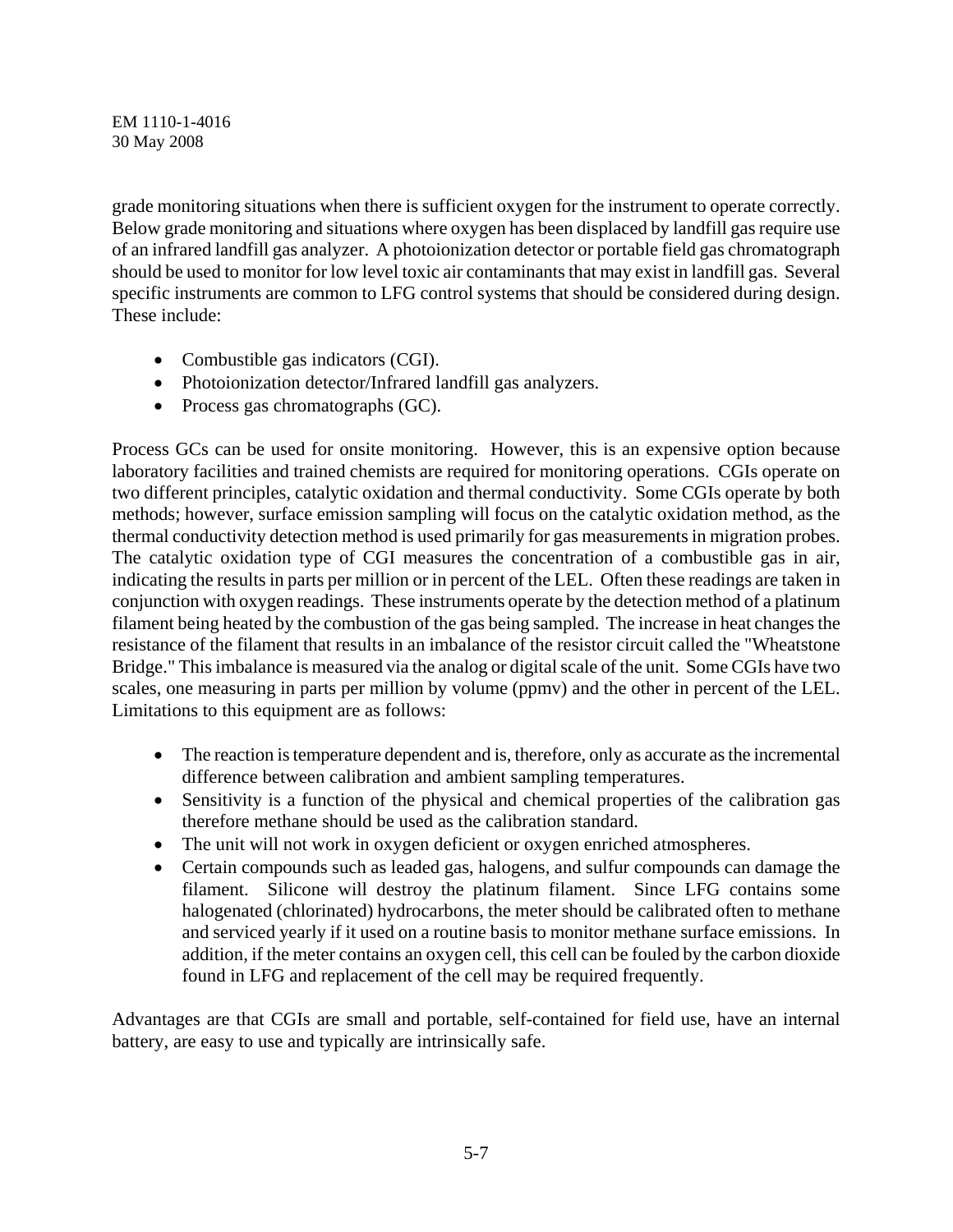5.4.1. *Combustible Gas Indicator/Thermal Conductivity Method.* High concentrations of methane (greater than 100% of the LEL or 5% methane) are measured with a combustible gas indicator using a thermal conductivity (TC) sensor. This type of sensor is often used with a catalytic oxidation sensor in the same instrument. The catalytic sensor is used to detect concentrations less than 100% of the LEL and at higher concentrations, the TC sensor is used to measure up to 100% gas by volume. The TC sensor is composed of two separate filaments, heated to the same temperature. Combustible gases enter only the TC side of the filament; the other filament (compensating) maintains a steady heated temperature. Incoming gases cool the TC filament and as the filament temperature decreases, the resistance across the Wheatstone bridge also decreases, resulting in a meter reading. Instruments using a TC sensor do not require oxygen for a valid reading, as burning of the gas is not involved.

Combustible gases vary in their ability to cool the TC filament. Methane absorbs heat well and efficiently cools the filament and is the calibration gas of choice when using the instrument to measure methane in landfill gas. However, since landfill gas is comprised of a combination of different gases, readings on the meter will vary depending on the concentration of the other gases in the sample. Gases which cool the filament more effectively than methane (as the calibration gas) will display a higher percent gas reading than is actually present. The converse is also true, that gases, which are less effective in cooling the filament, will display a lower percent gas reading than is actually present. It is important to realize that certain gases can cool the filament and not be combustible. Carbon dioxide absorbs heat readily and can produce a false positive reading. Meter sensitivity to carbon dioxide varies from manufacturer to manufacturer and one should be very familiar with the technical information supplied with the equipment. With some meters, calibration with a methane/carbon dioxide mixture can help alleviate the interference of carbon dioxide.

There must be sufficient oxygen present in the atmosphere being analyzed for a CGI to work correctly. Therefore, the CGI is a poor instrument selection for monitoring explosive conditions (methane concentrations) directly in landfill gasses because oxygen levels can be very low.

 5.4.2. *Flame Ionization Detector (FID)/Organic Vapor Analyzer (OVA).* FIDs measure many organic gases and vapors. Some FIDs are commonly referred to as Organic Vapor Analyzers or OVAs. FIDs operate by a sample being ionized in a detection chamber by a hydrogen flame. A current is produced in proportion to the number of carbon atoms present. There are two modes of operation, the survey mode and the gas chromatograph (GC) mode. For methane surface emissions, the survey mode is used if both are available on the instrument. Since the sensitivity of the instrument depends on the compound, methane should be used as the calibration standard. These instruments are less rugged in the field than the CGIs and require hydrogen gas cylinders for use.

The advantages to the FIDs are fast response in the survey mode, wide sensitivity (1 to 100,000 ppm), and some models offer a telescopic probe with cup intake that minimizes operator exposure to LFG and minimizes the effects of windy conditions at the site. The "cup" probe design can also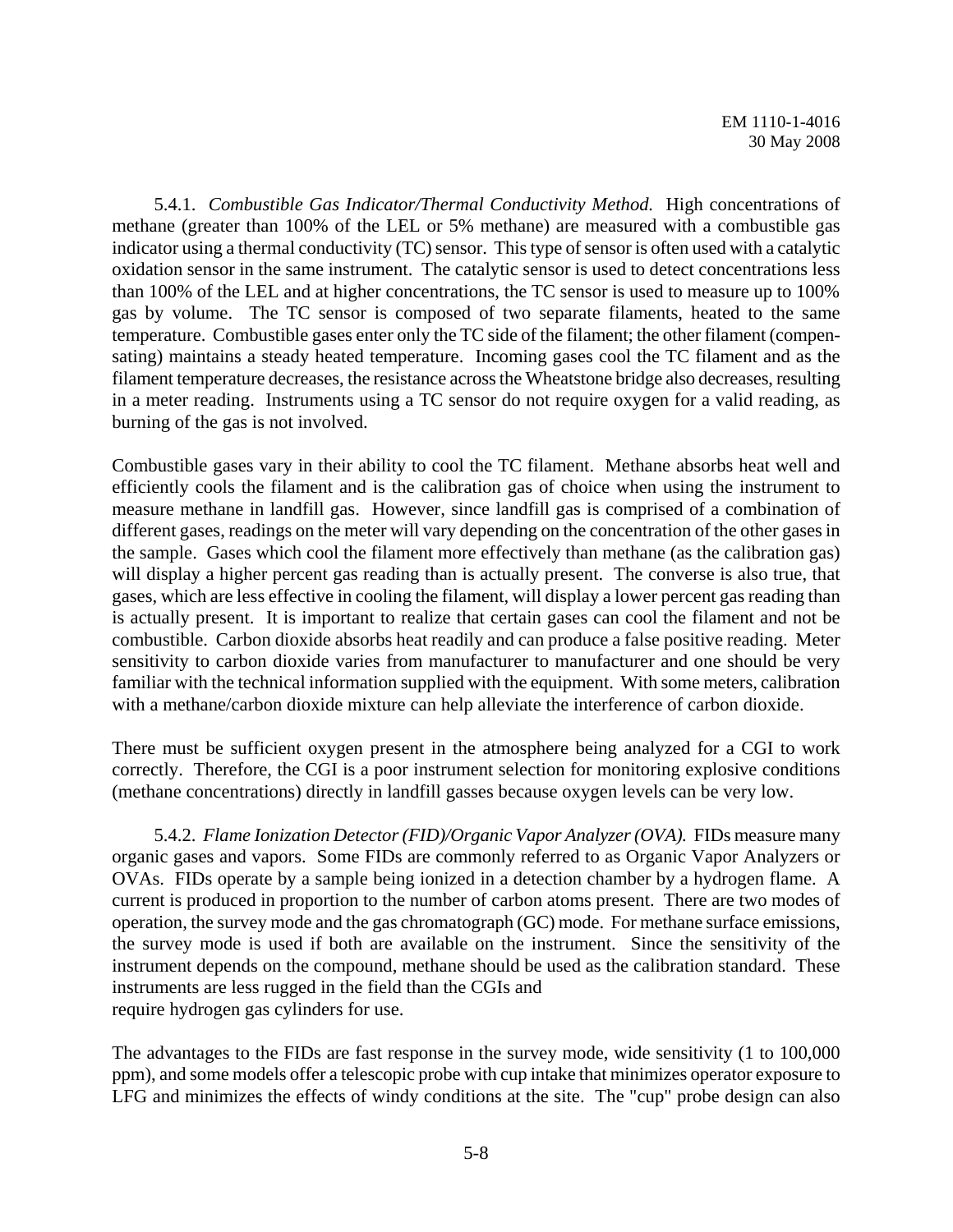serve to reduce the near surface dilution effects of the wind by providing a small sampling chamber when the probe is held normal to the surface.

 5.4.3. *Infra-Red (IR) Analyzer.* Infrared is a range of frequencies within the electromagnetic spectrum. The infrared frequencies act to set the molecules of chemicals into vibration. Chemicals have a vibration energy that is specific to that chemical (gas). When the gas interacts with IR radiation, it absorbs a portion of the IR energy. The absorption spectrum for that gas is the pattern of vibrations from the atoms/functional groups, along with the overall molecular configuration. Specific gases will demonstrate optimal absorption within a small IR range. Since absorption ranges have been classified for different gases, it is possible to filter out all but a small part of the spectrum and measure the gas known to be present. The advantage of IR analyzers is that the high carbon dioxide levels found in landfills will not affect methane readings.

Most IR analyzers are single beam spectrophotometers. Portable IR meters available for the field are capable of measuring up to 100% by volume methane and carbon dioxide. The concentrations of these gases are detected by infrared absorption. Oxygen concentration is measured by an electrochemical cell. These meters are designed to measure large concentrations of methane and carbon dioxide and are not sensitive at concentrations less than 0.5%. A field calibration gas should be used to verify the accuracy of the monitoring results. A combination gas of 15% methane and 15% carbon dioxide is a common mixture when using the equipment to test migration probes. Higher concentrations of calibrant gases should be used if monitoring levels in gas extraction wells.

5.5. **Condensate Collection and Treatment.** Disposal of gas condensate is an issue common to most landfill sites in humid climates. Methods of disposal for LFG condensate include the following.

 5.5.1. *Treatment.* Landfill gas condensate can be collected from the various condensate collection points and treated prior to release. When a liner system is present, condensate is commonly combined with landfill leachate and disposed of in the same manner as the leachate.

 5.5.2. *Injection/Recirculation.* Subtitle D regulations allow leachate and condensate recirculation if the landfill has a composite liner system. Recirculation employs the absorptive properties of the MSW to hold the condensate within the material. However, once the MSW reaches field capacity or decomposes, condensate recirculation in that portion of the site is no longer effective and will short-circuit directly into the leachate collection system. Condensate injection/recirculation is being practiced at numerous sites and is accomplished primarily through drainage into the collection well field at moisture traps.

 5.5.3. *Aspiration into the LFG Flare.* This method of condensate disposal consists of spraying it directly into a LFG enclosed flare (i.e., incineration). This technology can typically destroy up to 1 gpm of condensate. The popularity of this method of disposal is increasing. Aspiration of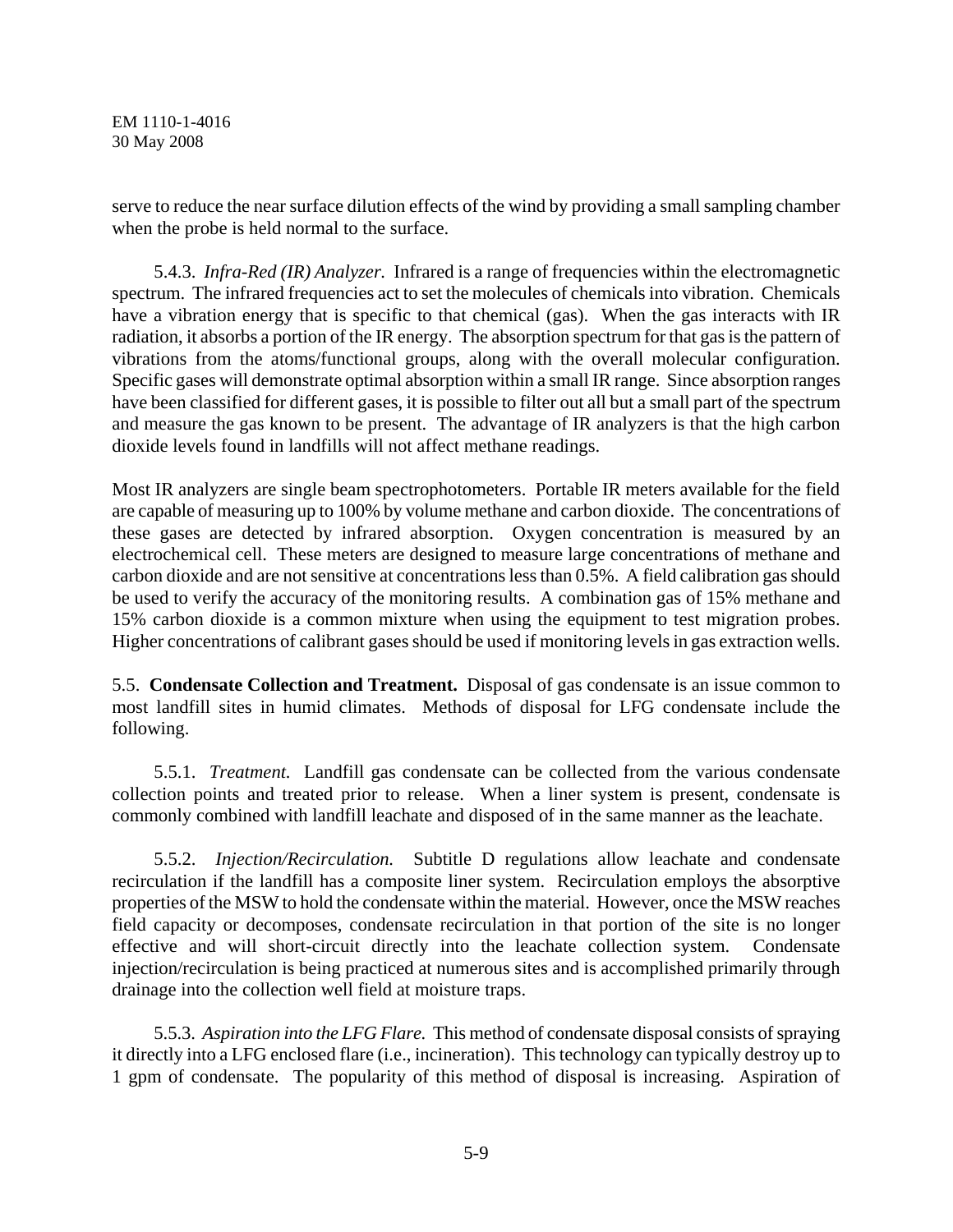condensate into LFG flares has been accomplished on several sites and promises to be an efficient and effective method of condensate disposal, provided the condensate is non-hazardous. Flare destruction efficiency is dependent on: flare temperature, flare residence time, and turbulence. Tests must be conducted to ensure that condensate aspiration will not cause an unsatisfactory drop in operating temperature of the flare. Analysis of gas condensate quality, pre-aspiration flare emissions quality and emission quality during aspiration are typically required. Condensate is transferred from a liquid state to vapor upon aspiration into the flare. This requires approximately 12,000 Btu's of energy per gallon of condensate. With the aspiration of condensate into the flare unit, draft velocities are created during condensate evaporation that could significantly change the retention time on which the original flare design was based. Recent applications of condensate aspiration, however, have not caused a decrease in destruction efficiencies. Only enclosed flame flares provide adequate residence time for condensate aspiration.

 5.5.4. *Summary.* Data that have been published shows that the aqueous phase of LFG condensate generally passes the TCLP regulated limits. If a non-aqueous phase liquid is present in the condensate, this fraction has been found to fail ignitability testing. Landfills that have been operating principally as municipal landfills are rarely found to have a significant non-aqueous phase fraction.

In preparing the proper management plan for condensate, it should first be determined if the condensate contains two phases. If the condensate does have a non-aqueous phase, management plans should include a phase-separation process to separate the non-aqueous phase liquids from the aqueous phase fraction.

5.6. **Flare Station.** Maintenance and inspection of a blower/flare station is commonly performed on a weekly basis. Activities include LFG flow rate alteration, mechanical repair, lubrication, pilot/auxiliary fuel refill and equipment cleaning. The gas flow rate at the station may need to be adjusted due to changes in the landfill gas flow rate or to eliminate off-site migration. Partially opening or closing the valve on the blower inlet side usually accomplishes flow rate adjustments. The following paragraphs describe additional monitoring requirements associated with various components of a blower/fare system.

#### 5.6.1. *Blower*

 5.6.1.1. *Monitoring Requirements.* Inspection of this unit should include reading the flow rate and pressure of the system and comparing these measurements to a standard curve developed by the manufacturer to determine whether the blower is operating within a safe range for the equipment. The pressure drop across the blower should also be monitored using magnehelic gages at entrance and exit ports on the blower. The blower should also be inspected and monitored according to manufacturer's specifications for the unit.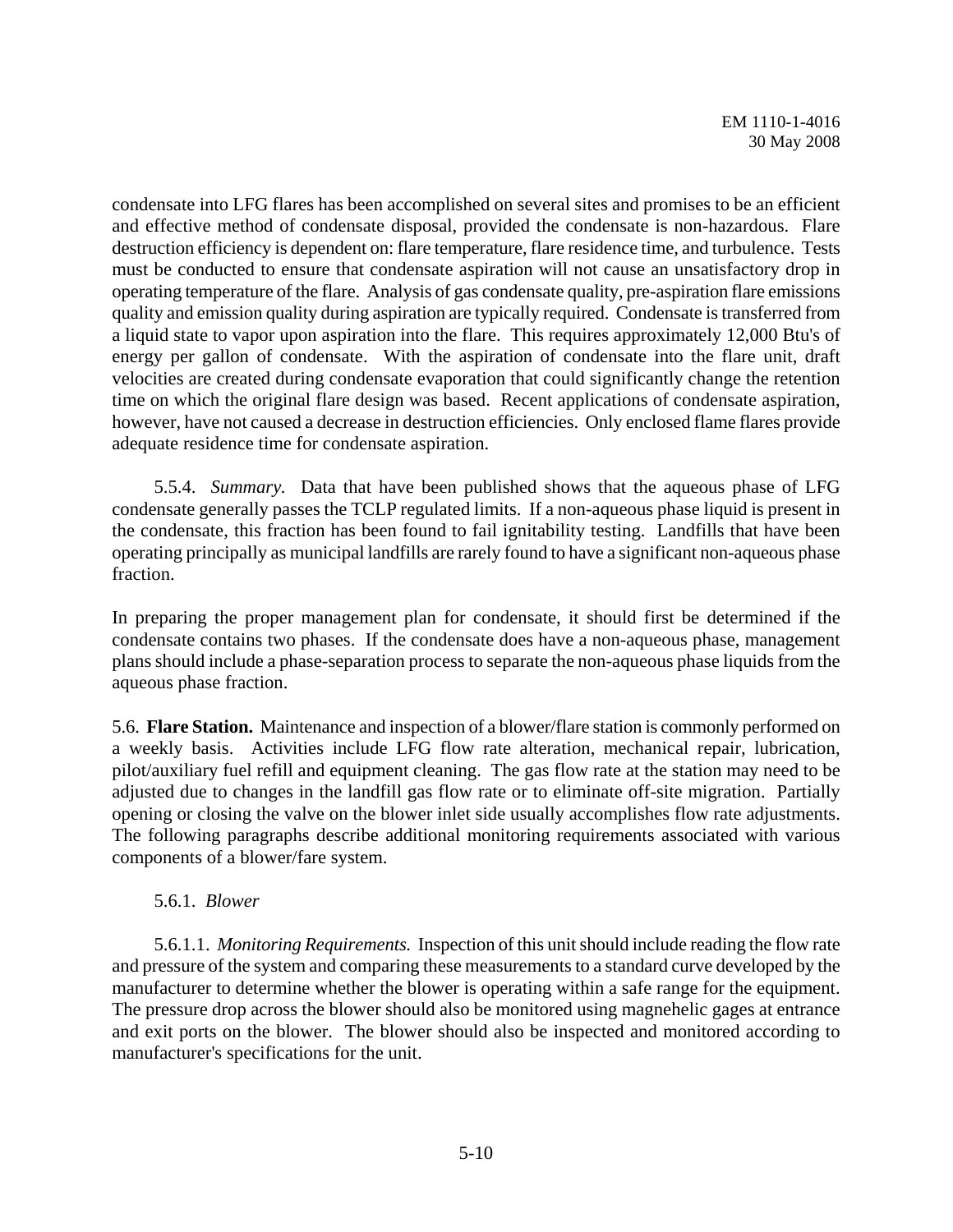5.6.1.2. *Frequency.* Monthly inspections should be made, unless recommended otherwise by the manufacturer, to ensure that operating parameters are within expected ranges. After the first year and every second year thereafter (at a minimum), comprehensive inspections by a representative of the manufacturer should be made to determine if parts are wearing at an excessive rate. Should the equipment warranties recommend more frequent inspection, this frequency should be upgraded to the recommended levels.

5.6.2. *Flame Arrestor*

 5.6.2.1. *Monitoring Requirements.* Monitoring of the flame arrestor consists of measuring the head loss across the flame arrestor to ensure that operating head losses are not significantly above or below the losses expected for the unit. In general, flame arrestors require little maintenance (cleaning) and are rarely replaced in operating systems.

 5.6.2.2. *Frequency.* Inspection of the flame arrestor can be infrequent since it does not have any moving parts. Monthly inspections conducted with several other portions of the gas collection and flaring system will be adequate.

## 5.6.3. *Flare*

 5.6.3.1. *Monitoring Requirements.* The flare unit should be capable of operating at >98 percent destruction requirement efficiency (DRE) for methane. In addition to DRE monitoring, the flare inlet should be inspected for:

- Gas-flow rates.
- Gas supply pressure.
- Minimum operating temperatures.
- Influent gas parameters including  $CH_4$ ,  $CO_2$ , and  $O_2$ .

 5.6.3.1.1. Manufacturer's recommendations for minimum and maximum values for these parameters should be determined for the specific flare unit. Manufacturers typically specify a minimum supply pressure for a given flow rate. Inspection should include referencing operating parameters of flow rate and pressure drop against the design curve established for the flare. Inspection should verify that a sufficient delivery pressure is being supplied for the observed flow rate.

 5.6.3.1.2. The temperature of the flare unit should be monitored to ensure that this parameter is being maintained. The  $CH_4$  content and flow rate of the influent gas should be inspected as described below. Excessive operating temperatures should not occur since the flare unit should be designed with automatically adjusting air intake louvers. However, if excessive temperatures (i.e. > 980 C (1800 F)) are observed, controls for these louvers should be inspected.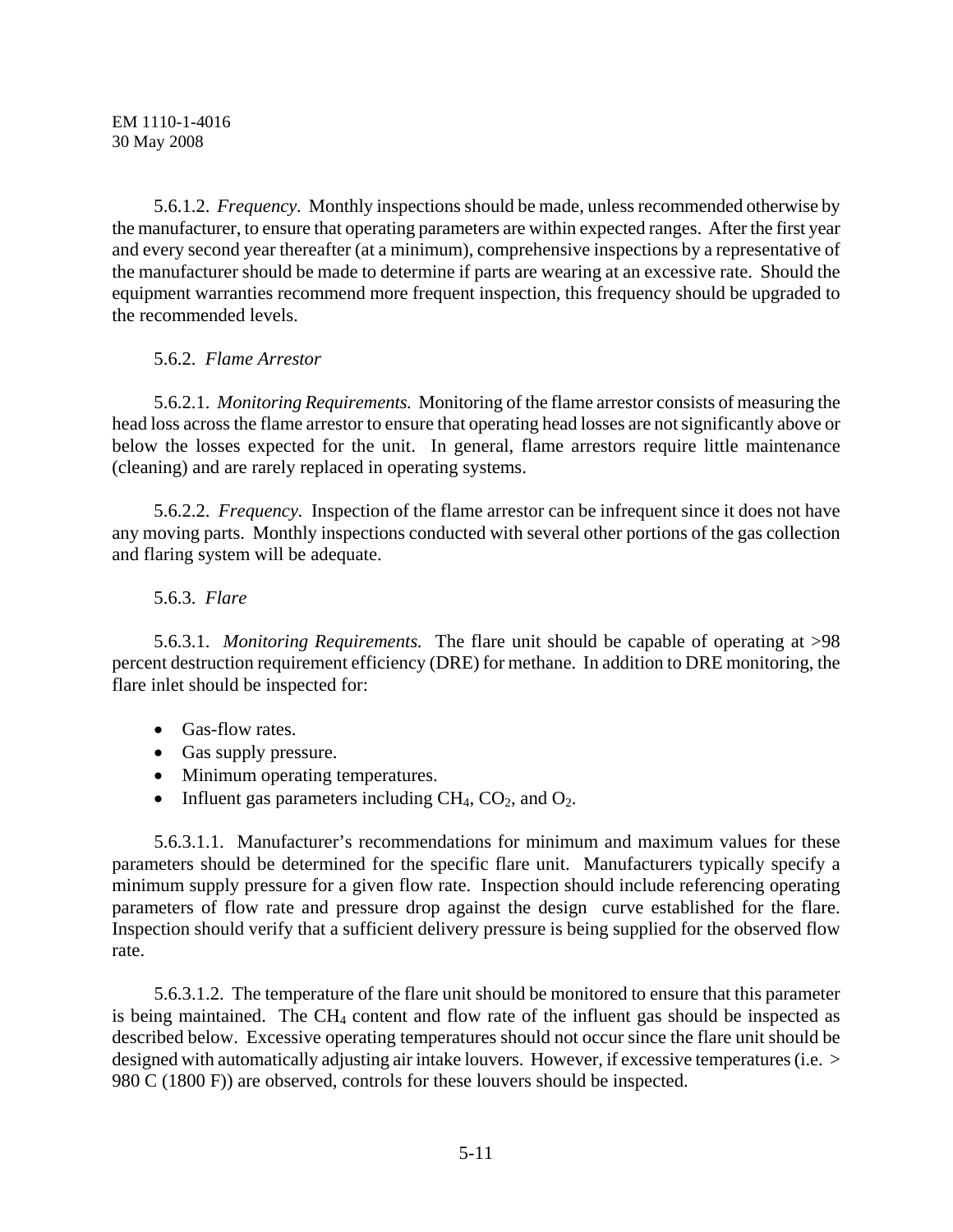5.6.3.1.3. Gas parameters including  $CH_4$ ,  $O_2$  and  $CO_2$  should be inspected to insure that the operating concentrations are within acceptable ranges for the flare.

 5.6.3.2. *Frequency.* Monthly monitoring is recommended unless suggested otherwise by the manufacturer. Additional operating parameters including gas flow rates; gas supply pressure; minimum operating temperature; and inflow LFG parameters should be monitored more regularly.

5.7. **Maintenance Requirements.** The operation and maintenance (O&M) of a LFG management system should be structured to maintain the operation goals (i.e., 98 percent reduction of NMOC). An O&M program can be divided into the following categories:

- Routine O&M.
- Non-routine maintenance.
- Emergency services.

 5.7.1. *Routine Maintenance.* A Routine maintenance program includes periodic maintenance and preventive maintenance. During routine maintenance, testing and checking of the following components should be performed:

- Extraction wells.
- Collection header.
- Monitoring wells and probes.
- Oil change on blower.
- Flame arrestor cleaning.
- Condensate handling.
- Gas detection system.
- Pilot/auxiliary fuel.

Pilot/auxiliary fuel refilling and equipment cleaning should be performed at least weekly. In particular, the combustion mechanism will require regular cleaning to assure that the gases are burned completely. Air and oil filters should be checked and changed routinely after a specific number of hours as recommended by the manufacturer. This will prevent more costly and timeconsuming repairs down the line. Preventive maintenance includes blower bearing lubrication and flame sensor cleaning.

Regular oil and lubrication changes should also be performed on the blower, compressor, gearbox, and combustion systems. This will help ensure that the process operates smoothly and efficiently, and it also reduces the chance of costly downtime associated with larger repairs.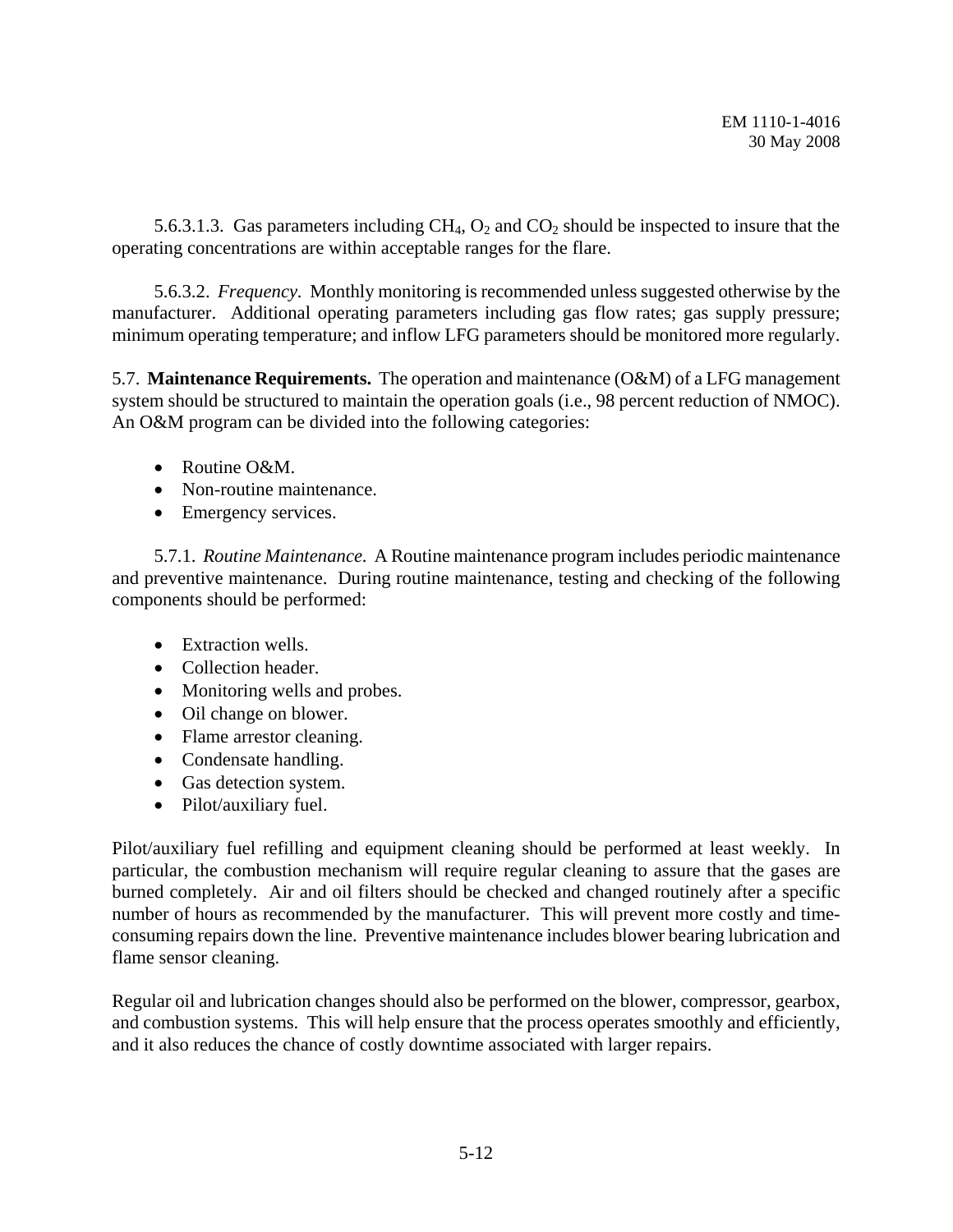5.7.2. *Non-Routine Maintenance.* Non-routine maintenance activities consist of corrective repair or maintenance of work identified during the routine inspection. These may include:

- Repair or replacement of failing components.
- Testing and adjusting the collection system if air intrusion is observed.

 5.7.3. *Emergency Services.* Emergency services are those requiring immediate response to prevent human injury, property damage, or regulatory non-compliance. These activities may include:

- Responding to system failure or shut down.
- Executing contingency plans, if required.

 5.7.4. *Equipment Calibration.* The instruments used for measurements are customarily correct to within a certain percentage of the "true" value. This accuracy is generally expressed by the instrument's manufacturer as the "inherent error of the device." Instrument calibration does not lead to elimination of error; it does allow the equipment to provide representative numbers for the subject measurement to the best of the machinery's ability. Routine calibration and servicing are necessary to assure the quality of measurements made using these instruments. Permanently installed equipment used for measurements should be calibrated according to the manufacturer's recommendations and the quality assurance program.

 5.7.5. *System Adjustments Based on Monitoring Data.* Landfill operators have to adopt a variety of monitoring parameters, techniques, and frequencies to balance the vacuum system so as to collect as much gas as practicable and or contain the LFG in all parts of the landfill. For example, the gas flow rate at the station may need to be adjusted due to landfill aging. Partially opening or closing the valve on the blower inlet side or adjustments at individual extraction wells usually accomplishes adjustments of flow rate.

5.8. **Record Keeping and Contingency Plan.** All inspection and maintenance records must be saved and kept at a location that is easily accessible. If measured methane levels at the compliance points are in excess of regulatory levels or the flare emissions are out of compliance, then the facility must report the results to the appropriate regulatory agency and take steps to correct the situation. An increased frequency of monitoring must then be made until the situation is corrected.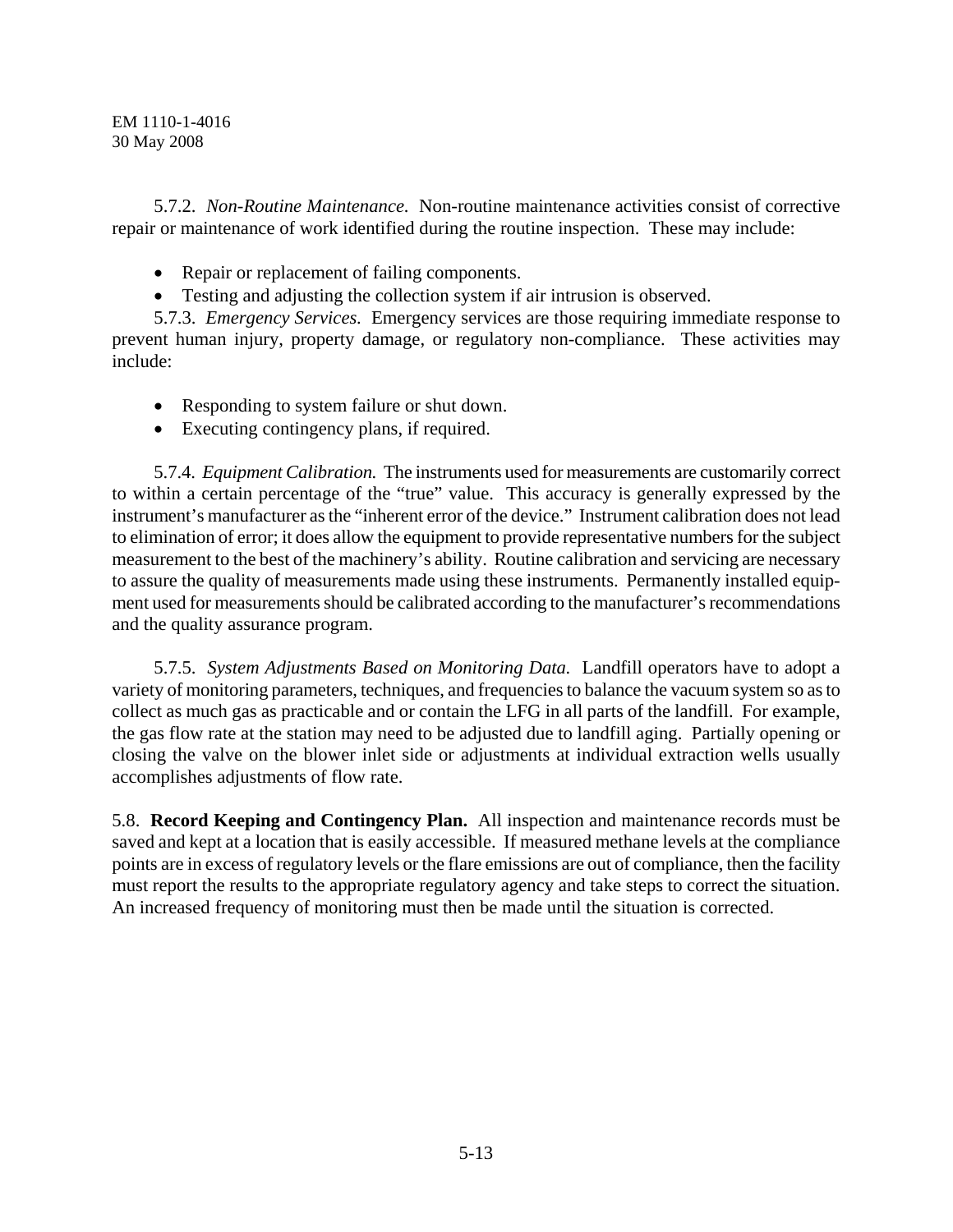# **CHAPTER 6 Regulatory Requirements**

6.1. **Introduction**. This chapter discusses environmental regulations as they pertain to landfill gas emissions. Regulations addressed in this section include Resource Conservation and Recovery Act (RCRA) solid and hazardous waste management requirements, Clean Air Act (CAA) requirements, and Clean Water Act (CWA) requirements associated with landfill emissions. Many of the regulations discussed below apply to currently operating or recently closed landfills and may not be appropriate for landfills that stopped receiving wastes prior to 1987. It is important that personnel know the regulatory framework under which the LFG control is being done (e.g., CERCLA remediation, RCRA Corrective Action, etc.) in order to determine which, if any of the following requirements must be met.

6.1.1. The discussion of applicable regulations and legal requirements in this chapter is only meant to make the reader aware of some of the many requirements that may potentially apply to landfill gas emissions and disposal of condensate. This chapter is not intended to stand in place of any applicable law, regulation, or standard and may not reflect the current standards embodied in law and regulation. Statutes and regulations are the controlling rule of law and should always be consulted to determine how they apply to a particular set of circumstances to assure compliance before action is taken. USACE will comply with all applicable laws and regulations. The PM district will provide general legal services in support of FUDS and FUSRAP. For FUDS and FUSRAP projects, the determination of the laws and regulations governing environmental aspects for any specific project will be made in consultation with the Office of Counsel. In the event of any dispute with a regulator over the governing laws on a FUDS or FUSRAP project, the district providing general legal services will represent the agency in negotiations or adversary proceedings. For other work performed by USACE under a different program or authority (i.e., BRAC, IRP, Work for Others), the appropriate legal representative of the sponsoring agency will be the lead counsel for all legal matters, although the USACE Office of Counsel will be available for consultation.

6.2. **Summary of Applicable Regulations.** Regulations affecting LFG management are addressed under various legislation including:

- The RCRA which regulates solid and hazardous waste management such as the landfill itself.
- The CAA which regulates air emissions.
- The CWA which regulates discharges of water such as LFG condensate and storm water runoff.

A brief summary of potential federal regulations applicable to LFG management follows.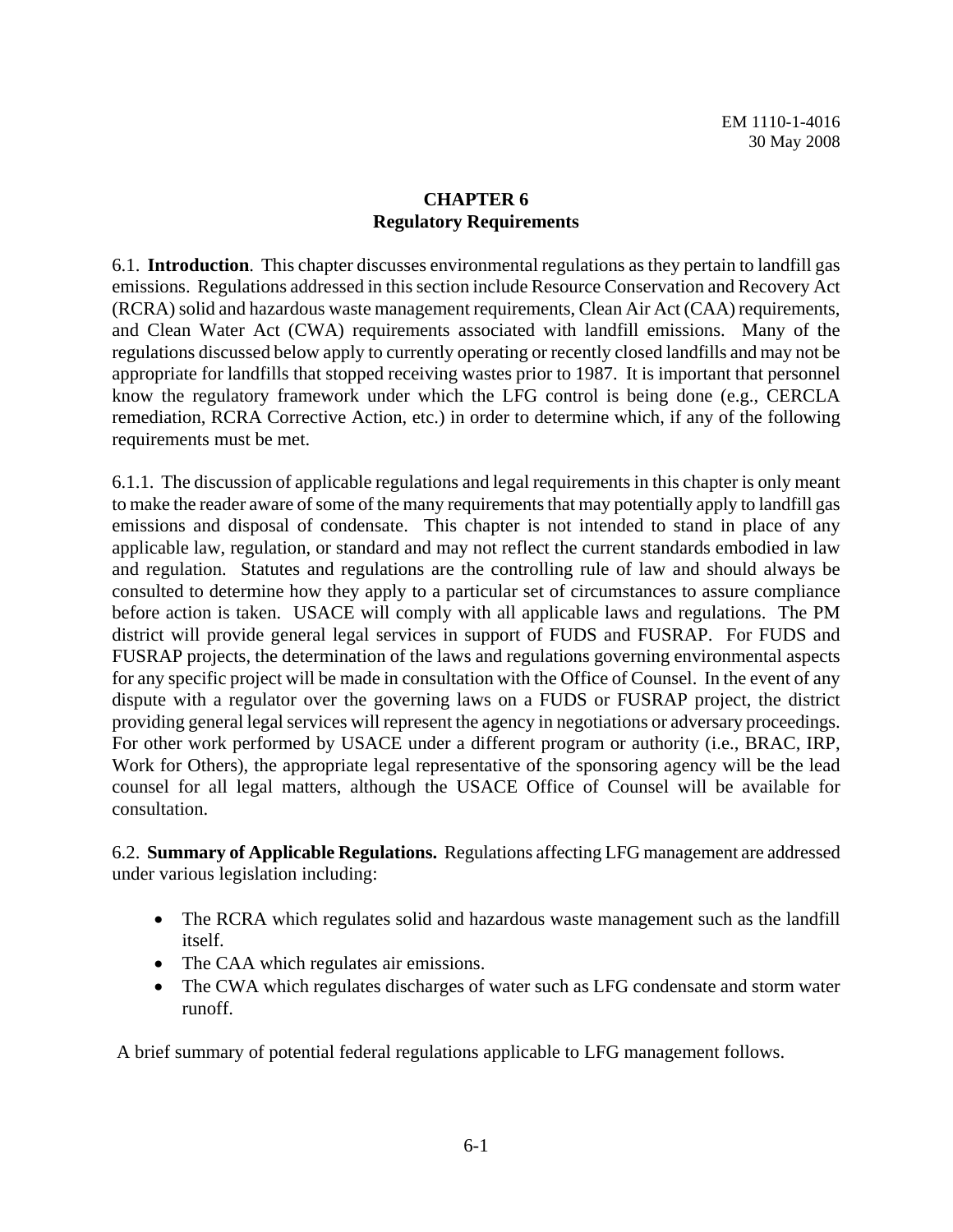6.3. **RCRA Regulations**. Under RCRA, if LFG is emitted or condensate is treated and/or disposed of, RCRA requirements may have to be met. Primary RCRA requirements pertaining to LFG emission and condensate disposal are found in the following regulations:

- 40 CFR Part 258 [regulations for LFG emissions from MSW (non-hazardous) landfills]
- 40 CFR Parts 260-261 [regulations for characterization and disposal of condensate]
- 40 CFR Part 262 [regulations pertaining to generator requirements]
- 40 CFR Part 268 [regulations for land disposal restrictions]

6.3.1. Response actions taken under CERCLA (IRP, FUDS, BRAC or Superfund) are not required to obtain RCRA permits for on-site treatment or storage. However, substantive requirements such as physical storage requirements and containers will most likely have to be complied with.

6.4. **CAA Regulations.** Since passage of the Federal CAA in 1970, many rules and regulations have been adopted that could potentially affect LFG operations. The applicability of these rules and regulations are governed by specific factors such as the implementation schedule of the rule, size of the facility, the equipment and type of operations conducted at the site, and the emissions from these operations. Personnel need to be familiar with the specific requirements of each regulation prior to deciding whether or not the requirements apply to their project. Potentially applicable CAA regulations include:

- New Source Performance Standards (NSPS) found at 40 CFR Part 60
- National Emission Standards for Hazardous Air Pollutants found at 40 CFR 63
- Title V Operating Permits found at 40 CFR Part 70
- State and local air quality regulations

6.4.1. EPA designed the Title V operating permit program as a central mechanism to regulate emissions, monitoring data needs, compliance schedules, fee payments, and other conditions associated with the issuance, compliance and enforcement of operating permits. Personnel involved in designing LFG control systems should ensure that the customer is made aware of calculated LFG emissions and what control devices will be used to control them. This information is important to the customer who is ultimately responsible for determining the need to obtain a Title V operating permit or to revise an existing permit. Any questions regarding the need to obtain an operating permit for the LFG control system should be discussed with the customer and the project team.

6.5. **CWA Regulations.** Under the CWA, if LFG condensate is disposed of by treatment and effluent discharge to Waters of the United States, discharge permits may be required and effluent concentrations/limits may be required to meet a state's water quality standards. Effluent analyses required for all discharge permits can include: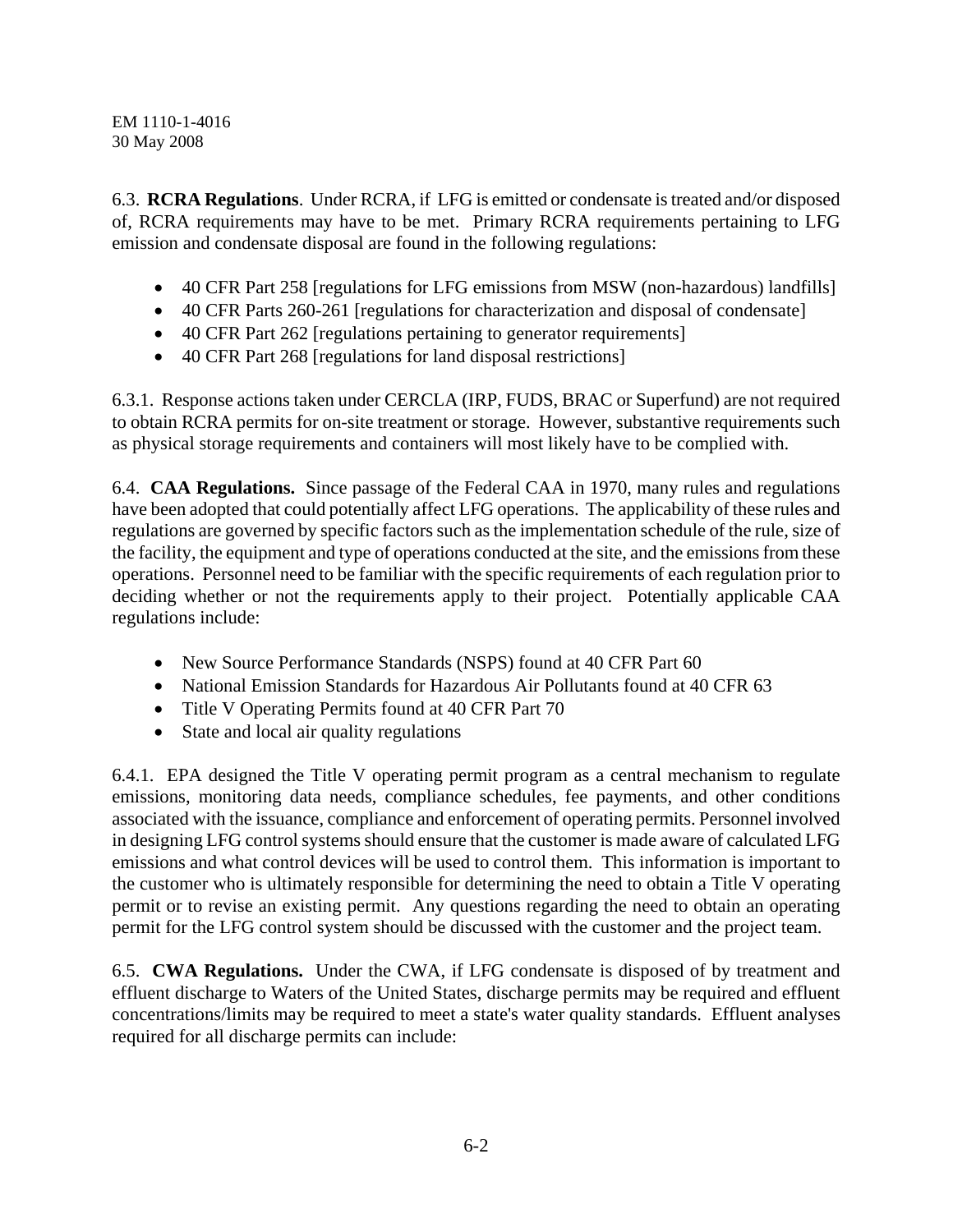- Biochemical Oxygen Demand (BOD).
- Chemical Oxygen Demand (COD).
- Total Organic Carbon (TOC).
- Total Suspended Solids (TSS).
- Ammonia (as N).
- Temperature.
- $\bullet$  pH.
- Flow.

6.5.1. Response actions taken under CERCLA (IRP, FUDS, BRAC or Superfund) are not required to obtain discharge permits. However, substantive requirements such as numerical discharge limits may still have to be established and met at these sites, especially when condensate is discharged via a point source to Waters of the U.S.

6.5.2. Other analyses may be required if other pollutants are expected to be present. Permittees may also be required to test their discharge for toxicity. If the condensate is disposed of by indirect discharge through a publicly owned treatment works (POTW), sewer effluent conditions will be imposed by the local POTW as regulated by local ordinances or federal requirements.

6.6. **State and Local Requirements.** Many states and local authorities have also adopted rules that impact LFG emissions and disposal of condensate. The CAA, RCRA, and CWA all contain provisions that generally subject Federal facilities to State and local requirements, both substantive and procedural, controlling the same subject matter as the respective Federal laws. Refer to each Federal statute to determine the scope of this application of Federal, State and local law to Federal facilities. States can, and frequently do, have regulations that are more stringent than the Federal requirements. It is crucial that personnel know the specific requirements of the state in which the project is located in order to ensure compliance with applicable regulations.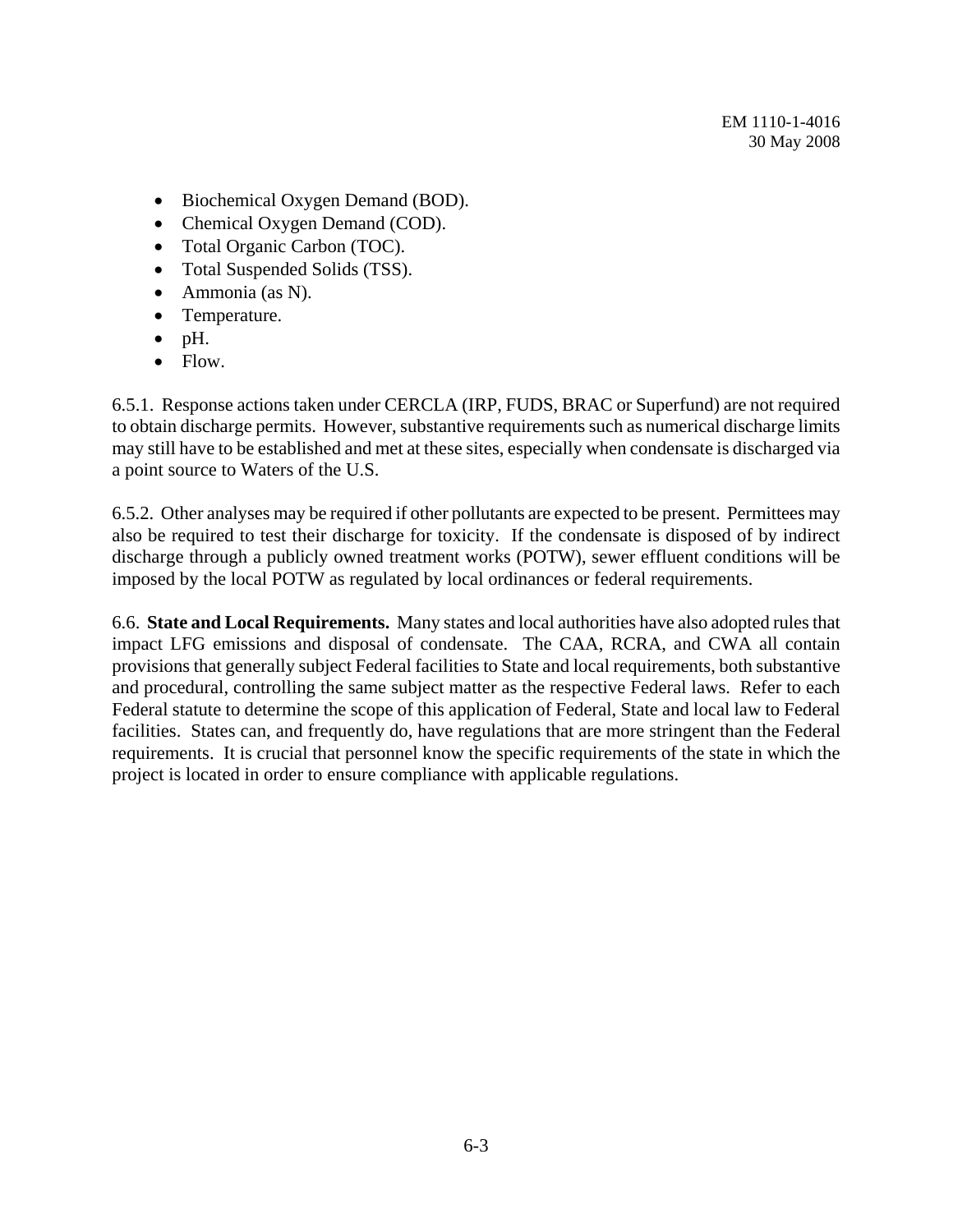# **APPENDIX A References**

## **A.1. Required Publications**

A.1.1. *Government Publications* 

A.1.1.1 *Army* 

## **EM 200-1-3**

Requirements for the Preparation of Sampling and Analysis Plans. http://www.usace.army.mil/publications/

#### **EM 1110-1-1804**

Geotechnical Investigations. http://www.usace.army.mil/publications/

## **EM 1110-1-4001**

Soil Vapor Extraction and Bioventing. http://www.usace.army.mil/publications/

## **DG 1110-1-3**

Air Stripping. http://www.usace.army.mil/publications/

A.1.1.2 *U.S. Environmental Protection Agency*

#### **EPA/600/2-86/073**

Critical Review and Summary of Leachate and Gas Production from Landfills. USEPA, Cincinnati, OH. http://www.epa.gov/epahome/publications.htm

#### **EPA/600/SR-92/037**

Development of an Empirical Model of Methane Emissions from Landfills, April 1992. http://www.epa.gov/epahome/publications.htm

#### **EPA/625/R-96/010b**

Compendium of Methods for the Determination of Toxic Organic Compounds in Ambient Air. http://www.epa.gov/epahome/publications.htm

#### **Thornloe et al. (1998)**

Thornloe, S.A., et al., "User's Manual Landfill Gas Emissions Model," Version 2.0, Research Triangle Park, NC. EPA Contract 68-D1-0117, February 1998. http://www.epa.gov/epahome/publications.htm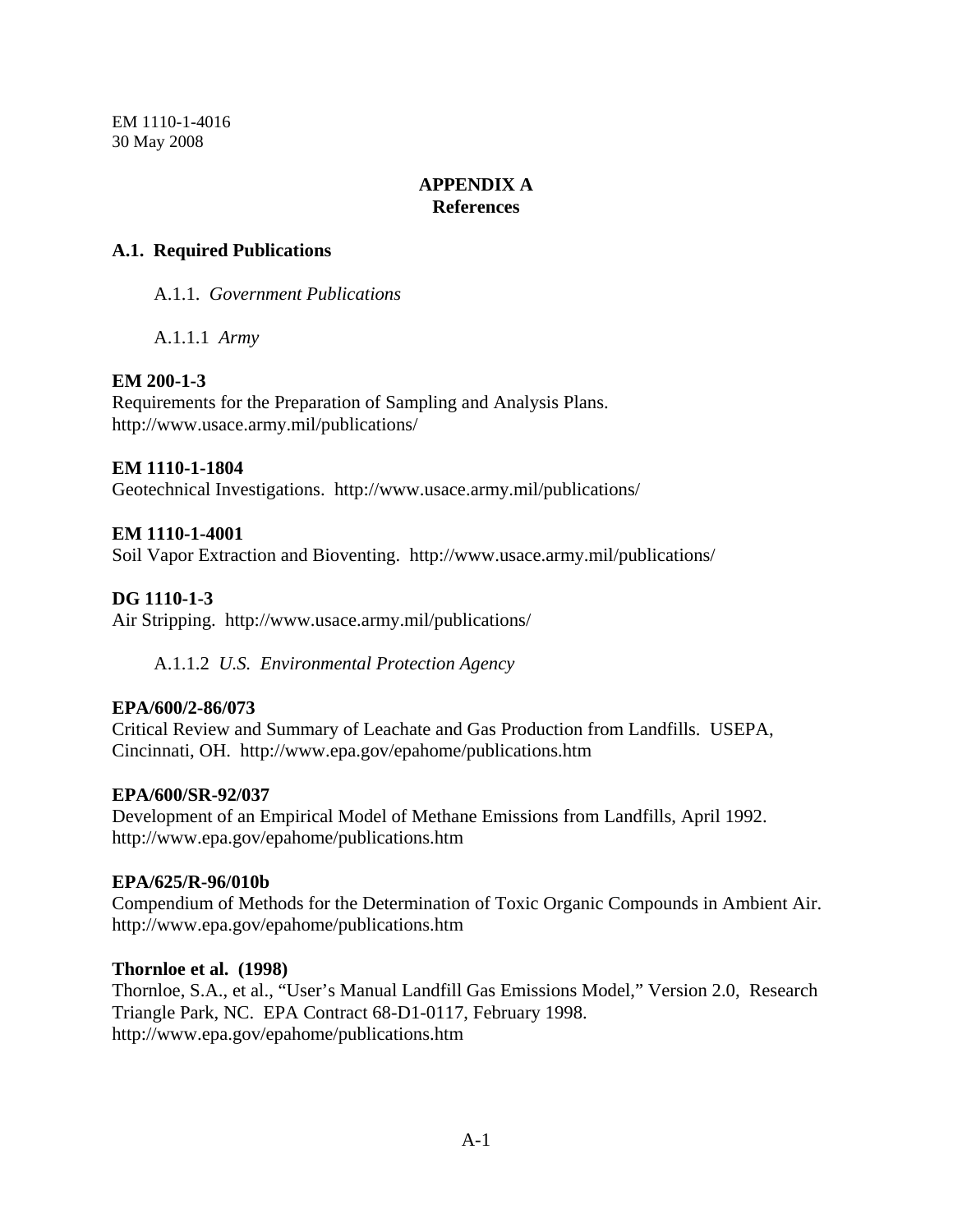A.1.2. *Non-government Publications* 

## **American Conference of Industrial Hygienists (ACGIH)**

Industrial Ventilation: A Manual of Recommended Practice. 25th Edition. Publication #2094. <http://www.acgih.org/home.htm>

## **ASTM STP 1070**

Geotechnics of Waste Fill – Theory and Practice. A.O. Landva and J.I. Clark (1990).

## **ASTM D 6497**

Mechanical Attachment of Geomembrane to Penetrations or Structures. American Society of Testing and Materials, Philadelphia, PA.

## **Bagchi (1990)**

Bagchi, A. *Design, Construction, and Monitoring of Sanitary Landfills*. John Wiley, New York, 1990.

#### **Brown and Clister (1993)**

Brown, K.S., and W.E. Clister. "Design Procedures for Landfill Gas Interception, Collection, and Extraction Systems Pursuant to the Proposed EPA Regulations for the Control of Landfill Gas." National Waste Management Association Waste Tech '93, Marina del Ray, California, January 1993.

#### **CES-Landtec (1993)**

Landfill Gas System Engineering Design Seminar courseware, CES -Landtec, 1993.

#### **Emcon Associates (1980)**

Emcon Associates: Methane Generation and Recovery from Landfills, Ann Arbor Science Publishers, Inc., Ann Arbor, MI, 1980.

#### **Farquhar (1989)**

Farquhar, G.J. "Factors Influencing Landfill Gas Recovery." University of Wisconsin Sanitary Landfill Leachate and Gas Management Seminar, Madison, WI, December 4-7, 1989.

#### **Ham (1989)**

Ham, R.K. "Landfill Gas Generation: Compositions, Quantities, Field Test Procedures and Uncertainty." University of Wisconsin Sanitary Landfill Leachate and Gas Management Seminar, Madison, WI, December 4-7, 1989.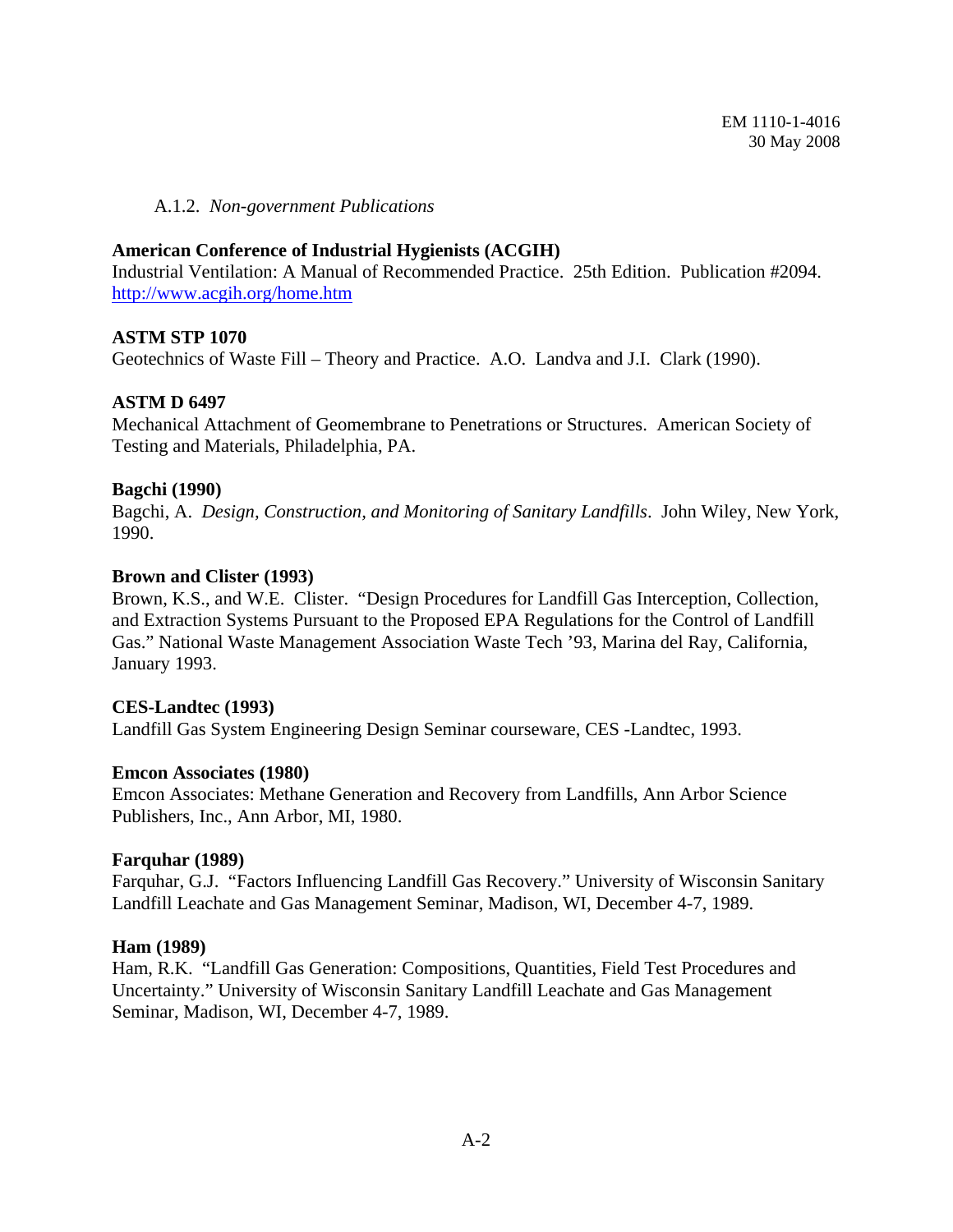#### **Ham and Barlaz (1987)**

Ham, R.K. and M.A. Barlaz. "Measurement and Prediction of Landfill Gas Quality and Quantity." ISWA International Symposium, Process, Technology and Environmental Impact of Sanitary Landfills," Cagliari, Sardinia, Italy, October 20-23, 1987.

#### **Israel (2000)**

Israel, T.S., "Control of a Landfill Fire at a Site Closed with A Synthetic Cover." Proceedings from the 23rd Annual landfill Gas Symposium, San Diego, CA, March 27-30, 2000, p. 149.

#### **Michels (1998a)**

Michels, M.S. "Landfill Gas Management," *Solid Waste Technologies*, July/August 1998.

#### **Michels (1998b)**

Michels, M.S. "Landfill Gas Management," *Solid Waste Technologies*, September/October 1998.

#### **NFPA 70 (1999)**

National Electrical Code. National Fire Protection Association, 1999.

#### **Solid Waste Association of North America (1998)**

*Landfill Gas Operation and Maintenance – Manual of Practice.* Solid Waste Association of North America (SWANA), Silver Springs MD, 1998.

#### **Stecker (1989)**

Stecker, P. "Active Landfill Gas Recovery Systems." University of Wisconsin Sanitary Landfill Leachate and Gas Management Seminar, Madison, WI, December 4-7, 1989.

#### **Thiel (1998)**

Thiel, R.S.. "Design Methodology for a Gas Pressure Relief Layer Below a Geomembrane Landfill Cover to Improve Slope Stability." *Geosynthetics International*, 5 (6): 589-617, 1998.

#### **Zolten and Saigal (1991)**

Zolten, N.G., and K.K. Saigal. "A Primer on Landfill Gas Blower/Flare Stations." Proceedings from the GRCDA/SWANA's 14th Annual Landfill Gas Symposium, San Diego, CA, March 26- 28, 1991, p. 120.

#### **A.2. Related Publications**

#### **Kramer (1994)**

Kraemer, T. "Monitoring, Data Analysis, and Adjustment of Landfill Gas Control System." SWANNA 17th Annual Landfill Gas Symposium, March 22-24, 1994.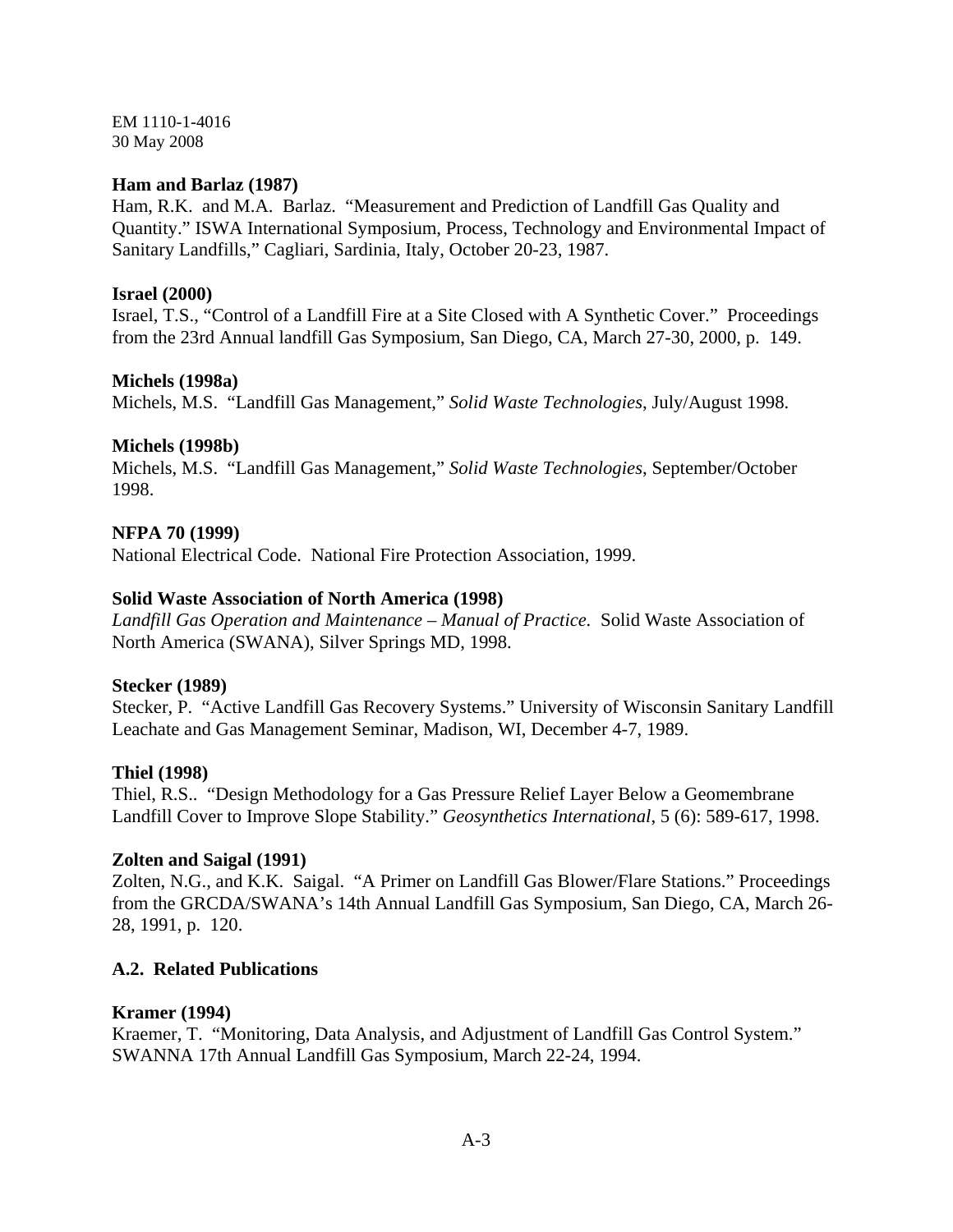#### **Moody (1944)**

Moody L.F. "Friction Factors for Pipe Flow." *Transaction ASME*, Vol. 66, 1944.

#### **Peramanki (1993)**

Peramanki, M.P. "Soil-Vapor Extraction System Piping Design and Blower Selection: A Spreadsheet Program." Proceedings of the National Ground Water Association, Outdoor Action Conference, May 1993.

#### **Pierce and LaFountain (2000)**

Pierce, J.L., and L.J. LaFountain. "Application of Advanced Characterization Techniques for Identification of Thermogenic and Biogenic Gases." Proceedings from the 23rd Annual Landfill Gas Symposium, San Diego, CA, March 27-30, 2000, p. 153.

#### **Prosser (1985)**

Prosser, R.W. "The Effects of Atmospheric Pressure on the Availability of Gas from a Landfill." GC Environmental, Inc., 1985.

#### **Prosser (1995)**

Prosser, R.W., and A. Janechek. "Landfill Gas and Groundwater Contamination." GC Environmental, Inc., 1995.

#### **Prosser (1998)**

Prosser, R.W. "Reviewing and Interpreting Landfill Gas Monitoring Data." GC Environmental, Inc., 1998.

#### **Prosser (1999)**

Prosser, R.W. "Optimizing Landfill Gas Collection from Arid Landfills." GC Environmental, Inc., 1999.

#### **Prosser (2000)**

Prosser, R.W. "NSPS Tier III Alternative Test Procedure." GC Environmental, Inc., 2000.

#### **Sullivan (1992)**

Sullivan, W. "Landfill Gas Condensate Collection Using the Vacuum Extraction Method." Proceeding of 15th Annual Landfill Gas Symposium, 1992.

#### **Wilson-Fahmy et al. (1996)**

Wilson-Fahmy et al. "Design Methodology for the Puncture Protection of Geomembranes." 1996.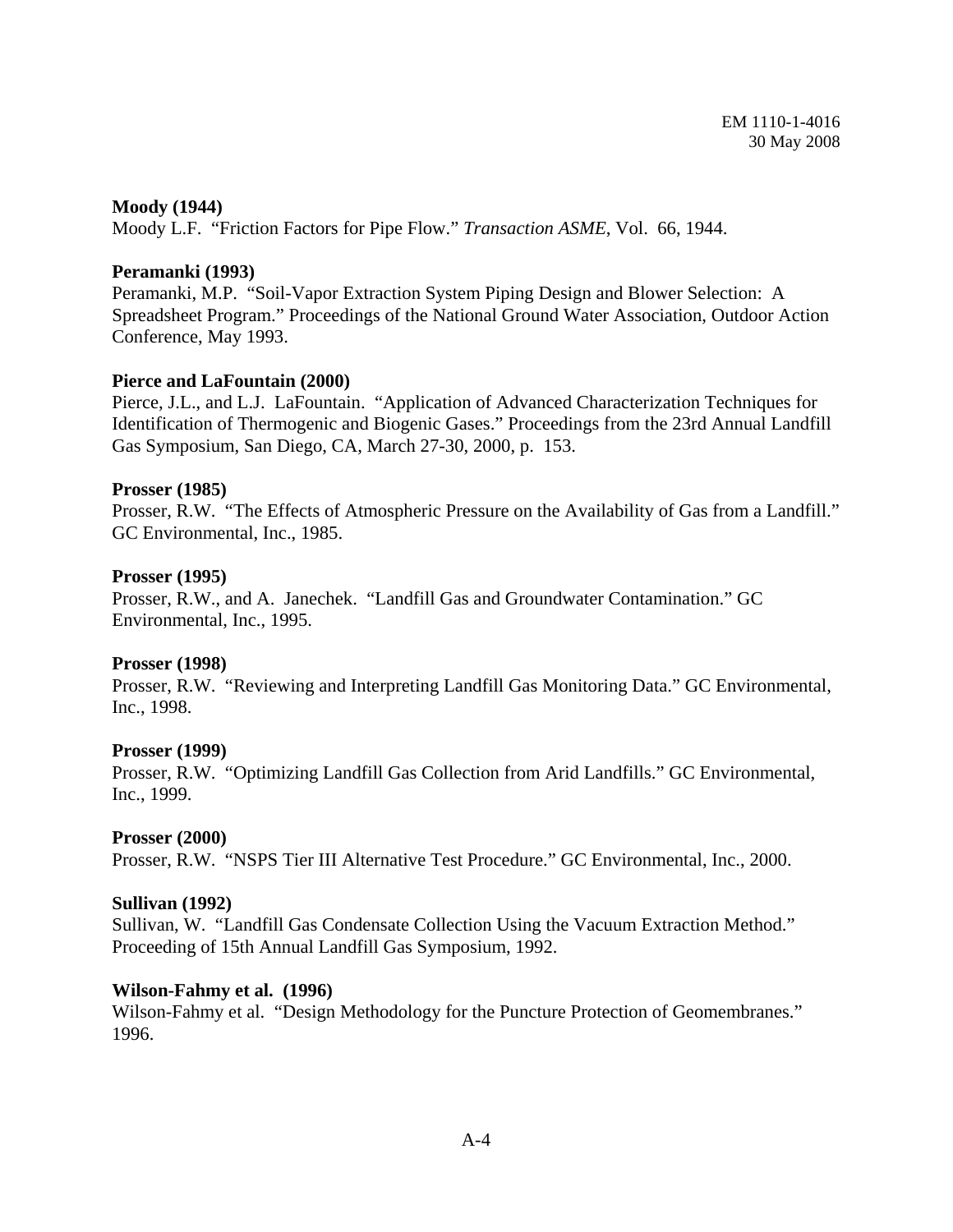# **APPENDIX B Landfill Off-Gas Collection System Calculations**

B.1. **General**. The following is a hypothetical example that illustrates the calculations used in the design of an off-gas collection and treatment system (Emcon Associates 1980).

 B.1.1. *Site Background Information.* The 25-acre Westslope Landfill is located near Omaha, Nebraska and accepted municipal, industrial and construction debris from the neighboring communities from 1970 to 1995. In 1972 the state required a 6-inch daily cover be used to minimize odors. In 1999, the State required that the landfill be closed with a multi-layer cap composed of a 6 inch grading layer, a 40-mil HDPE geomembrane, a geonet drainage layer, and 24 inches of cover soil. The State also required that an active gas control system be installed to limit off-site subsurface migration of landfill gas to 10% of the LEL for methane. A housing development is located adjacent to the landfill on the south side of Center Street. A plan view of the site is shown in Figure B.1.

 B.1.2. *Site Geology.* Bedrock consisting of weathered limestone underlies the site at approximately elevation 980 in the central area of the landfill. The bedrock slopes gently to the east. The overburden soils consist of 20 to 30 feet of silty sand. Ground water fluctuates seasonally at the site and is approximately 15 feet below the original ground surface.

# B.1.3. *Objective*

- Design an active landfill gas collection system that consists of vertical extraction wells to prevent the off-site migration of gas.
- Design an enclosed flare to destroy methane and non-methanogenic organic compounds (NMOCs) in the collected gas.

#### B.2. **Site Characteristics**

- Landfill footprint  $= 25$  acres
- Volume of waste =  $1,700,000$  cy

# B.3. **Refuse Characteristics**

- Average age of Refuse  $= 20$  to 25 years
- In-Place Refuse Density =  $1,200$  lbs/cy
- Capping Material  $= 40$  mil HDPE
- Maximum Depth  $= 45$  feet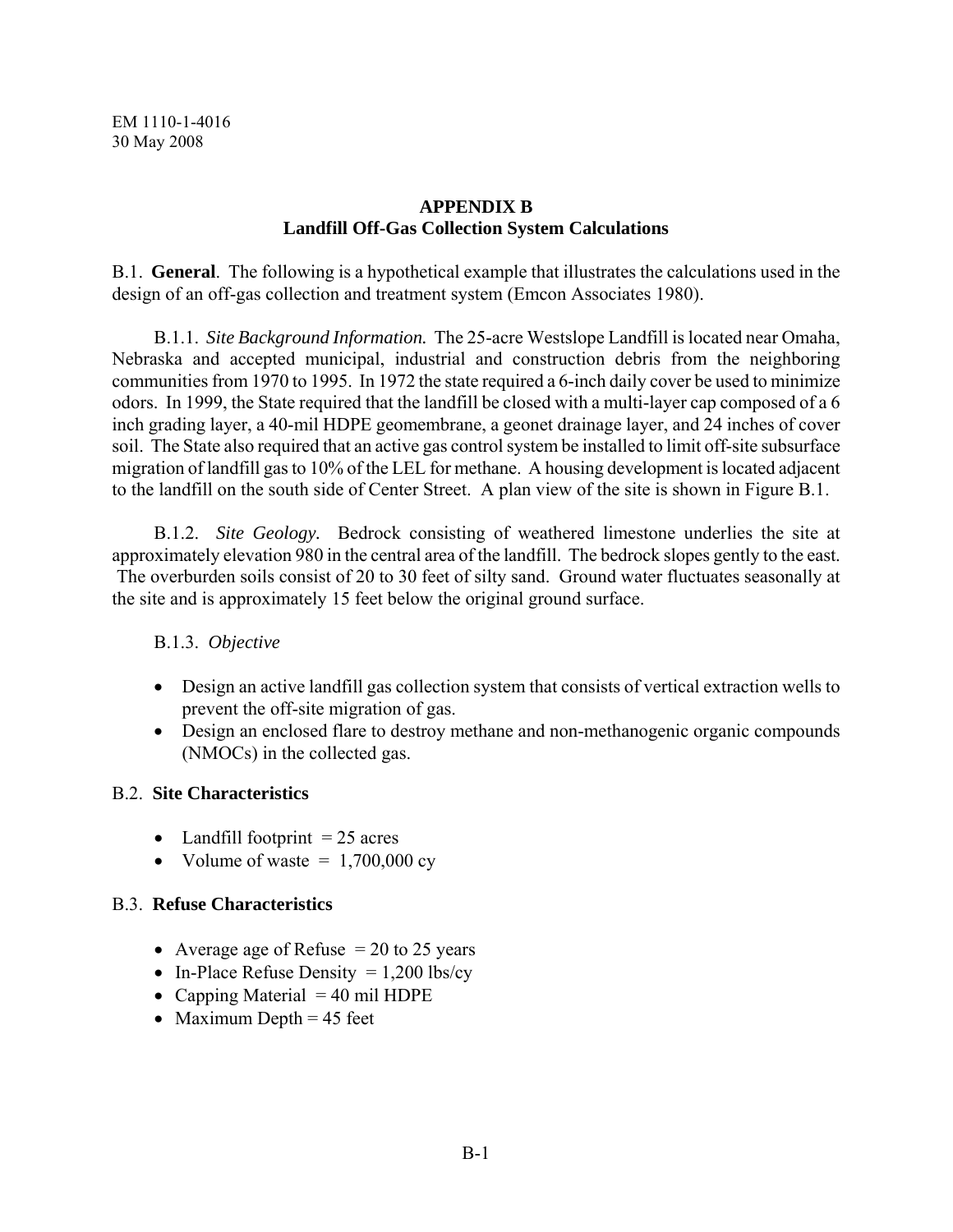

**Figure B.1. Plan View of the Site.**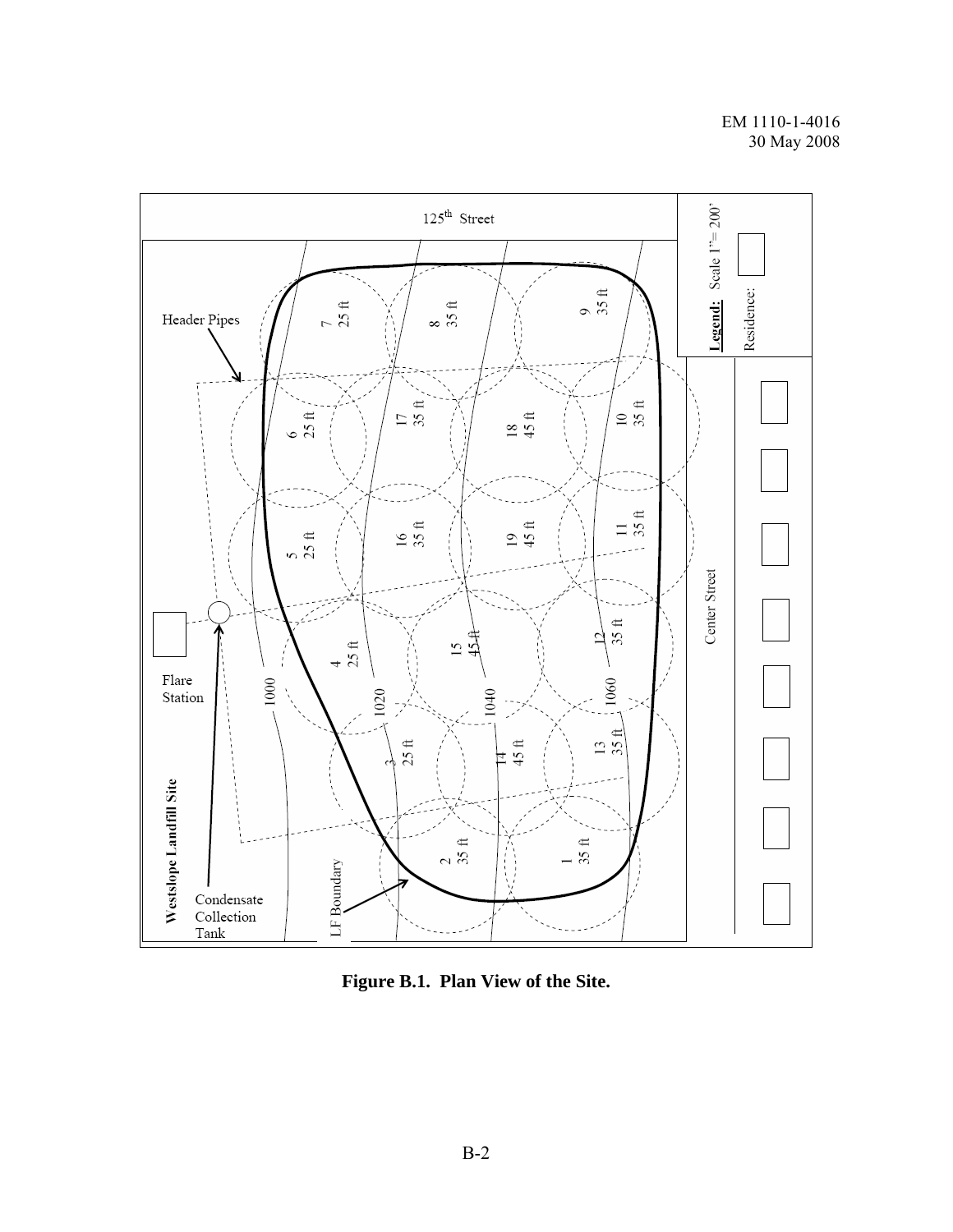#### B.4. **Gas Characteristics**

- Landfill gas emission rate =  $1.6 \times 10^{-4}$  ft<sup>3</sup>/(lb day)
- Concentration of methane in gas  $= 50$  percent
- Assumed radius of influence of extraction wells  $= 150$  feet
- Temperature of landfill gas  $= 110^{\circ}F$
- Landfill Gas Viscosity =  $2.58 \times 10^{-7}$  lb s/ft<sup>2</sup>

#### B.5. **Calculations for the Off-Gas Collection System**

B.5.1. *Sample Problem Design Calculations*

B.5.1.1. *General Assumptions.*

 $V =$  volume of waste  $(1,700,000 \text{ cy})$  $D =$  density of waste  $(45 \text{ lb/ft}^3)$ *G* = methane production rate =  $1.6 \times 10^{-4}$  ft<sup>3</sup>/(lb day)

B.5.1.2. *Flow Rate for Entire Landfill.*

 $Q_{\text{tot}}$  = (volume of waste)(*D*)(*G*)  $Q_{\text{tot}} = (1,700,000 \text{ yd}^3)(27 \text{ ft}^3/\text{yd}^3)(45 \text{ lb/ft}^3) [1.6 \times 10^{-4} \text{ ft}^3/(\text{lb day})]$  $Q_{\text{tot}}$  = 330,480 ft<sup>3</sup>/day = 230 ft<sup>3</sup>/min (methane)

As methane is 50% of the landfill gas produced, the total flow rate of extracted landfill gas is:

 $2 \times 230$  ft<sup>3</sup>/min = 460 ft<sup>3</sup>/min

B.5.1.3. *Determine Flow Rates from a particular well (Cylinder Method).*

 $Q = \pi (R^2 - r^2) t D G$ 

where:

 $Q =$  methane flow rate

- $R$  = radius of influence
- $r =$  borehole radius (assumed to be 12 inches for all wells [which is negligible])
- $t =$  waste thickness
- $D =$  density of waste (45 lb/ft<sup>3</sup>)
- $G =$  methane production rate  $[1.6 \times 10^{-4} \text{ ft}^3/(1b \text{ day})]$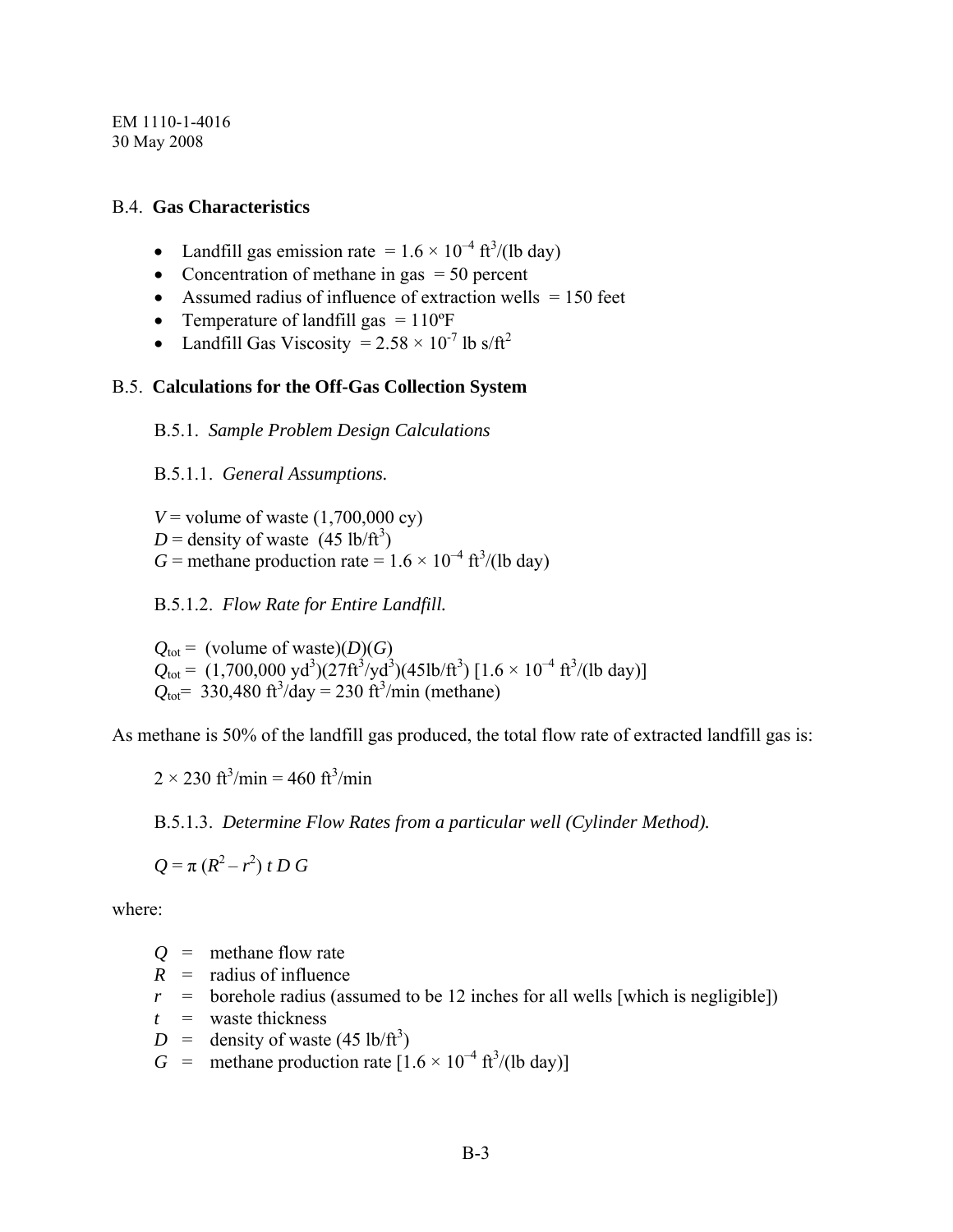B.5.1.3.1. *For 25-Foot-Deep Wells.*

 $R = 150$  feet,  $t = 25$  feet

 $Q = \pi (150)^2 (25 \text{ ft}) (45 \text{ lb/ft}^3) [1.6 \times 10^{-4} \text{ ft}^3/(\text{lb day})] = 12{,}723 \text{ ft}^3/\text{day}$ 

 $Q = 8.84$  ft<sup>3</sup>/min (methane only)

Since landfill gas is 50% methane:

Landfill gas flow =  $2 \times 8.84 = 17.7$  ft<sup>3</sup>/min.

B.5.1.3.2. *For 35-Foot-Deep Wells.*

 $R = 150$  feet,  $t = 35$  feet

 $Q = \pi (150)^2 (35 \text{ ft}) (45 \text{ lb/ft}^3) [1.6 \times 10^{-4} \text{ ft}^3/(\text{lb day})] = 17,812 \text{ ft}^3/\text{day}$ 

 $Q = 12.4$  ft<sup>3</sup>/min (methane only)

Landfill gas flow =  $2 \times 12.4 = 24.8$  ft<sup>3</sup>/min.

 B.5.1.3.3. *For 45-Foot-Deep Wells.*  $R = 150$  feet,  $t = 45$  feet  $Q = \pi (150)^2 (45 \text{ ft}) (45 \text{ lb/ft}^3) [1.6 \times 10^{-4} \text{ ft}^3/(\text{lb day})] = 22,900 \text{ ft}^3/\text{day}$  $Q = 15.9$  ft<sup>3</sup>/min (methane only)

Landfill gas flow =  $2 \times 15.9 = 31.8$  ft<sup>3</sup>/min

5 wells at 17.6 ft<sup>3</sup>/min = 88 ft<sup>3</sup>/min 10 wells at 24.8 ft<sup>3</sup>/min = 248 ft<sup>3</sup>/min 4 wells at 31.8 ft<sup>3</sup>/min =  $127 \text{ ft}^3\text{/min}$ Total  $= 463 \text{ ft}^3/\text{min}$ 

B.5.1.4. *Determine Pressure Drop Required at Each Well to Maintain Assumed Radius of Influence.* 

 $\Delta P = \mu G_{\text{tot}} D \left[ R^2 \ln(R/r) + (r^2/2) - (R^2/2) \right] / 2 K_{\text{s}}$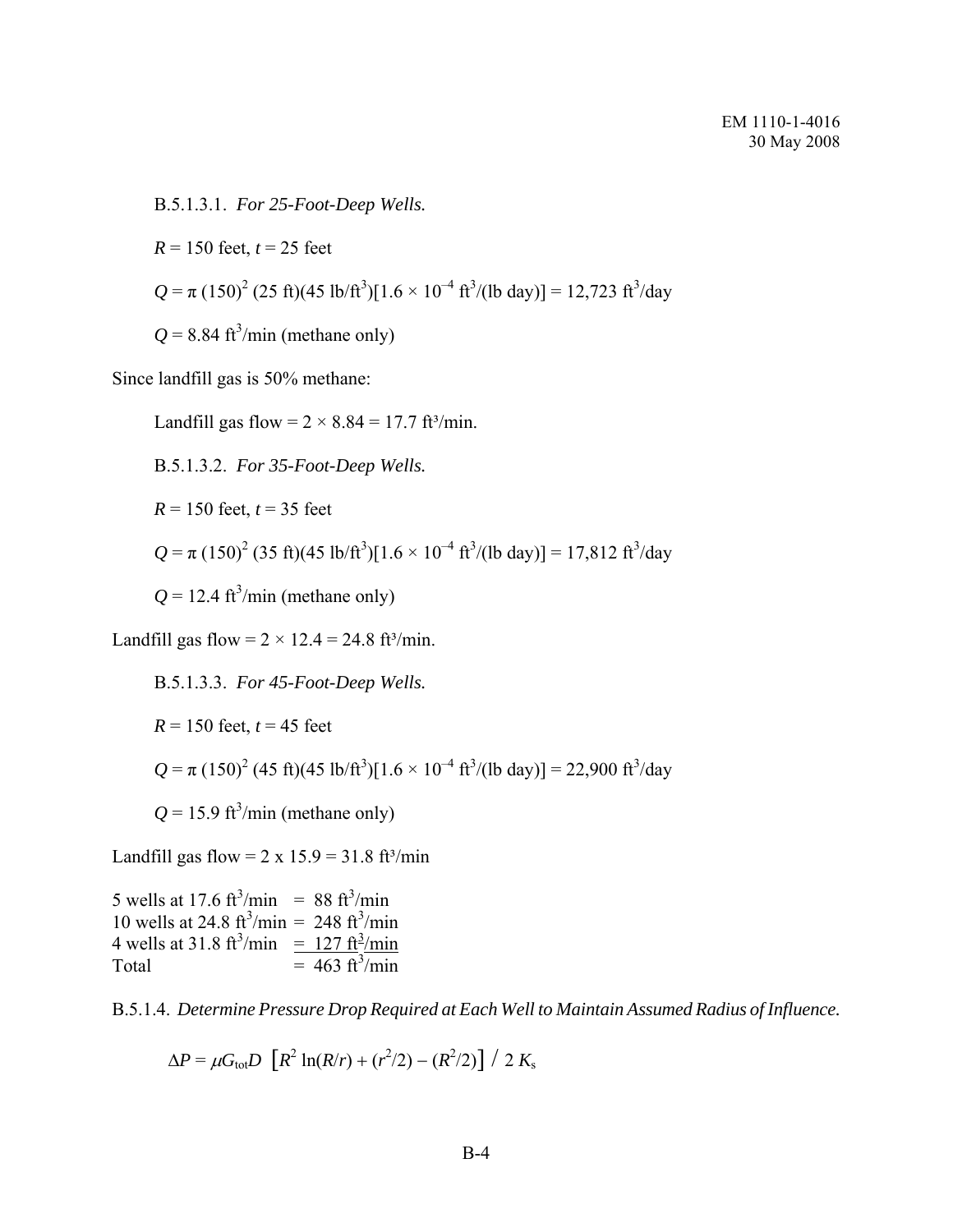where:

- $\Delta P$  = pressure difference from the outer edge of the radius of influence to the gas vent
- $R$  = radius of influence
- $r =$  radius of borehole (assumed to be 12 inches for all wells)
- $\mu$  = absolute viscosity of the landfill gas (1.21 × 10<sup>-5</sup> N s/m<sup>2</sup> = 2.581 × 10<sup>-7</sup> lb s/ft<sup>2</sup>)
- $K_s$  = apparent permeability of the refuse (assumed to be 15 Darcy = 2.29  $\times$  10<sup>-8</sup> in.<sup>2</sup>)
- $D =$  density of the refuse (45 lb/ft<sup>3</sup>)

 $G_{\text{tot}} = \text{total landfill gas production rate (assumed to be } 2 \times 1.6 \times 10^{-4} \text{ ft}^3/(\text{lb day}).$ 

B.5.1.4.1. *For All Wells, M (Melema Factor)* =  $\mu$ G<sub>tot</sub>D / 2 K<sub>s</sub>

 $M = [(2.581 \times 10^{-7} \text{ lb s/ft}^2)(2)[1.6 \times 10^{-4} \text{ ft}^3/(lb \text{ day})](45 \text{ lb/ft}^3) (\text{day/86,400 s})] / [(2)(2.29$  $\times$  10<sup>-8</sup> in.<sup>2</sup>)(1 ft<sup>2</sup>/144 in.<sup>2</sup>)]

 $M = 1.314 \times 10^{-4}$  lb/ft<sup>4</sup>

B.5.1.4.2. *For All Wells, Assumed Radius of Influence is 150 Feet.*

 $\Delta P = M [R^2 \ln(R/r) + (r^2/2) - (R^2/2)]$ =  $1.314 \times 10^{-4}$  lb/ft<sup>4</sup> [(150ft)<sup>2</sup> ln(150 ft/1 ft) + {(1 ft)<sup>2</sup>/2) – (150 ft)<sup>2</sup>/2}]  $= 1.314 \times 10^{-4}$  lb/ft<sup>4</sup> [101,489 ft<sup>2</sup>]  $=$  13.33 lb/ft<sup>2</sup> **=** 2.57 inches of water column.

 B.5.2. *Header Pipe Sizing.* Pipe sizing is a trade off between the capital cost of the pipe and the energy requirements of the blower. The higher cost of larger pipe must be balanced against lower horsepower requirements of the blower due to less pressure loss due to friction.

- Header pipe size  $= 6$  inches
- Connector pipes from wells to headers  $= 2$  inches

 B.5.3. *System Curve.* The system curve is determined by computing all head losses through the system at various flow rates due to the following:

- Subsurface head loss.
- Head loss in pipes.
- Head loss through fittings and valves.

The friction losses from the subsurface, the straight pipe lengths, and the valves and fittings are added together to obtain the total friction loss at a given flow rate. Note that these calculations are performed assuming that the valves are fully open.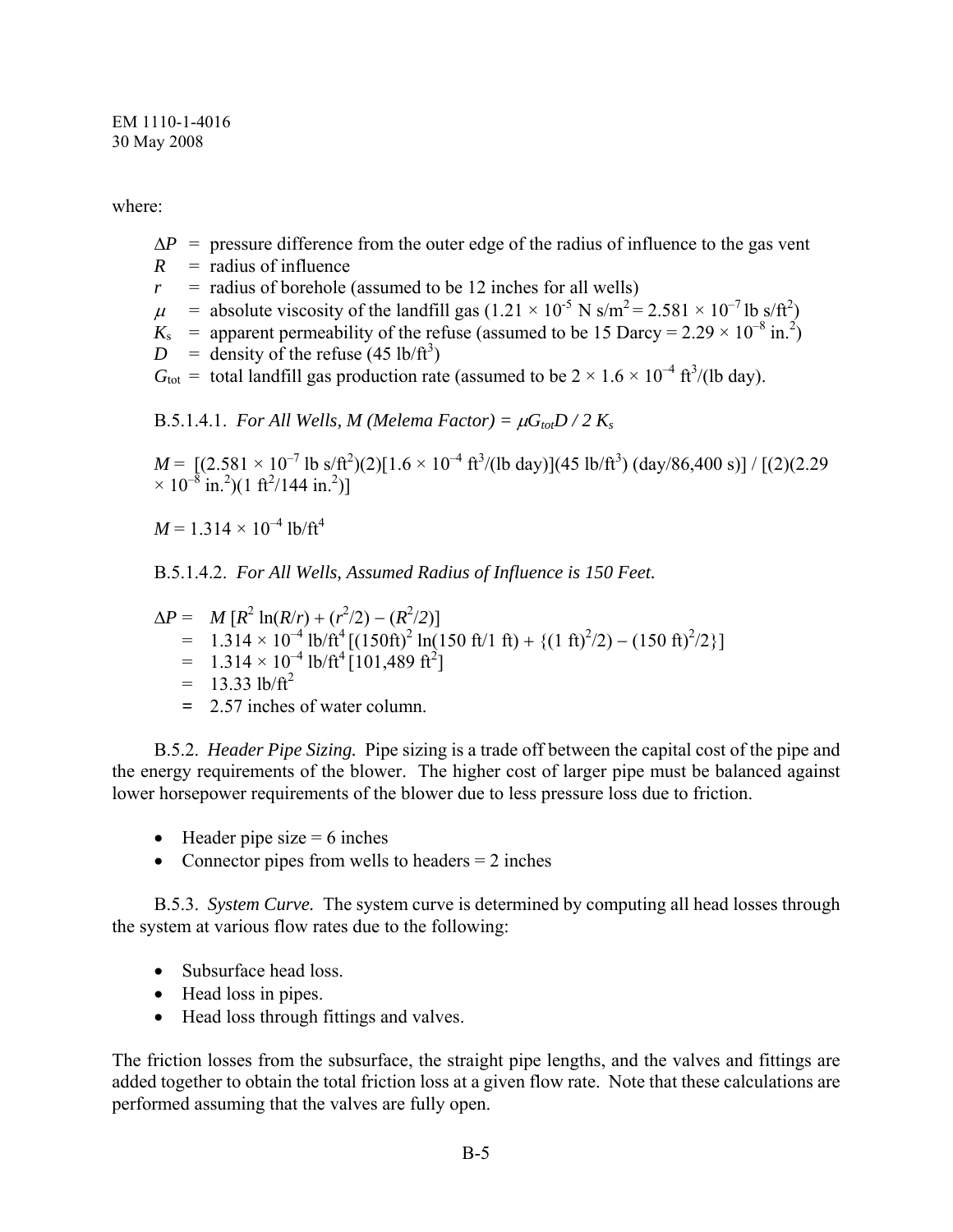B.5.3.1. *Subsurface Head Loss.* Assume 2.57 inches as computed in paragraph B-5.1.

 B.5.3.2. *Calculate Pipe Head-Loss.* The most common method of predicting friction losses in straight pipes is to use the Darcy-Weisbach equation:

 $h_f = f(L/d)(v^2/2g)$ 

where:

 $h_f$  = head loss, m (ft) of fluid  $f =$  friction factor for the pipe, dimensionless (dimensionless)  $L =$  length of segment, m (ft)  $d =$  inside pipe diameter, m (ft)  $v =$  average velocity of the flow, m/sec (ft/s) *g* = acceleration due to gravity  $(9.81 \text{ m/s}^2 = 32.2 \text{ ft/s}^2)$ .

The head loss calculated by this formula is in feet of landfill gas. The ideal gas law can be used to estimate the density of the gas passing through the header pipe. Estimate the gas density to convert pressure in feet of landfill gas to inches of water column (in wc).

Gas Density =  $PM/R_UT$ 

where:

*P* = absolute pressure within header pipe

Assuming 30 in. wc vacuum

1 atm  $=$  407.2 inches of water column (in wc)

*P* =  $(407.2 \text{ in.} \text{ we } -30 \text{ in.} \text{ we})/407.2 \text{ in.} \text{ we} = 0.926 \text{ atm}$ 

- $M =$  molecular weight of landfill gas
	- $=$  0.5 (molecular weight methane, CH<sub>4</sub>) + 0.5 (molecular weight of carbon dioxide,  $CO<sub>2</sub>$ )

 $=$  0.5 (12+4) + 0.5 (12+2x16) = 30 kg/kg-mole

 $R_U$  = Universal gas constant

 $=$  0.0821 L-atm/g-mole K

*T* = Absolute Temperature

 $= 110\text{°F} = 43.3\text{°C} + 273.16\text{°K} = 316.5\text{°K}.$ 

Landfill Gas Density =  $PM/R_UT$ 

- $=$  [(0.93 atm)  $\times$  (30 kg/kg-mole)] / [(0.0821 L-atm/ g-mole K)  $\times$  (316.3 K)  $\times$  (1000 gmole/kg-mole)]
- $= 1.069 \times 10^{-3} \text{ kg/L}$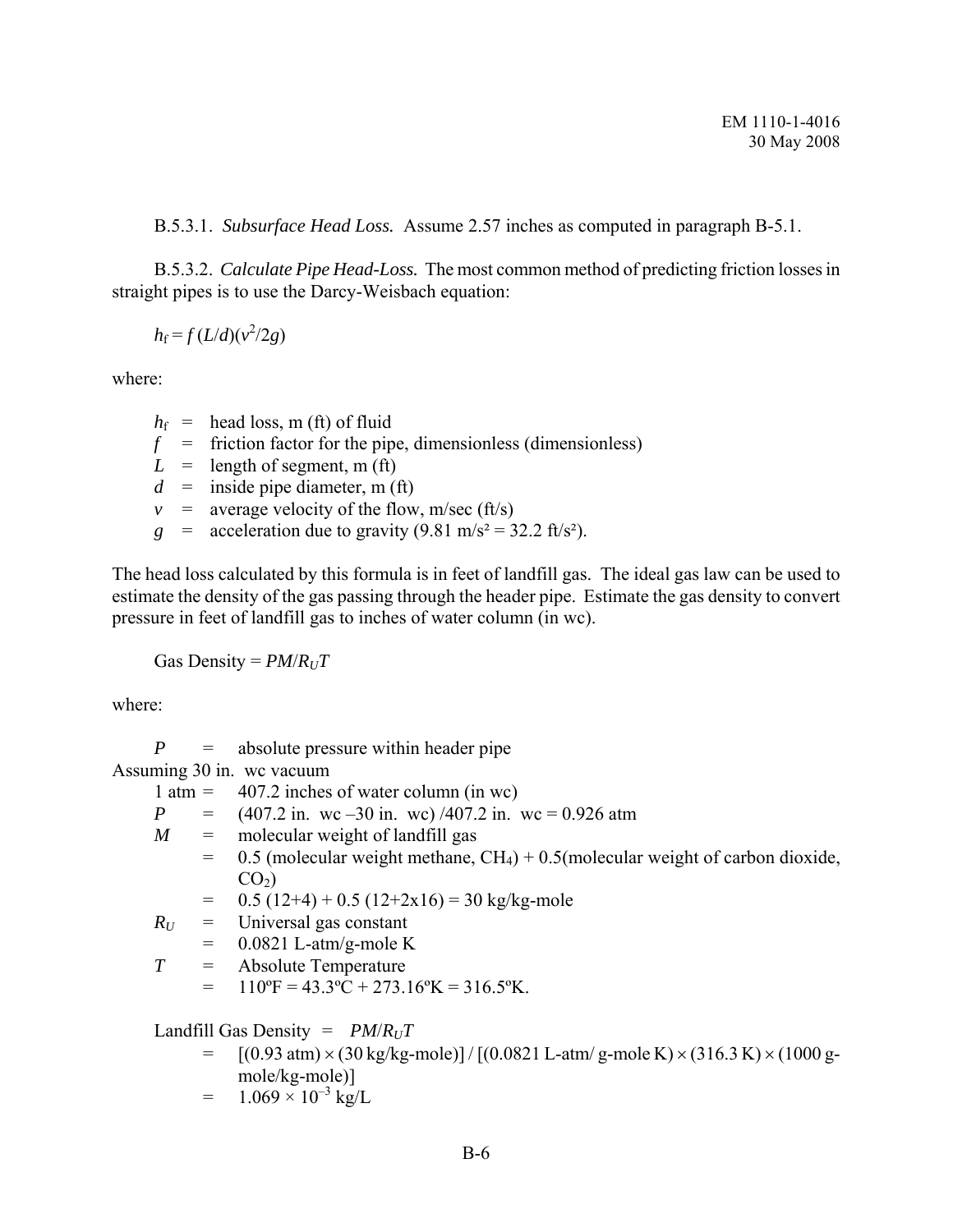Landfill Gas Density =  $(0.001069 \text{ kg/L} \times 2.205 \text{ lb/kg} \times 28.32 \text{ L/ft}^3)$  $= 0.0668$  lb/ft<sup>3</sup>

1 pound-force/square inch (PSI) =  $27.6799048$  inch of water [4 °C]

To convert feet of landfill gas to inches of water column, the following factor (*F*') must be applied:

 $F'$  = 0.0668 lb/ft<sup>3</sup> × 1 ft<sup>2</sup>/144 ft<sup>2</sup>/in.<sup>2</sup> × 27.7 in. wc/(lb/in.<sup>2</sup>)  $= 0.01284$  in. wc/ft

Head Loss, in. wc =  $0.01284 \times fLV^2/2d \times g = 0.0002 fLV^2/d$ .

 B.5.3.3. *Head Loss Through Valves and Fittings.* There are two primary methods for estimating head losses through valves and fittings.

- Look up *k* values in tables (where  $k = f L/d$  and, therefore,  $h_f = k v^2/2g$ ).
- Use tabulated values of equivalent length of straight pipe. For example, the resistance in a 6-inch standard tee is equivalent to that of approximately 30 feet of 6-inch straight pipe.

 B.5.3.4. *Landfill Gas Piping Flow Diagram.* The piping system consists of headers that connect to 19 wells in three manifolds (Figure B.2). The manifolds connect to a flare stack through a condensate knockout tank, blower, and flame arrestor.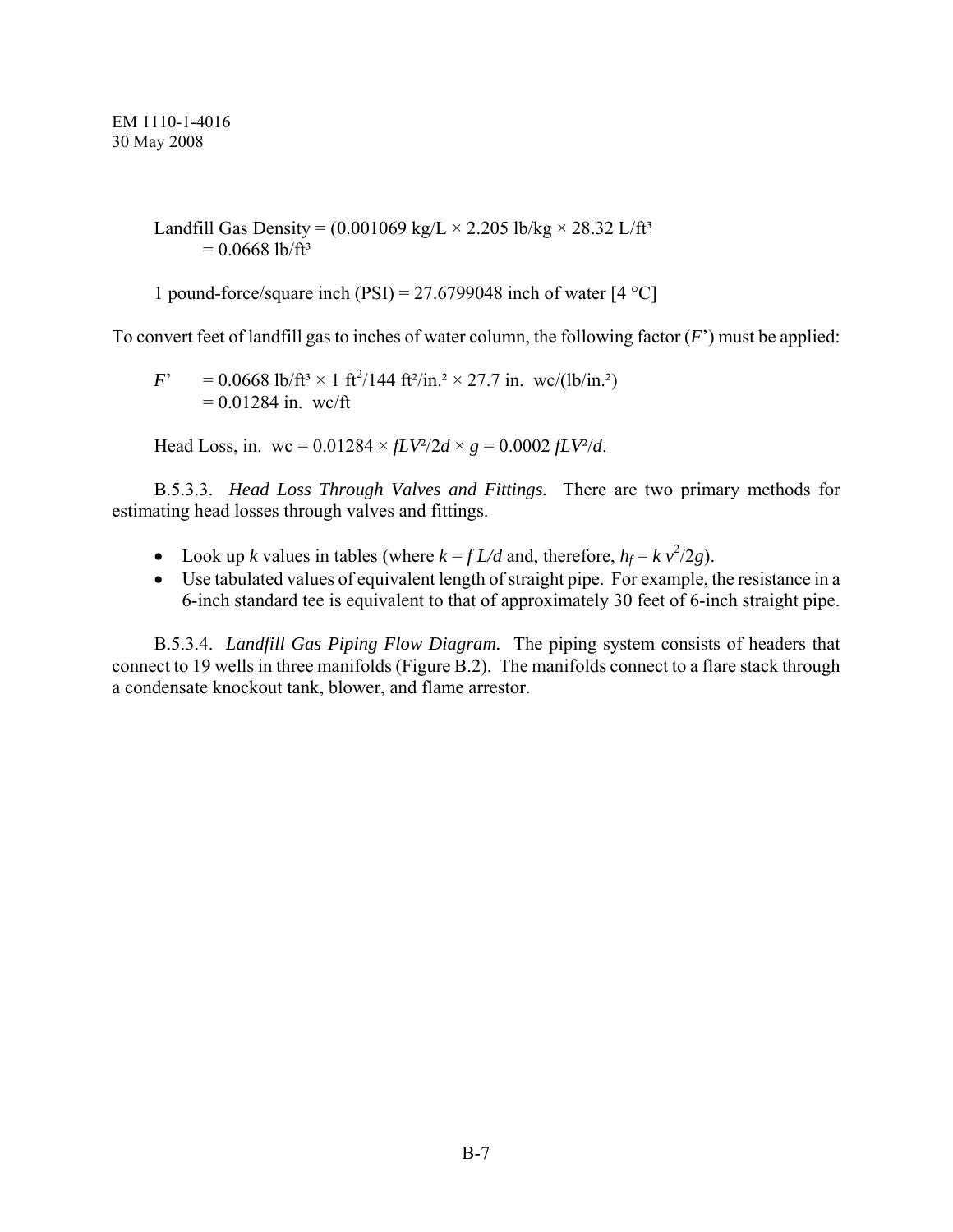

**Figure B.2. Landfill Gas Piping Flow Diagram.** 

 B.5.3.5. *Manifold 1 Calculations.* Different flow rates were used for wells installed with different screen lengths: 17.6 scfm for the 25-foot wells, 24.8 scfm for the 35-foot wells, and 31.8 scfm for the 45-foot wells. The wells are connected to a common header. The pressure loss from each well to a common point in the header was calculated to establish the required header vacuum. Following is the example calculation for header #1. Calculations for headers #2 and #3 are similar.

 B.5.3.5.1. *Well Number 10.* The approximate head loss from well #10 (flow rate of 24.8 scfm) including soil head loss (2.57 in. wc) plus wellhead losses (2.00 in. wc) plus discharge piping losses to header 1 at point b (0.668 in. wc) is 5.238 in. wc vacuum. The following piping head losses are additive to point j:

- 0.005 in. wc vacuum—approximate b–c piping head loss
- 0.017 in. we vacuum—approximate e-d piping head loss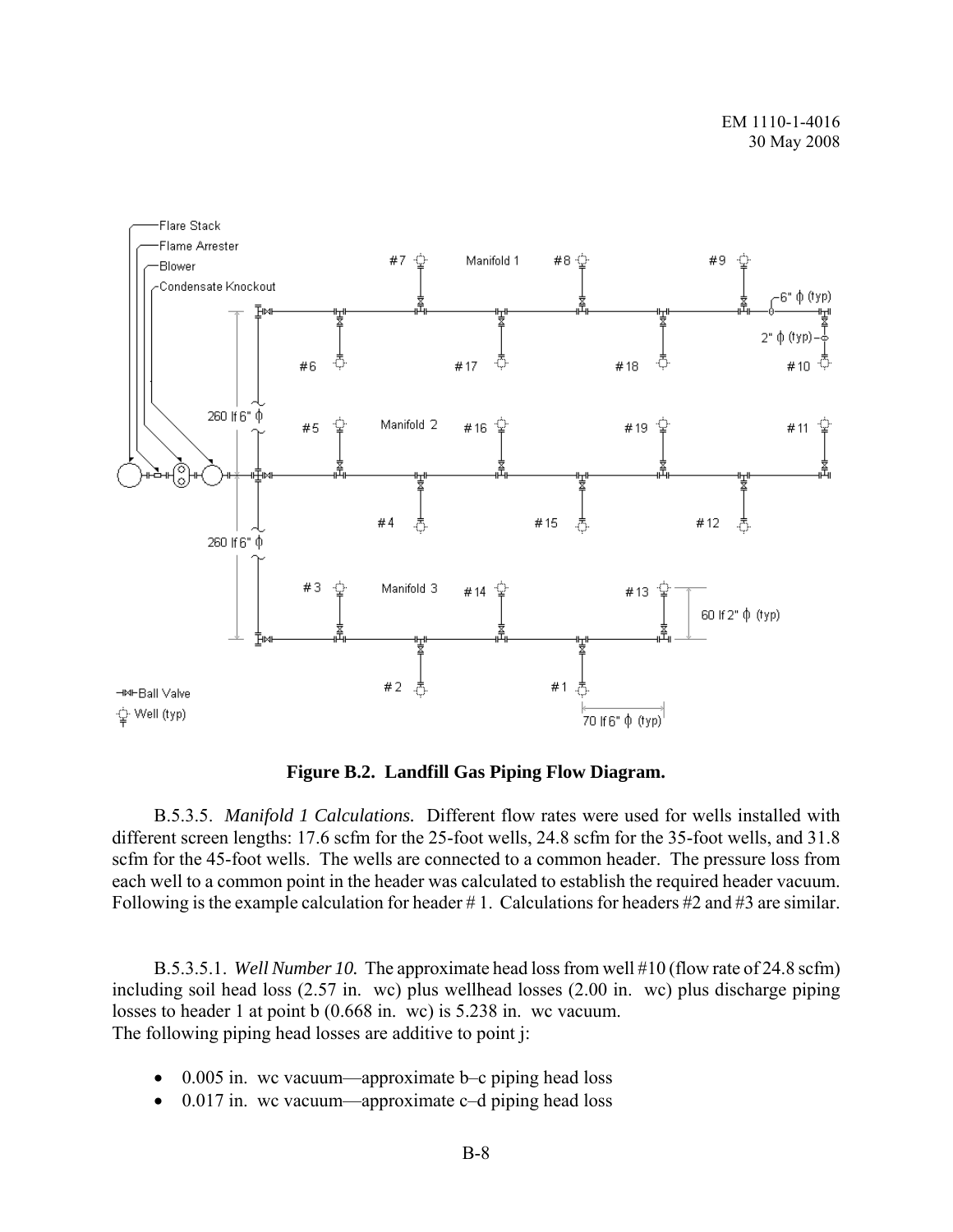- 0.039 in. we vacuum—approximate d–e piping head loss
- 0.062 in. wc vacuum—approximate e–f piping head loss
- 0.090 in. wc vacuum—approximate f–g piping head loss
- 0.099 in. wc vacuum—approximate g–h piping head loss
- 0.132 in. we vacuum—approximate h–i piping head loss
- 0.454 in. wc vacuum—approximate i–j piping head loss
- The total head loss from well 10 to point i is 6.136 in. wc.

 B.5.3.5.2. *Well Number 18.* The approximate head loss from well #18 (flow rate of 31.8 scfm) including soil head loss (2.57 in. wc) plus wellhead losses (3.288 in. wc) plus discharge piping losses to header 1 at point d (1.099 in. wc) is 6.957 in wc vacuum.

The following piping head losses are additive to point j:

- 0.039 in. we vacuum—approximate d–e piping head loss
- 0.062 in. wc vacuum—approximate e–f piping head loss
- 0.090 in. wc vacuum—approximate f–g piping head loss
- 0.099 in. wc vacuum—approximate g–h piping head loss
- 0.132 in. we vacuum—approximate h–i piping head loss
- 0.454 in. wc vacuum—approximate i–j piping head loss
- The total head loss from well 18 to point j is 7.833 in. wc.

 B.5.3.5.3. *Well Number 7.* The approximate head loss from well #7 (flow rate of 17.6 scfm) including soil head loss (2.57 in. wc) plus wellhead losses (1.007 in. wc) plus discharge piping losses to header 1 at point g  $(0.337 \text{ in.} \text{ wc})$  is 3.914 in. wc vacuum. The following piping head losses are additive to point j:

- 0.0099 in. wc vacuum—approximate g–h piping head loss
- 0.0132 in. wc vacuum—approximate h–i piping head loss
- 0.454 in. we vacuum—approximate  $i$ –j piping head loss
- The total head loss from well 7 to point j is 4.39 in. wc.

 B.5.3.6. *Head Losses to the Blower Intake.* The total head loss from well #18 to point j exceeds the losses from well  $#10$  and also well  $#7$  to point j (Table B-1 and Figure B.3). Therefore the head loss in well #18 and associated piping determines the required the header vacuum. Control valves at the other wells will have to be throttled to maintain the required flow rates at those wells. The blower vacuum required is equal to the head losses to point j  $(7.833 \text{ in.} \text{ we}) + \text{point } k-1 (0.888 \text{ in.} \text{ we})$ in. wc) + the condensate tank  $(2.00 \text{ in.} \text{ we}) + \text{point m} - \text{n} (0.335 \text{ in.} \text{ we}) = 11.076 \text{ in.} \text{ we}.$ 

 B.5.3.7**.** *Calculations for Combined Flow to the Flare Stack.* Refer to the flow sheet (Figure B.4 and Table B-2) for piping from point j through the condensate knock out tank, blower, flame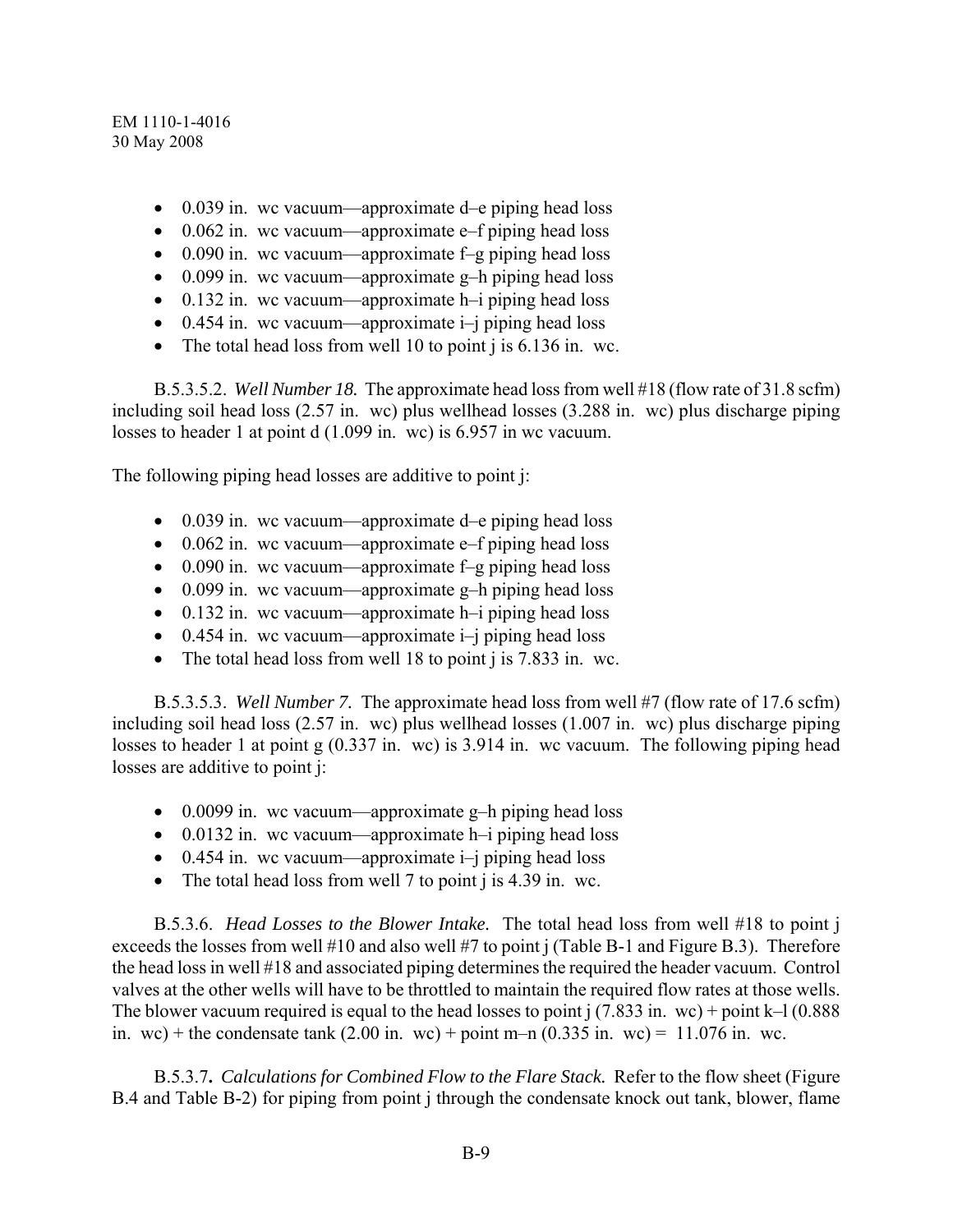arrestor, and stack. The 12.444 in. wc blower discharge head requirement is the sum of head losses from point o to the stack discharge at ambient atmospheric pressure. The 12.444 in. wc represents the pressure exerted on the discharge side of the blower resulting from the various pieces of equipment attached to the discharge side of the blower.



**Figure B.3. Piping Head Loss Diagram**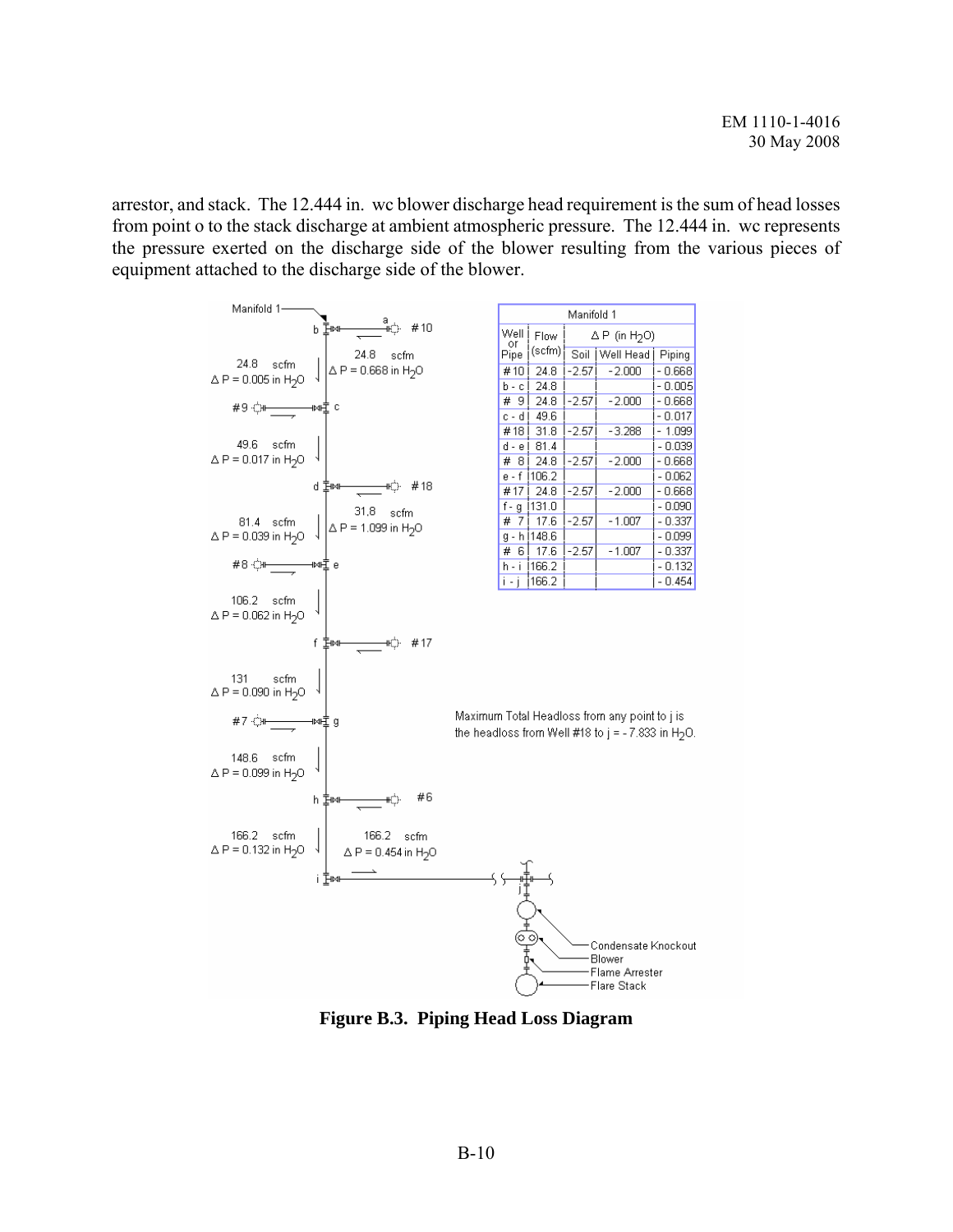# **Table B-1. Piping Head Loss Calculations**

|                                           |        | <b>Landfill Gas Piping System - Manifold 1</b> |                 |                                   |                                                  |                 |  |  |  |  |  |  |
|-------------------------------------------|--------|------------------------------------------------|-----------------|-----------------------------------|--------------------------------------------------|-----------------|--|--|--|--|--|--|
|                                           |        | <b>Dimensions of Schedule 40 HDPE Pipe</b>     |                 |                                   | LFG Composition: 50% Methane, 50% Carbon Dioxide |                 |  |  |  |  |  |  |
| <b>Cross-Sectional Area.</b><br>Nom I. D. |        |                                                |                 | MW LFG : $0.5(16) + 0.5(44) = 30$ |                                                  |                 |  |  |  |  |  |  |
| in.                                       | in.    | in. <sup>2</sup>                               | ft <sup>2</sup> | Density LFG                       | 0.067183<br>$lb/ft^3$                            |                 |  |  |  |  |  |  |
| 2                                         | 2.067  | 3.356                                          | 0.02331         | Temperature LFG                   | $110^{\circ}F$                                   |                 |  |  |  |  |  |  |
| 3                                         | 3.068  | 7.393                                          | 0.05134         | Absolute Viscosity LFG            | $2.58\times10^{-7}$                              | lb(force) s/ft2 |  |  |  |  |  |  |
| 4                                         | 4.026  | 12.730                                         | 0.08840         | Absolute Viscosity LFG            | $8 \times 10^{-6}$                               | lb(mass)/fts    |  |  |  |  |  |  |
| 6                                         | 6.065  | 28.890                                         | 0.20063         |                                   |                                                  |                 |  |  |  |  |  |  |
| 8                                         | 7.981  | 50.030                                         | 0.34743         | $Re = Dvp/u$                      |                                                  |                 |  |  |  |  |  |  |
| 10                                        | 10.020 | 78.850                                         | 0.54757         |                                   | Head Loss, in. wc = $(0.0.0002007) fL(v^2)/D$    |                 |  |  |  |  |  |  |

| <b>Node</b> |             | Component   | Flow        |                  |                         | Nom I.D.,ft X-Sect Pipe Ftg Ftg |    |              |                      | <b>Reynolds</b>      | Friction | Well           | Pipe   | Ftg     | <b>Total</b> |
|-------------|-------------|-------------|-------------|------------------|-------------------------|---------------------------------|----|--------------|----------------------|----------------------|----------|----------------|--------|---------|--------------|
|             |             | <b>Type</b> | Rate        | I.D.             |                         |                                 |    |              | Vel L, ft Loss Equiv | <b>Number</b>        | Factor   | h.l.           | h.l.   | h.l.    | h.l.         |
|             | From Thru   |             | ${\bf CFM}$ | In.              |                         | <b>FPS</b>                      |    |              | Coef ft pipe         | $\boldsymbol{Re}$    | f        | in wc          | in. wc | in. wc  | in. wc       |
| a           | b           | well 10     | 24.8        |                  |                         |                                 |    |              |                      |                      |          | 2.57           |        |         | 2.570        |
|             |             | well head   | 24.8        | $\boldsymbol{2}$ |                         |                                 |    |              |                      |                      |          | $\overline{c}$ |        |         | 2.000        |
|             |             |             |             |                  | 0.172                   |                                 |    |              |                      |                      |          |                |        |         |              |
|             |             | piping      | 24.8        | $\mathfrak{2}$   | $\mathfrak{Z}$          | 17.74 60                        |    |              |                      | $2.47\times10^{4}$   | 0.0270   |                | 0.5937 |         | 0.594        |
|             |             | ball valve  | 24.8        | $\overline{c}$   |                         |                                 |    |              |                      |                      |          |                |        |         | 0.000        |
|             |             | 2x6         | 24.8        | 2                | 0.505                   |                                 |    | 43           | 7.4                  |                      |          |                |        | 0.0732  | 0.073        |
|             |             | Tee(branch) | 24.8        | 6                | 4                       | 2.06                            |    | 60           | 30                   | $8.42\times10^{3}$   | 0.0302   |                |        | 0.0015  | 0.002        |
|             |             | Sub-Total   |             |                  |                         |                                 |    |              |                      |                      |          |                |        |         | 5.238        |
| 18          | d           | well 18     | 31.8        |                  |                         |                                 |    |              |                      |                      |          | 2.57           |        |         | 2.570        |
|             |             | well head   | 31.8        | $\overline{2}$   |                         |                                 |    |              |                      |                      |          | 3.288          |        |         | 3.288        |
|             |             |             |             |                  | 0.172                   |                                 |    |              |                      |                      |          |                |        |         |              |
|             |             | piping      | 31.8        | $\overline{c}$   | 3                       | 22.74 60                        |    |              |                      | $3.17 \times 10^{4}$ | 0.0270   |                | 0.9762 |         | 0.976        |
|             |             | ball valve  | 31.8        | $\overline{2}$   |                         |                                 |    | $\mathbf{0}$ | 0.0                  |                      |          |                |        | 0.00000 | 0.000        |
|             |             | 2X6         | 31.8        | 2                |                         |                                 |    | 43           | 7.4                  |                      |          |                |        | 0.12051 | 0.121        |
|             |             | Tee(branch) | 31.8        | 6                | 0.505<br>$\overline{4}$ | 2.64                            |    | 60           | 30.0                 | $1.08 \times 10^{4}$ | 0.0300   |                |        | 0.00249 | 0.002        |
|             |             | Sub-Total   |             |                  |                         |                                 |    |              |                      |                      |          |                |        |         | 6.958        |
| $\tau$      | $\mathbf g$ | well 7      | 17.6        |                  |                         |                                 |    |              |                      |                      |          | 2.57           |        |         | 2.570        |
|             |             | well head   | 17.6        | $\overline{2}$   |                         |                                 |    |              |                      |                      |          | 1.007          |        |         | 1.007        |
|             |             |             |             |                  | 0.172                   |                                 |    |              |                      |                      |          |                |        |         |              |
|             |             | piping      | 17.6        | $\overline{c}$   | $\mathfrak{Z}$          | 12.59 60                        |    |              |                      | $1.75 \times 10^{4}$ | 0.0270   |                | 0.2990 |         | 0.299        |
|             |             | ball valve  | 17.6        |                  |                         |                                 |    |              |                      |                      |          |                |        |         | 0.000        |
|             |             | 2x6         | 17.6        | $\overline{2}$   |                         |                                 |    | 43           | 7.4                  |                      |          |                |        | 0.03688 | 0.037        |
|             |             |             |             |                  | 0.505                   |                                 |    | 60           |                      |                      |          |                |        |         |              |
|             |             | Tee(branch) | 17.6        | 6                | 4                       | 1.46                            |    |              | 30.0                 | $5.98 \times 10^3$   | 0.0350   |                |        | 0.00089 | 0.001        |
|             |             | Sub-Total   |             |                  | 0.505                   |                                 |    |              |                      |                      |          |                |        |         | 3.914        |
| b           | $\mathbf c$ | piping      | 24.8        | 6                | $\overline{4}$          | 2.06                            | 70 |              |                      | $8.42 \times 10^{3}$ | 0.0302   |                | 0.0036 |         | 0.004        |
|             |             |             |             |                  | 0.505                   |                                 |    |              |                      |                      |          |                |        |         |              |
|             |             | Tee(run)    | 24.8        | 6                | 4                       | 2.06                            |    | $20\,$       | 10.0                 |                      |          |                |        | 0.00051 | 0.001        |
|             |             | Sub-Total   |             |                  |                         |                                 |    |              |                      |                      |          |                |        |         | 0.004        |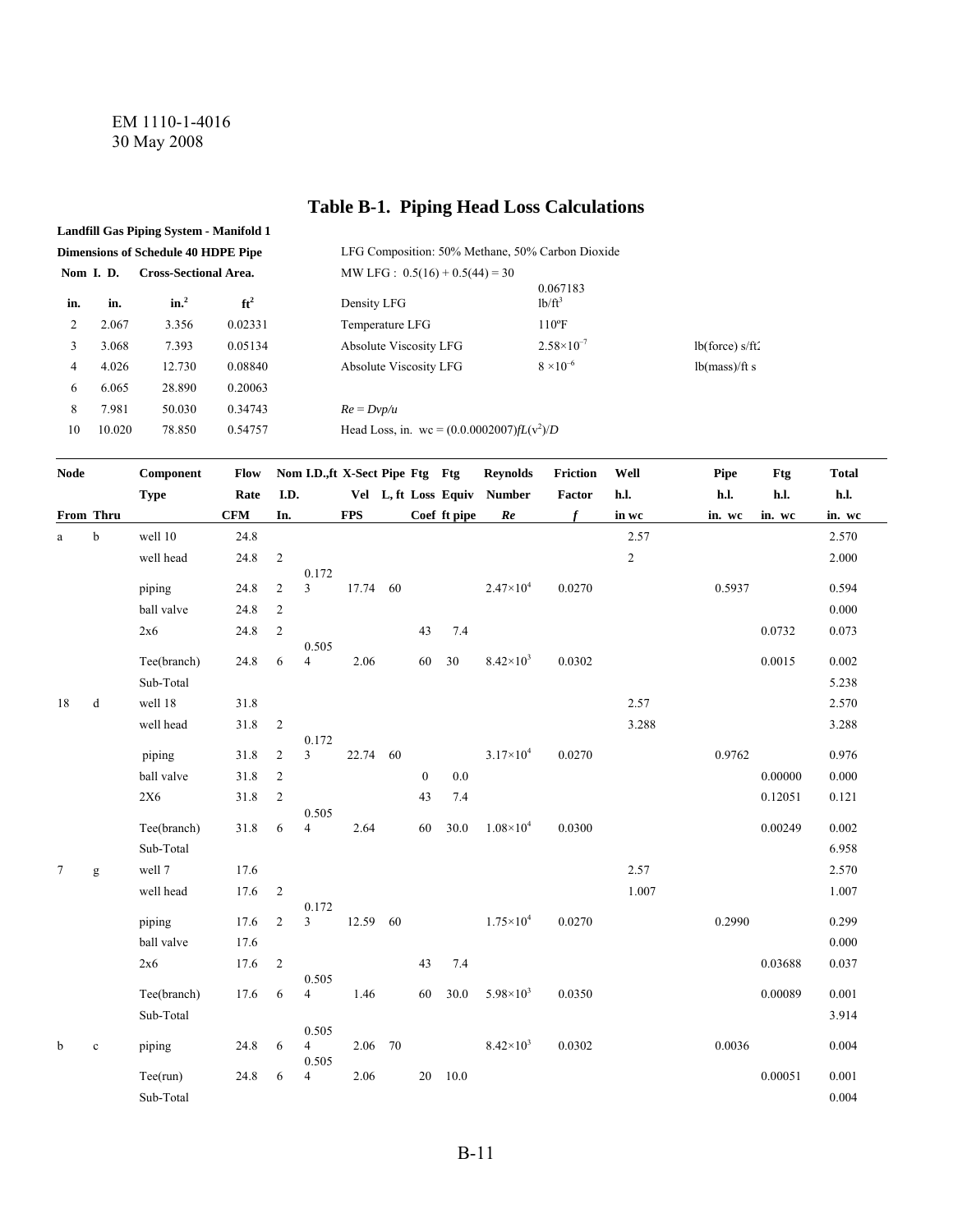| <b>Node</b>  |                  | Component   | Flow       |               |                         | Nom I.D.,ft X-Sect Pipe Ftg Ftg |    |              | <b>Revnolds</b>         | Friction | Well   | Pipe   | Ftg     | <b>Total</b> |
|--------------|------------------|-------------|------------|---------------|-------------------------|---------------------------------|----|--------------|-------------------------|----------|--------|--------|---------|--------------|
|              |                  | <b>Type</b> | Rate       | I.D.          |                         | Vel                             |    |              | L, ft Loss Equiv Number | Factor   | h.l.   | h.l.   | h.l.    | h.l.         |
|              | From Thru        |             | <b>CFM</b> | $\mathbf{in}$ |                         | <b>FPS</b>                      |    | Coef ft pipe | Re                      | f        | In. wc | In. wc | In. wc  | In. wc       |
| $\mathbf c$  |                  |             |            |               | 0.505                   |                                 |    |              |                         |          |        |        |         |              |
|              | d                | piping      | 49.6       | 6             | $\overline{4}$          | 4.12 70                         |    |              | $1.68 \times 10^{4}$    | 0.0276   |        | 0.0130 |         | 0.013        |
|              |                  | Tee(Run)    | 49.6       | 6             |                         |                                 | 20 | 10.0         |                         |          |        |        | 0.00372 | 0.004        |
|              |                  | Sub-Total   |            |               |                         |                                 |    |              |                         |          |        |        |         | 0.017        |
| d            | $\mathbf e$      | piping      | 81.4       | 6             | 0.505<br>$\overline{4}$ | 6.76 70                         |    |              | $2.76 \times 10^{4}$    | 0.0270   |        | 0.0343 |         | 0.034        |
|              |                  | Tee(Run)    | 81.4       |               |                         |                                 | 20 | 10.0         |                         |          |        |        | 0.00490 | 0.005        |
|              |                  |             |            |               |                         |                                 |    |              |                         |          |        |        |         |              |
|              |                  | Sub-Total   |            |               |                         |                                 |    |              |                         |          |        |        |         | 0.039        |
| e            | $\boldsymbol{f}$ | piping      | 106.2      | 6             | 0.505<br>4              | 8.82 70                         |    |              | $3.61\times10^{4}$      | 0.0251   |        | 0.0543 |         | 0.054        |
|              |                  |             |            |               |                         |                                 | 20 |              |                         |          |        |        | 0.00776 | 0.008        |
|              |                  | Tee(Run)    | 106.2      |               |                         |                                 |    | 10.0         |                         |          |        |        |         |              |
|              |                  | Sub-Total   |            |               | 0.505                   |                                 |    |              |                         |          |        |        |         | 0.062        |
| f            | g                | piping      | 131        | 6             | 4                       | 10.88 70                        |    |              | $4.45 \times 10^{4}$    | 0.0240   |        | 0.0791 |         | 0.079        |
|              |                  | Tee(Run)    | 131        |               |                         |                                 | 20 | 10.0         |                         |          |        |        | 0.01129 | 0.011        |
|              |                  | Sub-Total   |            |               |                         |                                 |    |              |                         |          |        |        |         | 0.090        |
|              |                  |             |            |               | 0.505                   |                                 |    |              |                         |          |        |        |         |              |
| g            | h                | piping      | 148.6      | 6             | $\overline{4}$          | 12.35 70                        |    |              | $5.05 \times 10^{4}$    | 0.0230   |        | 0.0975 |         | 0.097        |
|              |                  | Tee(Run)    | 148.6      |               |                         |                                 | 20 | 10.0         |                         |          |        |        | 0.00139 | 0.001        |
|              |                  | Sub-Total   |            |               |                         |                                 |    |              |                         |          |        |        |         | 0.099        |
| h            | $\mathbf I$      | piping      | 166.2      | 6             | 0.505<br>$\overline{4}$ | 13.81 70                        |    |              | $5.64\times10^{4}$      | 0.0218   |        | 0.1155 |         | 0.116        |
|              |                  |             | 166.2      |               |                         |                                 | 20 |              |                         |          |        |        |         | 0.017        |
|              |                  | Tee(Run)    |            |               |                         |                                 |    | 10.0         |                         |          |        |        | 0.01650 |              |
|              |                  | Sub-Total   |            |               | 0.505                   |                                 |    |              |                         |          |        |        |         | 0.132        |
| $\mathbf{i}$ | j                | ell         | 166.2      | 6             | $\overline{4}$          | 13.81                           | 30 | 15.0         | $5.64 \times 10^{4}$    | 0.0218   |        |        | 0.02476 | 0.025        |
|              |                  |             |            |               | 0.505                   |                                 |    |              |                         |          |        |        |         |              |
|              |                  | piping      | 166.2      | 6             | 4                       | 13.81 260                       |    |              | $5.64 \times 10^{4}$    | 0.0218   |        | 0.4292 |         | 0.429        |
|              |                  | Sub-Total   |            |               |                         |                                 |    |              |                         |          |        |        |         | 0.454        |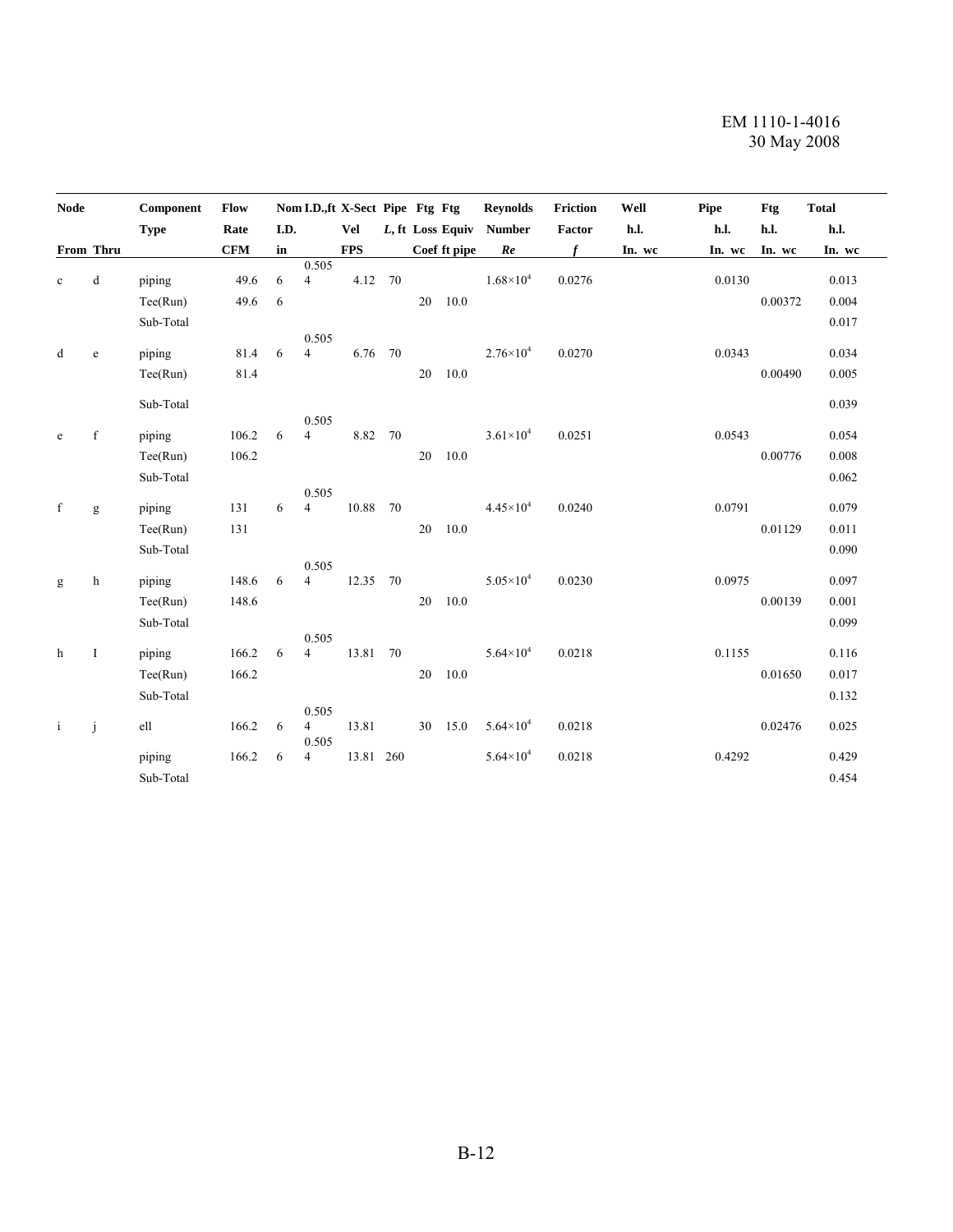

**Figure B.4. Discharge Pressure Diagram**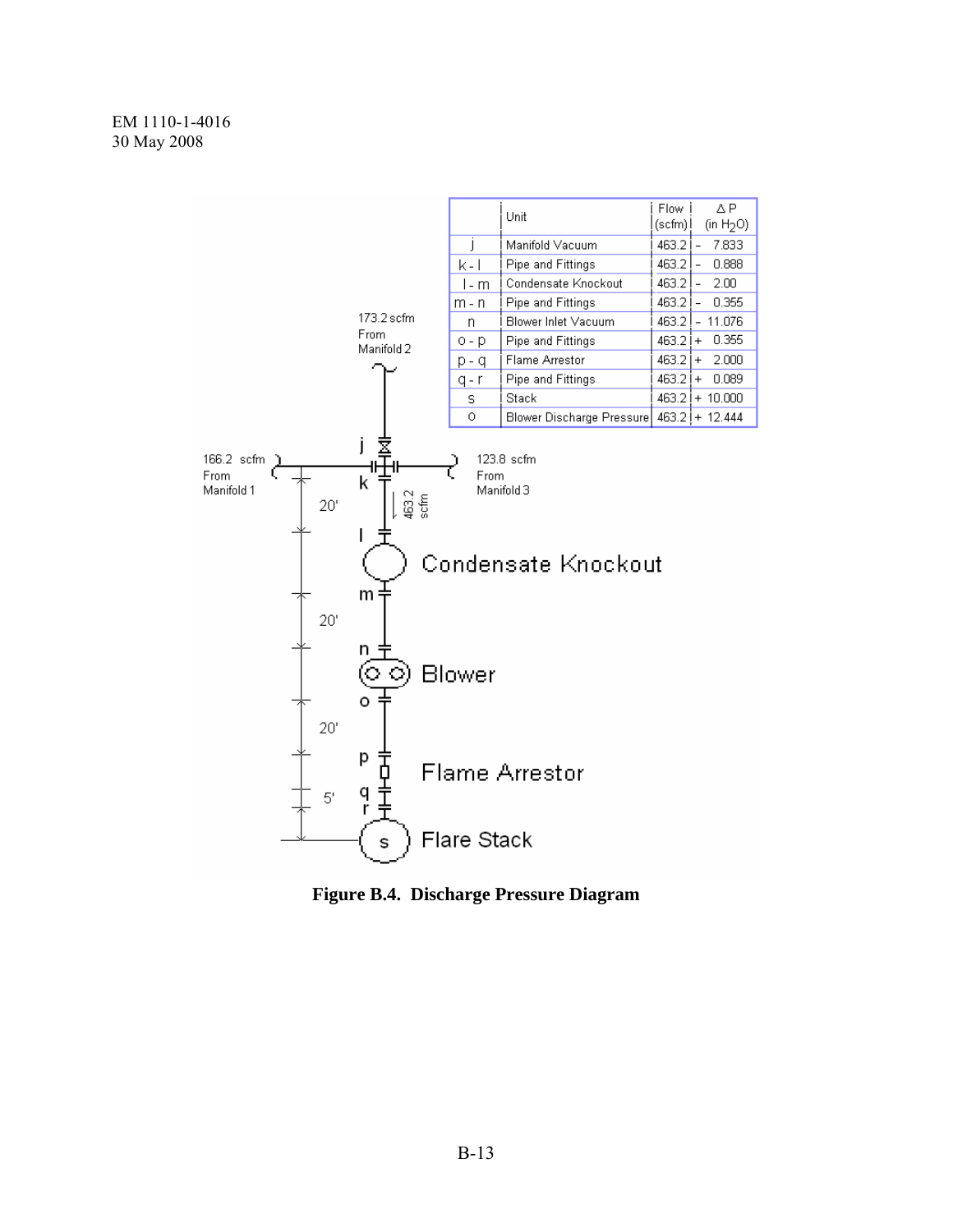## **Table B-2. Blower Discharge Pressure Calculations**

|                                               | <b>Landfill Gas Piping System - Combined flow to stack</b> |                           |                                                          |     |        |                                                  |    |    |                  |                          |                       |                 |               |        |                   |
|-----------------------------------------------|------------------------------------------------------------|---------------------------|----------------------------------------------------------|-----|--------|--------------------------------------------------|----|----|------------------|--------------------------|-----------------------|-----------------|---------------|--------|-------------------|
| <b>Dimensions of Schedule 40 HDPE Pipe</b>    |                                                            |                           |                                                          |     |        | LFG Composition: 50% Methane, 50% Carbon Dioxide |    |    |                  |                          |                       |                 |               |        |                   |
| Nominal I. D.<br><b>Cross-Sectional Area.</b> |                                                            |                           |                                                          |     |        | MW LFG : $0.5(16) + 0.5(44) = 30$                |    |    |                  |                          |                       |                 |               |        |                   |
| in.                                           | in.                                                        | in. <sup>2</sup>          | $\mathbf{ft}^2$                                          |     |        | Density LFG                                      |    |    |                  |                          | 0.067183<br>$lb/ft^3$ |                 |               |        |                   |
| 2                                             | 2.067                                                      | 3.356                     | 0.02331                                                  |     |        | Temperature LFG                                  |    |    |                  |                          | $110$ deg $F$         |                 |               |        |                   |
| 3                                             | 3.068                                                      | 7.393                     | 0.05134                                                  |     |        | <b>Absolute Viscosity LFG</b>                    |    |    |                  |                          | $2.58\times10^{-7}$   | lb(force) s/ft2 |               |        |                   |
| 4                                             | 4.026                                                      | 12.730                    | 0.08840                                                  |     |        | Absolute Viscosity LFG                           |    |    |                  |                          | $8.31\times10^{-6}$   | lb(mass)/fts    |               |        |                   |
| 6                                             | 6.065                                                      | 28.890                    | 0.20063                                                  |     |        |                                                  |    |    |                  |                          |                       |                 |               |        |                   |
| 8                                             | 7.981                                                      | 50.030                    | 0.34743                                                  |     |        | $Re = Dvp/u$                                     |    |    |                  |                          |                       |                 |               |        |                   |
| 10                                            | 10.020                                                     | 78.850                    | 0.54757<br>Head Loss, in. wc = $(0.0.0002007) fL(v^2)/D$ |     |        |                                                  |    |    |                  |                          |                       |                 |               |        |                   |
| <b>Node</b>                                   |                                                            | Component                 | <b>Flow</b>                                              | Nom | I.D.   | X-Sect Pipe Ftg                                  |    |    | Ftg              | <b>Reynolds Friction</b> |                       | Well            | Pipe          | Ftg    | <b>Press</b>      |
|                                               |                                                            | <b>Type</b>               | Rate                                                     | Dia | ft     | Vel                                              |    |    | L, ft Loss Equiv | <b>Number Factor</b>     |                       | h.l.            | h.l.          | h.l.   |                   |
| From                                          | <b>Thru</b>                                                |                           | <b>CFM</b>                                               | In. |        | <b>FPS</b>                                       |    |    | Coef ft pipe     | Re                       | f                     |                 | in. we in. we | in. wc | in. wc            |
| j                                             | j                                                          |                           |                                                          |     |        |                                                  |    |    |                  |                          |                       |                 |               |        | $-7.833$          |
| k                                             |                                                            | piping                    | 463.2                                                    | 6   | 0.5054 | 38.48                                            | 20 |    |                  | $1.57\times10^{5}$       | 0.0302                |                 | 0.3552        |        | $-0.355$          |
|                                               |                                                            | Tee(Branch)               | 463.2                                                    |     | 0.5054 | 38.48                                            |    | 60 | 30.0             |                          |                       |                 |               |        | $0.53271 - 0.533$ |
|                                               |                                                            | Sub-Total                 |                                                          |     |        |                                                  |    |    |                  |                          |                       |                 |               |        | $-0.888$          |
| 1                                             | m                                                          | condensate tank           |                                                          |     |        |                                                  |    |    |                  |                          |                       |                 |               |        | $-2.000$          |
| m                                             | $\mathbf n$                                                | piping                    | 463.2                                                    | 6   |        | 0.5054 38.48                                     | 20 |    |                  | $1.57\times10^{5}$       | 0.0302                |                 | 0.3554        |        | $-0.355$          |
| n                                             | $\mathbf n$                                                | blower inlet vacuum       |                                                          |     |        |                                                  |    |    |                  |                          |                       |                 |               |        | $-11.076$         |
| $\mathbf{o}$                                  | p                                                          | piping                    | 463.2                                                    | 6   |        | 0.5054 38.48                                     | 20 |    |                  | $1.57\times10^{5}$       | 0.0302                |                 | 0.3554        |        | 0.355             |
| p                                             | q                                                          | flame arrestor            |                                                          |     |        |                                                  |    |    |                  |                          |                       |                 |               |        | 2.000             |
| q                                             | $\mathbf{r}$                                               | piping                    | 463.2                                                    | 6   |        | 0.5054 38.48                                     | 5  |    |                  | $1.57\times10^{5}$       | 0.0302                |                 | 0.0888        |        | 0.089             |
| $\Gamma$                                      | $\mathbf S$                                                | stack                     |                                                          |     |        |                                                  |    |    |                  |                          |                       |                 |               |        | 10.000            |
| $\mathbf n$                                   | $\mathbf{o}$                                               | blower discharge pressure |                                                          |     |        |                                                  |    |    |                  |                          |                       |                 |               |        | 12.444            |
|                                               |                                                            |                           |                                                          |     |        |                                                  |    |    |                  |                          |                       |                 |               |        |                   |

 B.5.4**.** *Blower Selection Considerations.* Three criteria are used to size the blower: flow (463 SCFM), head loss on the suction side of the blower (11.076 in. wc), and discharge head on the outlet side of the blower (12.444 in. wc). Based on these criteria, manufacturer's catalogs are used to select a blower that can meet these criteria. It is important to select a blower that only minimally exceeds the calculated requirements to avoid exceeding the capacity of any of the in-line treatment processes.

It is a difficult task to select a blower that will remain in an efficient operating range over the longterm because gas production varies during the life of the landfill. Consideration should be given to selection of a variable frequency blower motor drive for energy conservation and greater operating flexibility as the generation of landfill gas decreases over time.